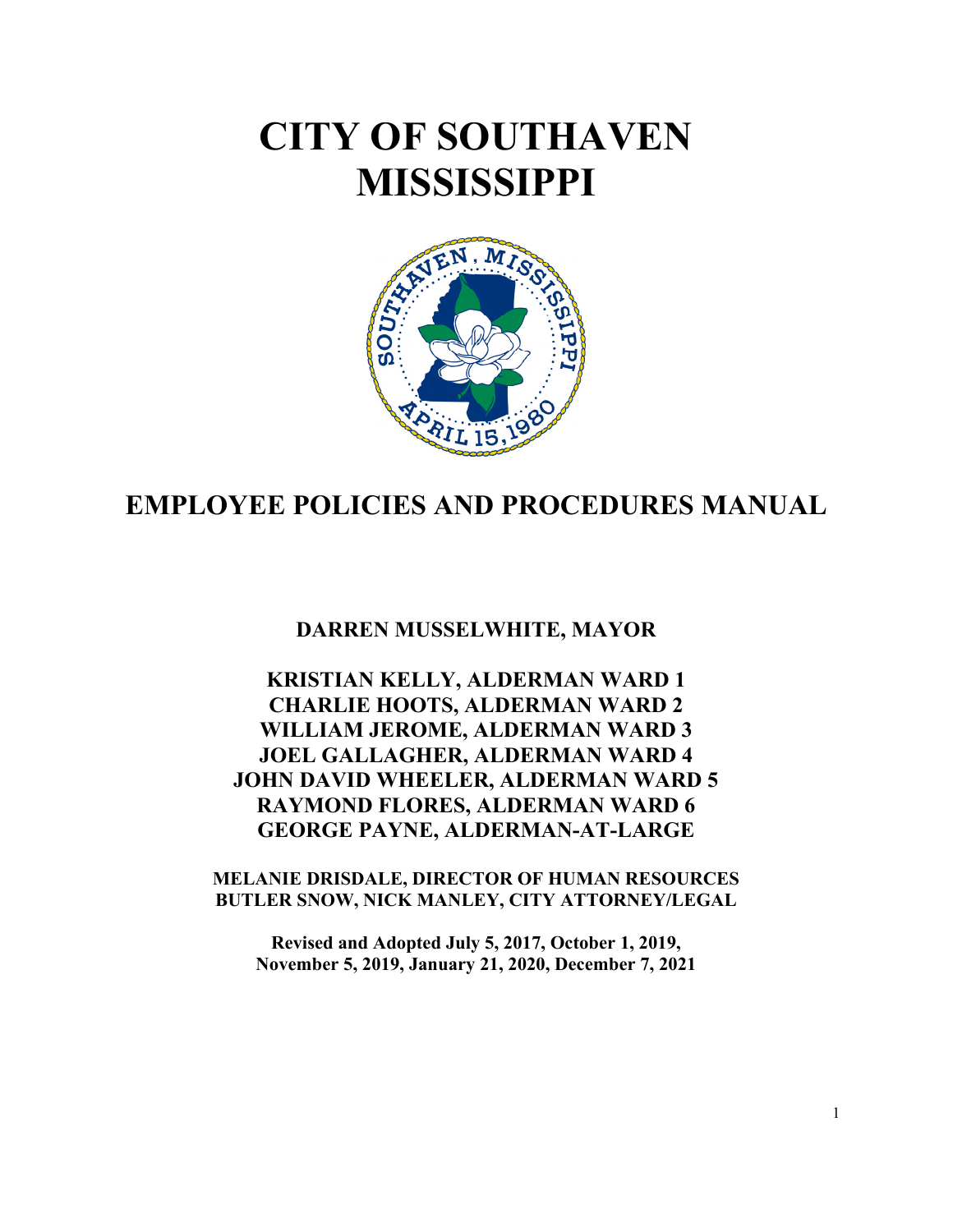## **Table of Contents**

|                | A. Introduction                                        |
|----------------|--------------------------------------------------------|
| B.             | Recruitment                                            |
|                | C. Eligibility                                         |
|                | D. Nepotism                                            |
| Е.             | <b>Promotions</b>                                      |
|                | <b>F.</b> Probationary Employment                      |
|                | G. Reserved                                            |
|                | H. Seniority                                           |
| L.             | <b>Outside Employment</b>                              |
|                | J. Grievance/Appeals                                   |
|                | K. Reserved                                            |
|                | L. Physical Examinations                               |
|                | M. Tardiness                                           |
|                | N. Discipline                                          |
| О.             | <b>Travel Policy</b>                                   |
| <b>P.</b>      | <b>Time Cards</b>                                      |
|                | Q. Longevity                                           |
|                | R. Bulletin Boards/Email                               |
|                | S. Internet/Computer Policy                            |
|                | <b>T.</b> Cell Phone Policy                            |
|                | <b>U.</b> Employee Dress Code                          |
|                | V. Safety Policy<br>W. Vehicle Use Policy              |
|                |                                                        |
|                | Section 2 Employee Leave, Regulations and Benefits 30  |
|                | A. Holidays                                            |
| B.             | <b>Work Schedule</b>                                   |
| $\mathbf{C}$ . | <b>Transfer of Leave</b>                               |
| D.             | <b>Personal Leave</b>                                  |
| Е.             | <b>Medical Leave</b>                                   |
|                | F. FMLA                                                |
|                | G. Funeral Leave                                       |
|                | <b>H.</b> Donated Leave                                |
| L.             | <b>Administrative Leave</b>                            |
| J.             | <b>Maternity Leave</b>                                 |
|                | K. Military leave                                      |
|                | L. Part-time Employee Leave                            |
| N.             | M. Unemployment Compensation                           |
| O.             | <b>Deferred Compensation</b>                           |
| <b>P.</b>      | <b>Worker's Compensation</b><br><b>Social Security</b> |
|                | O. Cafeteria Plan                                      |
|                | R. Retirement                                          |
|                |                                                        |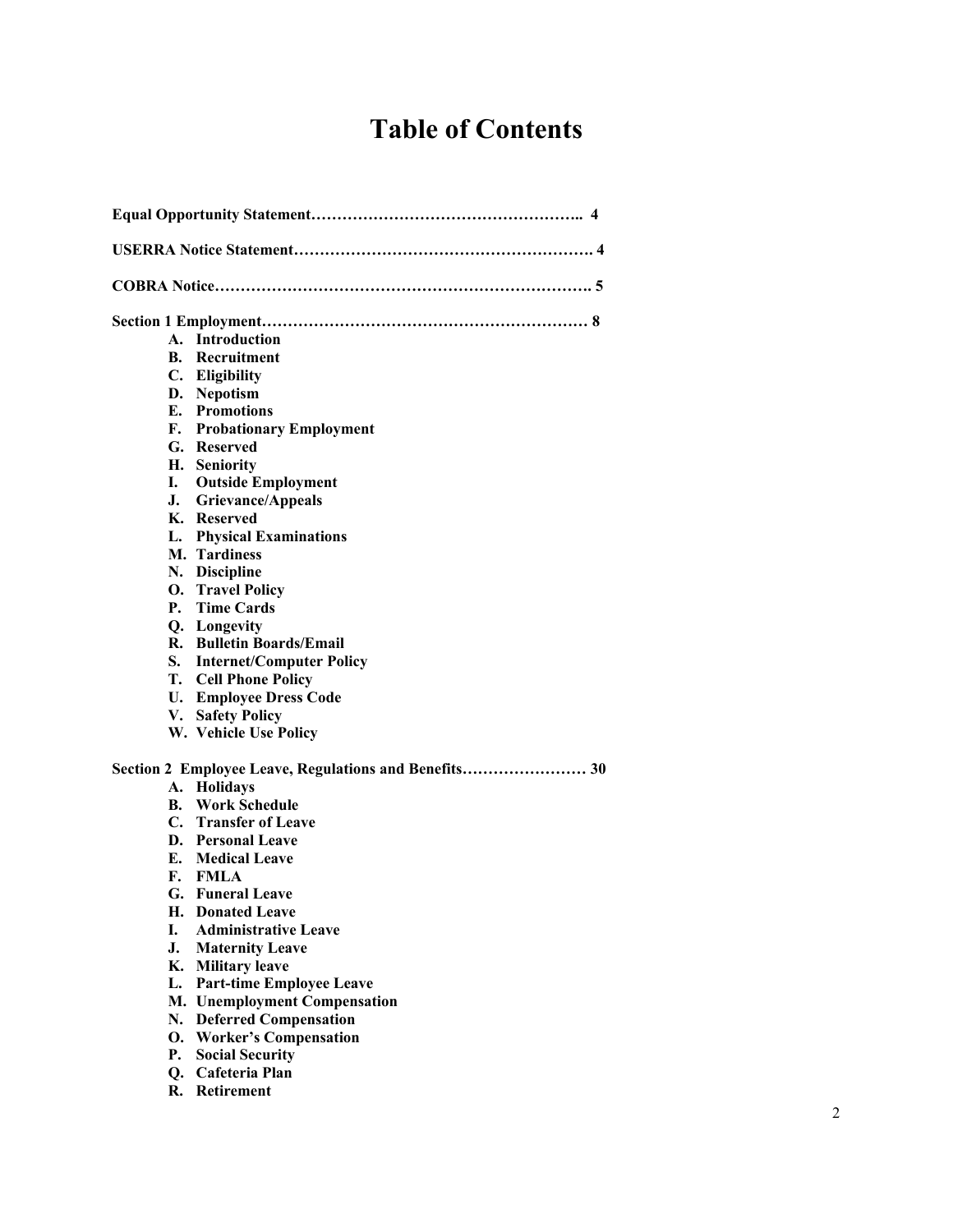- **S. Insurance**
- **T. Jury Duty/Witness Leave**
- **U. Employee Educational Assistance**
- **V. Light Duty**
- **W. Employee Assistance Program (EAP)**
- **X. Telecommuting Policy**
- **Y. Compensatory Time**

#### **Section 3 Employee Conduct…………………………………………….. 64**

- **A. Attendance**
- **B. Employee Diligence**
- **C. Work Performance**
- **D. Demotion**
- **E. Resignation**
- **F. Open Door Policy**
- **G. Sexual Harassment**
- **H. Workplace Harassment**
- **I. Conflicts of Interest**
- **J. Political Activity**
- **K. Drug-Free Workplace Policy**
- **L. Reduction in Force**
- **M. Workplace Violence Policy**
- **N. Searches of City Property**
- **O. Drug and Alcohol Policy**
- **P. Procedures for the Drug and Alcohol Policy**
- **Q. Notice of Arrest/Conviction**
- **R. Accident Reporting Procedures**
- **S. Abuse of Leave**
- **T. City Ethics Policy**

#### **Section 4 Disciplinary Action/Grievances and Appeals………………..102**

- **A. Disciplinary Action**
- **B. Board of Alderman Action**
- **C. Grievance Filing**
- **D. Grievable Issues**
- **E. Non-Grievable Issues**
- **F. General Information**
- **G. Grievance Procedural Steps**
- **H. Sexual Harassment/Workplace Violence Grievances**
- **I. ADA Grievance Procedures**

**FORMS…………………………………………………………………….**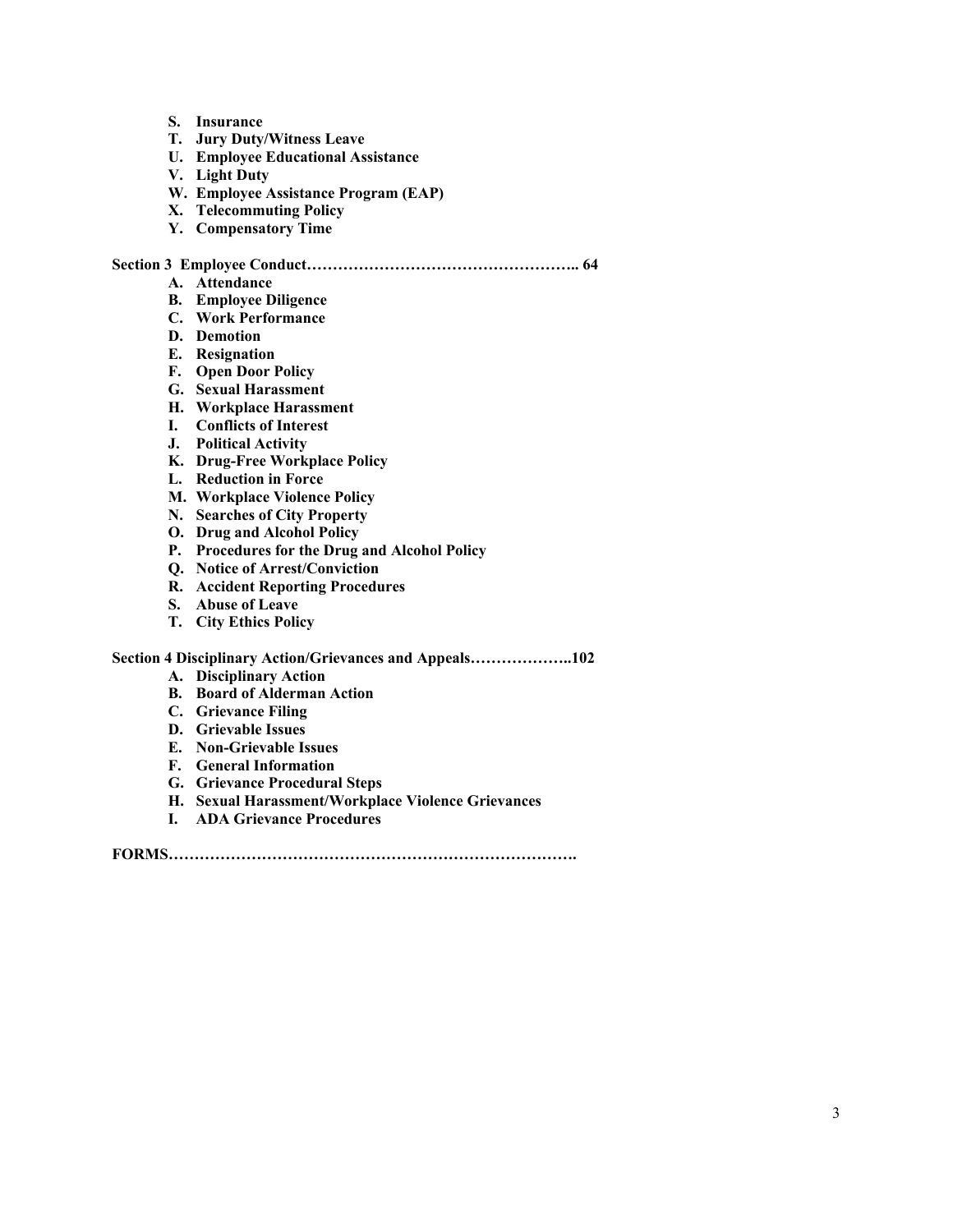#### **STATEMENT OF EQUAL OPPORTUNITY EMPLOYMENT**

Equal employment opportunity for all individuals regardless of race, color, creed, sex, religion, national origin, age, mental or physical handicap, disability, veteran status, uniformed service status, political affiliation, or any other prohibited basis under applicable federal, state or local law is the policy of the Mayor and Board of Alderman. In order to assure non-discriminatory personnel administration, the Mayor and Board of Alderman promotes non-discriminatory practices and procedures in all phases of city personnel administration. The Mayor and Board of Alderman's equal opportunity policy, therefore, prohibits any form of unlawful discrimination based on the foregoing and other considerations made unlawful by federal, state or local laws.

It is the view of the Mayor and Board of Alderman that equal employment opportunity can only be attained through the City's commitment to comply with all applicable laws affording equal employment opportunities to individuals including, among others, persons with disabilities. Accordingly, it is imperative that City employees make all personnel decisions in accordance with Mayor and Board of Alderman policies, practices, and procedures. The selection process and criteria must assure fair and equitable treatment of all qualified applicants and employees, including qualified applicants and employees with disabilities who can perform the essential functions of the position.

The Americans With Disabilities Act of 1990 requires city departments to make reasonable accommodations for the known physical and mental limitations of otherwise qualified individuals with disabilities who are applicants or employees, provided such accommodations do not cause undue hardships to City operations. Qualified individuals with disabilities are persons with disabilities who meet the job-related requirements of an employment position and who can perform the essential functions of the position with or without reasonable accommodations. For an individual to be considered to have a disability that individual must have a physical or mental impairment that substantially limits one or more major life activities, has a record of such impairment, or be regarded as having such impairment.

#### **STATEMENT OF USERRA NOTICE**

The Uniformed Services Employment and Reemployment Rights Act (USERRA), prohibits discrimination against persons because of their service in the Armed Forces Reserve, the National Guard, or other uniformed services. USERRA prohibits an employer from denying any benefit of employment on the basis of an individual's membership, application for membership, performance of service, application for service, or obligation for service in the uniformed services. USERRA also protects the right of veterans, reservists, National Guard members, and certain other members of the uniformed services to reclaim their civilian employment after being absent due to military service or training. Ref: 38 U.S.C. § 4301, et. seq.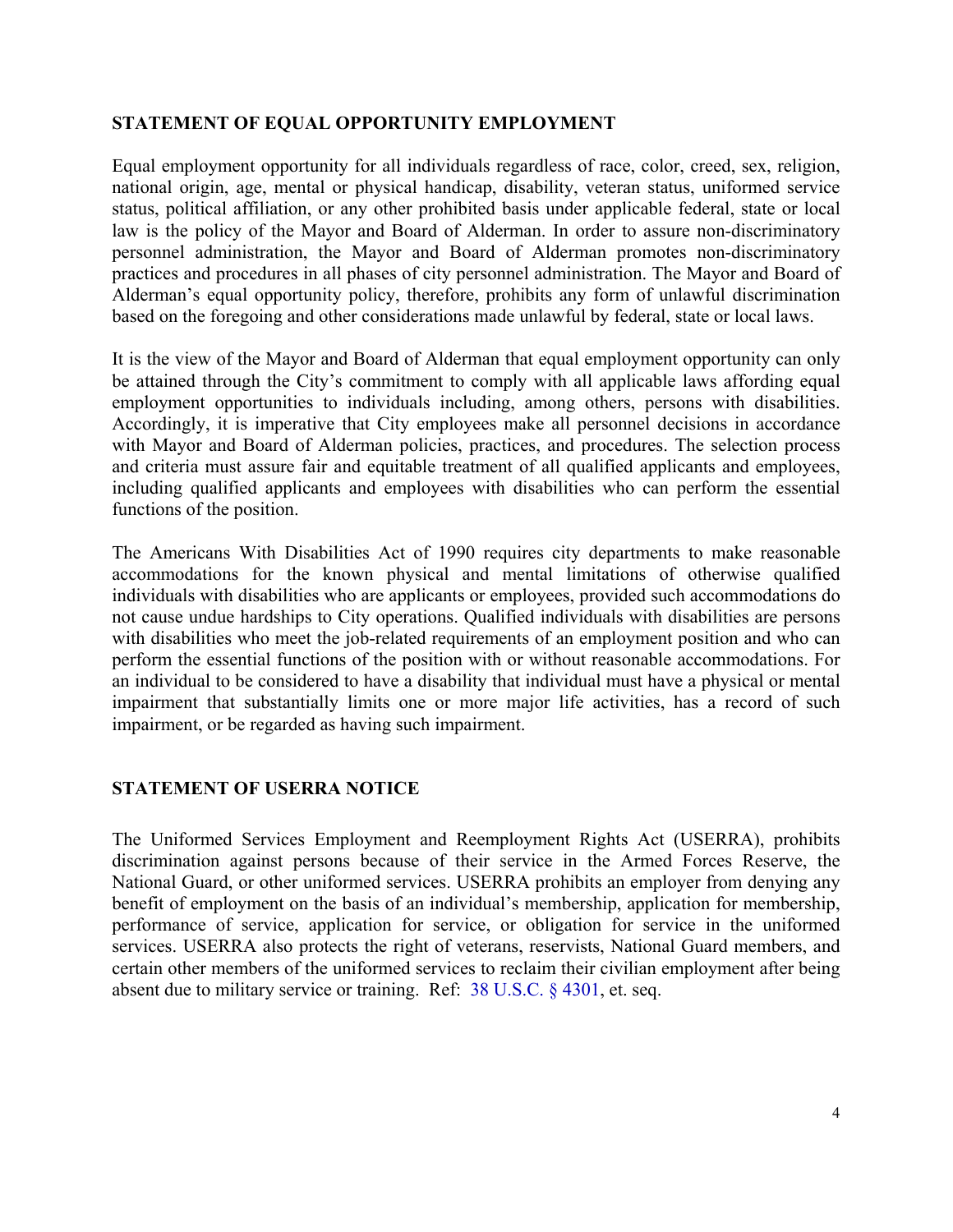#### **NOTICE OF COBRA CONTINUATION COVERAGE RIGHTS**

You are receiving this notice because you have recently become covered under a group health plan (the Plan). This notice contains important information about your right to COBRA continuation coverage, which is a temporary extension of coverage under the Plan. This notice generally explains COBRA continuation coverage, when it may become available to you and your family, and what you need to do to protect the right to receive it.

The right to COBRA continuation coverage was created by a federal law, the Consolidated Omnibus Budget Reconciliation Act of 1985 (COBRA). COBRA continuation coverage can become available to you when you would otherwise lose your group health coverage. It can also become available to other members of your family who are covered under the Plan when they would otherwise lose their group health coverage. For additional information about your rights and obligations under the Plan and under federal law, you should review the Plan's Summary Plan Description or contact the Plan Administrator.

#### **What is COBRA Continuation Coverage?**

COBRA continuation coverage is a continuation of Plan coverage when coverage would otherwise end because of a life event known as a "qualifying event." Specific qualifying events are listed later in this notice. After a qualifying event, COBRA continuation coverage must be offered to each person who is a "qualified beneficiary." You, your spouse, and your dependent children could become qualified beneficiaries if coverage under the Plan is lost because of the qualifying event. Under the Plan, qualified beneficiaries who elect COBRA continuation coverage must pay for COBRA continuation coverage.

If you are an employee, you will become a qualified beneficiary if you lose your coverage under the Plan because either one of the following qualifying events happens:

- Your hours of employment are reduced, or
- Your employment ends for any reason other than your gross misconduct.

If you are the spouse of an employee, you will become a qualified beneficiary if you lose your coverage under the Plan because any of the following qualifying events happens:

- Your spouse dies;
- Your spouse's hours of employment are reduced;
- Your spouse's employment ends for any reason other than his or her gross misconduct;
- Your spouse becomes entitled to Medicare benefits (under Part A, Part B, or both); or
- You become divorced or legally separated from your spouse.

Your dependent children will become qualified beneficiaries if they lose coverage under the Plan because any of the following qualifying events happens:

• The parent-employee dies;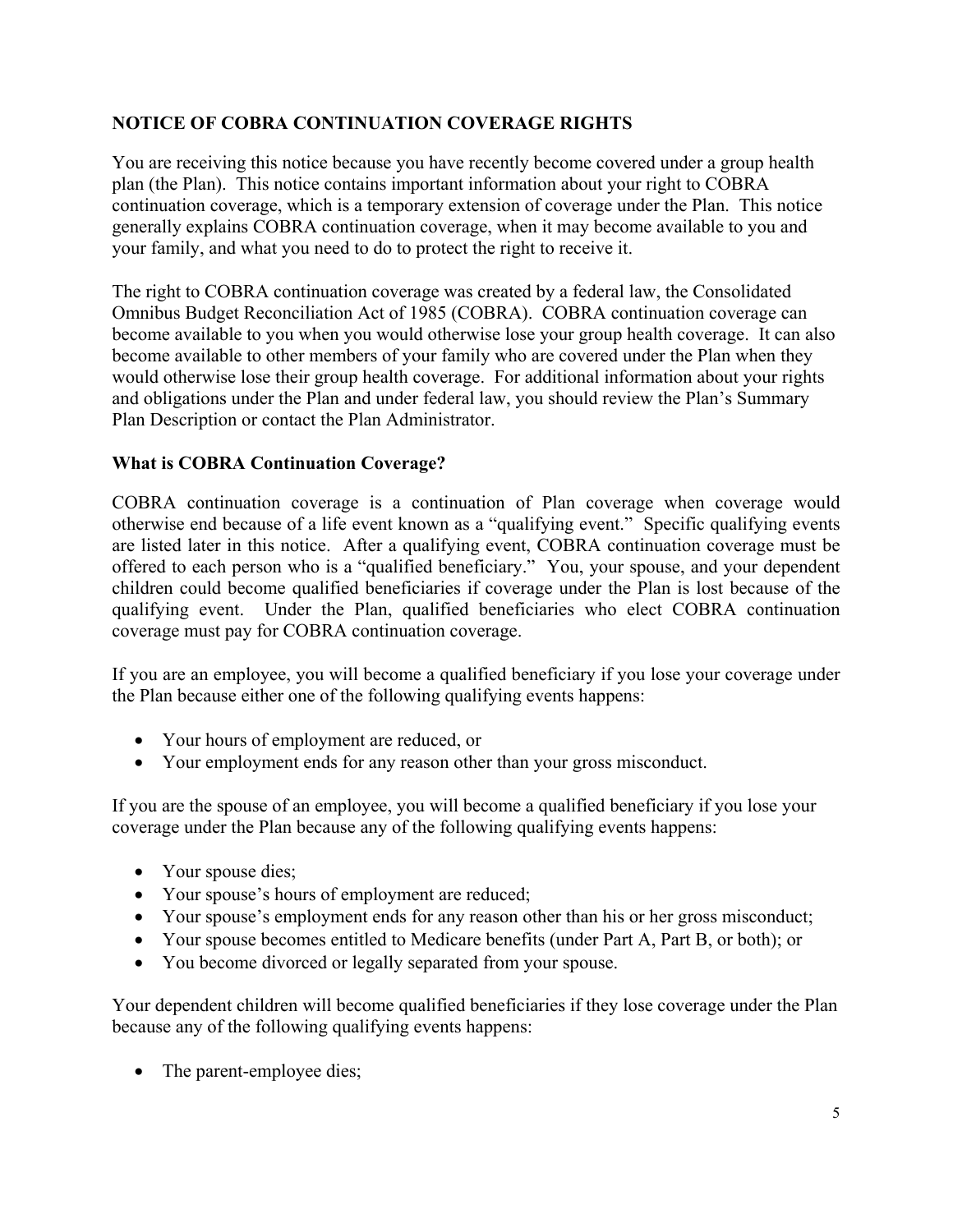- The parent-employee's hours of employment are reduced;
- The parent-employee's employment ends for any reason other than his or her gross misconduct;
- The parent-employee becomes entitled to Medicare benefits (Part A, Part B, or both);
- The parents become divorced or legally separated; or
- The child stops being eligible for coverage under the plan as a "dependent child."

#### **When is COBRA Coverage Available?**

The Plan will offer COBRA continuation coverage to qualified beneficiaries only after the Plan Administrator has been notified that a qualifying event has occurred. When the qualifying event is the end of employment or reduction of hours of employment, death of the employee, or the employee's becoming entitled to Medicare benefits (under Part A, Part B, or both), the employer must notify the Plan Administrator of the qualifying event.

You Must Give Notice of Some Qualifying Events

For the other qualifying events (divorce or legal separation of the employee and spouse or a dependent child's losing eligibility for coverage as a dependent child), you must notify the Plan Administrator within 60 days after the qualifying event occurs.

#### **How is COBRA Coverage Provided?**

Once the Plan Administrator receives notice that a qualifying event has occurred, COBRA continuation coverage will be offered to each of the qualified beneficiaries. Each qualified beneficiary will have an independent right to elect COBRA continuation coverage. Covered employees may elect COBRA continuation coverage on behalf of their spouses, and parents may elect COBRA continuation coverage on behalf of their children.

COBRA continuation coverage is a temporary continuation of coverage. When the qualifying event is the death of the employee, the employee's becoming entitled to Medicare benefits (under Part A, Part B, or both), your divorce or legal separation, or a dependent child's losing eligibility as a dependent child, COBRA continuation coverage lasts for up to a total of 36 months. When the qualifying event is the end of employment or reduction of the employee's hours of employment, and the employee became entitled to Medicare benefits less than 18 months before the qualifying event, COBRA continuation coverage for qualified beneficiaries other than the employee lasts until 36 months after the date of Medicare entitlement. For example, if a covered employee becomes entitled to Medicare 8 months before the date on which his employment terminates, COBRA continuation coverage for his spouse and children can last up to 36 months after the date of Medicare entitlement, which is equal to 28 months after the date of the qualifying event (36 months minus 8 months). Otherwise, when the qualifying event is the end of employment or reduction of the employee's hours of employment, COBRA continuation coverage generally lasts for only up to a total of 18 months. There are two ways in which this 18-month period of COBRA continuation coverage can be extended.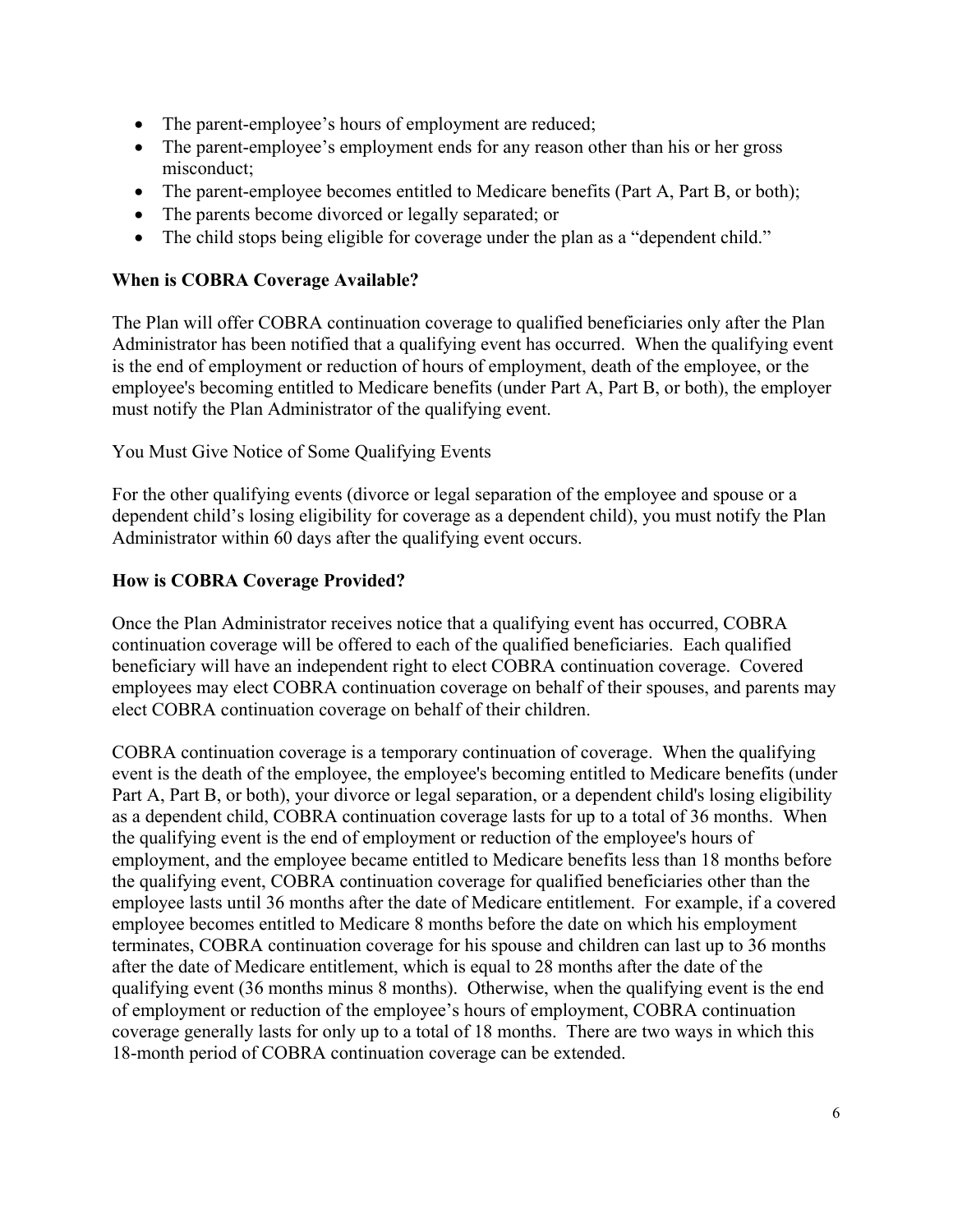#### *Disability extension of 18-month period of continuation coverage*

If you or anyone in your family covered under the Plan is determined by the Social Security Administration to be disabled and you notify the Plan Administrator in a timely fashion, you and your entire family may be entitled to receive up to an additional 11 months of COBRA continuation coverage, for a total maximum of 29 months. The disability would have to have started at some time before the 60th day of COBRA continuation coverage and must last at least until the end of the 18-month period of continuation coverage.

#### *Second qualifying event extension of 18-month period of continuation coverage*

If your family experiences another qualifying event while receiving 18 months of COBRA continuation coverage, the spouse and dependent children in your family can get up to 18 additional months of COBRA continuation coverage, for a maximum of 36 months, if notice of the second qualifying event is properly given to the Plan. This extension may be available to the spouse and any dependent children receiving continuation coverage if the employee or former employee dies, becomes entitled to Medicare benefits (under Part A, Part B, or both), or gets divorced or legally separated, or if the dependent child stops being eligible under the Plan as a dependent child, but only if the event would have caused the spouse or dependent child to lose coverage under the Plan had the first qualifying event not occurred.

#### **If You Have Questions**

Questions concerning your Plan or your COBRA continuation coverage rights should be addressed to the contact or contacts identified below. For more information about your rights under ERISA, including COBRA, the Health Insurance Portability and Accountability Act (HIPAA), and other laws affecting group health plans, contact the nearest Regional or District Office of the U.S. Department of Labor's Employee Benefits Security Administration (EBSA) in your area or visit the EBSA website at www.dol.gov/ebsa.

#### **Keep Your Plan Informed of Address Changes**

In order to protect your family's rights, you should keep the Plan Administrator informed of any changes in the addresses of family members.You should also keep a copy, for your records, of any notices you send to the Plan Administrator.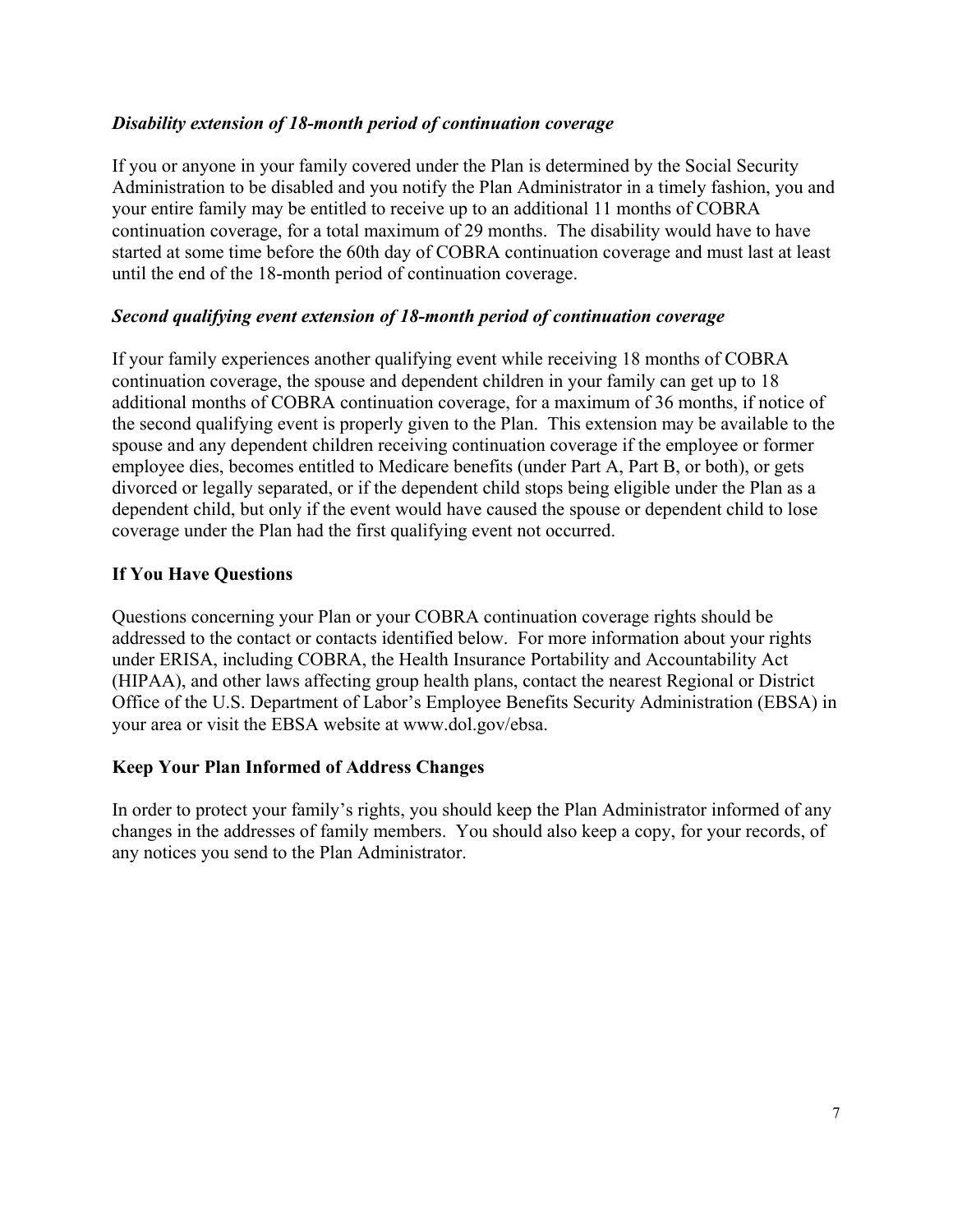## **SECTION 1 EMPLOYMENT**

#### **A. INTRODUCTION TO EMPLOYMENT**

This handbook applies to all City of Southaven employees. This handbook is prepared to inform you about the city's policies and to summarize the benefits that are available to the employee. Refer to this handbook whenever you have a question regarding your duties and job requirements. If you have a question that is not answered by this handbook, please consult your Department Head. For the purposes of this handbook, the term "governing authority/authorities" refers to the Southaven Mayor and Board of Alderman. This handbook may be altered and amended as necessary by the City Administrator/CAO and/or the governing authorities. Amendments and or other alterations to this handbook will be delivered, either hard copy or electronically, to each employee, and their department, by the Department of Finance and Administration. It is the employees responsibility to maintain the most current version of this handbook and any and all amendments.

**This handbook is not a contract, express or implied, and it does not alter your employment "at will" status. Nothing in this handbook should be construed as a guarantee of continued employment. Your employment may be terminated at any time, for any reason, with or without cause, with no advance prior notice. Likewise, you may terminate your employment at any time for any reason without prior notice.** 

#### **B. ANNOUNCEMENT OF RECRUITMENT**

The Mayor and Board of Alderman and/or City Departments (through the Chief Administrative Officer) announces city job opportunities, places those job classes on recruitment, and accepts applications for those open positions. Job announcements are made in response to indicated manpower needs and, in some instances, to build lists of eligible applicants for anticipated future needs. Job announcements are posted on city bulletin boards located throughout City of Southaven facilities and on the City web site, www.southaven.com. The City accepts applications for open/posted positions only. However, in some instances, the City may accept applications in order to build an applicant pool for potential future openings.

Job announcements may include the following:

- the job title
- the beginning salary
- the minimum education and experience requirements
- the department where the vacancy exists
- requirements for examination, if any
- the recruitment period and closing date, when applicable.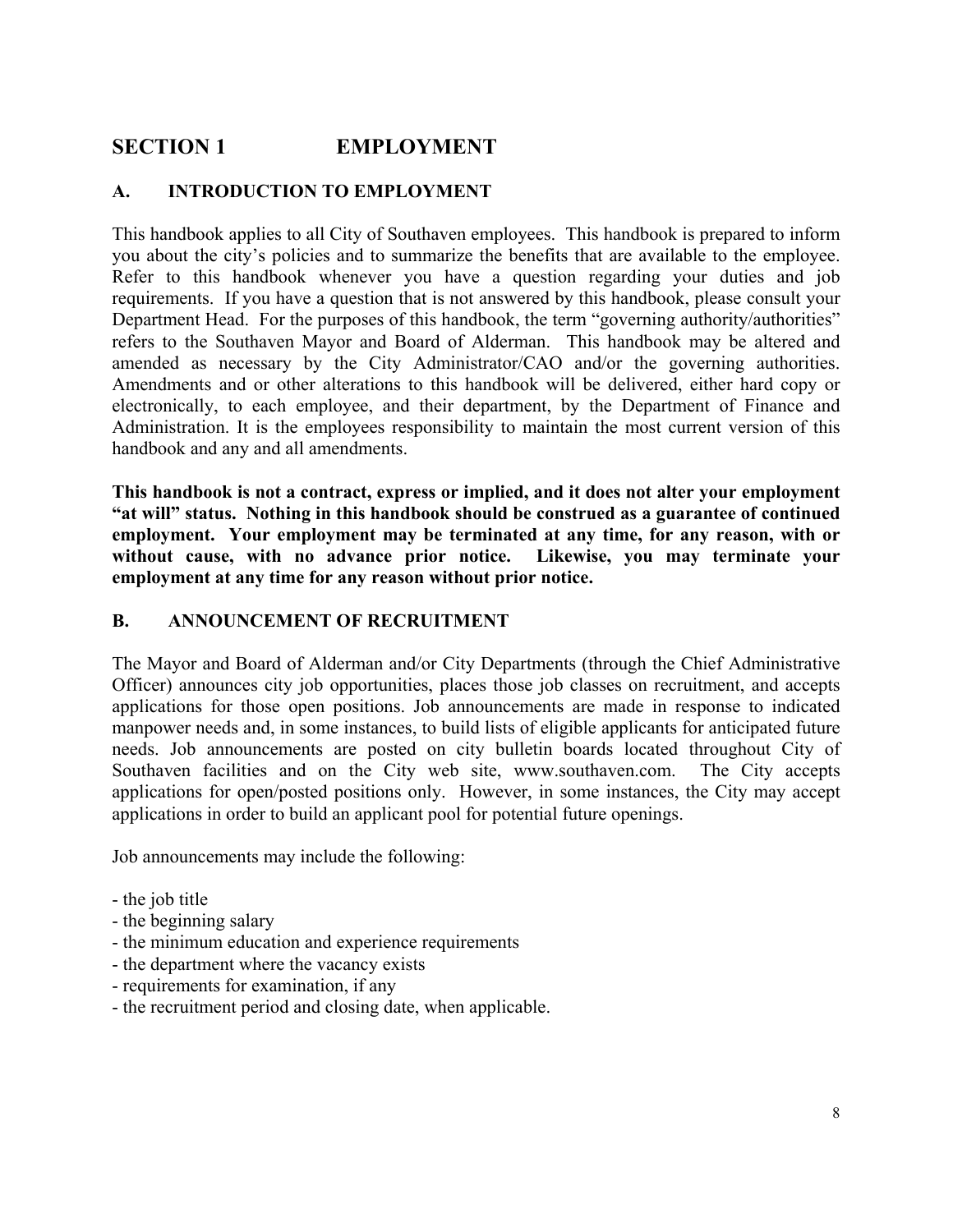Current City of Southaven employees who have completed at least six (6) months of continuous employment with the City of Southaven may submit applications for any job classification at any time. Applications of individuals who are not City of Southaven employees, or who have not completed at least six (6) months of continuous employment with the City are accepted only for jobs that are posted as open for recruitment.

#### **C. ELIGIBILITY DETERMINATION**

An applicant's eligibility for a particular job class is evaluated by established standards to determine if he/she meets the minimum qualifications. If the applicant meets the minimum qualifications, the application is then rated based according to the related education, training, and experience listed on the applicant's application form, unless the job applied for requires either a written or a proficiency test. In that case, the application will be scored on the basis of the test score. Applicants will be notified of the date and site of the proficiency test or written examination, if one is required.

#### **D. NEPOTISM**

The employment of immediate family members can cause conflicts of interest, hurt feelings, and limit the diversity of our workforce. The City of Southaven believes in hiring and promoting people based on their knowledge, skills, abilities, and potential. As such, the City desires to limit the potential conflicts of interest that can occur when family members work together.

Definition of Immediate Family Members

For the purpose of this policy, an immediate family member is defined as spouse, partner, parents, step-parents, siblings, step-siblings, aunts and uncles, nieces and nephews, grandparents, grandchildren, or cousins. In-laws (or partner's family) are also considered family. Other nonfamily relationships may be considered on a case-by-case basis.

Nepotism Policy

No immediate family members shall:

- Work in the same department or share a manager.
- Have any reporting relationship between them.
- Oversee processes that will affect a family member. For instance, HR employees may not be a business partner, employee relations manager, or compensation supervisor over any department that the family member is in.
- Participate in any disciplinary, promotional or other employment decision that directly affects an immediate family member.

This policy shall be enforced when hiring, promoting, and/or transferring employees.

Any department that wishes to hire an immediate family member of an existing City employee located in a separate department must disclose and have prior authorization of the City Administrator/CAO before advancing the application for hiring.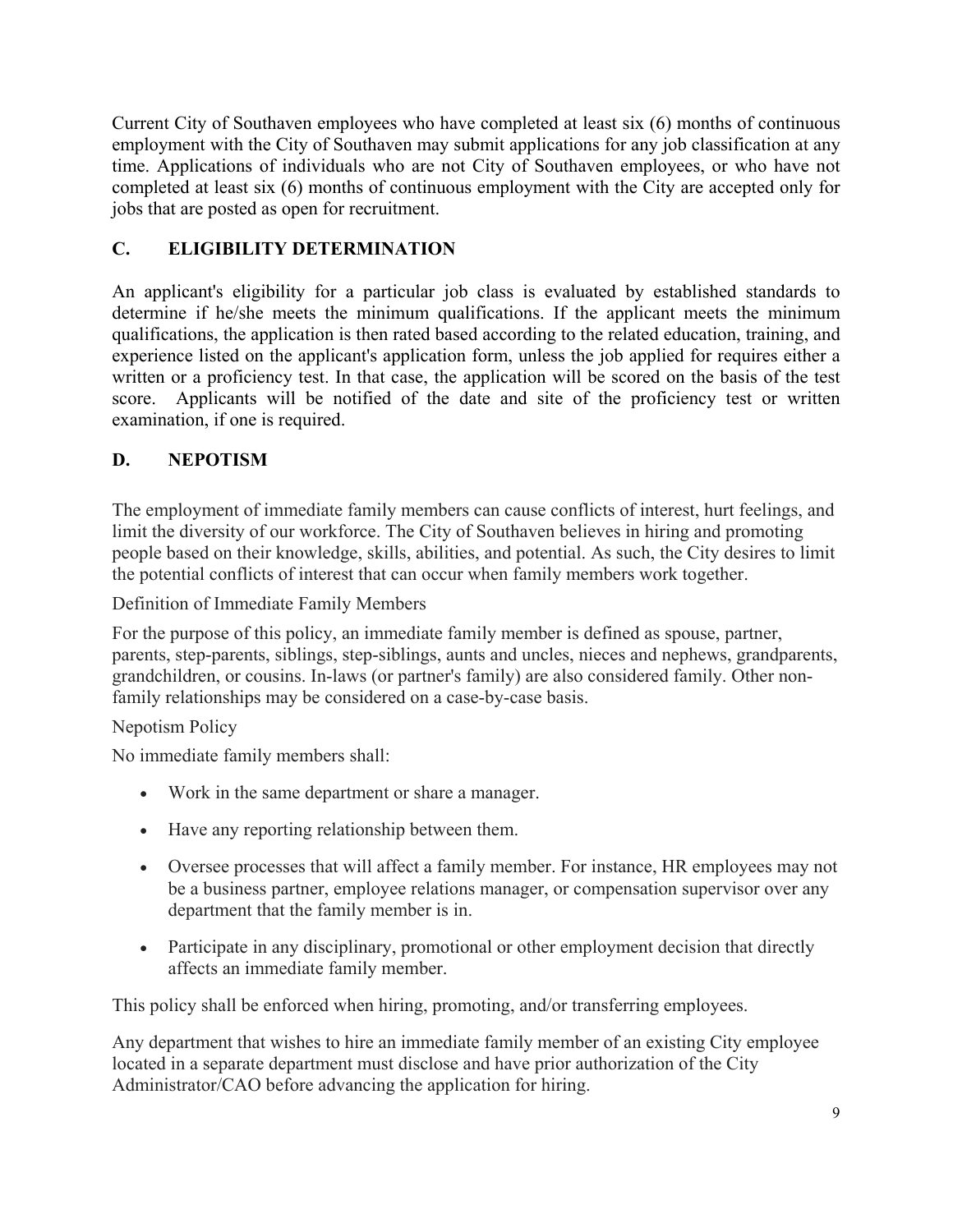When dealing with outside firms, either as vendors, clients, or service providers, these same guidelines shall apply. (See the City's Ethics Policy Section 3. Part T)

If a new relationship violates the nepotism policy, report the change or potential change to the City's Human Resources representative as soon as possible. Human Resources will work with you, your family member, and your manager(s) to find a solution that doesn't violate the nepotism policy. If you have any concerns about relationships within the business, please notify the Human Resources Department as soon as possible.

Amended June 16 2020

#### **E. PROMOTIONS**

A promotion is the movement of an employee from a position in one job class to a vacant position in a job class with more responsible duties and a higher salary range.

The City may consider filling vacancies by promoting qualified employees. The Department Head will post position openings on employee bulletin boards throughout the City of Southaven. An employee wishing to apply for a posted position should tell his/her immediate supervisor who may then arrange an appointment for the employee with the appropriate Department Head.

Promotions are made on a trial basis of six (6) months. A promoted employee will be entitled to all rights and benefits of the new position immediately upon assuming the position. After a promotion is made, however, there is no guarantee the employee will be able to return to the previous position if the promotion is unsuccessful.

#### **F. PROBATIONARY PERIOD AND TERMINATION AT WILL**

Every employee, upon original entry into a city status position, must successfully serve a 6 month probationary period before that employee is granted city employee status. During the probationary period, the employee's work and conduct are carefully observed. Through close supervision, the employer determines if the individual is progressing toward successful performance of the major duties of the job. During the 6-month probationary period the employee may be terminated with or without cause or notice by the governing authority. Likewise, upon completing the probationary period, an employee may be terminated with or without cause. Upon approval by the Governing Authorities, the 6-month probationary period may be extended up to a twelve (12) month period.

Amended July 21, 2009

**Nothing in this handbook should be construed as a guarantee of continued employment. Your employment may be terminated at any time, for any reason, with or without cause, with no advance prior notice. Likewise, you may terminate your employment at any time for any reason without prior notice.** 

- **G**. **RESERVED**
- **H. SENIORITY**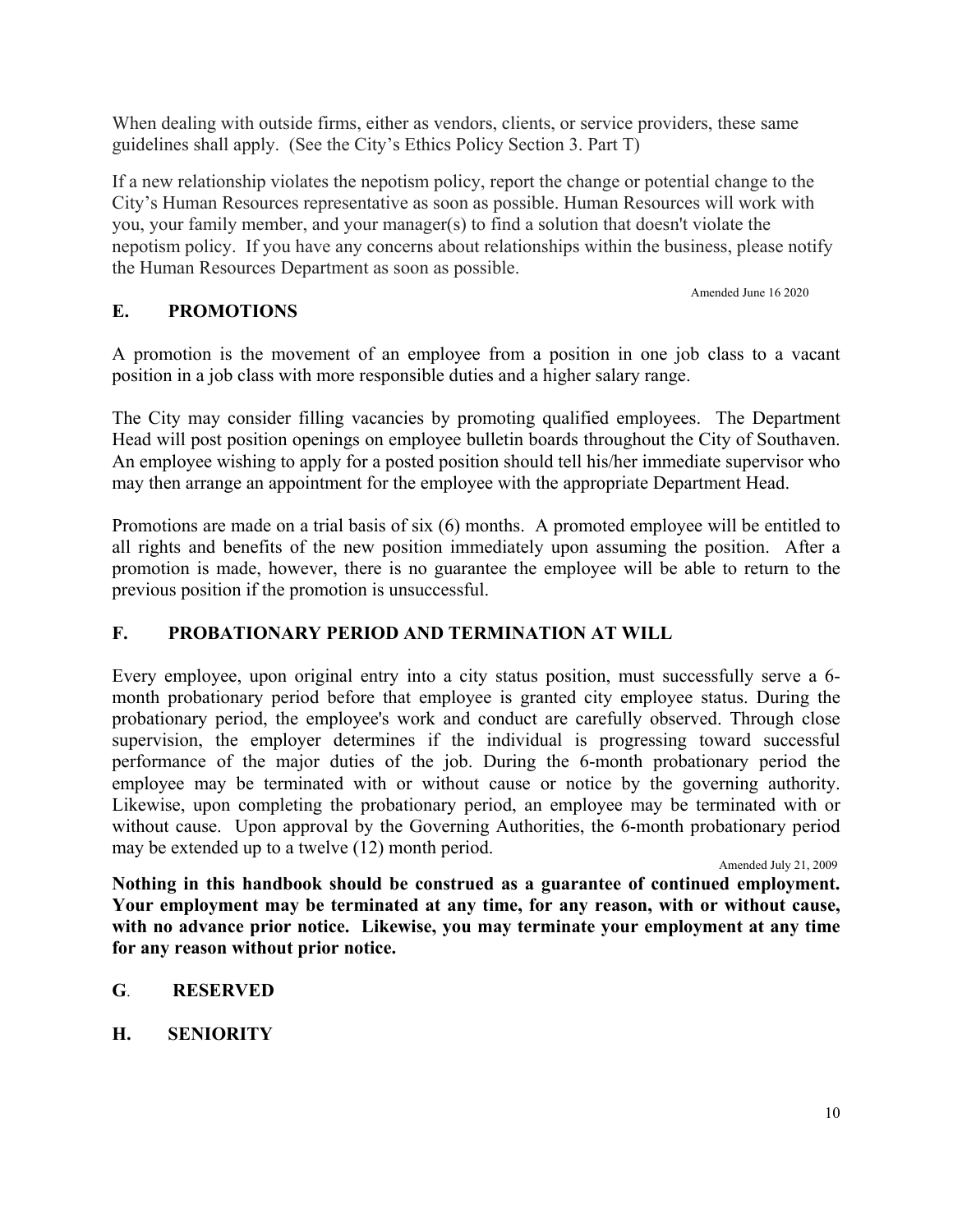Each employee will accrue seniority as of his/her official date of hire. However, seniority is recognized only for full-time employees who have completed their probationary period. Employees automatically lose their seniority upon termination of continuous employment with the city. When and if an employee is rehired, the most recent date of rehire will become the date of hire for the purpose of seniority. Continuous employment is defined as a period of employment that has not been interrupted by a voluntary or involuntary relief from employment other than a separation from which an employee is eligible for reinstatement.

Seniority may be used as follows:

- 1. to determine the number of vacation days due an employee
- 2. to determine vacation scheduling when all other factors are equal
- 3. to determine shift bids and/or when job assignments in departments having such a system when all other factors are equal and the Department Head determines that use of seniority does not compromise the function of the department or endanger the safety of any employee.

#### **I. OUTSIDE EMPLOYMENT**

All outside employment must have the prior written approval of the Mayor. Revocation of written approval may occur at the sole discretion of the Mayor, at any time. Once an employee has procured written approval from the Mayor for outside employment, in order to continue with the outside employment, he or she shall receive additional written approval by the Mayor in July of each new term of office, regardless to when such prior Mayoral written approval was granted. No employee may engage in outside employment that may cause a conflict of interest or use the city employment for the advancement of such outside employment. No city employee shall use his/her city employment for personal gain. Outside employment must not interfere with performance of regularly assigned city duties. No employee will be permitted to conduct any other work during the hours he/she is on duty with the City of Southaven.

**Amended October 18, 2005, January 25, 2006; June 1, 2021** 

#### **J. GRIEVANCE AND APPEAL RIGHTS**

A city employee, not on their probationary period, may file a grievance or an appeal on any grievable issue.

A probationary city employee may file a grievance or appeal only alleged acts of discrimination based on race, color, creed, religion, national origin, sex, age, disability, veteran status, uniformed service status or political affiliation in any personnel action or employment practice. Grievances and appeals are discussed in further detail in Section 4 of this Handbook.

#### **K. RESERVED**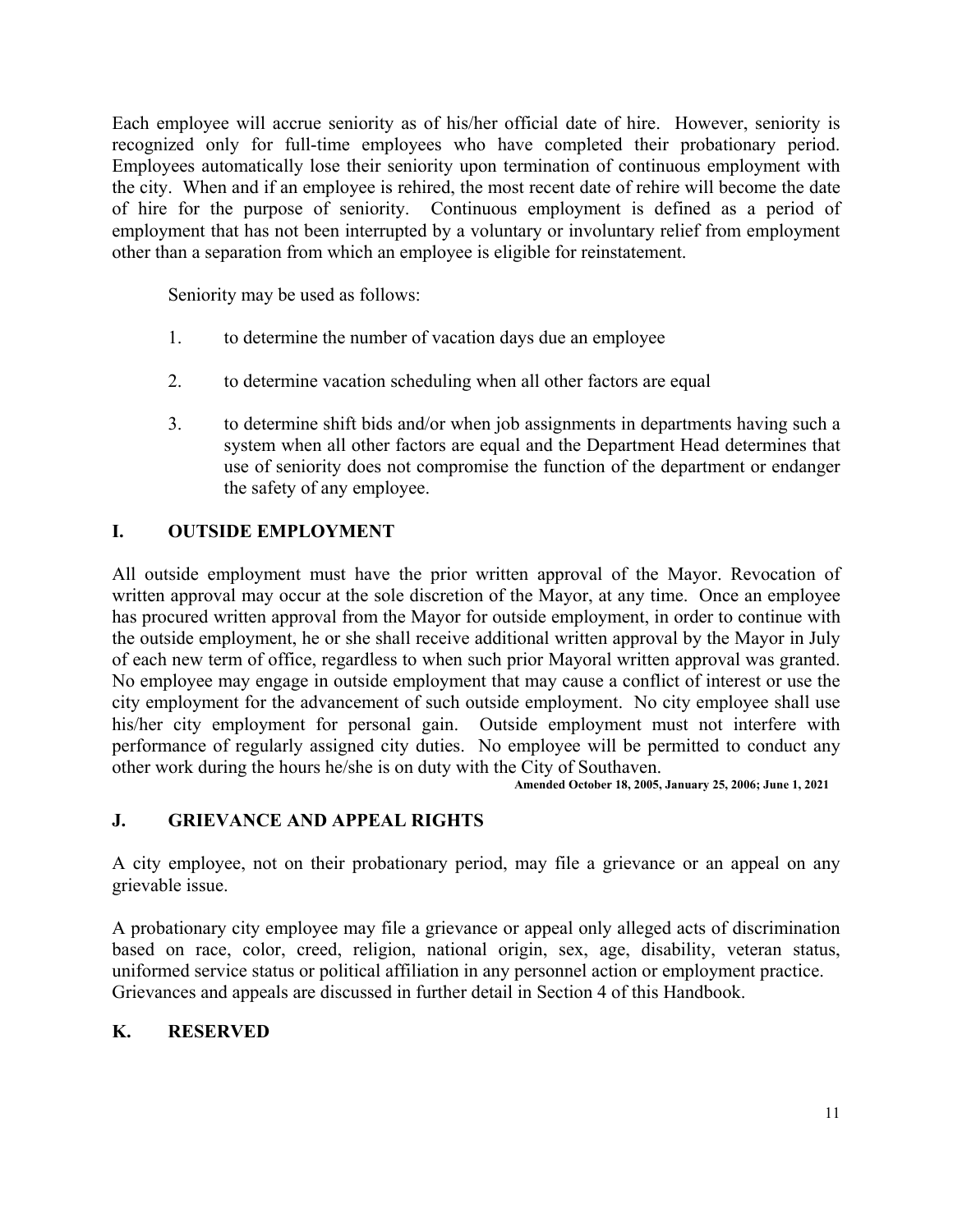#### **L. PHYSICAL EXAMINATIONS**

All city employees must submit to a physical examination that is job related and consistent with business necessity. The examination will be conducted at the city's expense and the results will be maintained in strict confidentiality as provided by law. As a condition of employment, the city may require additional medical examinations at the expense of the city whenever, in the opinion of the city, such needs arise.

#### **M. TARDINESS**

If you are unavoidably delayed in getting to work, you should call the Department Head and tell them when you expect to arrive. All employees are expected to maintain punctual arrival times, however, there may be times when circumstances prohibit an employee from being on time. While allowances are made for such occasions when tardiness is beyond the control of the employee, habitual tardiness may result in further disciplinary action up to and including termination.

#### **N. DISCIPLINE**

The City of Southaven believes in progressive discipline, whereby the employee is given notice, either written or verbal, that their behavior is not consistent with policies and procedures. The City also believes in offering employee(s) the opportunity to correct their behavior. However, not all behavior may be deemed correctable and certain behavior may be deemed to severe for corrective measures, and as such, other disciplinary actions shall be deemed appropriate. Such actions may include termination of employment.

#### **O. TRAVEL AND EXPENSES**

#### **Travel Approval**

Employees traveling within the State of Mississippi shall provide department head authorization prior to being approved for official travel. Employees traveling out-of-state shall provide department head authorization as well as the Chief Administrative Officer (CAO) authorization prior to being approved for official travel. CAO is defined in accordance with Mississippi Code of 1972 Section 21-3-25 and with the City of Southaven Municipal Ordinances. For the purposes of this policy, out-of-state travel shall not include travel in and within the Memphis, TN metropolitan statistical area (MSA) as defined by the Bureau of the Census, U.S. Department of Commerce and includes the following counties: Shelby (TN), DeSoto (MS), Tunica (MS), Tate (MS), Marshall (MS), Benton (MS), Crittenden (AR), Fayette (TN), Tipton (TN).<br>Amended Sept 2, 2014

The City's elected officials wishing to travel for official business within the United States shall require individual authorization from the City Board of Alderman through an official Board action.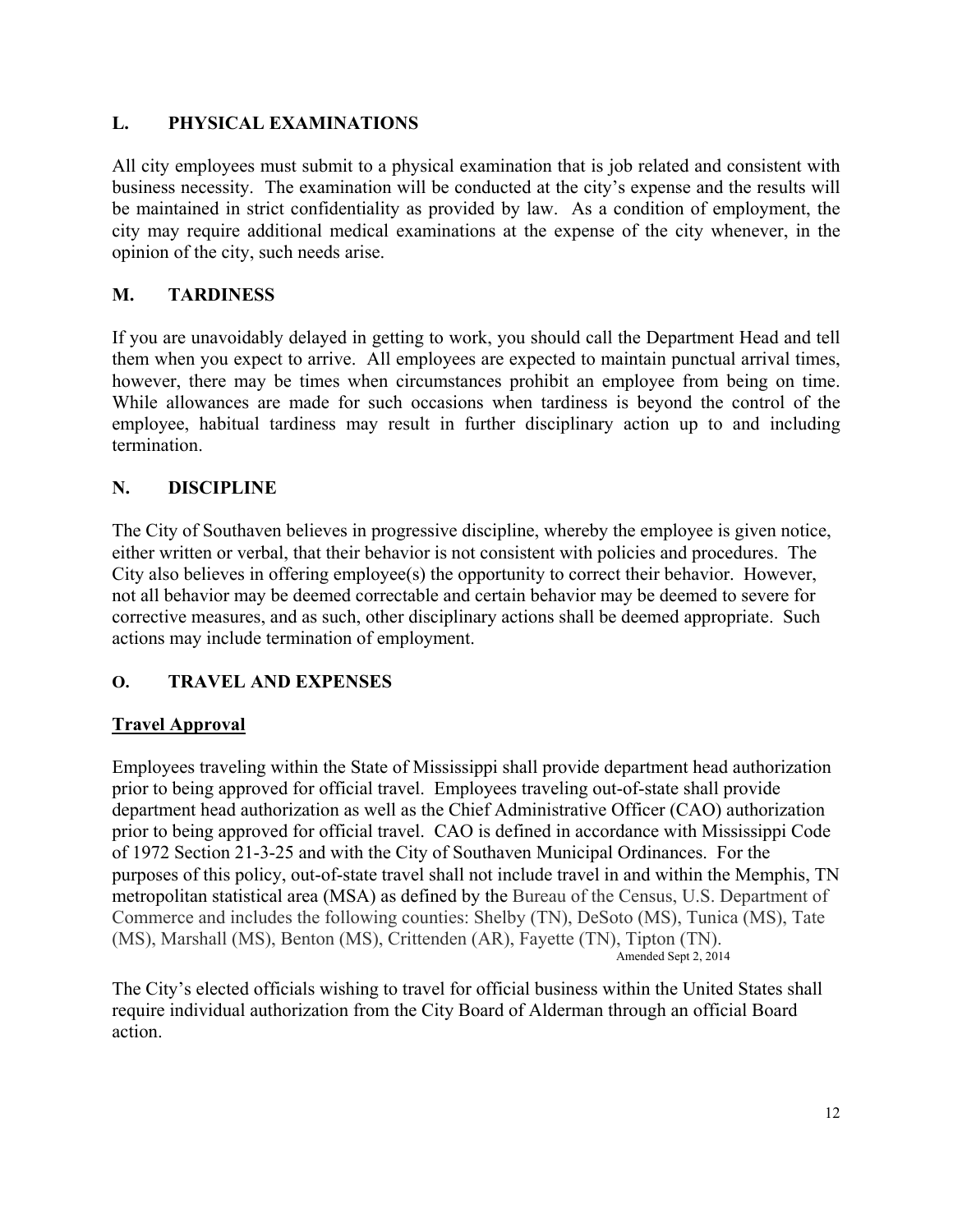#### **Allowable Expenses**

If an officer or employee (part-time or full-time) is required to travel in the performance of an official duty (official travel), travel expenses incurred by the officer or employee related to the official travel may be paid or reimbursed by the City of Southaven ("City") in accordance with Mississippi Code of 1972 Sections 21-39-27, 25-3-41, 25-3-45 and any other section of Mississippi Code of 1972 that applies to official travel and/or reimbursement/payment thereof.

Travel expenses shall include, but not be limited to: mileage, taxi fares, rental car expense, public carrier fares (airplane, bus, train), conference/seminar registration fees, lodging expenses, meal expenses, telephone charges, baggage handling charges, hotel/airport parking fees.

In order for an officer or employee (part-time or full-time) of the City to be reimbursed for any official travel related expense, the required approval must be obtained as stated above. Detailed receipt(s) or similar support must be provided stating the purpose of the expense, excluding meals. The original invoice for which reimbursement is claimed must be attached. Invoices must be submitted for hotel, airfare and airport parking and other charges in excess of \$10.00. For hotels, reimbursement is made for only the single room rate.

Mileage if using a personal car shall also be reimbursed at the current federal approved mileage rate. Where two (2) or more officers or employees travel in one (1) privately-owned motor vehicle, only one (1) travel expense allowance at the authorized rate per mile shall be allowed for any one (1) trip. When the travel is done by means of a public carrier or other means not involving a privately-owned motor vehicle, then the officer or employee shall receive as travel expense the actual fare or other expenses incurred in such travel.

#### **Travel Advances**

Any officer or employee (part-time or full-time) of the City, who is required to travel in the performance of his official duties, may receive funds before the travel, in the discretion of the administrative head of the employee's department, board or commission involved, for the purpose of paying necessary expenses incurred during the travel within appropriated and approved municipal budget.

Upon return from the travel, the officer or employee shall provide receipts of lodging, meals, and other expenses incurred during the travel. Any portion of the funds advanced which is not expended during the travel shall be returned by the officer or employee.

#### **Meal Reimbursement**

The city shall reimburse the maximum daily meal amount as determined by State of Mississippi and the State Department of Finance and Administration for each day or half day of travel.

Officer and employees shall be reimbursed the actual cost of meals incident to official travel, not to exceed the daily maximum for the specific location of assignment. Meal tips should be included in the actual cost of the meal unless the inclusion of the tips causes the meals to exceed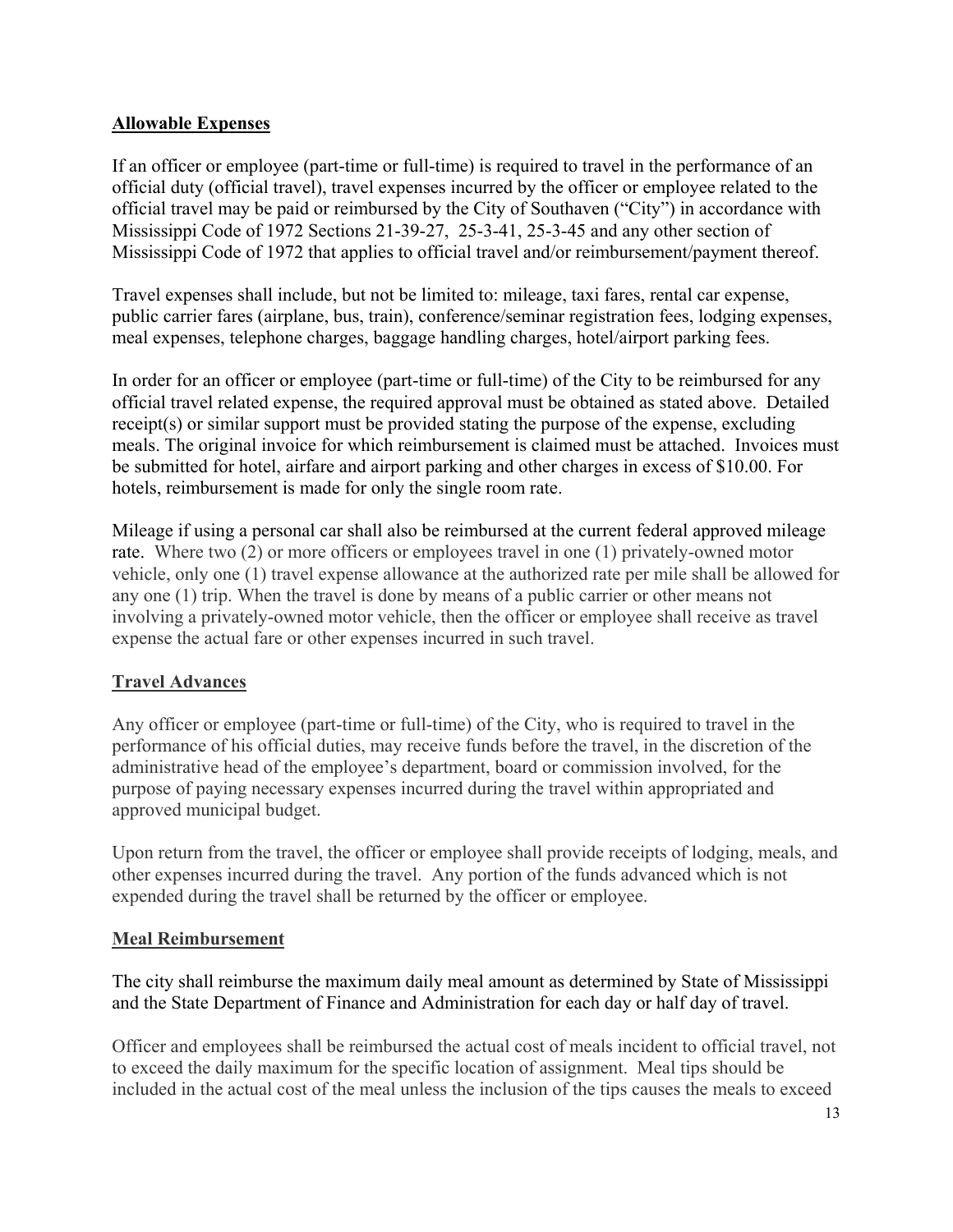the maximum daily meal reimbursement (as noted below). If the daily meal limitations would be exceeded, then the tips can be separated and recorded as other expenses. All tips reported in this manner should be totaled for the day and not exceed 15% of the maximum daily meal reimbursement or the actual meal expense, whichever is less. Alcoholic beverages are not reimbursable. Reimbursement shall be made based on the following sliding scale not to exceed the following rates (As per the State of Mississippi Travel Rules & Regulations 10/18/2012):

| Federal Register      | Maximum State      |
|-----------------------|--------------------|
| Maximum Per Diem Rate | Reimbursement Rate |
| $$1 - $149$           | \$41.00            |
| $$150 - $164$         | \$46.00            |
| $$165 - $179$         | \$51.00            |
| $$180$ - up           | \$56.00            |

#### **City Issued Credit Card Travel Expenses**

The City may acquire one or more credit cards which may be used by members of the governing authority of the City and City employees to pay expenses incurred by them when traveling in or out of the state in the performance of their official duties. The municipal clerk shall maintain complete records of all credit card numbers and all receipts and other documents relating to the use of such credit cards.

The members of the governing authority and City employees shall furnish receipts for the use of such credit cards each month to the City clerk who shall submit a written report monthly to the governing authority. The report shall include an itemized list of all expenditures and use of the credit cards for the month, and such expenditures may be allowed for payment by the municipality in the same manner as other items on the claims docket.

The issuance of a credit card to a member of the governing authority or City employee under the provisions of this section does not authorize the member of the governing authority or City employee to use the credit card to make any expenditure that is not otherwise authorized by law. Any member of the governing authority or City employee who uses the credit card to make any expenditure that is not approved for payment by the governing authority shall be personally liable for the expenditure and shall reimburse the City. The employee shall be subject to all interest and fees and other charges related to the collection of expenditures not approved by the governing authority.

Any travel expenses paid for by a City issued credit card or a personal debit/credit card shall require a receipt prior to any payment and/or reimbursement. Failure to provide any receipt shall make the individual incurring the travel expense personally liable for the expense(s). In accordance with the Mississippi Code of 1972, Section 25-3-45, anyone who knowingly and willfully violates any provisions of the law, is guilty of a misdemeanor. The penalty for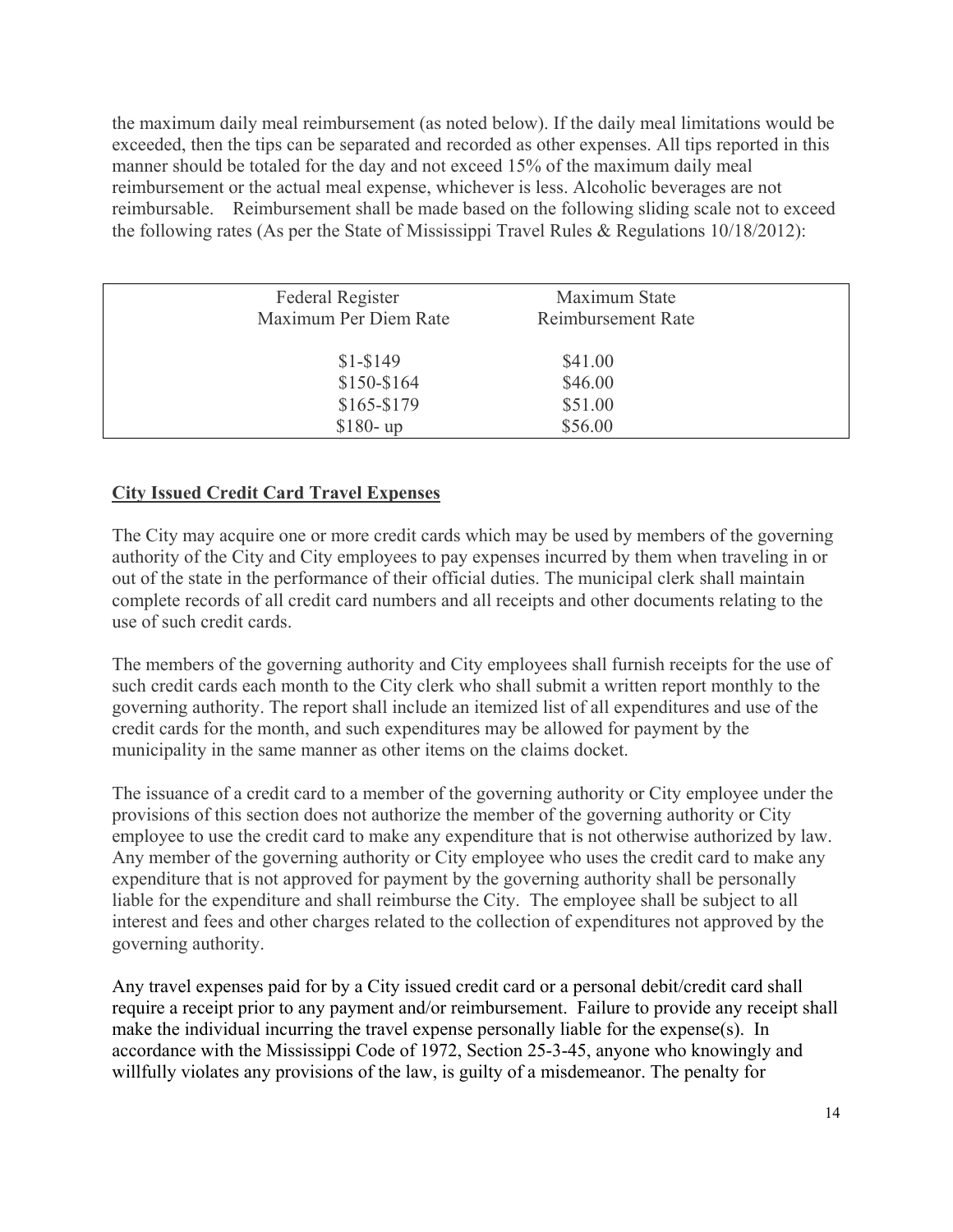conviction is loss of job, a fine of not more than \$250.00, and civil liability for the full amount of the expenses illegally received, allowed, or approved. The person receiving the reimbursement is also liable whether the violation was willful or not. **Amended July 2, 2013** 

#### **P. TIME CARDS**

Time cards must be filled in each day you report to work, not at the end of the pay period. Each employee is responsible for the completion of his/her own time card. No one other than the employee may complete a time card for that particular employee without the prior approval of the appropriate department head. Each department head, or their designee, is responsible for submitting their department's time cards to the Department of Finance and Administration (payroll department) for processing.

Failure to complete a time card properly or failure to submit time card(s) in a timely manner for payroll processing may result in a loss of pay for that pay period or other disciplinary action.

#### **Q. LONGEVITY**

Effective October 1, 2021, longevity pay is no longer offered as part of the City's active compensation program. All accumulated longevity pay as of October 1, 2021, is permanently frozen. Longevity earnings will continue to be distributed at the frozen earnings rate but will not increase according to the prior accumulation schedule listed below. City employees hired after September 30, 2016 are not be eligible to receive longevity earnings retroactively. Longevity pay prior to October 1, 2021, was computed as follows:

| Years of Service | Amount of Pay |
|------------------|---------------|
| 5                | \$200.00      |
| 6                | \$400.00      |
| 7                | \$600.00      |
| 8                | \$800.00      |
| 9                | \$1,200.00    |
| 10               | \$1,500.00    |
| 11               | \$1,800.00    |
| 12               | \$2,100.00    |
| 13               | \$2,400.00    |
| 14               | \$2,700.00    |
| 15               | \$3,000.00    |
| 16               | \$3,350.00    |
| 17               | \$3,550.00    |
| 18               | \$3,750.00    |
| 19               | \$3,950.00    |
| 20               | \$4,150.00    |
| 21               | \$4,350.00    |
|                  |               |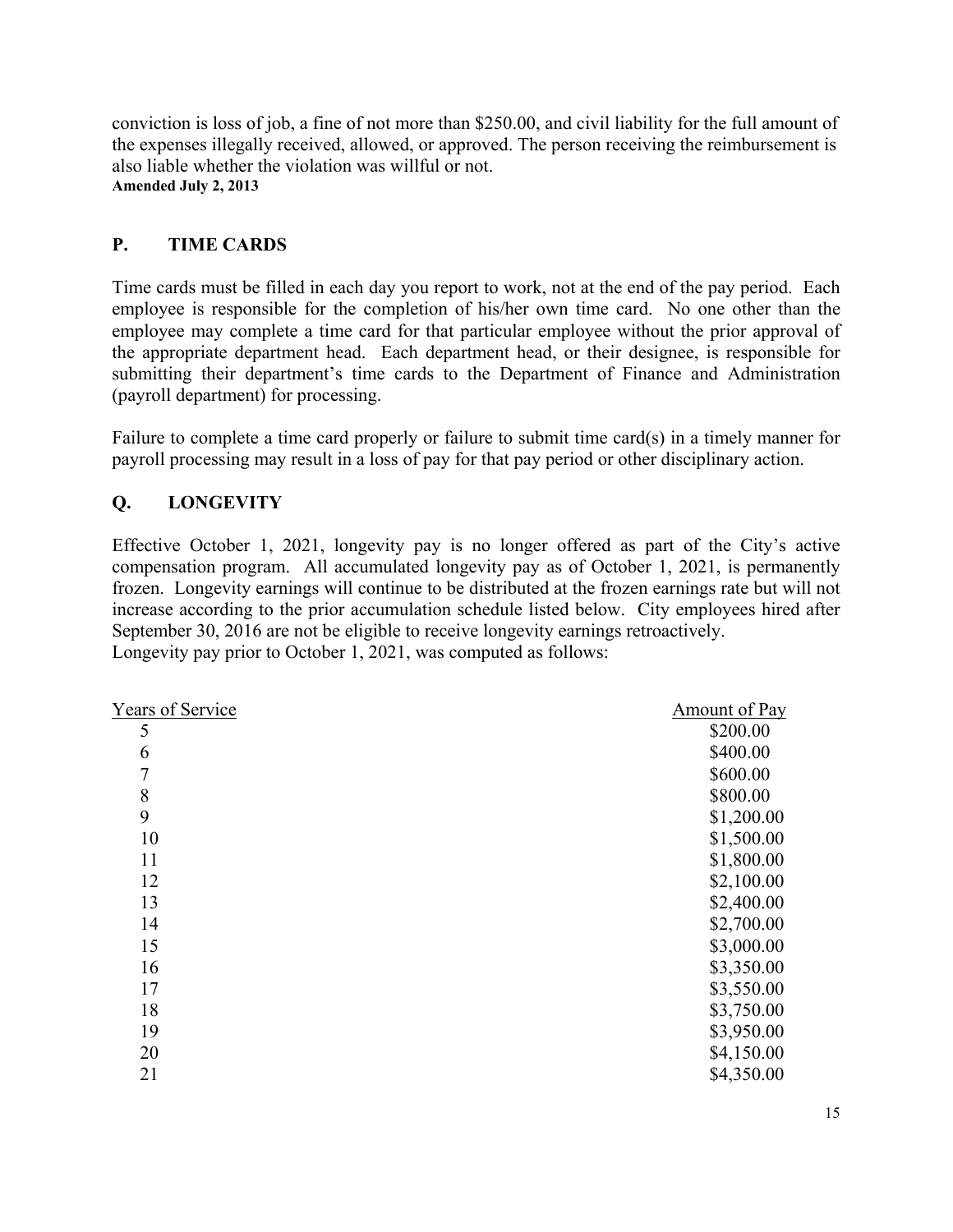| 22    | \$4,550.00                             |
|-------|----------------------------------------|
| 23    | \$4,750.00                             |
| 24    | \$4,950.00                             |
| 25    | \$5,150.00                             |
| $26+$ | \$200 additional for each year over 25 |
|       | Revised July 2017                      |
|       | Amended April 2016                     |
|       | Revised October 2021                   |

#### **R. BULLETIN BOARDS, E-MAIL, COMPUTERS AND VOICE MAIL**

Any material or communications including but not limited to those on bulletin boards, e-mail, computers and voice mail are the property of the City and may be viewed, erased or otherwise used or destroyed by the City at any time. Employees are expected to use the City's bulletin boards, e-mail, computers, and voice mail in manners consistent with Section 1.0 Part S of this handbook. Any violation of this policy may result in disciplinary action, up to and including termination. Employees have no expectation of privacy in any materials or communications utilizing the City's bulletin boards, e-mail, computers or voice mail. Any such materials or communications may be monitored to ensure compliance with this policy or other policies of the City.

> **Amended Tuesday, October 16, 2007 Amended October 2010**

#### **S. INTERNET AND COMPUTER POLICY**

The City expects and requires that its employees use City computers and Internet access through City computers in a reasonable fashion. To that end, the City strictly prohibits employees from accessing, storing, or communicating any inappropriate material on City computers or through the Internet. Usage of City computers and the Internet must be consistent with City policies. Any violation of this policy may result in disciplinary action, up to and including termination. Employees have no expectation of privacy in any materials or communications or content via the Internet. Inappropriate material includes, but is not limited to, any pornographic or other sexually explicit material, violent material, derogatory, racial or ethnic material, or any other material the possession of which in the workplace would be contrary to the policies prohibiting harassment in the workplace. Any such materials or communications may be accessed and monitored by the City to ensure compliance with this policy.

The City of Southaven recognizes the growing importance of online social media networks as a communication tool. This policy addresses employees' use of such networks including: personal websites, web logs (blogs), wikis, social networks, online forums, virtual worlds, and any other kind of social media. The City of Southaven respects the right of employees to use these mediums during their personal time. Use of these mediums during City time or on City equipment, however, is prohibited.

The City of Southaven takes no position on employees' decision to participate in the use of social media networks. In general, employees who participate in social media are free to publish personal information without censorship by the City of Southaven. Employees must avoid, however, posting information that could harm the City of Southaven using the guidelines set forth below.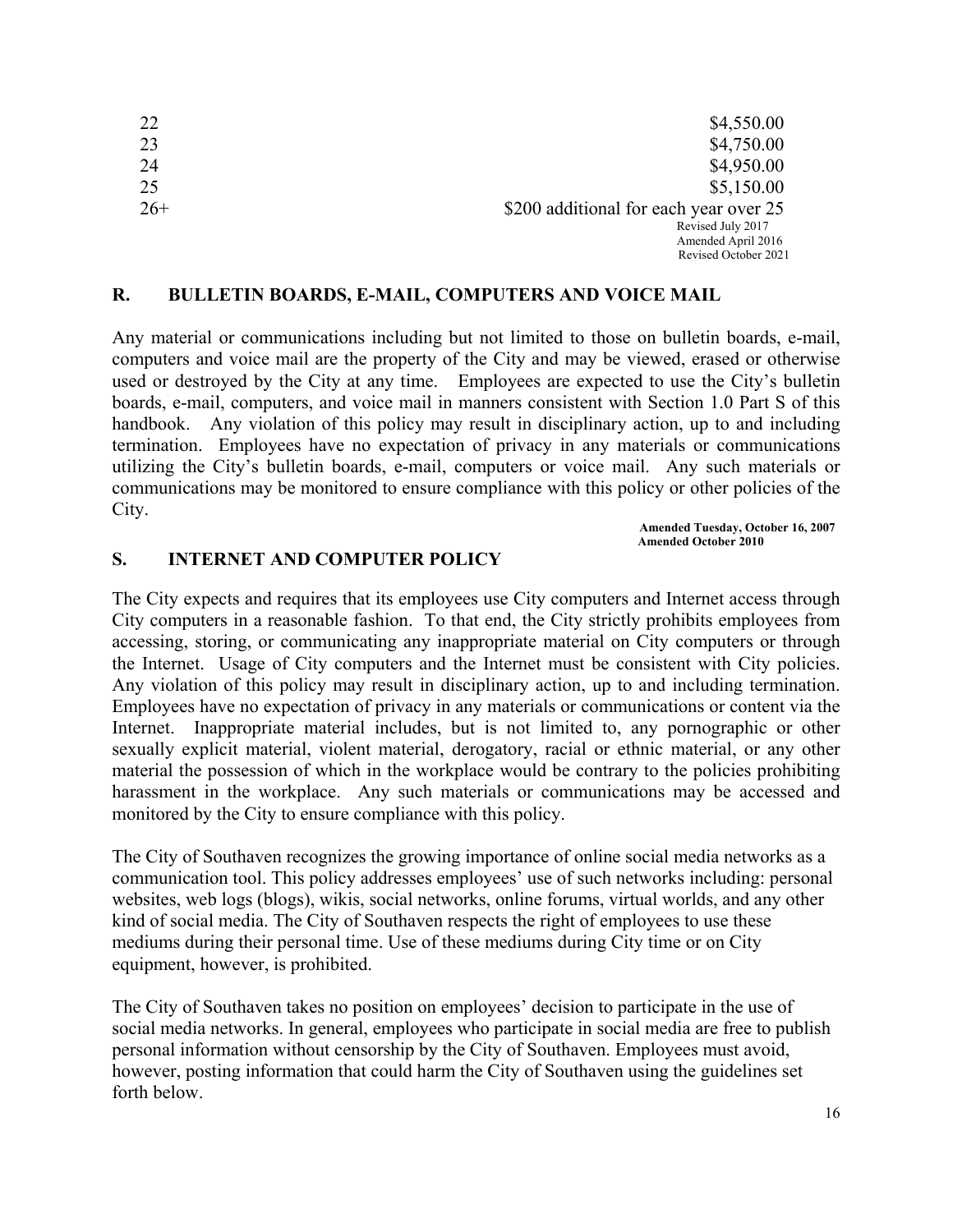All employees are responsible for maintaining the organization's positive reputation and under no circumstances should employees present the City to the public in a manner that diminishes its standing within the community. Instead, employees are responsible for presenting the organization in a manner that safeguards the positive reputation of themselves, as well as the organization's employees.

If an employee chooses to identify him or herself as a City of Southaven employee on any social media network, he or she must adhere to the following:

- Employees are required to state in clear terms that the views expressed on any social media network are the employee's alone and that they do not necessarily reflect the views of The City of Southaven.
- Employees are prohibited from disclosing information on any social media network that is confidential or proprietary to the City of Southaven or to a third party that has disclosed information to the organization. For example, information about or identifying the organization's customers, co-workers, incidents that occur at the City of Southaven.
- Employees are prohibited from displaying the City of Southaven logo on any social media network without permission from the City of Southaven. Also, they should not post images of co-workers without the written consent of their co-workers'. Finally, employees are prohibited from posting any nonpublic images of The City of Southaven premises and property.
- Employees are prohibited from making statements about the City of Southaven, their coworkers, our customers, agents, or partners that could be considered as harassing, threatening, libelous, or defamatory in any way.
- Employees are prohibited from acting as a spokesperson for the City of Southaven or posting comments as a representative of the organization.
- Employees are prohibited from sharing any communication that engages in personal or sexual harassment, unfounded accusations, or remarks that would contribute to a hostile work environment (racial, sexual, religious, etc.), as well as any behavior not in agreement with the general municipal policies.

Employees may be required to disclose annually to the City of Southaven whether or not they have a personal web site or blog.

Employees who participate in social media may still decide to include information about their work at the City of Southaven as part of their personal profile, as it would relate to a typical social conversation. This may include:

- Work information included in a personal profile, to include organization name, job title, and job duties.
- Status updates regarding an employee's own job promotion.
- Personal participation in the City of Southaven sponsored events, including volunteer activities.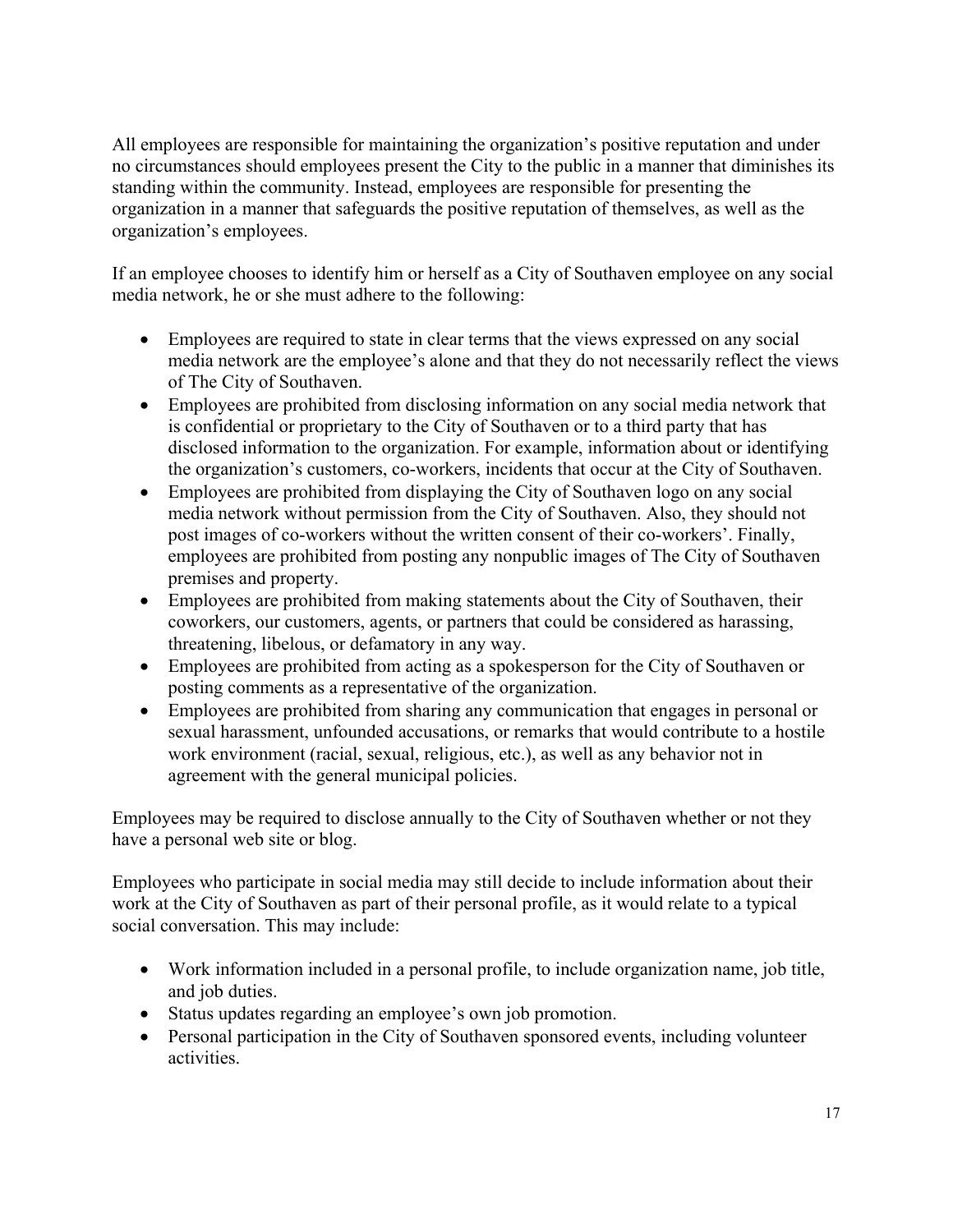An employee who is responsible for a social media posting that fails to comply with the guidelines set forth in this policy or that otherwise causes harm to the City of Southaven may be subject to discipline, up to and including termination. Employees will be held responsible for the disclosure, whether purposeful or inadvertent, of confidential or proprietary organization information, information that violates the privacy rights or other rights of a third party, or the content of anything posted on any social media.

Anything posted on an employee's Web site or blog or other Internet content for which the employee is responsible will be subject to all the City of Southaven policies, rules, regulations, and guidelines. The City of Southaven is free to view and monitor an employee's website or web log at any time without consent or previous approval.

Finally, employees should let the Information Technology (IT) Department know if they encounter incorrect information about the City of Southaven that might randomly appear online. Employees themselves should not attempt to correct any such information that appears online.

#### **T. CELL PHONE POLICY**

Employees whose work necessitates a cell phone and a cell phone plan purchased by the City should restrict use to City business only. If personal use is required, reimbursement to the City for personal calls shall be reimbursed at actual costs. Timely reimbursements should be made upon receipt of telephone statements.

Personal cell phone use for City business should be limited to only necessary and immediate City related business needs. It is the responsibility of the employee's department to monitor cell phone use and reimbursements for appropriateness. Departmental offices have the right to review, question, and limit reimbursement requests of employees' personal cell phone bills.

The employee should retain documentation supporting the request for reimbursement but does not need to attach such documentation to request under \$25 per month. Reimbursement requests for more than \$25 will require either a log that identifies individual calls by number of minutes, area code, and phone number or a copy of the cell phone bill which identifies the calls for which reimbursement is requested.

To keep processing and administering costs to a minimum, employees are encouraged to accumulate at least \$25 in business cell phone charges before submitting requests for reimbursement unless requests are combined with other reimbursement requests that exceed the \$25 minimum. Abuse of this policy may result in disciplinary actions. Employees shall not use their city issued or personal cell phone while operating a city vehicle. An employee in violation of this is subject to disciplinary actions up to and including termination.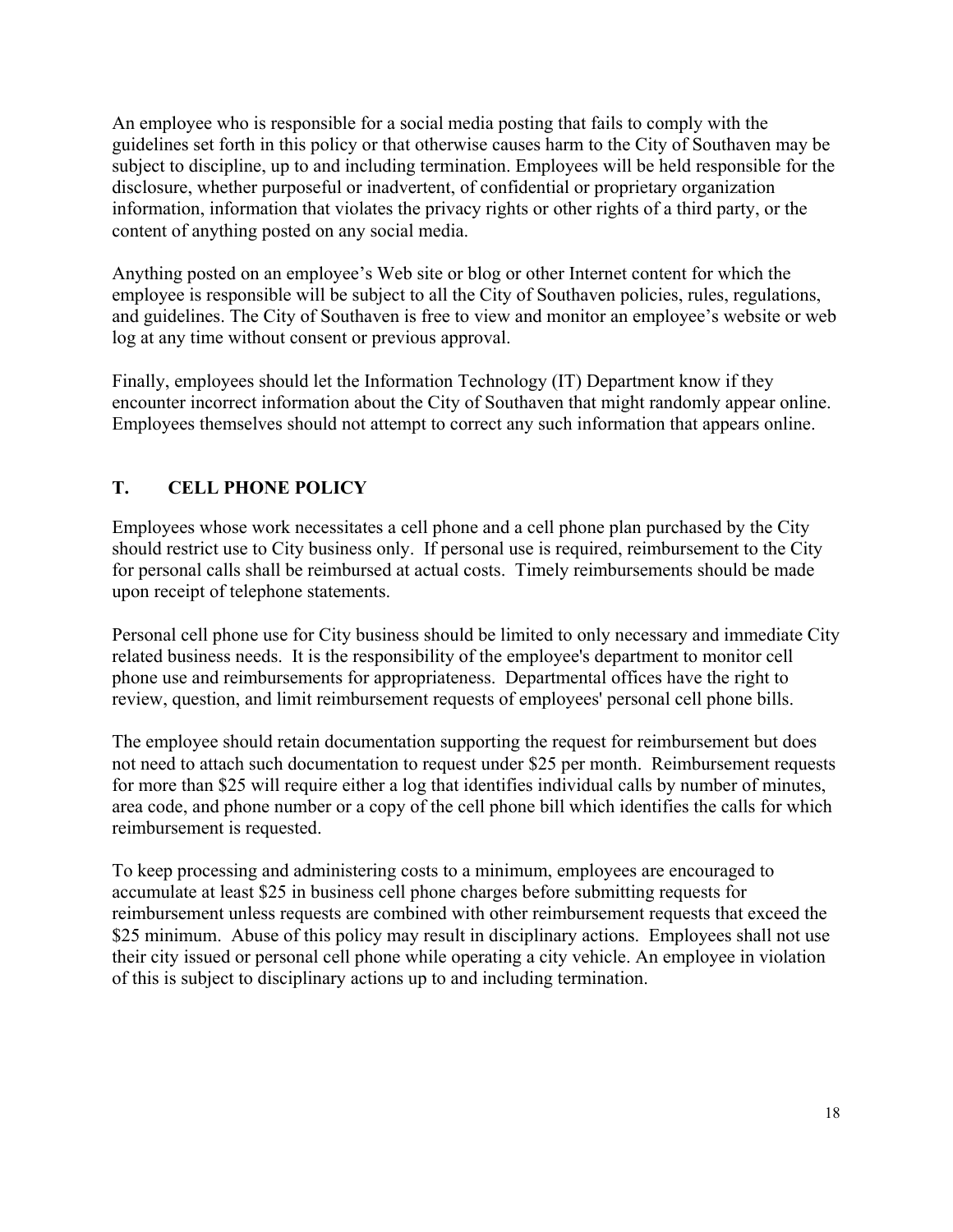#### **U. EMPLOYEE DRESS CODE AND APPEARANCE**

The City of Southaven expects all employees to present a clean and professional appearance when representing the city and to exercise appropriate judgment with regard to personal appearance, dress and grooming to be most effective in the performance of their workplace duties. The City recognizes that personal appearance is an important element of self-expression and strives not to control or dictate appropriate employee appearance, unless a) it conflicts with an employee's ability to perform his or her position effectively in his or her specific work environment or b) it is regarded as offensive or harassing toward co-workers, citizens, or others whom the employee comes into contact with during their workplace duties.

Monday through Thursday, the dress of the administrative offices of the City of Southaven should be business attire. In particular, employees are required to dress in a professional manner. This is accomplished by observing the following rules for business dress:

- a) No halter tops
- b) No revealing or provocative clothing
- c) No shorts, tee-shirts, short skirts or low-cut necklines
- d) No tight, clinging or see through items
- e) No clothing or accessories that would in any way be a distraction to either the public or other employees

On Fridays, the acceptable attire will be a City-issued shirt (or similar) and slacks. If an individual does not wish to dress casually and wear a City issued shirt (or similar) with business casual khakis or slacks, they should end the week with the type of dress clothing worn Monday through Thursday. Business dress is always acceptable.

While wearing the acceptable Friday City issued shirt with slacks, it is wise to keep a jacket in the office that can be worn over casual attire in order to be prepared for any unexpected situations that may require a more professional look (visits by dignitaries, impromptu press conferences, etc.).

All excessive forms of body-piercing (any piercing not confined to earlobes and/or multiple piercing in earlobes) are considered inappropriate for employees of the City of Southaven.

The following types of tattoos and body alterations are prohibited from being visible when they:

- a) Infer sexual, racial, religious, ethnic or related intolerances.
- b) Portray derogatory or offensive characterizations contrary to the values of the City.
- c) Depict or represent criminally or historically oppressive organizations.
- d) Depict any advertisement or endorsement; unless specifically exempted by the City.
- e) Appear on the hands, neck, head, ears, face, mouth, tongue or teeth; with the exception of a single ring tattoo around the base of one finger.

If management determines an employee's dress code and appearance presents a conflict to this policy, the employee will be encouraged to identify appropriate options, such as changing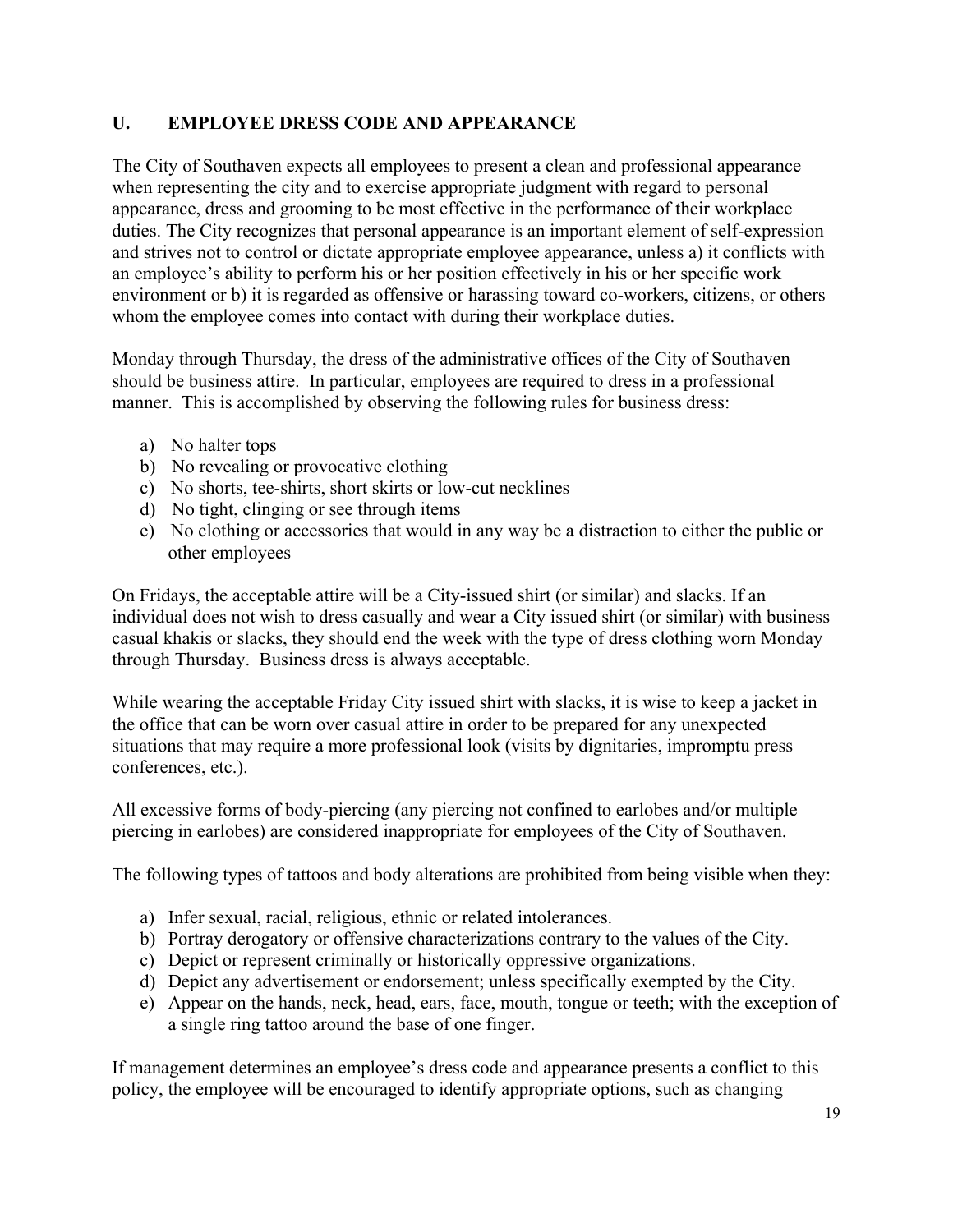clothes, removal of excess or offensive jewelry, covering of tattoos or other reasonable means to resolve the conflict.

All legitimate requests to alter the dress code and appearance policy will be considered on a case-by-case basis or when an employee has a particular disability or religious belief that is contrary to this City policy.

This dress code and appearance policy is adopted in order to provide a guide for employees who wish to maintain the proper business attire and professional appearance while in the employment of the City of Southaven. Employees who are required to wear a City issued uniform (fire fighters, police officers, etc.) shall wear the appropriate dress in accordance with the specific department.

An environment of cooperation, respect, and fair and consistent treatment for all employees is the City's goal. Nonetheless, the City is responsible for ensuring that no employees are subject to harassment or a hostile work environment.

 **Updated July 24, 2006, July 16, 2019, Aug 20, 2019** 

#### **V. SAFETY POLICY**

The City of Southaven has as its objective for all employees that any operation performed as part of an employee's duties be conducted in the safest and most efficient manner possible.

To that end, Department Heads and Divisional Directors are charged with the responsibility and authority to direct safety training and deal with safety issues within their respective area of operation. Department Heads will be given direction and support by the Safety Committee as to how such training will be achieved. In addition, policies and procedures will be reviewed by the Safety Committee for adoption, amendment and/or implementation if warranted; complaints and corrective measures (if warranted) shall be addressed by the Safety Committee.

**Updated, January 23 2007** 

Furthermore, all employees are responsible to be aware of their work conditions, equipment and environment and shall report unsafe conditions, accidents / incidents or any other safety matter to their supervisor immediately.

A Safety Committee shall be formed in order to make recommendations to the Administration regarding establishing initial policy and procedures, making assignments for training and aiding in setting up initial meetings which are to become part of all offices' routine. Subsequently, this body will evaluate policy, complaints, accidents / incidents, etc. in order to make ongoing recommendations for improvement and amendment of the overall safety procedures for the City. This group shall meet initially as required to establish policy and procedures and to evaluate initial training sessions; after that, this body shall meet quarterly to address standing agenda items as well as any other issues relevant to its cause and attendance and meeting minutes shall be kept for review purposes and record. Special meetings shall be called as required. This group shall have the following general goals:

• Promote safety in all scopes of work throughout City operations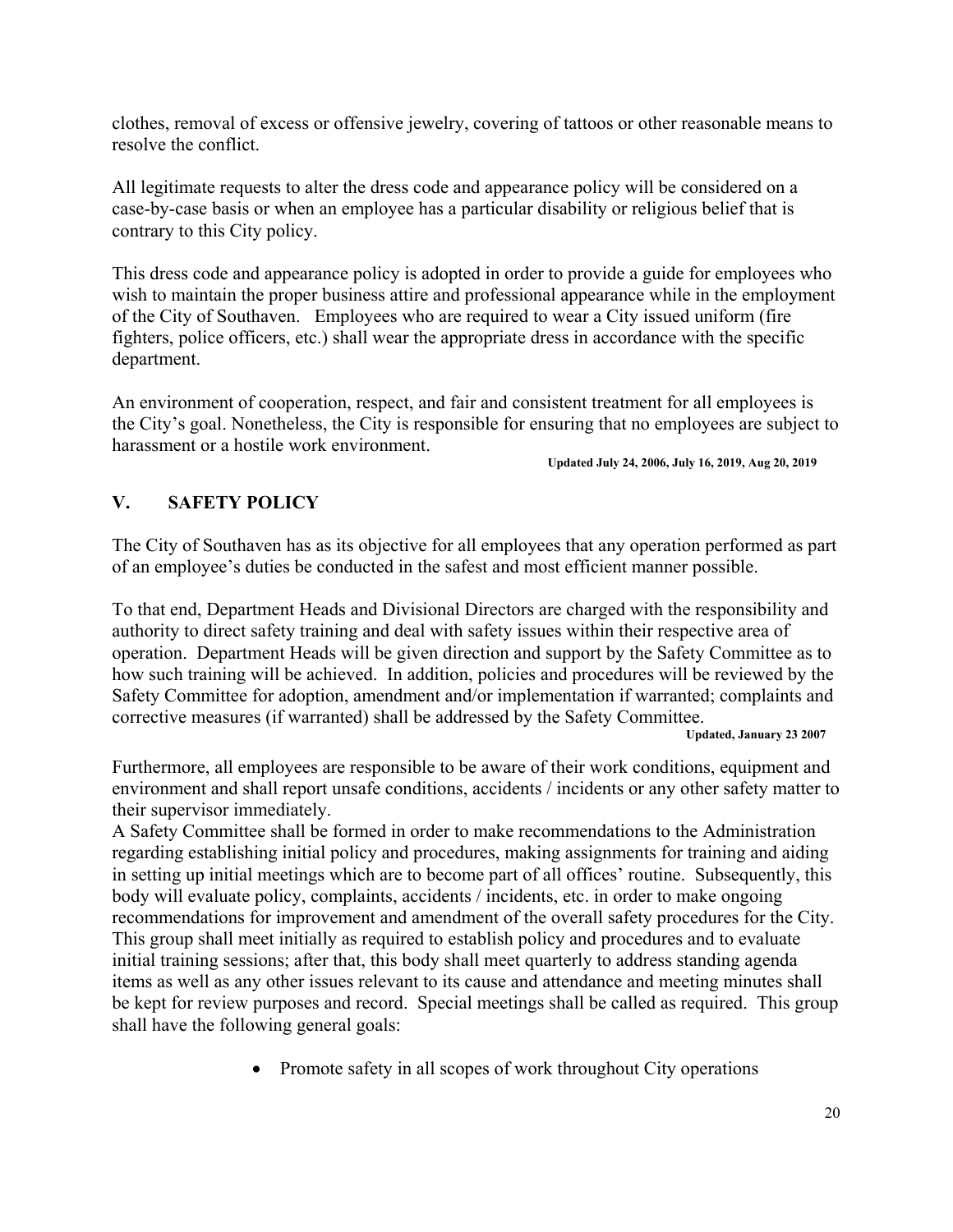- Review accidents / incidents and use information to gauge effectiveness of program and recommend revision as required
- Monitor overall program for needed improvements regardless of accidents / incidents and make recommendations as required
- Address matters regarding safety equipment in the workplace
- Address general training sessions and seek new resources when needed as well as addressing any special training issue that may arise from a particular Department / Division
- Perform and/or monitor routine self-inspections for all Departments / Divisions

It is recommended that the City of Southaven adopt as a standard guideline for Safety Policy and Procedures the following: *Risk Control Manual* from the Mississippi Public Entities Workers' Compensation Trust.

Regular safety meetings shall be held in all offices, Departments and Divisions throughout the City to address basic safety issues relevant to each area of operation and to address any questions or special concerns that have emerged from the previous period. These meetings shall keep attendance records and minutes for review and record documentation. Special meetings may be called as warranted. These meetings shall generally be presided over by Supervisors, Department Heads or Divisional Directors.

Regular safety inspections shall be performed and/or monitored by Supervisors, Department Heads or Divisional Directors to evaluate the condition of equipment, vehicles, etc. as well as working conditions and operations performed by employees. These are intended to discover safety problems before they become an accident / incident report. Periodic safety inspections shall be performed by Safety Committee representatives to evaluate the overall working conditions within the City.

In addition to appropriate emergency personnel involved with any accident / incident resulting in serious injury or death – the Department Head and Divisional Director shall evaluate emergency personnel reports, interview witness employees, etc. as required to prepare a report to be presented to the Safety Committee. For accidents / incidents that result only in minor injury and/or damage to property – Department Head and Divisional Director shall gather information necessary to prepare a report to be presented to the Safety Committee.

Basic Safety Policy *(to be updated as required)*:

- Report any injury to Supervisor immediately.
- Inspect machinery, equipment or vehicle daily prior to any use in performance of duties.
- Report any unsafe equipment or working conditions to Supervisor immediately.
- Do not operate any machinery, equipment or vehicle without appropriate safety equipment.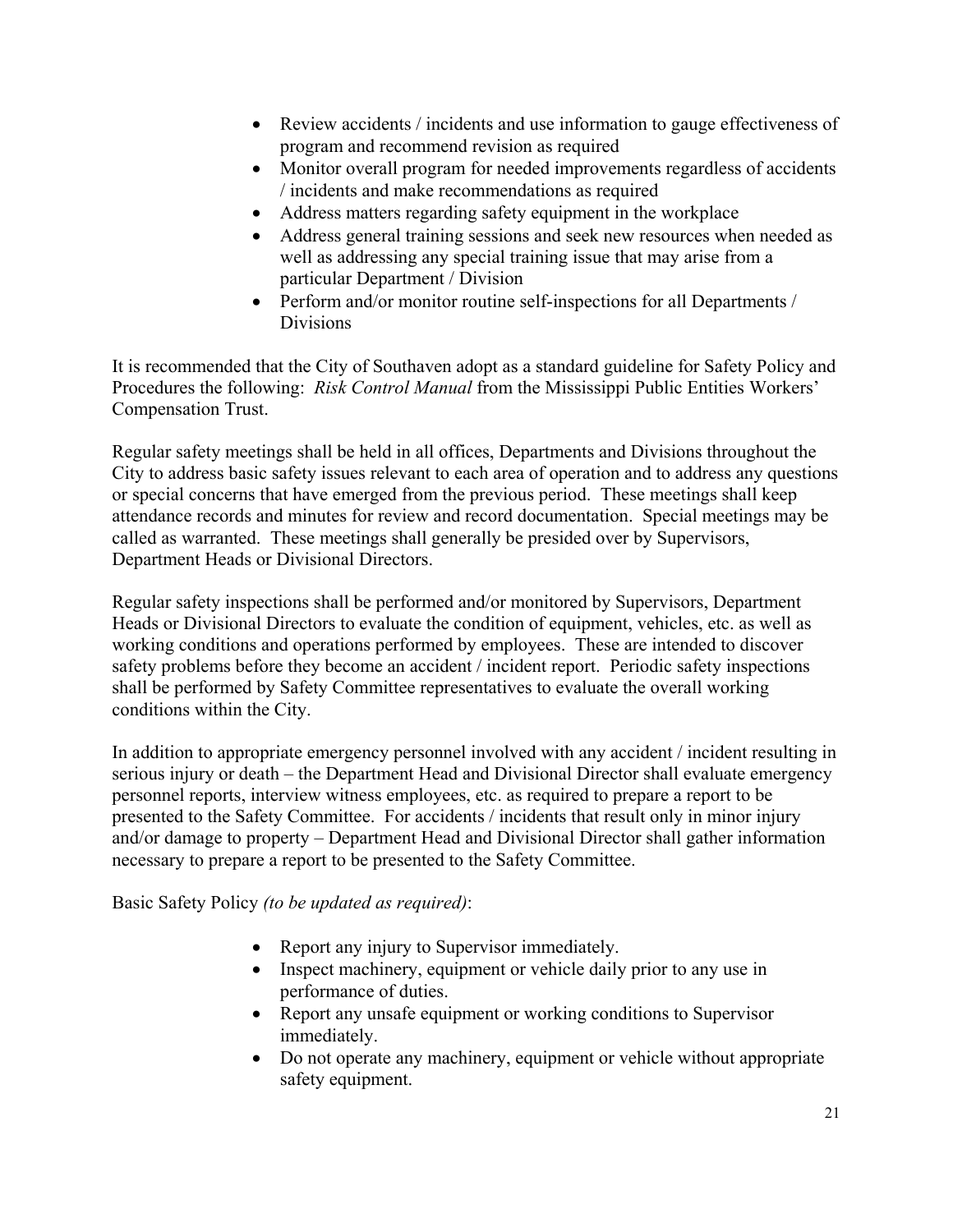- Do not operate any machinery, equipment or vehicle without training provided by Supervisor unless Supervisor has given prior approval for such operation based on employee's knowledge and experience.
- Do not modify standard operation procedures for any machinery, equipment or vehicle whether for time efficiency or any other reason.
- Do not misuse any machinery, equipment or vehicle for purposes other than it was intended nor for any "practical jokes" or other horseplay.
- Ask Supervisor if there are any doubts about the safe use of any machinery, equipment or vehicle.
- All substance abuse policies and prohibitions included in Employee Handbook apply to this Safety Policy.
- Notify Supervisor if any legal prescription or over-the-counter medications are being taken that could impair ability to operate machinery, equipment or vehicle used in the performance of duties.
- Use all safety devices and equipment available in order to perform duties safely – included proper dress for duties performed.
- Obey all safety warnings posted either by the City or by product manufacturer when performing duties.
- Avoid unsafe conditions like standing under suspended loads, jumping from heights without using steps, etc. or any other such condition that may result in unnecessary injury.

### **W. CITY VEHICLE POLICY**

The City of Southaven ("City") by statutory authority may assign vehicles to employees when deemed necessary in order to discharge their daily job functions. It is imperative for all employees assigned a City vehicle to understand it is a privilege and not a mandatory requirement by the Board of Alderman or a City department and all are required to follow the established policies set forth or be subject to forfeiture of City vehicle. A vehicle assignment may be incidental, a routine assignment used to fulfill an employees' job description, or authorized take-home vehicle assignment.

It is incumbent upon all operators of City vehicles to follow all motor vehicle laws and rules of the road, and to operate City vehicles in a safe and courteous manner. It is recognized that this policy may not cover all instances and examples of acceptable vehicle usage. It is also understood due to the variety and different applications of uses of city vehicles city Departments such as Public Safety (Police, Fire, EMS) have additional policies and Standard Operating Guidelines that apply to the operation of city vehicles. In cases not specifically covered in this policy, the employee is responsible to utilize common sense and seek clarification from their immediate supervisor or Department Head. Failure to adhere to this may result in disciplinary actions. The City reserves the right to deny any employee the use of a City vehicle. The City may also choose not to indemnify an employee failing to adhere to the policies and procedures contained in this policy.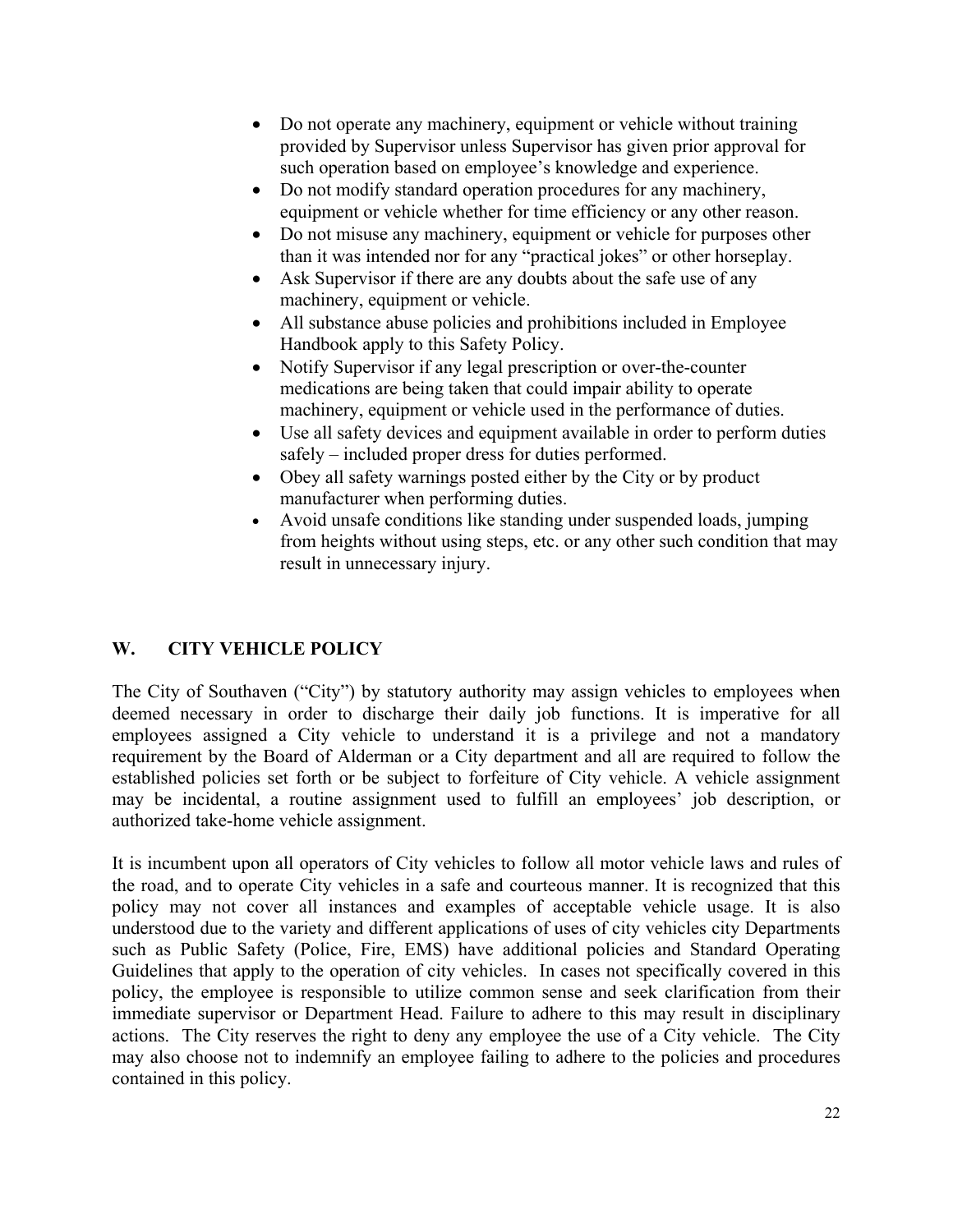#### I. ASSIGNMENT

A. A City vehicle may be assigned to an employee when deemed necessary and cost effective to carry out the daily functions and responsibilities of a particular job or position.

B. A vehicle assignment will be a determination by the department head and/or the City Administrator and if necessary by the Mayor.

C. Once a vehicle assignment has been made to an employee all applicable state and local laws, and shall be followed.

D. Must be at least eighteen years old.

E. Before any employee can drive a City vehicle the Department Head and the employee must read and sign this policy and send the original to the Human Resource Department.

#### II. FUEL AND GASOLINE ACCOUNT CARDS

A. Each City owned vehicle shall have a specifically assigned gasoline account card and corresponding Personal Identification Number (PIN) for that employee.

B. Corresponding cards and PIN's shall be used for the assigned vehicle and shall not be used for other City owned vehicles nor personal vehicles.

C. Only regular octane gasoline and diesel fuel may be purchased with a gasoline account card.

D. All gasoline fuel receipts shall be kept and turned in to each department head or his or her designee in order to track gasoline fuel consumption and reconcile all billing statements.

E. Random departmental and individual audits of gasoline fuel accounts may occur at any time without prior notice. Misuse of gasoline account cards may result in loss of vehicle privileges and/or other disciplinary action in accordance with the City of Southaven Personnel Manual and laws.

F. Any deviation from the gasoline fuel account card policy due to problems incurred while purchasing fuel must be approved by department head and must be appropriate for the vehicle.

#### III. DRIVER'S LICENSE REQUIREMENTS

City of Southaven employees operating City vehicles or operating personal, rental or other vehicles while on City business must adhere to the following:

A. No employee may operate a City vehicle without a current valid state issued driver's license.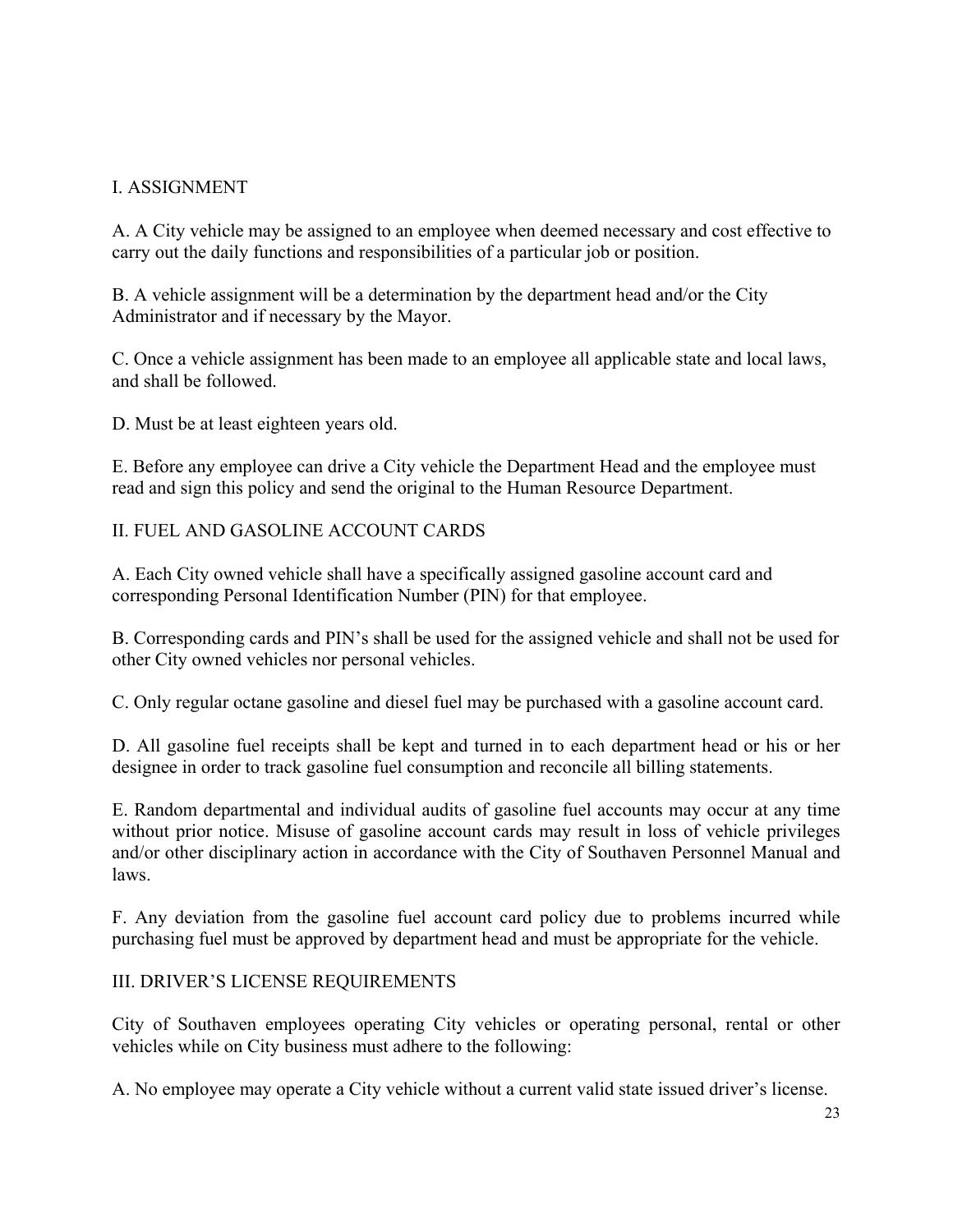B. An employee is required to report any moving traffic violation received while operating a City vehicle to his or her department head in accordance with the City's Accident Reporting Procedures as detailed within the Employee Policies and Procedures Handbook. Random driving record audits will be performed to ensure employees who are assigned vehicles maintain safe driving practices.

C. If an employee is required to drive a motor vehicle in connection with City employment and his or her driver's license is suspended, cancelled or revoked for any reason (i.e., DUI, excessive traffic violations) he or she must report the loss of license immediately in writing to his or her department head. Driving privileges will be immediately revoked upon a conviction that includes suspension or revocation.

D. The department head will forward any notification or traffic violation of license suspension to the City Administrator immediately.

E. An employee shall not drive a City vehicle and shall not drive on City business if they have more than one conviction in the past three (3) years for driving under the influence of alcohol or drugs, or for reckless driving.

F. Loss or suspension of a driver's license by an employee whose essential job function includes operating a motor vehicle may result in reassignment or possible termination from employment.

G. Every Department Head must collect copies of the valid driver's license for each employee's that is authorized to drive a City vehicle on January 1 of each year. The Department Head must deliver copies of the authorized drivers' license to the Human Resource Department no later than January 15th of each year.

#### IV. PERSONAL USE

A. All City vehicles will be used for official City business only. Take home vehicles may not be used for incidental personal use once employee has arrived at place of residence with vehicle after working hours. Upon permission by a Department's Standard Operating Guideline and approved by the Department Head, a City vehicle may be used for incidental personal use under the following conditions:

1. The incidental personal use must be within one mile of the most direct route of the official business.

2. Any measurable amount of elapsed time during incidental personal use shall not be charged as time worked.

3. It is during normal business hours.

B. Violations of personal use policy will result in loss of vehicle privileges and is subject to disciplinary action in accordance with the City of Southaven Personnel Manual.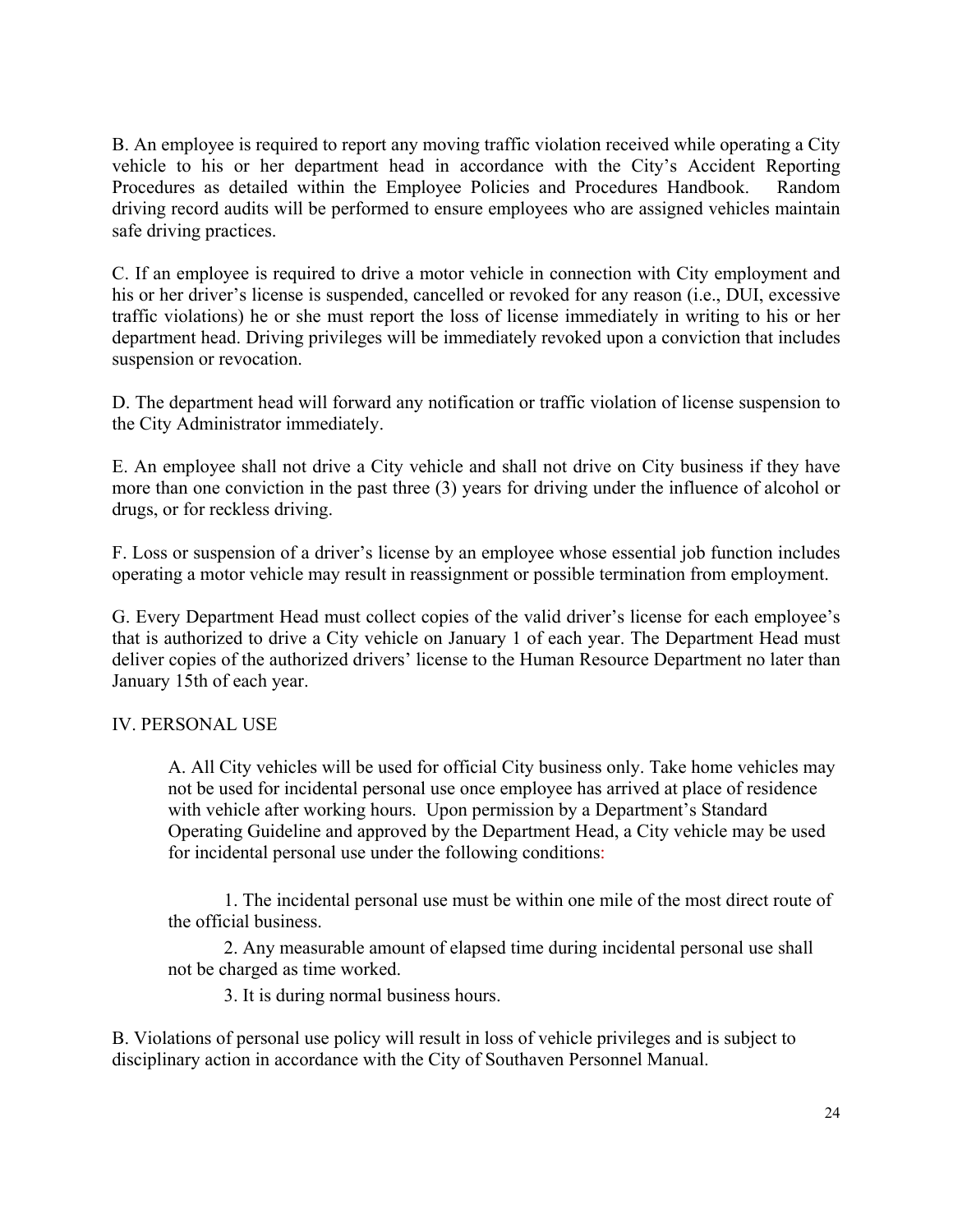#### V. TAKE HOME POLICY

A. A take home vehicle is a City-owned automobile which is permanently assigned to a specific employee who has been granted the authority to drive the vehicle to and from work (24-hour per day assignment).

B. The City's primary interest in controlling take-home vehicles is to achieve a balance between the need to provide staff with a means to perform their job functions and the need to demonstrate the prudent use of public resources by minimizing unnecessary costs and liabilities associated with take home vehicles.

C. Take home vehicles shall be assigned by the Mayor and/or the City Administrator to City employees when determined it is reasonable and necessary for said employee to fully discharge his or her duties for the City and when such use would be for the benefit of and to the best interest for the City and at the recommendation of the employee's Department Head.

E. Prior to the Mayor and/or the City Administrator assigning a City take home vehicle a recommendation from the department head must be provided in writing with appropriate justification. The recommendation from the department head shall be presented by the City administrator whereby an appropriate finding necessitating the take home vehicle will be established and spread upon the Board minutes permitting the use of the vehicle by the City employee.

F. Recommendations from department heads for assignments of take home vehicles should be based on the following:

1. Public Trust – ability to use vehicles in a manner the public would deem appropriate

2. Emergency Response – ensure effective, timely response to emergency situation

3. Legal Compliance – demonstrate compliance with not only applicable state statutes, but also federal tax code requirements

4. Cost Considerations – minimize number of take home vehicles thus reducing additional costs

5. Liability – reduces exposure to vehicle and personnel accidents

6. Necessity – ultimate need to carry out employee's job functions

G. Employees taking home City owned vehicles must comply with all applicable laws of the State of Mississippi and local jurisdictions. Take home vehicles may not be used to conduct any personal business unless incidental as stated in Section IV. Personal use does not qualify as incidental once vehicle reaches employee's place of residence.

H. With regard to the Southaven Police and Fire Departments, the following policies apply: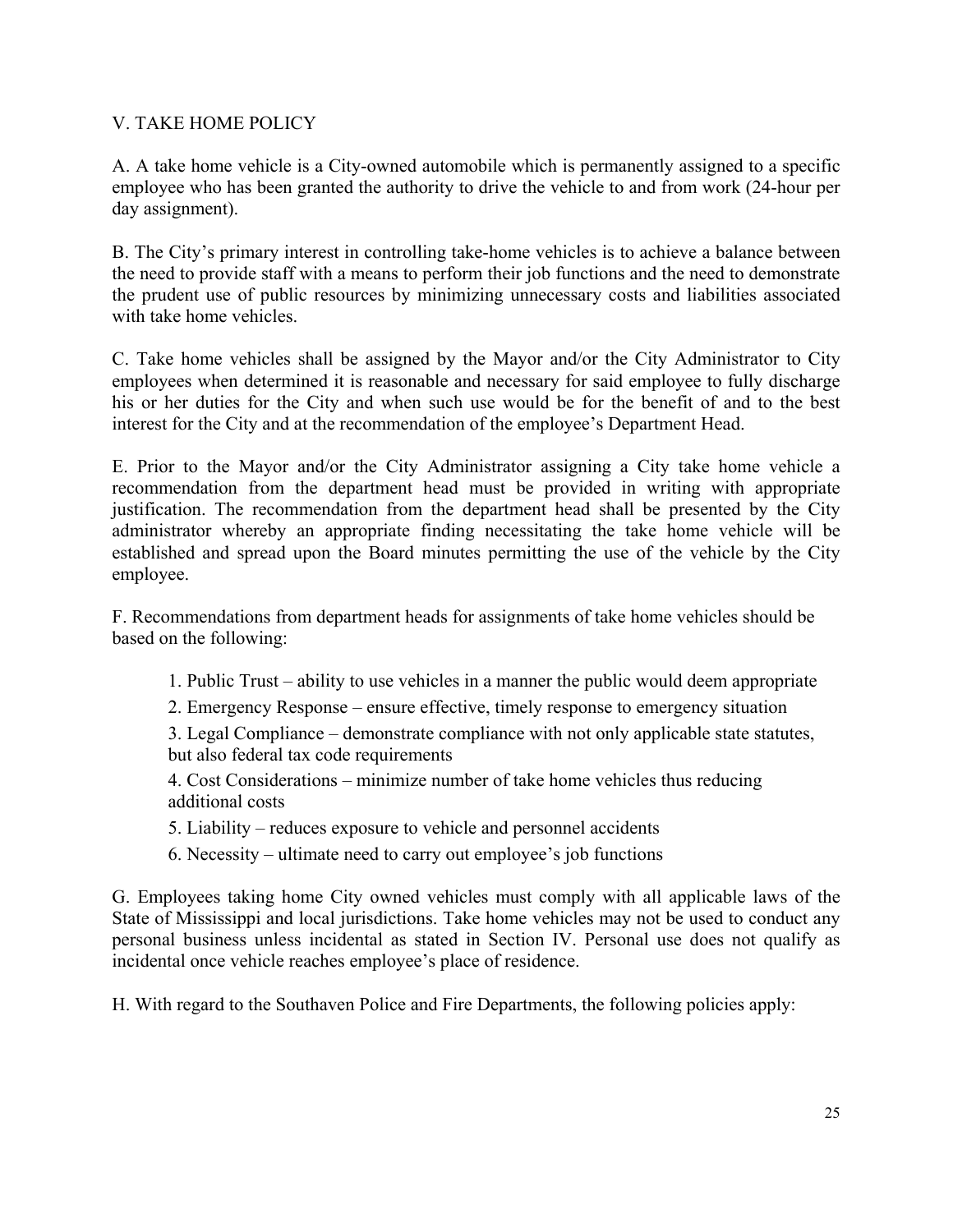1. The issuance of a vehicle will be made at the discretion of the respective Chief of the Department and he/she has the final authority to assign vehicles on a case by case basis to any officer not meeting the standards of vehicle assignment.

I. The take home use of a City vehicle may be considered a taxable benefit by the Internal Revenue Service (IRS). All employees receiving such benefit shall comply will all state and federal tax reporting guidelines.

#### VI. ADDITIONAL REQUIREMENTS

A. Each employee assigned a City vehicle must comply with the following additional requirements:

1. All vehicles shall have the proper identification markings as per state statute.

2. Seatbelts shall be used by driver and passengers at all times. It is the responsibility of the driver to ensure all passengers use seatbelts when vehicle is in motion.

3. Employees are prohibited from talking or texting on cell phones while operating a City vehicle unless using a hands free device.

4. At minimum, a bi-annual inspection of each vehicle will be performed, including digital photos. Unannounced inspections may take place at the discretion of the City Administrator or Department Head. **Revised December 4, 2018** 

5. Check oil and tire pressure on a regular basis and wash vehicle as needed.

6. Interior of vehicle shall be clean at all times.

7. Bring vehicle in for scheduled service and make arrangements for an alternate vehicle while being serviced.

8. Unauthorized person(s) shall not operate a city vehicle under, except when necessary in an emergency.

9. Report any citations (both moving and parking violations) to the department head immediately and complete written report when applicable. Traffic citations, including parking citations will be the responsibility of the employee.

10. Leave vehicle legally parked with doors locked and windows up when unattended. All take home vehicles shall be parked off the street at night. Keys removed.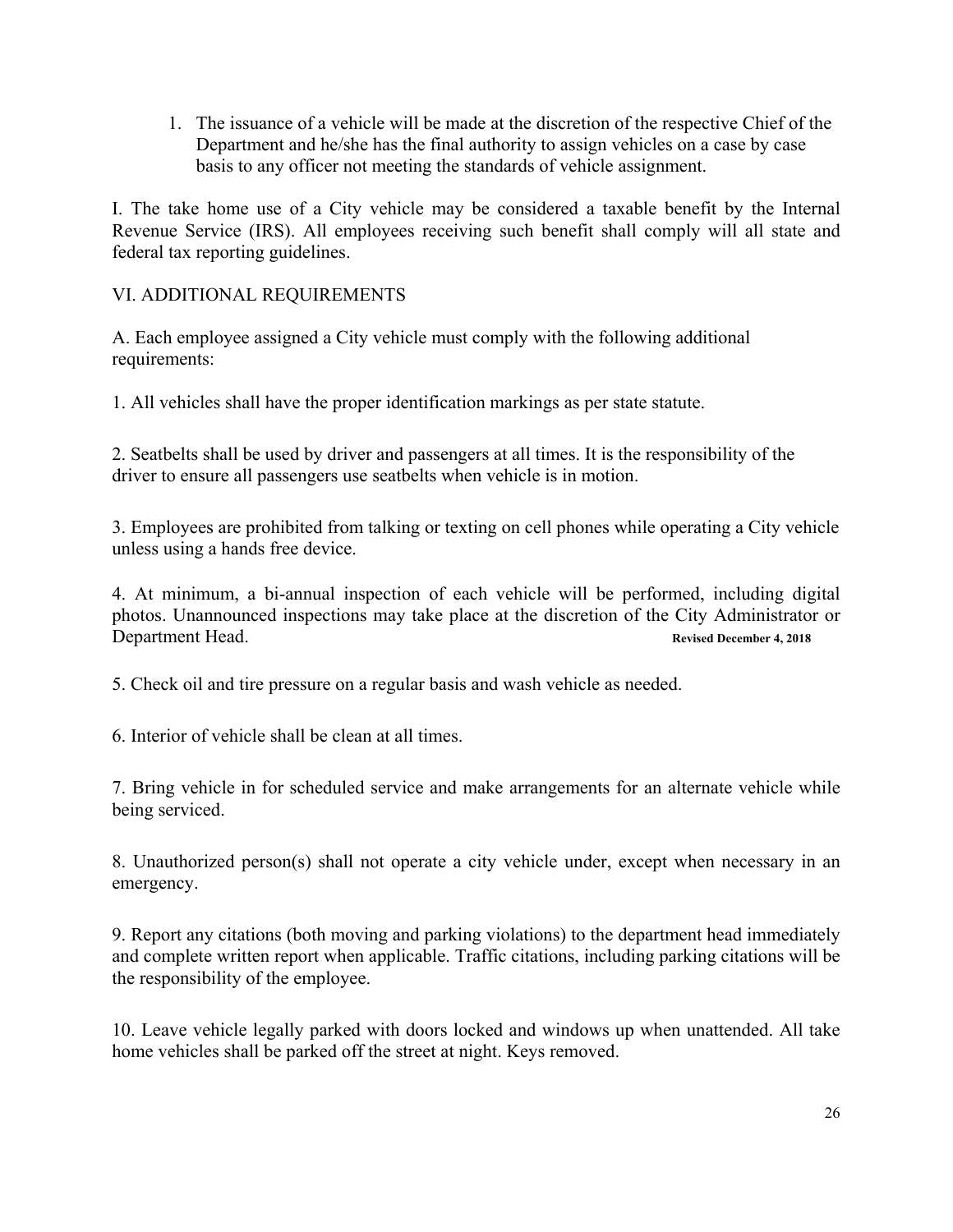11. Observe all traffic laws and drive in a safe and courteous manner.

12. Carry and maintain at all times a valid state issued driver's license (appropriate for vehicle, i.e., commercial) when operating a City vehicle.

13. Vehicles shall not idle for longer than five (5) minutes. If a vehicle is stationary for more than five (5) minutes (other than waiting for traffic), vehicle shall be turned off. It is understood that vehicles used for emergency purposes (i.e. Police, Fire) may idle for periods longer than five (5) minutes.

14. Use the vehicle only for authorized official business unless incidental personal use is necessary.

15. City prohibits the illegal use, possession, distribution, unlawful manufacture, or dispensation of controlled substances. Employees shall not use illegal substances or abuse legal substances in a manner that impairs the performance of assigned tasks. Employees who take prescribed medication that may impact driving ability must not operate a vehicle when under the influence of a prescribed medication. Employees shall not consume alcohol while driving or otherwise operating a city vehicle/equipment. Amended January 21, 2020

16. City of employees who spend the majority of their professional time driving must complete a safe driving course sponsored by the specific Department within a reasonable period of time after they are hired. Other employees who drive City vehicles are encouraged to attend a safe driving course every two years. Documentation of these course must be submitted to and kept on file by the City's Human Resource Department

17. Must not drive on City business if the driver has caused 3 or more at-fault accidents or received three or more traffic tickets or moving violations within the past eighteen months.

18. Non-employees, off-duty employees, unauthorized persons and animals are not permitted in City vehicles at any time, without the express permission of the driver's Department Head.

19. Hitchhikers are prohibited in City vehicles at any time.

#### VII. REPORTING OF ACCIDENTS AND DAMAGE

A. Any accident or damage incurred or caused while operating a City vehicle, or personal, rental or other vehicle on City business, must be promptly reported to the local police and the City's Department of Risk Management and Safety.

B. When you have been in an accident in a City vehicle or while on City business you must:

1. Get immediate medical aid if you are injured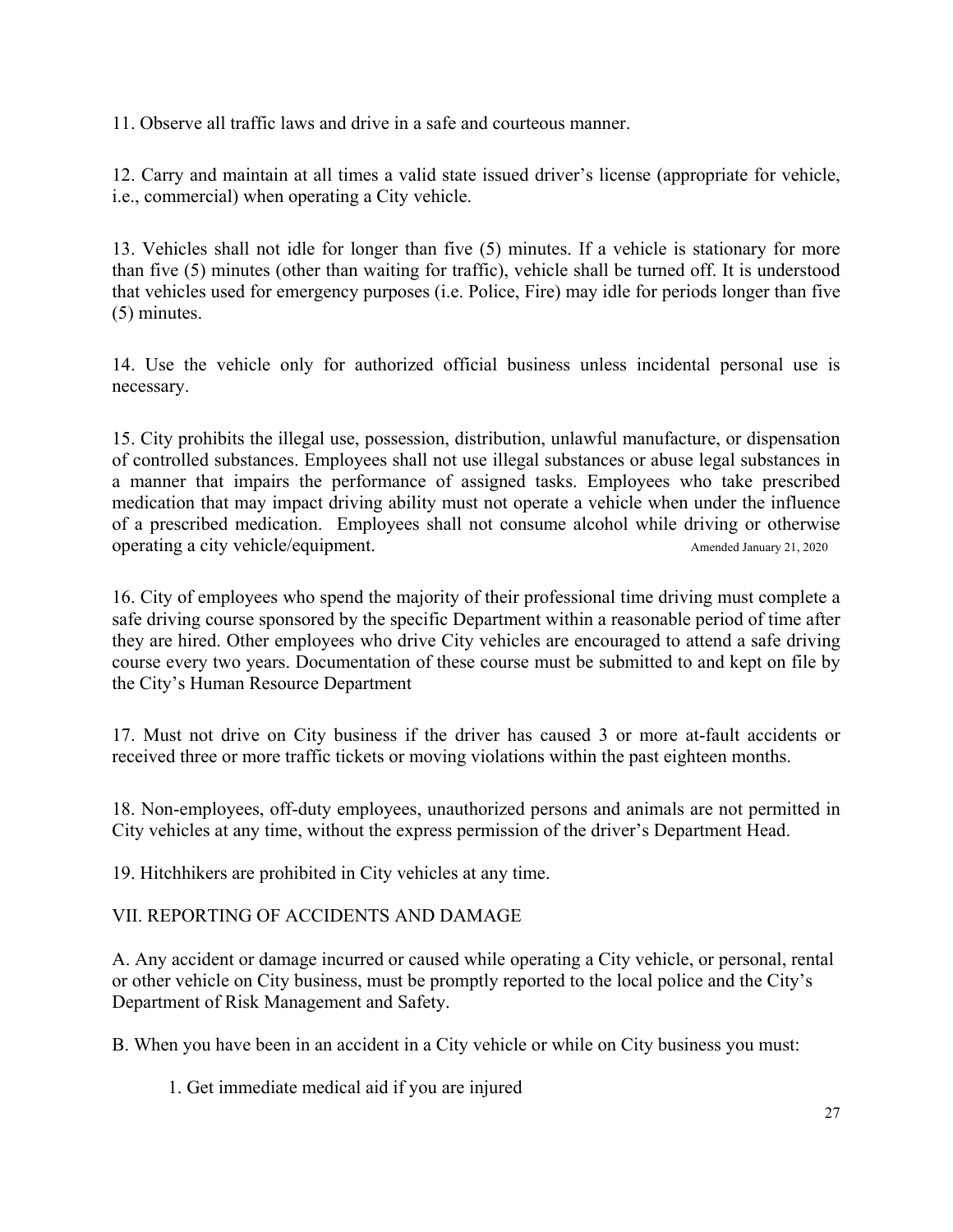2. Keep calm and do not argue

3. Make no statements or admissions concerning fault or responsibility for the accident

4. Do not offer or agree to make payments for the accident or suggest City will do so

5. Notify the local police

6. Discuss the accident only with police officers or representatives of the City's Department of Risk Management and Safety

7. Record as much information as you can on all of the other parties to the accident. This information should include their name, address, telephone numbers(s), insurance company, driver's license number, license plate number, make, model and year of their car, precisely where the accident happened, witnesses (with names, addresses and telephone numbers).

8. Refer all questions from lawyers, the other party to the accident, insurance adjusters or representatives of the other party and others to the City's Board Attorney.

#### VIII. RESERVED

#### IX. WHAT TO DO IN CASE OF AN ACCIDENT

It is the policy of City of Southaven that all accidents or incidents that result in either personal injury or illness, and or damage to City property shall be properly reported and investigated. Although accident/incident investigation is a reactive process, a comprehensive accident reporting and investigation process is a proactive measure that can effectively prevent or minimize future accidents/incidents. This operating procedure establishes a systematic process to ensure that accidents are properly reported in a timely manner, that all causes (direct and contributory) are thoroughly identified and that the appropriate corrective actions are taken.

#### **Regardless of the situation, the following procedure MUST be followed in the event of an accident while in a City owned vehicle:**

1. Stop immediately and investigate even when the accident appears to be minor.

2. If someone is hurt or if there is a danger of fire, call 911 to request assistance. (I.e. Law Enforcement, Fire Department Ambulance, Rescue Squad)

3. Make no express or implied admission or liability or fault. Do not make an expression of apology or sorrow.

4. Notify your supervisor immediately.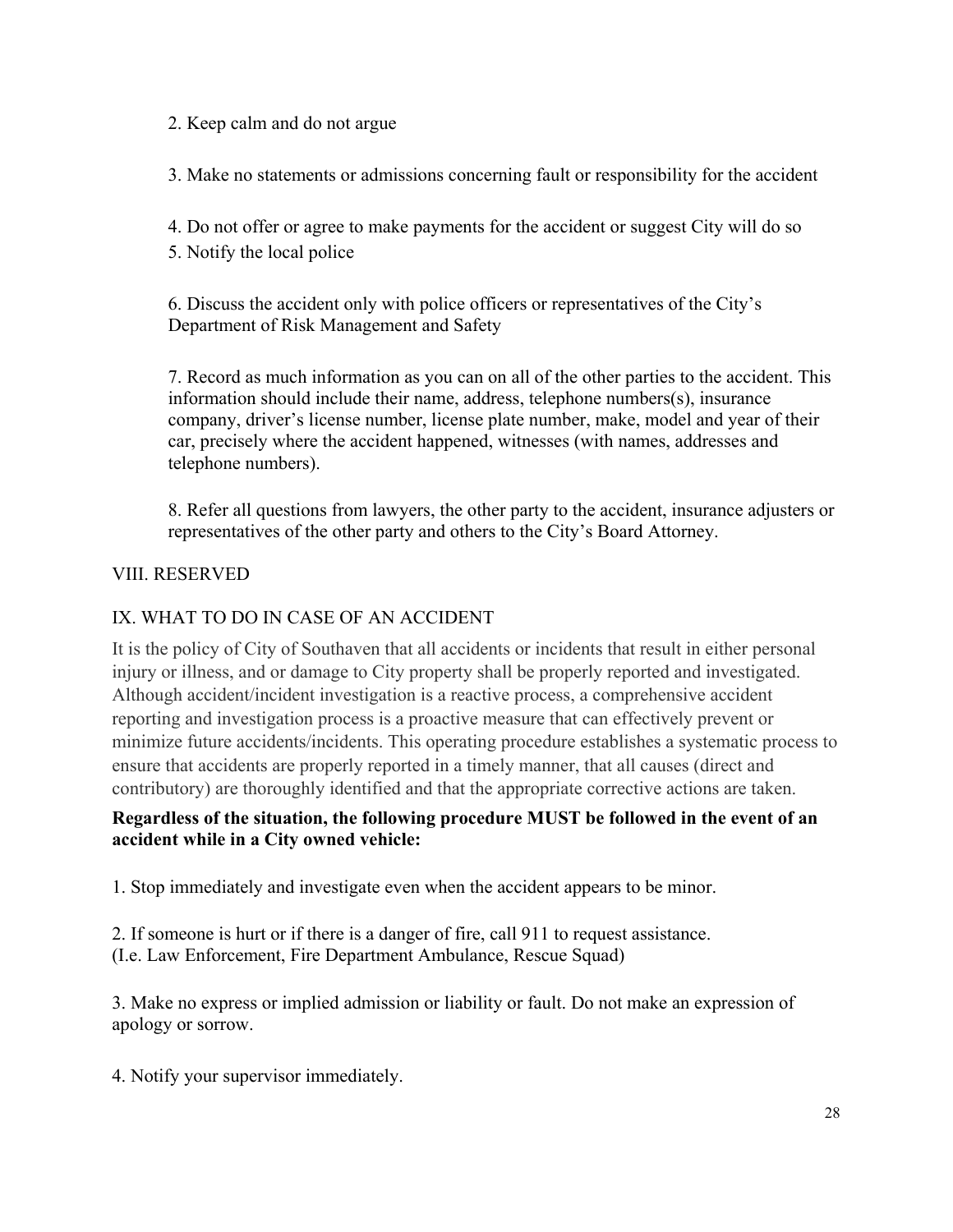5. Make written notes of the details of the accident while at the scene. Do not wait until later.

6. Do not give information concerning the accident to anyone unless the party requesting it is an authorized official.

7. Do not discuss the accident with insurance agents, news personnel, adjusters or attorneys without express permission from your supervisor and City attorney.

8. Complete the Motor Vehicle Accident Report with supervisor/manager.

9. All accident reports shall be submitted within 24 hours of the accident to the Department Head.

If necessary, an injury report must be completed and submitted to Human Resources as soon as possible in order to file workers' compensation claim within 24 hours of the accident in accordance with the Accident Reporting Procedures as detailed in the City of Southaven Personnel Manual.

The use of a City vehicle is a privilege and not a mandatory requirement. These guidelines will be followed at all times. **Amended December 17, 2013**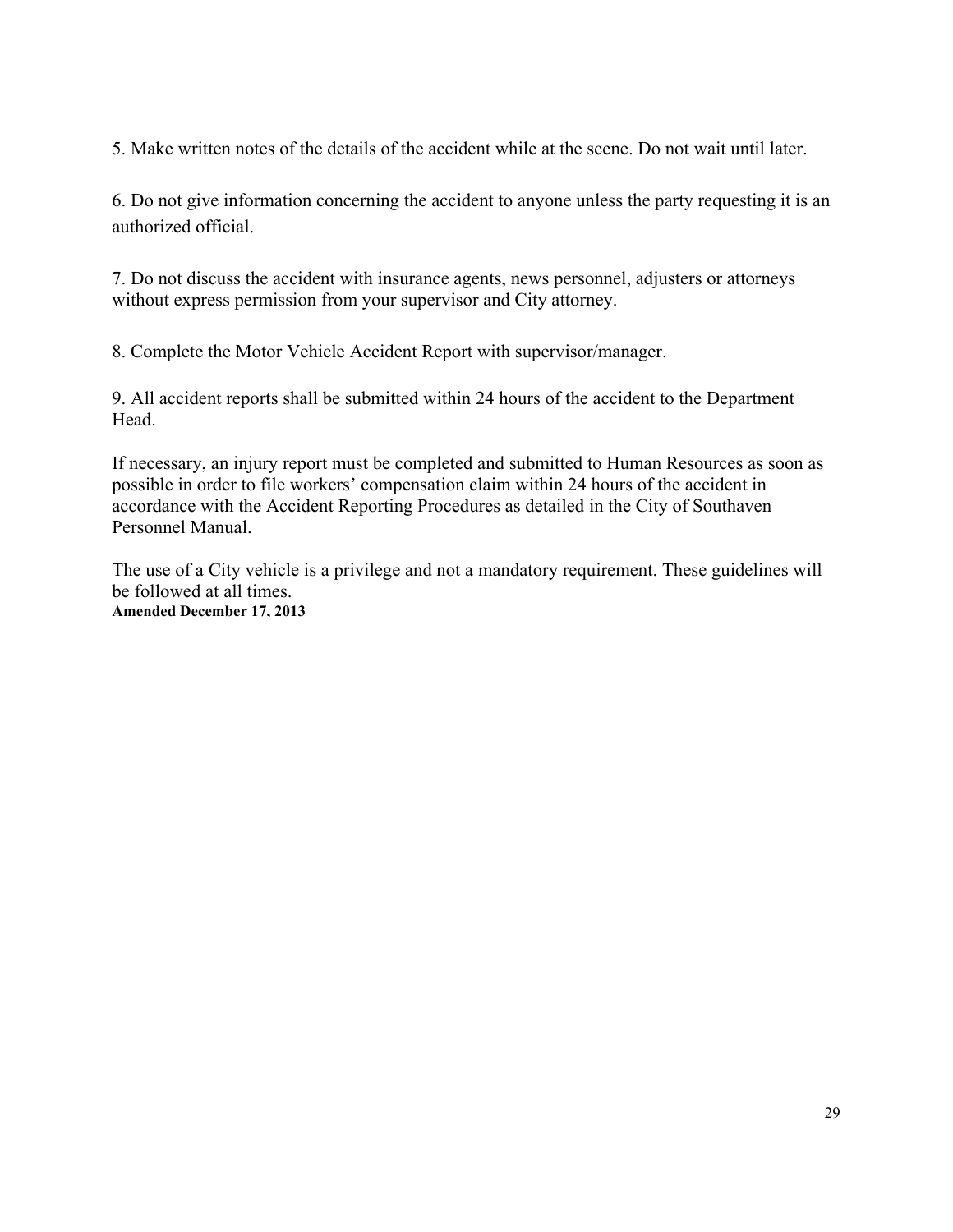### **SECTION 2 EMPLOYEE LEAVE, REGULATIONS AND BENEFITS**

#### **A. HOLIDAYS**

City employees receive regular pay for ten (10) legal holidays and for any other day proclaimed as a holiday by the Governor or the President of the United States (Section 3-3-7, Mississippi Code of 1972, as amended).

The legal holidays are as follows:

| January 1                                                                                                                                                                                                  | News Year's Day                                         |
|------------------------------------------------------------------------------------------------------------------------------------------------------------------------------------------------------------|---------------------------------------------------------|
| The Third Monday of January                                                                                                                                                                                | Martin Luther King, Jr. and Robert E. Lee's<br>Birthday |
| The Third Monday of February                                                                                                                                                                               | Washington's Birthday                                   |
| The Friday before Easter Sunday                                                                                                                                                                            | Good Friday                                             |
| The Last Monday of May                                                                                                                                                                                     | Memorial Day and Jefferson Davis' Birthday              |
| July 4                                                                                                                                                                                                     | Independence Day                                        |
| The First Monday of September                                                                                                                                                                              | Labor Day                                               |
| November 11                                                                                                                                                                                                | Veterans Day                                            |
| A day fixed by proclamation of the<br>Governor of Mississippi as a day<br>Of Thanksgiving, which shall be<br>Fixed to correspond to the date<br>Proclaimed by the President of the<br><b>United States</b> | Thanksgiving Day                                        |
|                                                                                                                                                                                                            |                                                         |

Provided, however, that in the event any holiday hereinbefore declared legal shall fall on Saturday, then the preceding Friday shall be a legal holiday. If the holiday shall fall on a Sunday, then the following Monday shall be a legal holiday.

December 25 Christmas

When, in the opinion of the governing authority, it is essential that a city employee work during an official city holiday, the employee shall receive credit for the day. (Refer to Section 25-3- 92(1), Mississippi Code of 1972, as amended .)

**Amended April 3, 2007**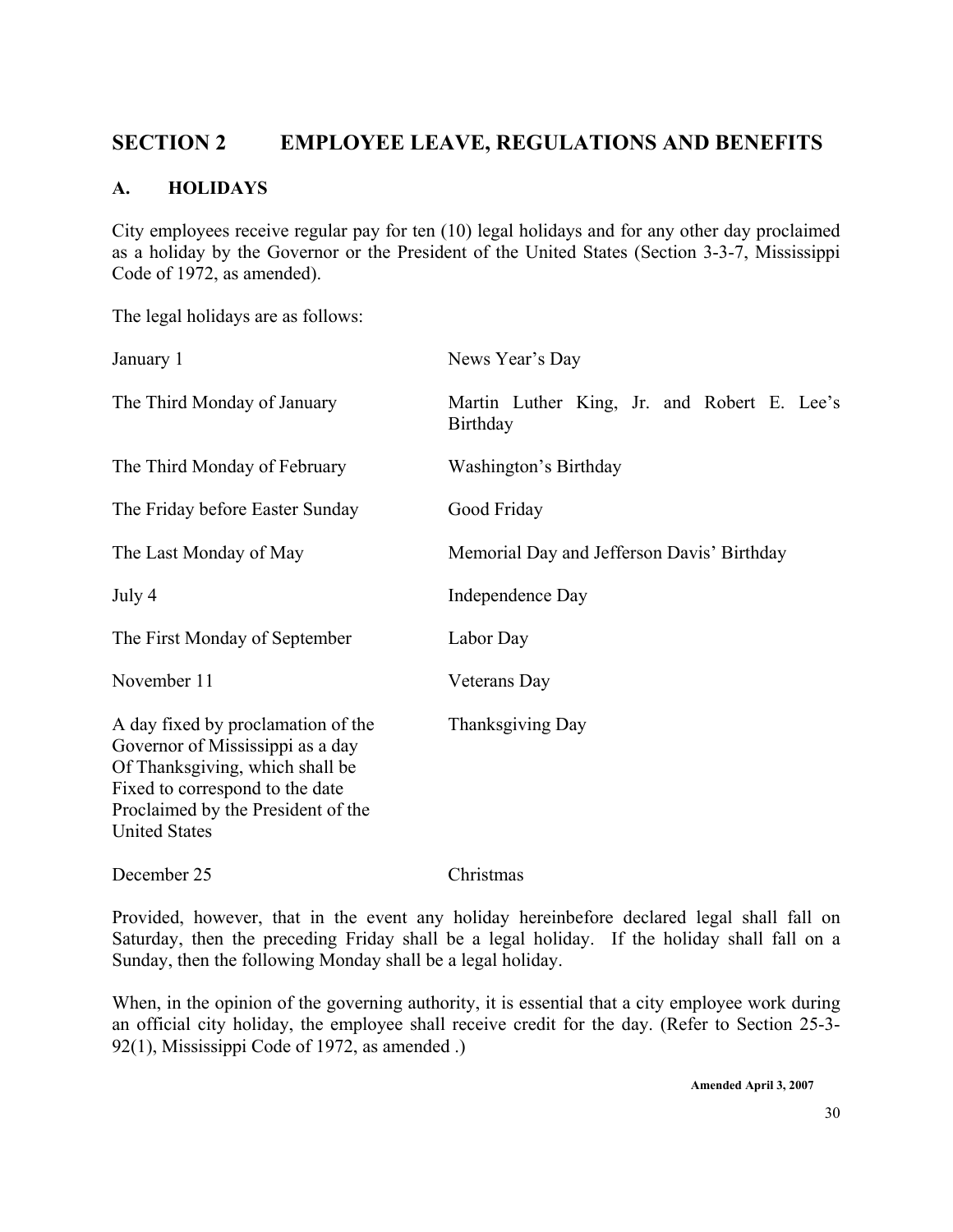The governing authority may require employees in specific job classes to work on an official city holiday and be paid call-back pay in lieu of receiving compensatory time credit.

No employee may receive holiday pay for a holiday in which sick leave was taken either the day prior or following the holiday.

This section shall not apply to employees receiving a shift differential stipend

#### **B. EMPLOYEE WORK SCHEDULES**

All city offices shall be open and staffed for the normal conduct of business from 8:00 a.m. until 5:00 p.m., Monday through Friday, unless altered by the Mayor and Board of Alderman.

The City of Southaven defines a normal work schedule as eight hours per day, 40 hours per week, 173.929 hours per month and/or 2,087 hours per year.

Each part-time employee shall be provided a schedule of working hours.

To provide for maximum flexibility in scheduling employees, each department may develop modified work schedules providing for flextime or compressed work schedules. "Flextime" is a schedule that offers departmental management a choice, within limits, to vary employee arrival and departure times from work. A "compressed work schedule" allows departmental management to schedule the basic work requirement in less than the usual five workdays a week. All "flextime" and compressed time work schedules must be approved by the Mayor and Board of Alderman.

#### **C. TRANSFER OF LEAVE BETWEEN AGENCIES**

All accrued leave, both medical and personal leave, shall be transferable between departments

#### **D. PERSONAL LEAVE**

All full-time and exempt employees, other than fire fighters, hired *after* January 1, 1991 will accrue paid personal leave at the following annual rate based on total continuous service, as of the employees hire date anniversary:

| Service              | Leave accrual rate       |
|----------------------|--------------------------|
| 1 Month—23 Months    | 40 hours                 |
| 24 Months—72 Months  | 80 hours                 |
| 73 Months—120 Months | 120 hours                |
| 121 Months—Over      | 160 hours                |
|                      | Amended February 3, 2015 |

All full-time firefighters hired *after* January 1, 1991 will accrue paid personal leave at the following annual rate based on total continuous service as of their hire date anniversary: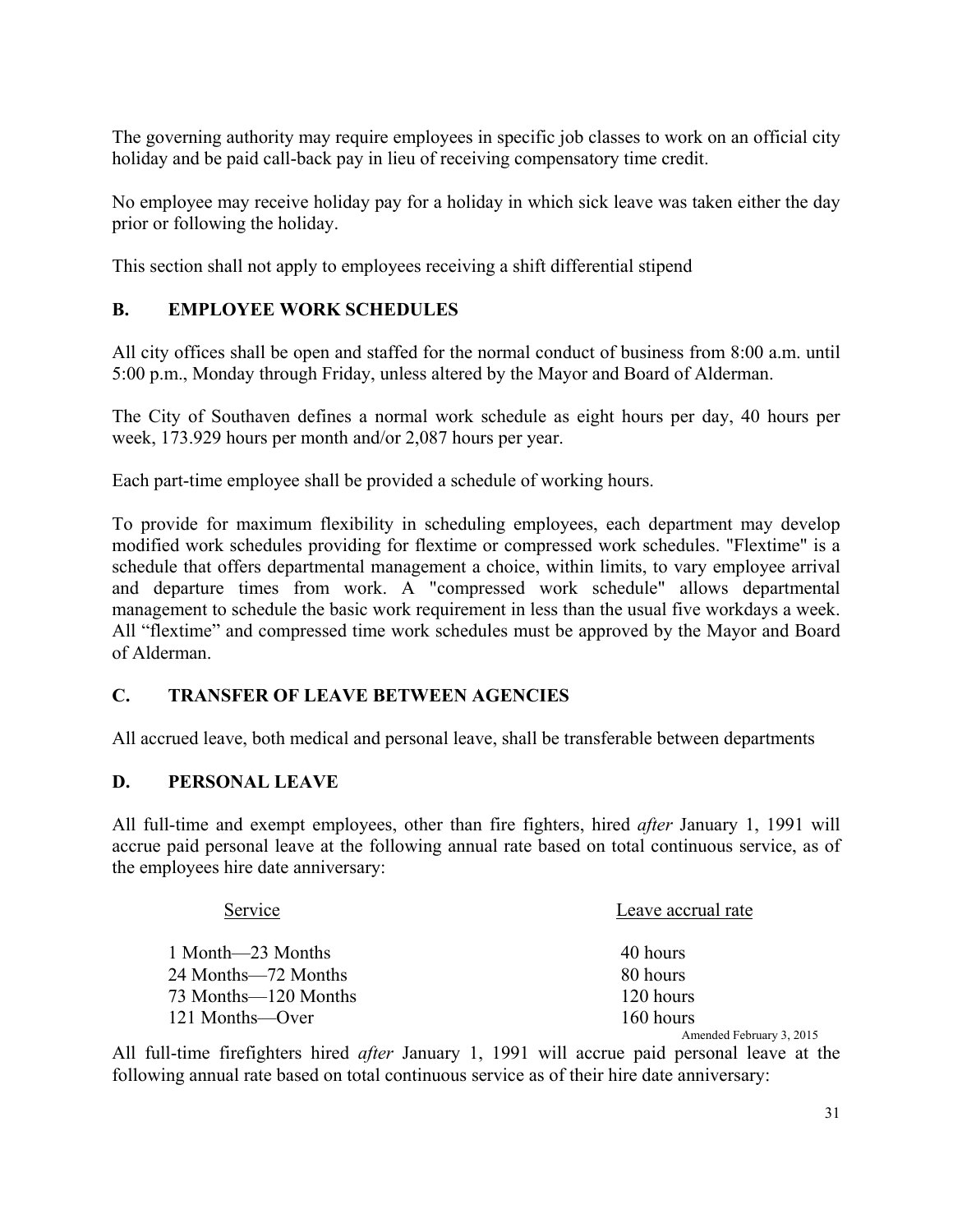| Leave accrual rate |
|--------------------|
| 120 hours          |
| 144 hours          |
| 168 hours          |
| 240 hours          |
|                    |

All full-time and exempt employees, other than fire fighters, hired *prior* to January 1, 1991 will accrue paid personal leave at the following annual rate based on total continuous service as of their hire date anniversary:

| Service                 | Leave accrual rate |
|-------------------------|--------------------|
| 1 Month—23 Months       | 40 hours           |
| 24 Months—72 Months     | 80 hours           |
| 73 Months—120 Months    | 120 hours          |
| 121 Months-240 Months   | 160 hours          |
| 240 Months---360 Months | 200 hours          |
| Over 360                | 240 hours          |

All full-time firefighters hired *prior* to January 1, 1991 will accrue paid personal leave at the following annual rate based on total continuous service as of their hire date anniversary:

| Service                 | Leave accrual rate |  |
|-------------------------|--------------------|--|
| 1 Month-23 Months       | 120 hours          |  |
| 24 Months—72 Months     | 144 hours          |  |
| 73 Months---120 Months  | 168 hours          |  |
| 121 Months-240 Months   | 240 hours          |  |
| 241 Months---360 Months | 300 hours          |  |
| Over 360 Months         | 360 hours          |  |
|                         |                    |  |

Personal leave may only be granted to full-time employees with over 480 hours (3-months) of service. Part-time and temporary employees shall not earn personal leave. Personal leave shall begin accruing on the date the employee begins work, not the date of initial hire.

For the purpose of computing credit for personal leave, each employee shall be considered to work not more than forty hours each week. The provisions of this section shall not apply to military leaves of absence. The time for taking personal leave shall be determined by the governing authority of which such employees are employed.

The earned personal leave of each employee shall be credited the first full pay period after the employee's anniversary date each year. It shall be unlawful for a department to grant personal leave in an amount greater than was earned and accumulated by the employee.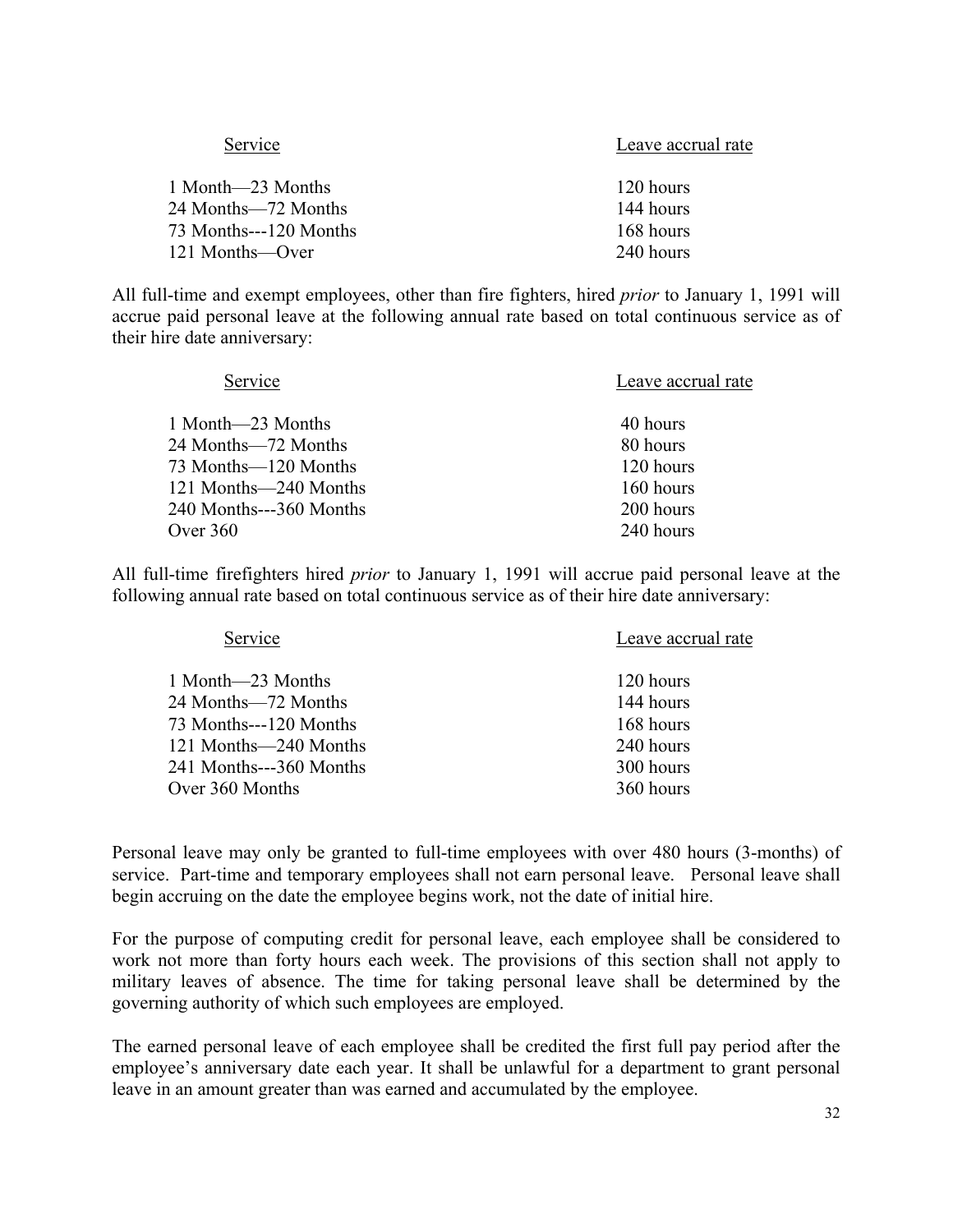Employees are encouraged to use earned personal leave. Personal leave may be used for vacations and personal business as scheduled by the governing authority. Accrued personal or compensatory leave may also be used for an illness in the employee's immediate family. There shall be a limit to the accumulation of personal leave. Only upon voluntary termination of employment or retirement and in good standing and under no pending employment investigation and/or pending disciplinary action may an employee be paid for not more than one hundred and sixty (160) hours; two-hundred and forty (240) for firefighters, of accumulated, unused personal leave.

#### **Amended January 21, 2020, June 2, 2020**

Personal leave pay will be based on the rate of pay you receive when your personal leave time begins. You can use earned personal leave time for injury leave or in conjunction with holiday pay. Except as provided by the Family and Medical Leave Act, personal leave may not be used in conjunction with major medical leave.

Up to 80 hours of leave without pay per employee per year may be approved by each department head. Salaried employees (exempt employees) shall use personal leave whenever they are not at work. The beneficiary of an employee who dies with unused personal leave shall receive payment for all personal leave accumulated but not used by the employee up to one hundred sixty (160) hours of accumulated leave.

After January 1, 2012, paid leave will be used by drawing down on any existing leave balance. Should an employee not use and/or otherwise take their accrued leave within a 12-month period, such leave shall not carry over into a following 12-month period. Any personal leave earned but not used in a 12-month period shall be designated as follows: 100% of time shall be counted as major medical leave.

In accordance with Mississippi Code Section 25-11-103(i), the Governing Authority of the City of Southaven may offer an employee leave buy-back program. When funding is available and accounted/budgeted for within the municipal budget, an employee may "cash-out" his or her unused vacation balance in an amount not to exceed 160 hours. The Governing Authority will establish the date such buy-back will take place and the maximum amount of time/leave to "buy back". Prior to any employee leave balance buy back, the funding shall be adopted by the Governing Authority.

**Revised August 30, 2011, September 20, 2011**

#### **E. MAJOR MEDICAL LEAVE**

Major medical (sick) leave may be used for illness of the employee, for illness of a member of his/her immediate family and for physician appointments when it is not possible to schedule them during non-working hours. For purposes of this section, "immediate family" shall be deemed to include: (1) spouse; (2) children, step-children: (3) parents, step-parents, foster parents and parents-in-law; (4) sibling; and (5) other members of the family who reside within the home of the employee. "Physician" means a doctor of medicine, osteopathy, dental medicine, podiatry or chiropractic. For each absence due to illness more than two (2) working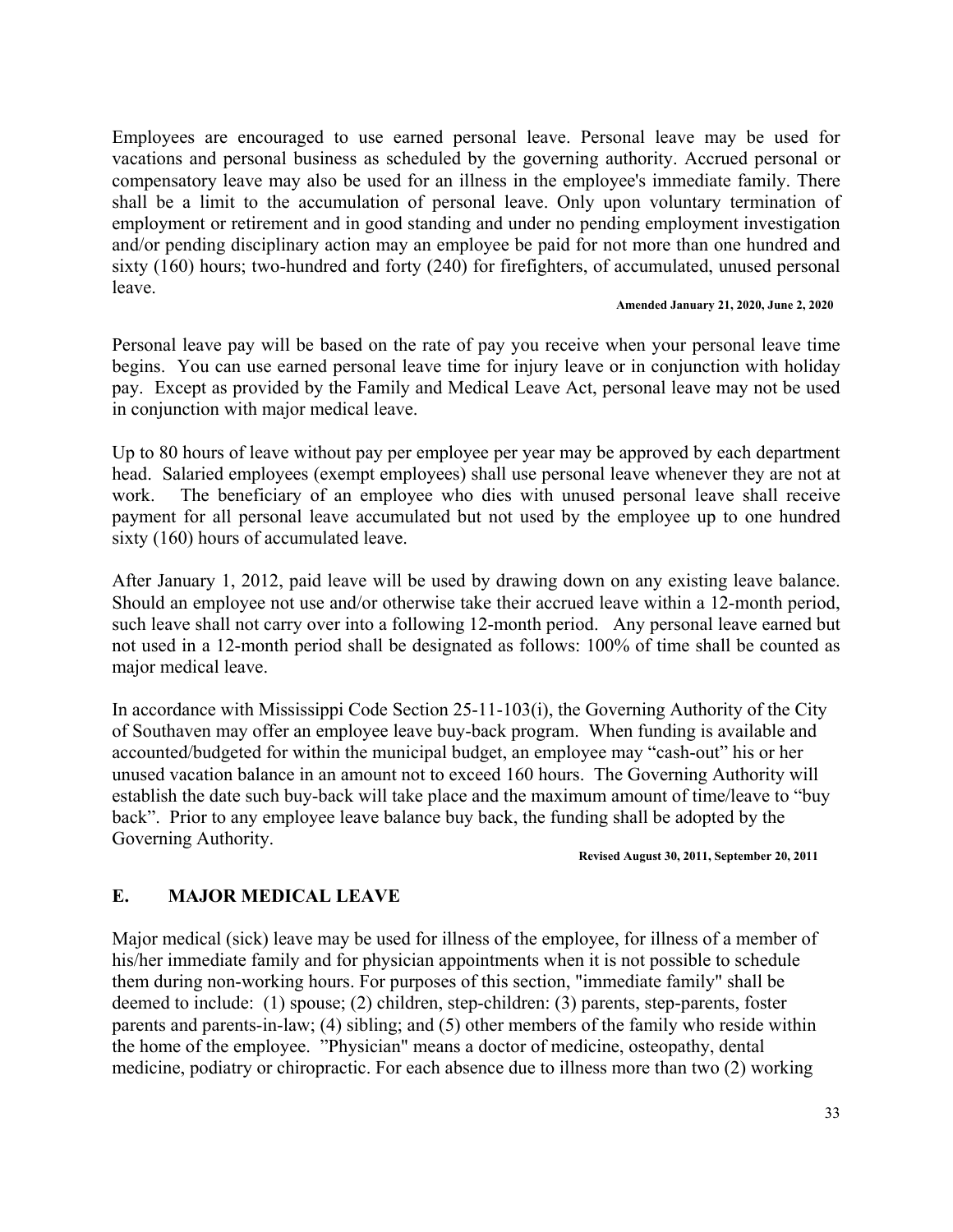days/shift days, paid Major medical leave shall be authorized only when certified by the attending physician.

Major medical leave is provided for the reasons stated in this policy and may not be used for other purposes and may not be advanced. Abuse of sick leave by an employee will result in the withholding of payment of the sick leave and possible disciplinary action up to and including termination. A supervisor, or his designee, may perform a routine wellness check by going to the employees place of residence to check on their well-being.

You will begin to earn major medical leave on the day you begin work but may not use it until you have completed six months of continuous employment. However, if you have less than sixmonths of service and have filed a Workman's Comp claim and are set to miss work due to an on the job injury sustained during your first six-months of employment, you may use the Major medical leave you have in order to compensate for any gaps in compensation by Workman's Comp.

Major medical leave will be based on an employee's workweek, and overtime will not be used to add extra time to accumulate sick leave. Employees accrue Major medical leave at the following rate(s): all hourly and salaried employees (excluding employees on a 24-hour shift) earn major medical leave at a rate of four (4) hours per pay period of major medical leave. Major medical leave shall not be accrued for an hourly or salaried employee that does not work at least 76 hours in any given pay period. Employees on a twenty-four hour shift earn major medical leave at the rate of six (6) hours per pay period. Employees on a 24-hour shift shall not accrue major medical leave until that employee has worked at least 80 hours in a pay period. For the purposes of this section "hours worked" shall mean all hours worked This shall include personal leave, major medical leave, funeral leave and/or other leave for which the employee has prior departmental approval

> **Amended November 6, 2018 Amended May 5, 2020**

No payment will be made for unused major medical leave upon termination of employment.

All sick leave and prime leave earned prior to January 1, 2012 shall be transferred to and classified as major medical leave.

Amended December 20, 2005, January 20, 2009, August 30, 2011, Sept 20, 2011

A leave of absence may be granted for a limited or specified period of time. The following types of leave may be granted if an employee has completed the probationary period and is otherwise eligible:

- Bereavement leave
- Administrative leave (with/without pay)
- Maternity leave
- Jury duty/witness leave
- Leave of Absence or intermittent leave under the ADA
- Leave of Absence or intermittent leave under the FMLA
- Major Medical leave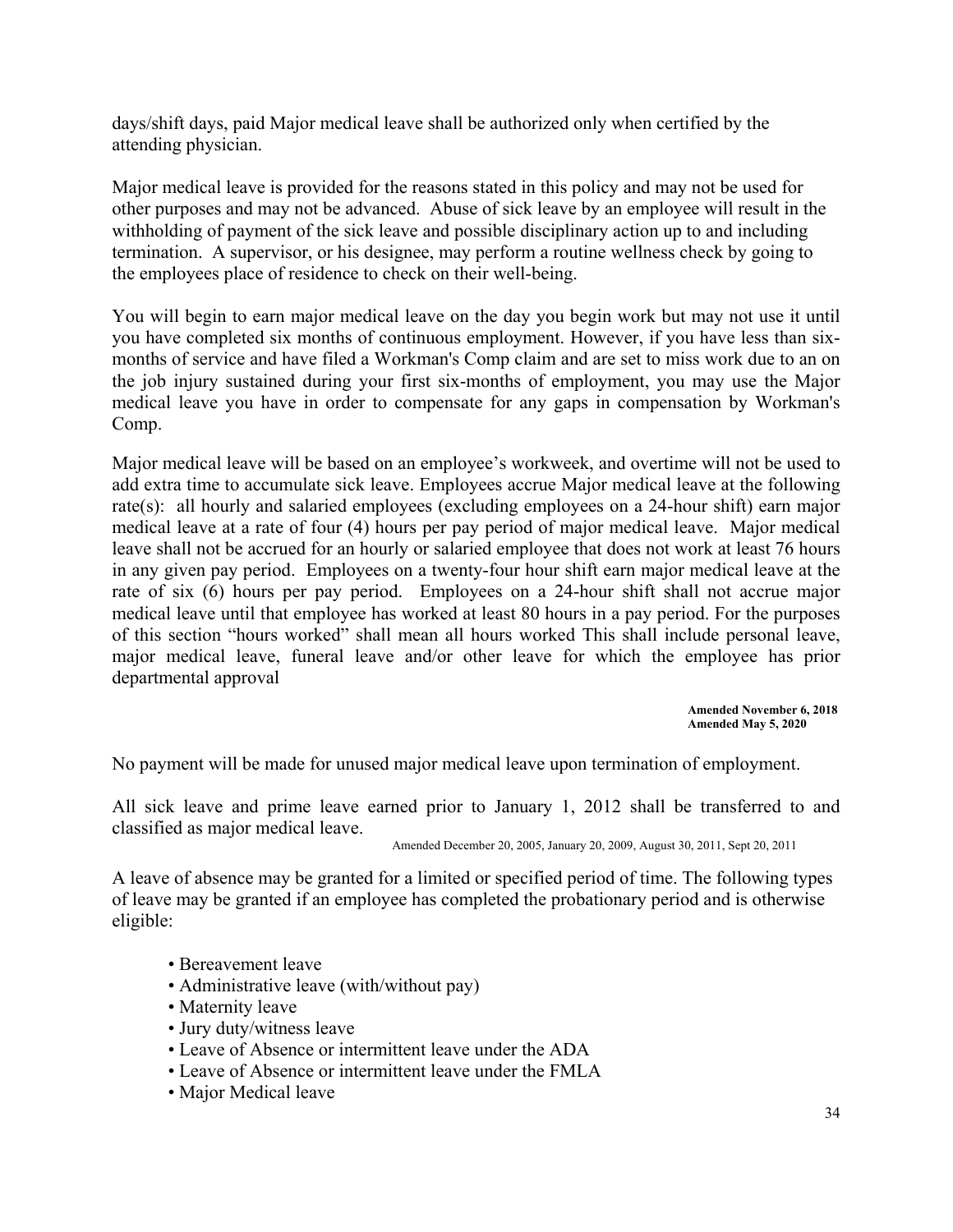- Military leave
- Worker's compensation leave or light duty
- Personal leave

An employee who is approved for one or more of the above types of leave, or who is approved for limited duty, is prohibited from engaging in secondary employment.

Employees who engage in other employment or in self-employment while on authorized leave of absence or light duty may be terminated unless written authorization has been granted by the Board of Alderman prior to commencement of the leave of absence.

The above limitations specifically do not apply to an employee's use of annual/personal leave or absences resulting from a temporary reduction in force.

**Amended May 6 2014** 

#### **F. FAMILY AND MEDICAL LEAVE ACT (FMLA)**

#### *General Provisions*

The Family and Medical Leave Act (FMLA) was enacted into law on February 5, 1993 and took effect August 5, 1993. All departments of the City of Southaven are considered covered employers under the Act, and any and all future amendments/revisions to said Act.

The FMLA entitles eligible employees to take up to twelve (12) weeks of unpaid, job-protected leave in a 12-month period for specified family and medical reasons and makes it unlawful for any department to discharge or discriminate against any person for opposing any practice made unlawful by the Act or for involvement in any proceeding under or relating to the Act. Further, the governing authority shall not interfere with, restrain, or deny the exercise of, or the attempt to exercise any right provided under the Act.

The FMLA does not affect any other federal law that prohibits discrimination and does not supersede any local law that provides greater and more generous leave rights.

#### *Notice to Employees*

Each department shall post and keep posted, in conspicuous places where notices to employees and applicants are customarily posted, a notice summarizing the entitlement to family leave and providing information concerning the procedures for filing complaints of violations of the Act.

#### *Definitions for Purposes of FMLA*

Health Care Provider:

A. A doctor of medicine or osteopathy who is authorized to practice medicine or surgery (as appropriate) by the jurisdiction in which the doctor practices; or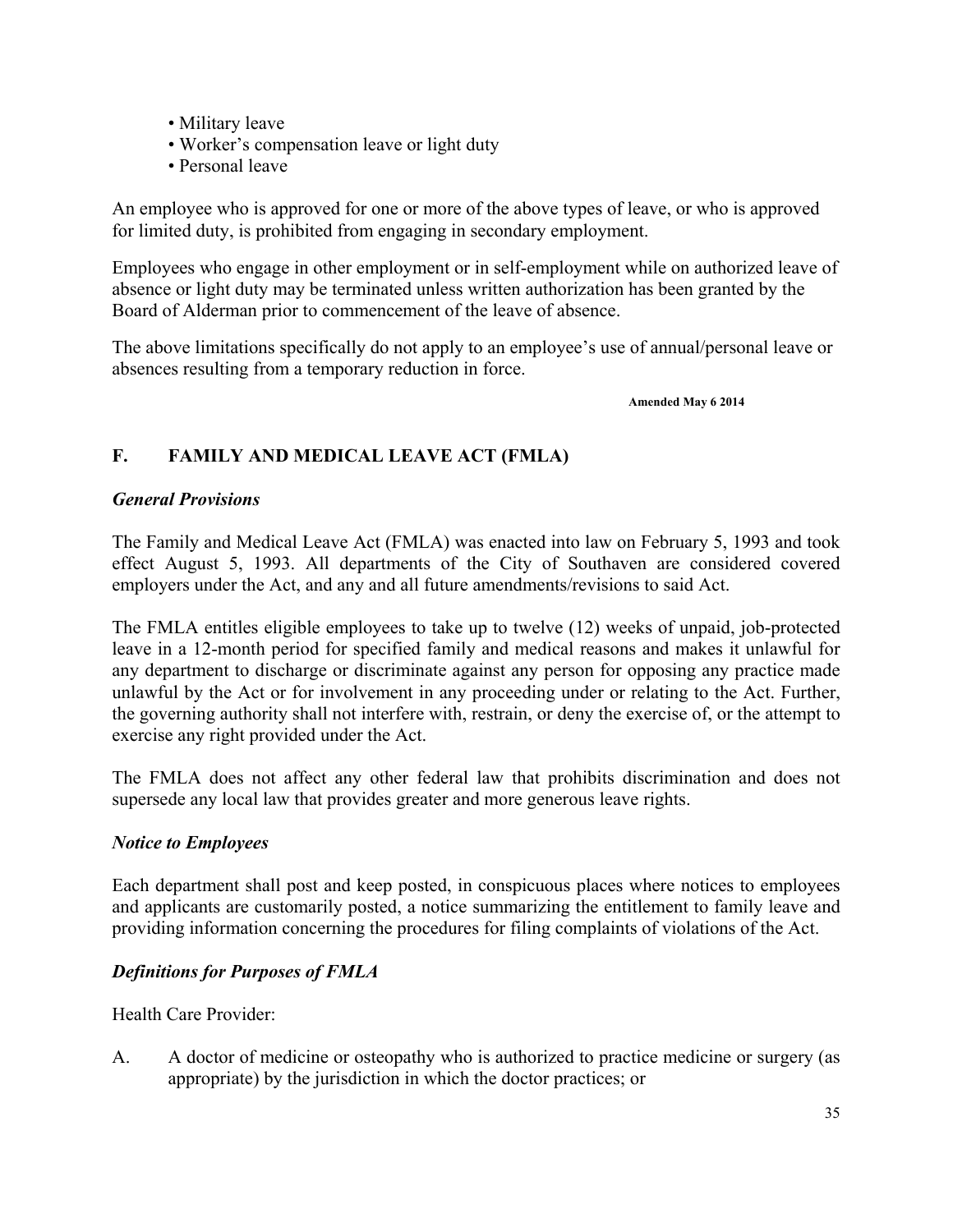B. Any other person determined by the Governing Authority to be capable of providing health care services, including only:

1. Podiatrists, dentists, clinical psychologists, optometrists, and chiropractors (limited to treatment consisting of manual manipulation of the spine to correct a subluxation as demonstrated by X-ray to exist) authorized to practice in the jurisdiction and performing within the scope of their practice as defined under applicable law;

2. Nurse practitioners, nurse-midwives and clinical social workers who are authorized to practice under applicable law and who are performing within the scope of their practice as defined under applicable law;

3. Christian Science practitioners listed with the First Church of Christ Scientist in Boston, Mass. Where an employee or family member is receiving treatment from a Christian Science practitioner, an employee may not object to any requirement from an employer that the employee or family member submit to examination (though not treatment) to obtain a second or third certification from a health care provider other than a Christian Science practitioner, except as otherwise provided under applicable law;

4. Any health care provider from whom the City or the City's group health plan's benefit manager will accept certification of the existence of a serious health condition to substantiate a claim for benefits; and

5. A health care provider listed above who practices in a country other than the United States, who is authorized to practice in accordance with the law of that country, and who is performing within the scope of his or her practice as defined under such law.

Authorized to practice under applicable law: Means that the provider must be authorized under state law to diagnose and treat physical or mental health conditions without supervision by a doctor or other health care provider.

Incapacity: Inability to work, attend school or perform other regular daily activities due to 1) a serious health condition, 2) treatment for a serious health condition, or 3) recovery from a serious health condition.

Parent: The biological parent of an employee or an individual who stands or stood in loco parentis to an employee when such employee was a son or daughter, as defined below. This term does not include parents-in-law.

Son or Daughter: A biological, adopted, or foster child, a stepchild, a legal ward, or a child of a person standing in loco parentis, who is either under 18 years of age or 18 years of age or older and incapable of self-care because of a mental or physical disability.

Incapable of Self-care: Means that the individual requires active assistance or supervision to provide daily self-care in three or more of the activities of daily living including grooming and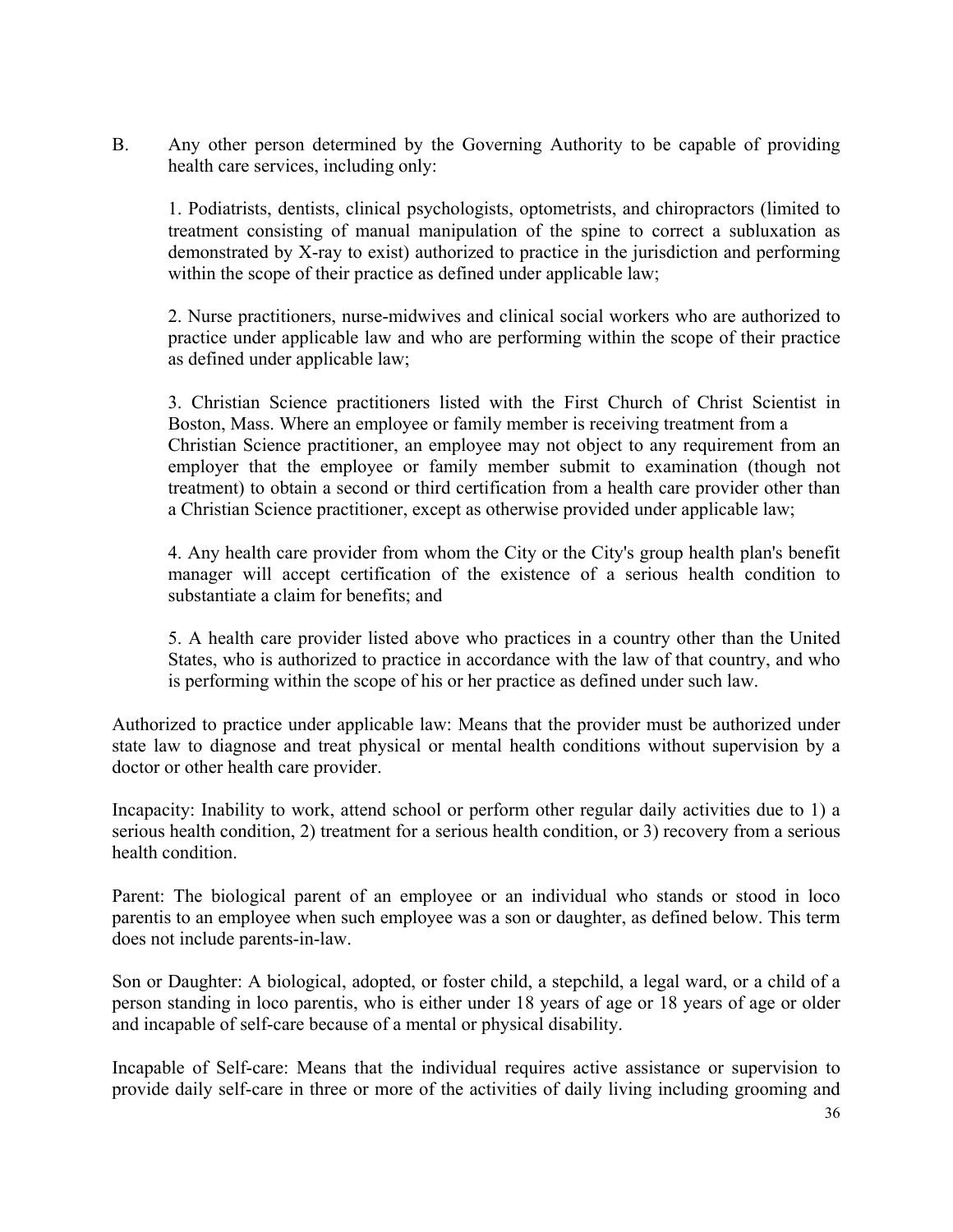hygiene, bathing, dressing and eating or instrumental activities of daily living including cooking, cleaning, shopping, taking public transportation, paying bills, maintaining a residence, using telephones and directories, using a post office, etc.

Physical or Mental Disability: A physical or mental impairment that substantially limits one or more of the major life activities of an individual.

In Loco Parentis: Persons having day-to-day responsibilities to care for and financially support a child or, in the case of an employee, who had such responsibility for the employee when the employee was a child. A biological or legal relationship is not necessary.

Reduced Leave Schedule: A leave schedule that reduces an employee's usual number of working hours per workweek, or hours per workday. A reduced leave schedule is a change in the employee's schedule for a period of time, normally from full-time to part-time.

Serious Health Condition: An illness, injury, impairment, or physical or mental condition that involves:

A. Inpatient care (an overnight stay) in a hospital, hospice, or residential medical care facility, including any period of incapacity, or any subsequent treatment in connection with such inpatient care; or

B. Continuing treatment by a health care provider to include any one or more of the following:

1. A period of incapacity of more than three consecutive calendar days and any other subsequent treatment or period of incapacity relating to the same condition that also involves:

a. Treatment two or more times by a health care provider, by a nurse or physician's assistant under direct supervision of a health care provider, or by a provider of health care services (e.g., physical therapist) under orders of, or on referral by, a health care provider; OR

b. Treatment by a health care provider on at least one occasion which results in a regimen of continuing treatment under the supervision of the health care provider.

2. Any period of incapacity due to pregnancy, or for prenatal care.

3. Any period of incapacity or treatment for such incapacity due to a chronic serious health condition.

4. A period of incapacity which is permanent or long-term due to a condition for which treatment may not be effective. The employee or family member must be under the continuing supervision of a health care provider, but need not be receiving active treatment by a health care provider. Examples include Alzheimer's, a severe stroke, or the terminal stages of a disease.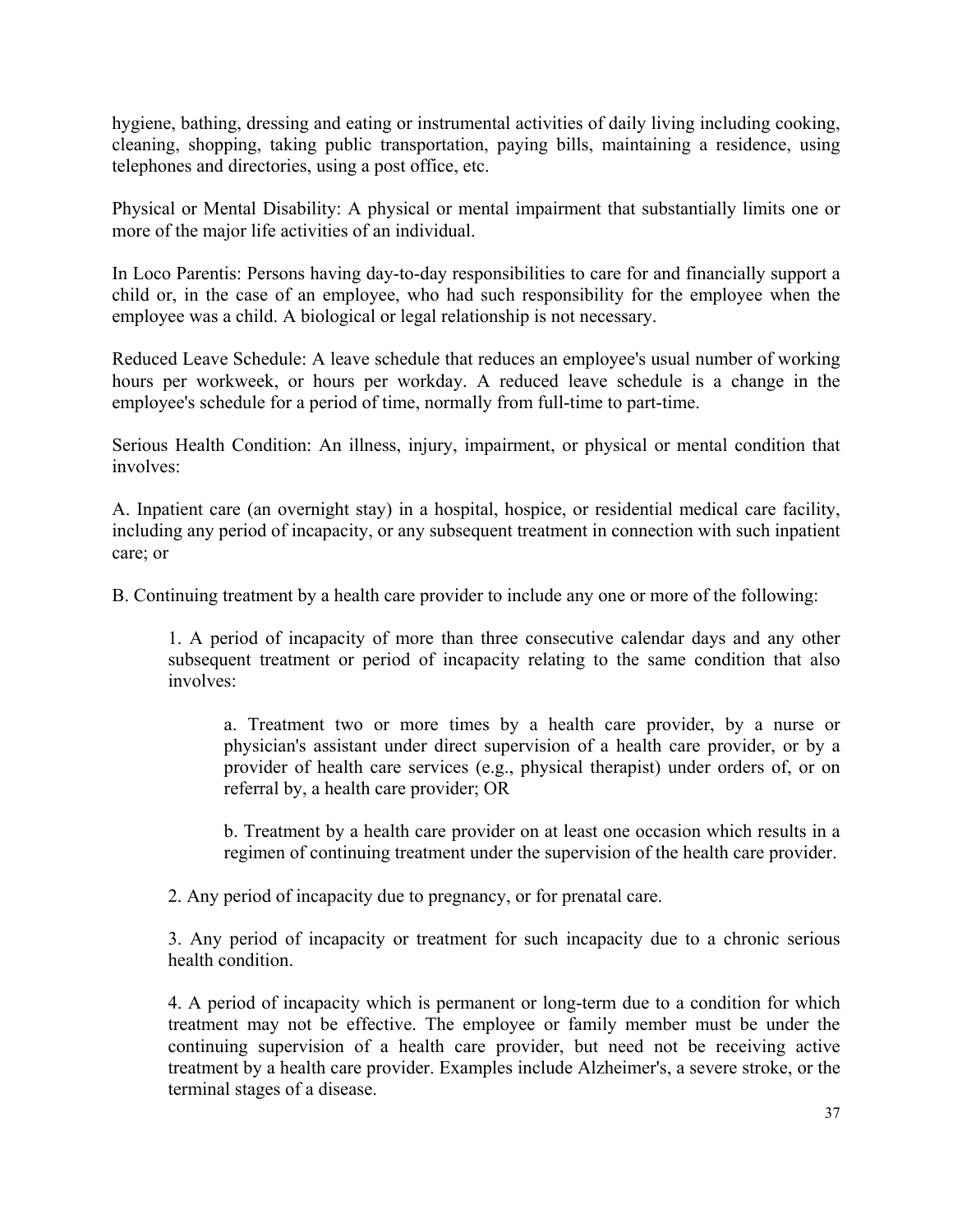5. Any period of absence to receive multiple treatments (including any period of recovery there from) by a health care provider or by a provider of health care services under orders of, or on referral by, a health care provider, either for restorative surgery after an accident or other injury, or for a condition that would likely result in a period of incapacity of more than three (3) consecutive calendar days in the absence of medical intervention or treatment, such as cancer (chemotherapy, radiation, etc.) severe arthritis (physical therapy), kidney disease (dialysis).

Chronic Serious Health Condition: A condition which (a) requires periodic visits for treatment by a health care provider, or by a nurse or physician's assistant under direct supervision of a health care provider; (b) continues over an extended period of time (including recurring episodes of a single underlying condition); and (c) may cause episodic rather than a continuing period of incapacity (asthma, diabetes, epilepsy, etc.)

Equivalent Position: A position that is virtually identical to the employee's former position in terms of pay, benefits and working condition, including privileges, prerequisites and status. It must involve the same or substantially similar duties and responsibilities, which must entail substantially equivalent skill, effort, responsibility and authority.

Intermittent Leave: FMLA leave taken in separate blocks of time due to a single qualifying reason.

Unable to Work: Where the health care provider has found that the employee is either unable to work at all, or is unable to perform any one of the essential functions of the job.

Spouse: A husband or wife, as defined or recognized under state law for purposes of marriage.

Immediate Family Member: An employee's spouse, son or daughter or parent.

Eligibility: An eligible employee is one who has been employed by the City for at least a total of twelve (12) months, and has worked for at least 1,250 hours over the prior 12 months.

Entitlement: FMLA entitles eligible City employees to take up to twelve (12) weeks of unpaid, job-protected leave during any 12-month period for any one or more of the following family and medical reasons:

- A. for the birth of the employee's son or daughter, and to care for the newborn child;
- B. the placement with the employee of a son or daughter for adoption or foster care, and to care for the newly placed child;
- C. to care for an immediate family member with a serious health condition;
- D. because of the employee's own serious health condition that makes the employee unable to perform one or more of the essential functions of his or her job.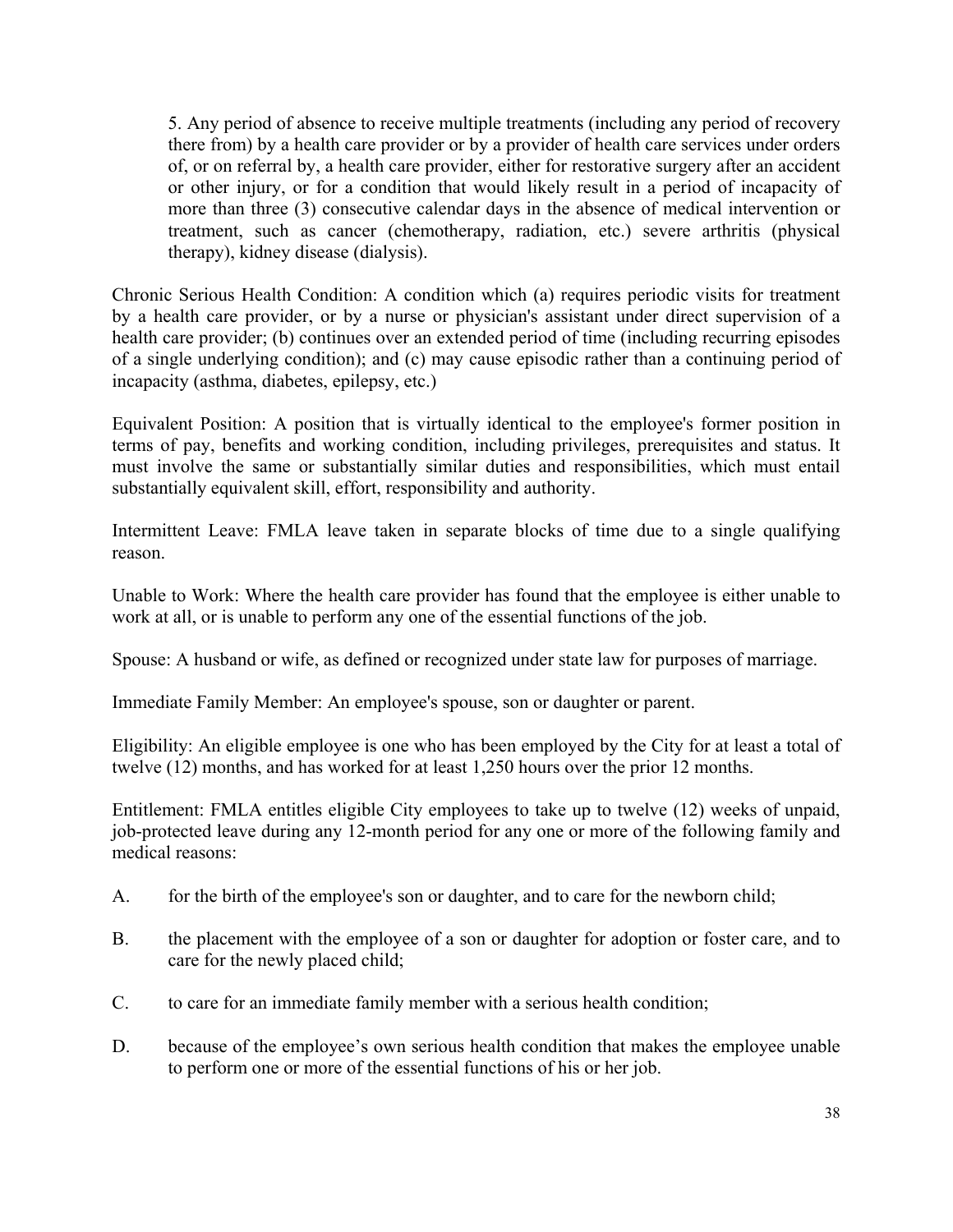Entitlement to leave under (A) and (B) above shall expire at the end of the 12-month period beginning on the date of such birth or placement. The 12-month period under (C) and (D) above will begin on the date of the employee's first FMLA leave. Leave entitlement shall be determined on a rolling 12-month basis so that the amount of available leave remaining to be taken is measured based on leave previously taken during the 12 months preceding the first date of the current requested leave.

Spouses employed by the same employer are jointly entitled to a combined total of twelve (12) workweeks during any 12-month period of family leave for the birth or placement of a child for adoption or foster care, or the care of such a child after birth or placement, and to care for a sick parent (but not a parent "in-law") who has a serious health condition. However, if the leave is to care for a sick child or the serious health conditions of each other or for the employee's own serious illness, this limitation does not apply.

### *Substitution of Paid Leave*

Generally, FMLA leave is unpaid. However, eligible employees may choose to substitute certain accrued paid leave for FMLA leave as follows:

- A. Medical leave up to 480 hours.
- B. Personal leave

If an employee does not choose to substitute accrued paid leave, the City may require them to do so.

A serious health condition may result from injury to the employee "on or off" the job. Either the employee or the department may choose to have the employee's FMLA 12-week leave entitlement run concurrently with a workers' compensation absence when the injury is one that meets the criteria for a serious health condition. Since the workers' compensation absence is not unpaid leave, the provision for substitution of the employee's accrued paid leave is not applicable.

However, if the health care provider treating the employee for the workers' compensation injury certifies that the employee is able to return to a "light duty job", but is unable to return to the same or equivalent job, the employee may decline the department's offer of a "light duty job". As a result, the employee may lose workers' compensation payments, but is entitled to remain on unpaid FMLA leave until the 12-week entitlement is exhausted. As of the date workers' compensation benefits cease, the substitution provision becomes applicable and either the employee may elect, or the department may require, the use of accrued paid leave.

However, if an employee is receiving workers compensation benefits they may elect to use a portion of their accrued leave to offset the difference between their regular pay and the compensation received from workers compensation.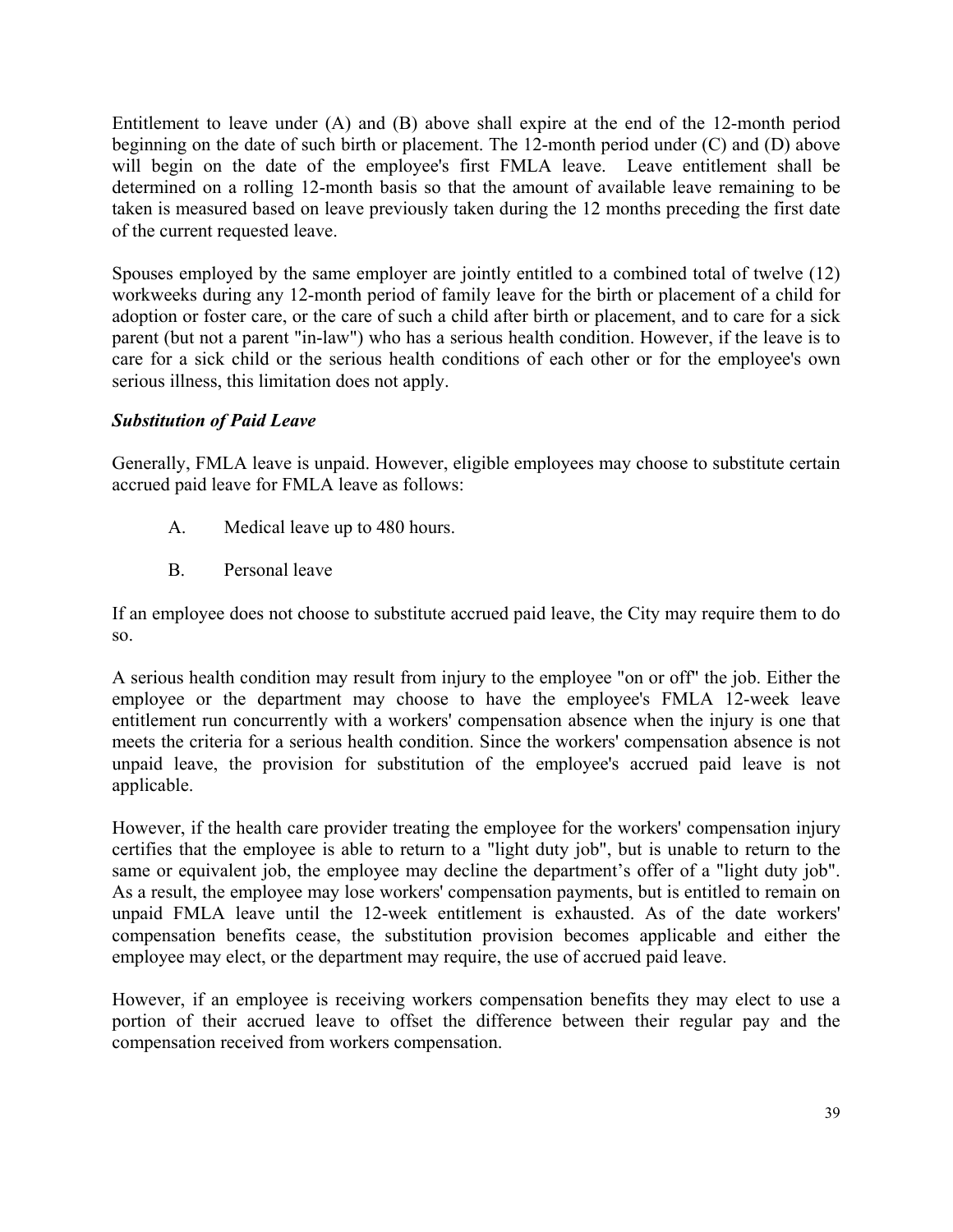Compensatory time off is not a form of accrued paid leave that a department may require the employee to substitute for unpaid FMLA leave. The employee may request to use his/her compensatory time for an FMLA reason; however, if the department allows the compensatory time to be used, it may not be counted against the employee's FMLA leave entitlement.

An employee who elects to use paid leave should make a written request of his/her intent to use accrued paid leave. The employee should explain the reasons for the request to substitute medical and/or personal leave and provide sufficient information for the department to determine that the leave qualifies under the Act and to designate the paid leave as substitution for all or some portion of the employee's FMLA leave entitlement.

### *Notice to Department*

The Department may require that the employee provide written notice setting forth the reasons for the requested leave, the anticipated duration of the leave, and the anticipated start of the leave in accordance with the Department's established policy. Failure to follow established Department policy may result in disciplinary action, but will not permit the Department to disallow or delay an employee's taking of FMLA leave, if the employee gives timely verbal or other notice.

In any case in which the necessity for leave is foreseeable based on an expected birth or placement, the employee shall provide the Department with no less than thirty (30) days notice, before the date the leave is to begin, and of the employee's intention to take such leave, except that if the date of the birth or placement requires leave to begin in less than (thirty) 30 days, the employee shall provide such notice as is practicable

In any case in which the necessity for leave is foreseeable based on planned medical treatment, the employee:

1. shall make a reasonable effort to schedule the treatment so as not to unduly disrupt the operations of the Department, subject to the approval of the health care provider of the employee or the health care provider of the son, daughter, spouse, or parent of the employee, as appropriate; and

2. shall provide the Department with no less than thirty (30) days notice, before the date the leave is to begin, of the employee's intention to take leave, under FMLA, except if the treatment is to begin in less than thirty (30) days, the employee is to provide such notice as is practicable.

If the employee had actual notice of the FMLA leave requirements and he/she fails to give 30 days notice for foreseeable leave with no reasonable excuse for the delay, the Department may deny taking FMLA leave until at least 30 days after the date the employee provides notice to the Department Head of the need for FMLA leave.

A Department Head may require periodic reports from an employee on FMLA leave regarding the employee's status and intent to return to work. If the employee provides a statement of intent to return to work, even if the statement is qualified, entitlement to leave and maintenance of health benefits continue. However, if the employee gives an unequivocal notice of intent not to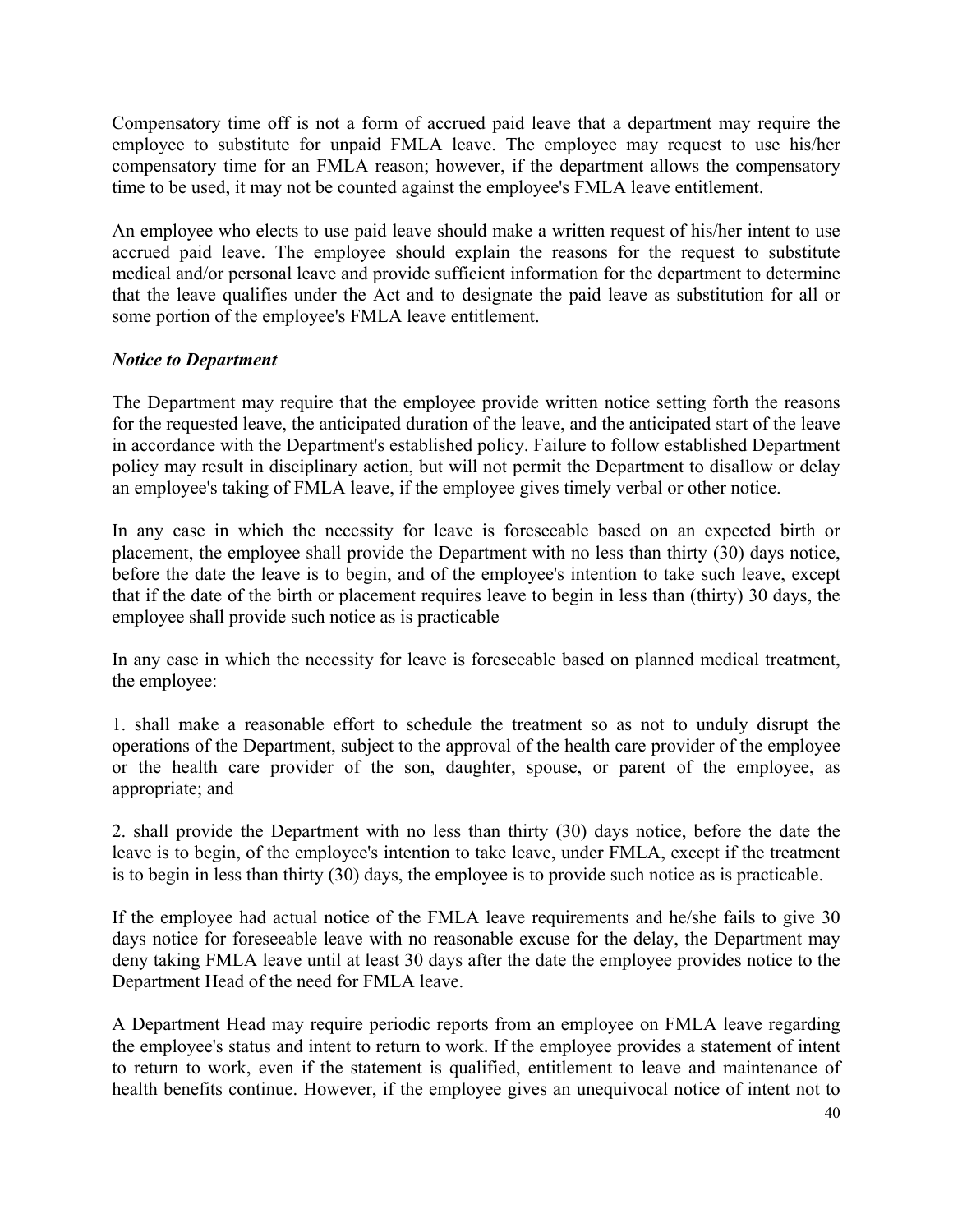return to work, the Department's obligations to provide health benefits (except pursuant to COBRA requirements) and to restore the employee end.

Should the employee discover after beginning leave that the circumstances have changed and the amount of leave needed is shorter than originally anticipated, the employee may not be required to take more FMLA leave than necessary. If the employee desires to return to work earlier than anticipated, the Department Head may require the employee to provide notice of at least two (2) business days.

### *Designation of Leave as FMLA Leave and Notification to Employee*

The Department Head is responsible for designating leave that is FMLA qualifying and for giving notice of the designation to the employee.

A. If the Department Head knows the reason for leave is an FMLA reason at the time leave begins, the leave must be designated by the Department Head in writing at that time. If the Department Head knows the leave is for an FMLA reason at the time leave begins and fails to designate, the leave may not be counted against the employee's FMLA entitlement and the employee continues to be subject to FMLA protection. Once the Department Head designates, the leave may be counted against the FMLA entitlement only from that time forward, and not retroactively.

B. When the Department Head learns that leave is for an FMLA purpose after leave has begun, but before the employee returns to work, the entire or some part of the leave period may be retroactively counted as FMLA leave.

C. Leave may be designated as FMLA after the employee has returned to work in only two (2) circumstances:

1. The Department Head knew the reason for the leave, but was not able to confirm that the leave qualified as FMLA leave; or the Department Head requested and was awaiting medical certification; or the parties were in the process of obtaining a second or third medical opinion; and the Department Head accordingly made a preliminary FMLA leave designation and so notified the employee at the beginning of the leave or as soon as the reason was known. Upon receipt of the requisite information from the employee or of the medical certificate confirming the FMLA reason, the Department Head shall make the preliminary designation final, unless the medical certifications fail to confirm an FMLA reason, in which case the Department Head shall withdraw the designation and give written notice to the employee; or

2. The Department Head did not know the reason for the leave, but learns upon the employee's return to work. The designation must be made by the Department Head within two (2) business days of the employee's return to work and appropriate notice then given to the employee. If the Department Head was not aware of the FMLA reason, but the employee wants the absence to be treated as FMLA leave, the employee must notify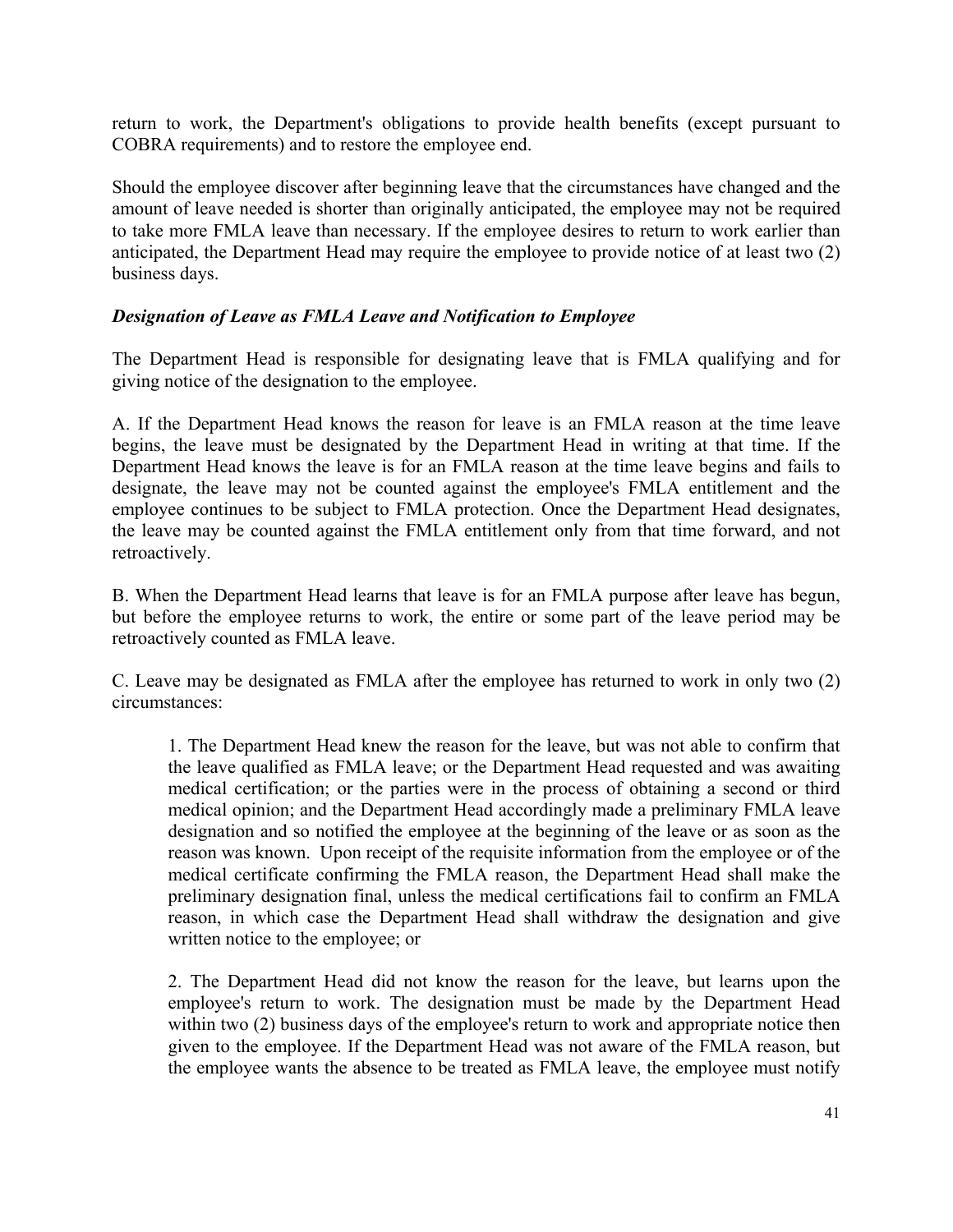the Department Head within two (2) business days of his/her return to work. If such notification is not made, the employee may not subsequently assert FMLA protection.

If an employee takes paid or unpaid leave and the Department Head does not designate the leave as FMLA leave, it may not be counted against the employee's FMLA entitlement.

The Department Head must provide written notice detailing the specific expectations and obligations of the employee and explaining any consequence of failure to meet these obligations. Such specific notice must be provided to the employee no less often than the first time in each six-month period that an employee gives notice of the need for FMLA leave (if FMLA leave is taken during the six-month period), within a reasonable time after notice of the need for leave is given, and must include, as appropriate:

A. That the leave will be counted against the employee's annual FMLA leave entitlement;

B. Any requirements for the employee to furnish medical certification of a serious health condition and the consequences of failing to do so;

C. The employee's right to substitute paid leave and whether the Department Head will require the substitution of paid leave, and the conditions related to any substitution;

D. Any requirement for the employee to make any premium payments to maintain health benefits, the arrangements for making such payments, and the possible consequences of failure to make such payments on a timely basis;

E. Any requirement for the employee to present a fitness-for-duty certificate to be restored to employment;

F. The employee's status as a "key employee", the potential consequence that restoration may be denied following FMLA leave, and the conditions required for such denial;

G. The employee's right to restoration to the same or an equivalent job upon return from leave; and

H. The employee's potential liability for payment of health insurance premiums paid by the Employer during the employee's unpaid FMLA leave if the employee fails to return to work after taking FMLA leave.

#### *Intermittent Leave or Leave on a Reduced Leave Schedule*

FMLA leave may be taken intermittently or on a reduced leave schedule under certain circumstances. When leave is taken after the birth or placement of a child for adoption or foster care, an employee may take leave intermittently or on a reduced leave schedule only if the Department Head approves. The Department Head's approval is not required, however, for leave during which the mother has a serious health condition in connection with the birth of her child or if the newborn child has a serious health condition.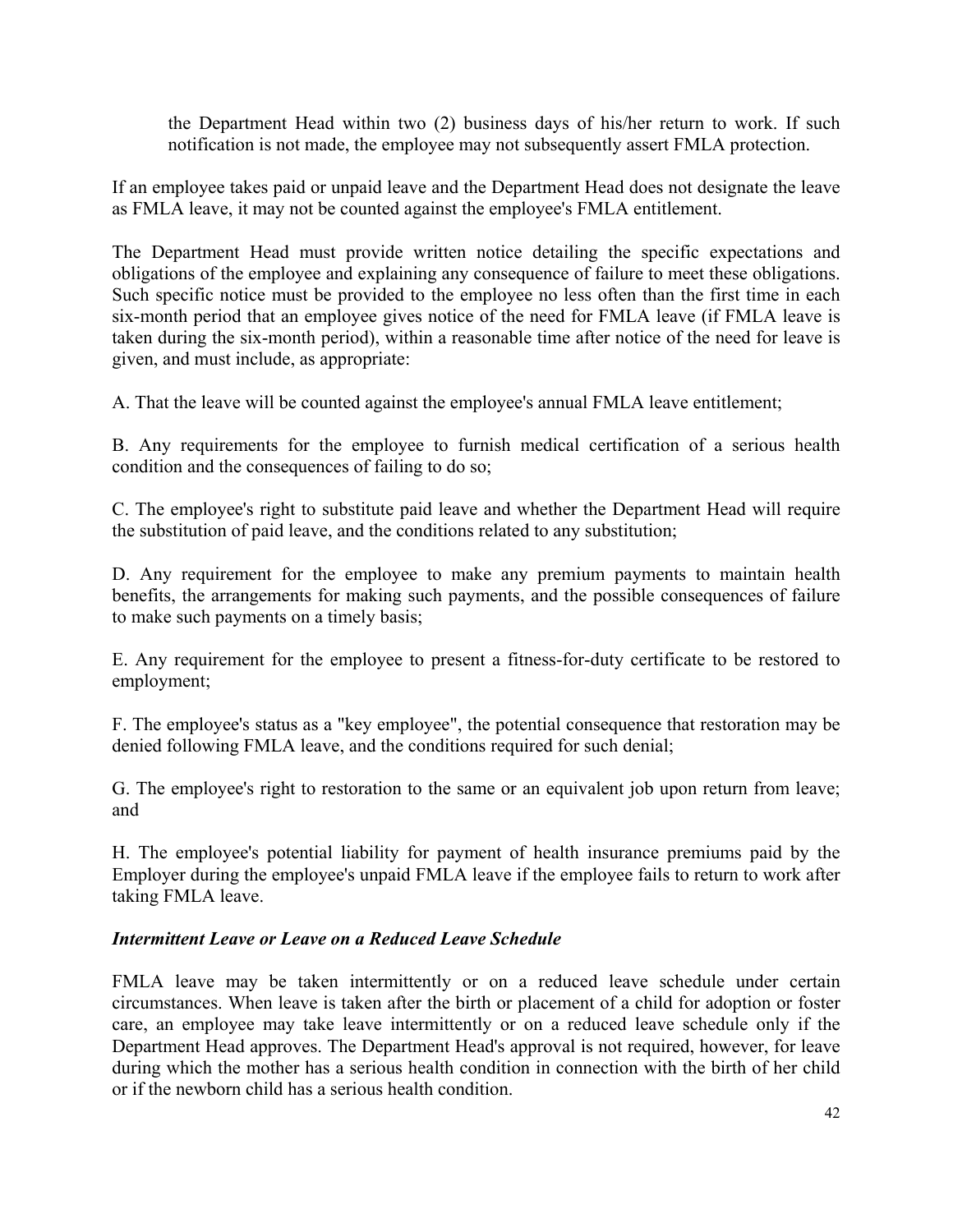Leave may be taken intermittently or on a reduced leave schedule when medically necessary for planned and/or unanticipated medical treatment of a related serious health condition by or under the supervision of a health care provider, or for recovery from treatment or recovery from a serious health condition. It may also be taken to provide care or psychological comfort to an immediate family member with a serious health condition.

Only the time actually taken as FMLA leave may be charged against the employee's leave entitlement when leave is taken intermittently or on a reduced schedule. For part-time employees and those who work variable hours, the FMLA leave entitlement is calculated on a pro-rated basis by comparing the new schedule with the employee's normal schedule (i.e., if an employee who normally works 30 hours per week works only 20 hours a week under a reduced leave schedule the employee's 10 hours of leave would constitute 1/3 of a week of FMLA Leave for each week the employee works the reduced schedule).

### *Medical Certification*

The Department Head may require that an employee's leave to care for his/her seriously-ill immediate family member, or due to the employee's own serious health condition that makes the employee unable to perform one or more of the essential functions of his/her position, be supported by a certification issued by the health care provider of the employee or the employee's ill family member.

When the leave is foreseeable and at least thirty (30) days notice has been provided, the employee should provide the medical certification before the leave begins. When this is not possible, the employee must provide the requested verification to the Department Head within the time frame requested (which must allow at least fifteen (15) calendar days after the Department Head's request) unless it is not practicable under the particular circumstances despite the employee's diligent, good faith efforts.

The Department of Labor has developed an optional form (Form WH-380, as revised) for employees' or their family members' use in obtaining medical certification from health care providers that meet FMLA's certification requirements. This form or another form containing the same basic information may be used by the Department; however, no additional information may be required. The form contains required entries for:

A. A certification as to which part of the definition of serious health condition, if any, applies to the patient's condition and the medical facts which support the certification, including a brief statement as to how the medical facts meet the criteria or definition.

B. The approximate date the serious health condition commenced, and its probable duration, including the probable duration of the patient's present incapacity, if different.

C. Whether it will be necessary for the employee to take leave intermittently or to work on a reduced leave schedule basis as a result of the serious health condition and if so, the probable duration of such schedule.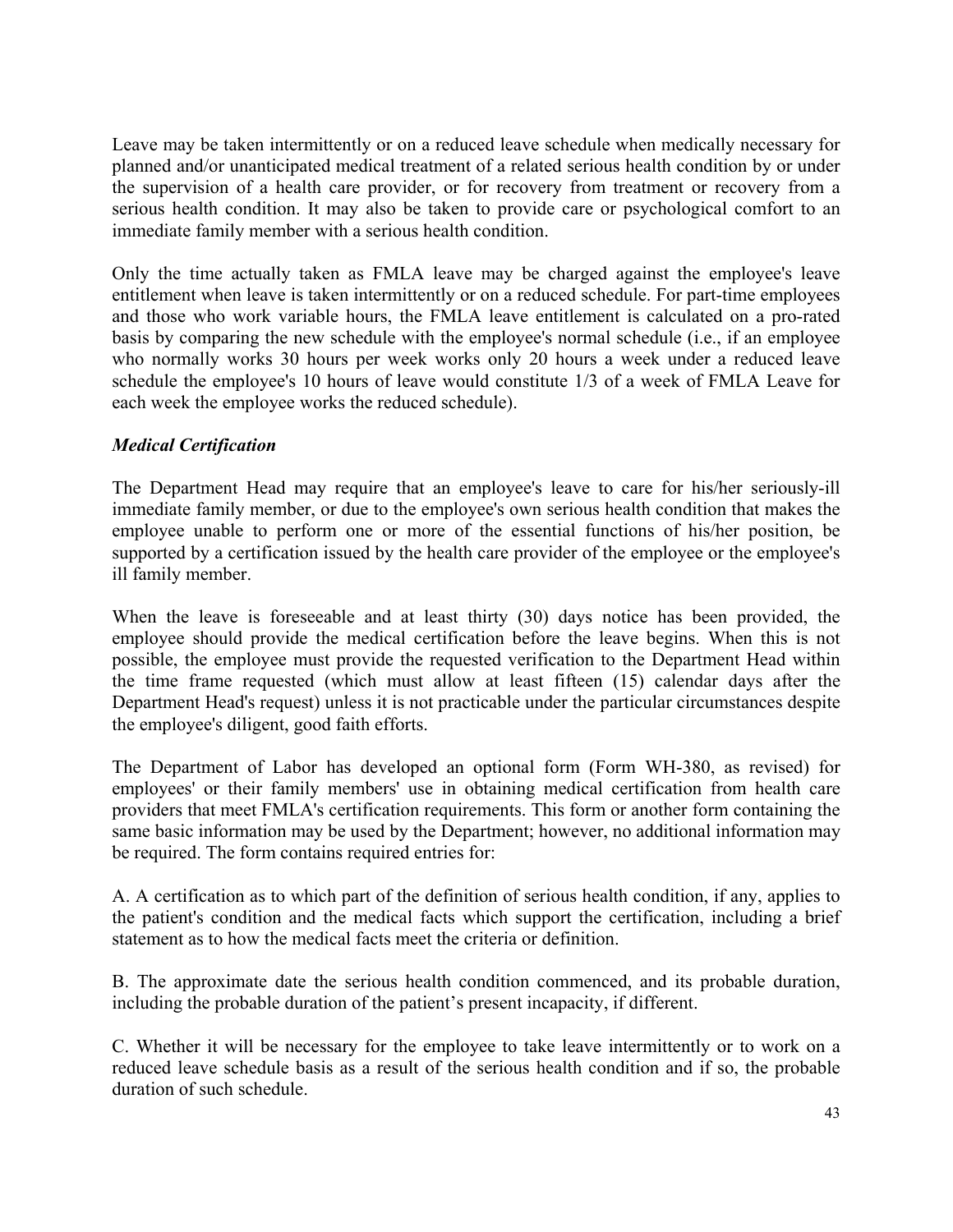D. If the condition is pregnancy or a chronic condition, whether the employee is presently incapacitated, and the likely duration and frequency of episodes of incapacity.

E. If additional treatments will be required for the condition, an estimate of the probable number of such treatments.

F. If the patient's incapacity will be intermittent, or will require a reduced leave schedule, an estimate of the probable number and interval between such treatments, actual or estimated dates of treatment if known, and the period required for recovery, if any.

G. If medical leave is required for the employee's absence from work because of the employee's own condition, whether the employee:

- 1. is unable to perform work of any kind;
- 2. is unable to perform any one or more of the essential functions of the employee's position, including a statement of the essential functions that the employee is unable to perform based on either information provided on a statement from the Department of the essential functions of the position, or if not provided, discussion with the employee about the employee's job functions; or
- 3. must be absent from work for treatment.

H. If leave is required to care for a family member of the employee with a serious health condition, whether the patient requires assistance for basic medical or personal needs or safety or for transportation; or if not, whether the employee's presence to provide psychological comfort would be beneficial to the patient or assist in the patient's recovery. The employee is required to indicate on the form the care he or she will provide and an estimate of the time period. If the employee's family member will need care only intermittently or on a reduced leave schedule basis (i.e. part-time), the employee must also indicate the probable duration of the need.

If an employee submits a complete certification signed by the health care provider, the Department Head may not request additional information from the employee's health care provider other than for purposes of clarification and authentication.

If the Department Head has reason to doubt the validity of the certification, it may require, at City's expense, that the employee obtain the opinion of a second health care provider designated or approved by the City. Any such health care provider designated or approved shall not be employed on a regular basis by the City.

If the second opinion differs from the original certification, the City may require, at its own expense, that the employee obtain the opinion of a third health care provider designated or approved jointly by the City and the employee concerning the information previously certified. The opinion of the third health care provider concerning the information previously certified shall be considered to be final and shall be binding on the City and the employee.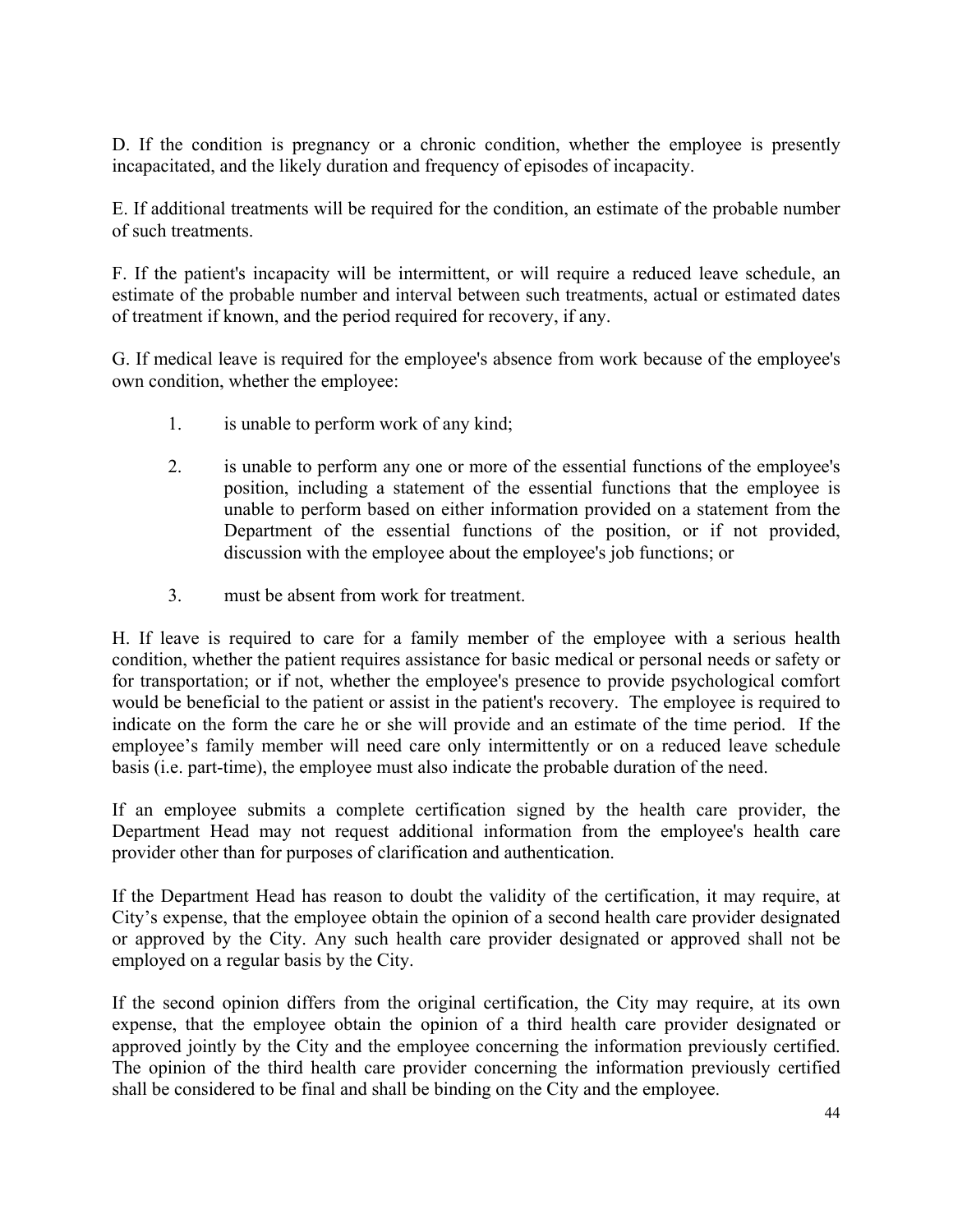The City may require, at the employee's expense, that the employee obtain subsequent recertification on a reasonable basis, depending on the employee's condition. No second or third opinion on recertification may be required.

### *Restoration*

A. Employees, with the exception of certain highly paid "key employees," are entitled to be restored to their positions after returning to work:

1. The employee will be entitled to be restored by the City to the position held by the employee when the leave commenced, OR the employee will be entitled to be restored to an equivalent position with equivalent benefits, pay status, and other terms and conditions of employment.

2. The employee will not lose any employment benefit accrued prior to the date on which leave commenced,

3. The employee will not accrue any employment benefits other than group health benefits which would have been provided to the employee had the employee been continuously employed during the entire leave period, as discussed below, during any period of unpaid leave, and

4. the employee will not be entitled to any right, benefit, or position of employment other than any right, benefit, or position to which the employee would have been entitled to had the employee not taken the leave.

The employee has no greater right to reinstatement or to other benefits and conditions of employment than if the employee had been continuously employed during the FMLA leave period. The City must be able to show that the employee would not otherwise have been employed at the time reinstatement is requested in order to deny restoration to employment.

B. An employee who qualifies as a "key employee" may be denied restoration to employment. A key employee is one who is salaried and is "among the highest paid 10 percent" of the employees. The Governing Authorities may deny restoration to a "key" employee only as necessary to prevent substantive and grievous economic injury to Department operations. The Department may refuse to reinstate certain highly paid "key" employees after using FMLA leave during which health benefits are maintained. However, in order to do so, the Department must:

1. Notify the employee of his/her status as a "key" employee in response to the employee's notice of intent to take FMLA leave;

2. Notify the employee as soon as the Governing Authorities decides it will deny job restoration and explain the reasons for this decision;

3. Offer the employee a reasonable opportunity to return to work from FMLA leave after giving this notice; and,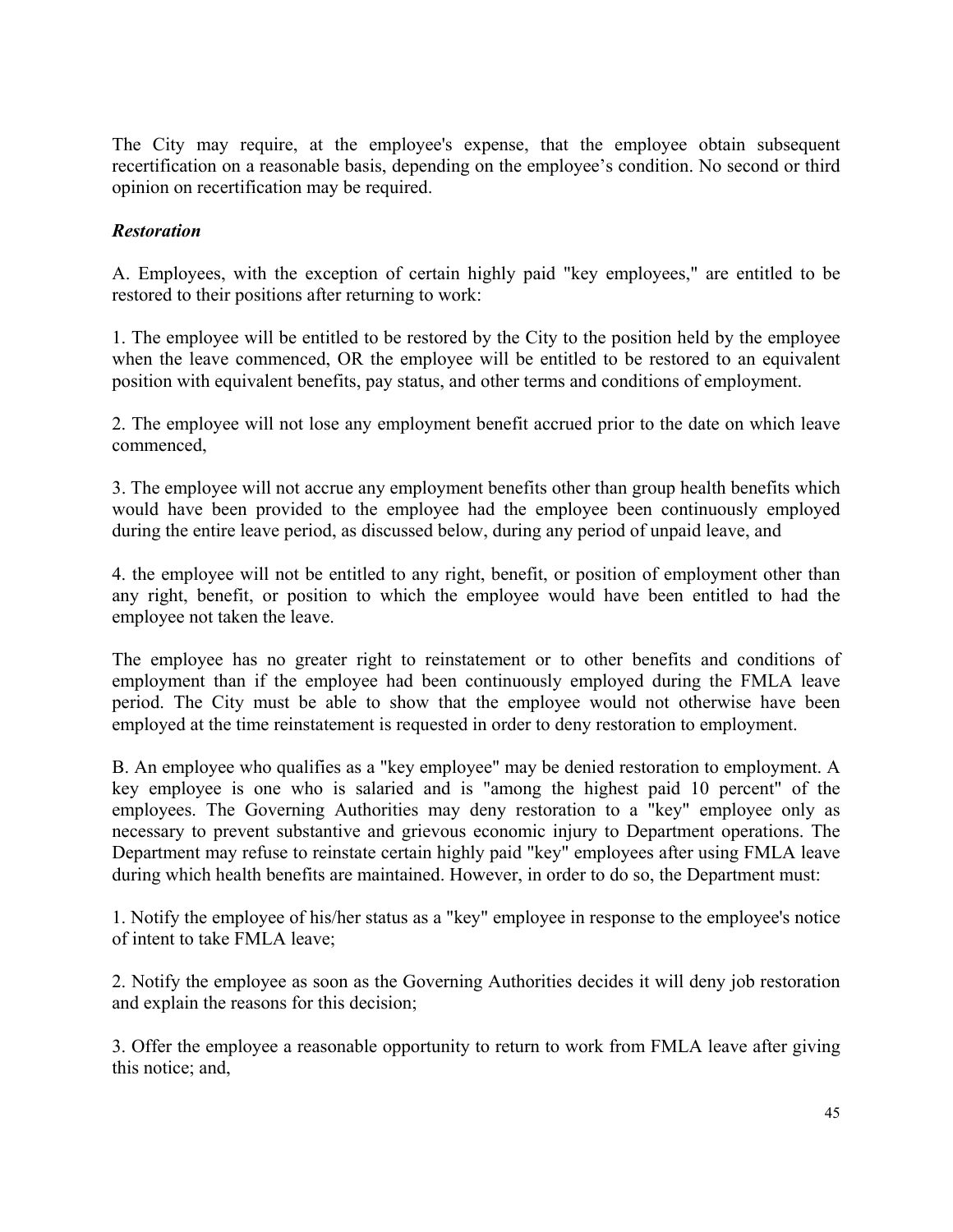4. Make a final determination as to whether reinstatement will be denied at the end of the leave period if the employee then requests restoration.

An Department that will not deny restoration is not required to determine which employees are "key" employees or to notify them of that status when leave is requested.

### *Maintenance of Benefits*

At the end of an employee's FMLA leave, benefits must be resumed in the same manner and at the same levels as provided when the leave began, and subject to any changes in benefit levels that may have taken place during the period of FMLA leave affecting the entire Department, unless otherwise elected by the employee. Upon return from FMLA leave, an employee cannot be required to re-qualify for any benefits the employee enjoyed before FMLA leave began.

#### *Health Insurance*

The city maintains group health insurance coverage for an employee on FMLA leave whenever such insurance was provided before the leave was taken, and on the same terms as if the employee had continued work.

For purposes of FMLA, the term Group Health Plan does not include an insurance program providing health coverage under which employees purchase individual policies directly from insurers provided that:  $(1)$  no contributions are made by the Department;  $(2)$  participation in the program is completely voluntary for employees; (3) the sole functions of the Department with respect to the program are, without endorsing the program to permit the insurer to publicize the program to employees, to collect premiums through payroll deductions and to remit them to the insurer; (4) the Department receives no consideration in the form of cash or otherwise in connection with the program, other than reasonable compensation, excluding any profit for administrative services actually rendered in connection with payroll deduction; and (5) the premium charged with respect to such coverage does not increase in the event the employment relationship terminates.

A Department may recover premiums it paid for maintaining group health plan coverage during any period of unpaid FMLA leave if the employee fails to return to work after the employee's FMLA leave entitlement has expired, unless the reason the employee does not return to work is due to:

A. The continuation, recurrence, or onset of a serious health condition that would entitle the employee to FMLA leave (either affecting the employee or an immediate family member), or

B. Other circumstances beyond the control of the employee.

If an employee fails to return to work at the end of the leave period because of a serious health condition, the Department Head may request that the employee furnish a medical certification from the health care provider of the employee, or the employee's family member to support the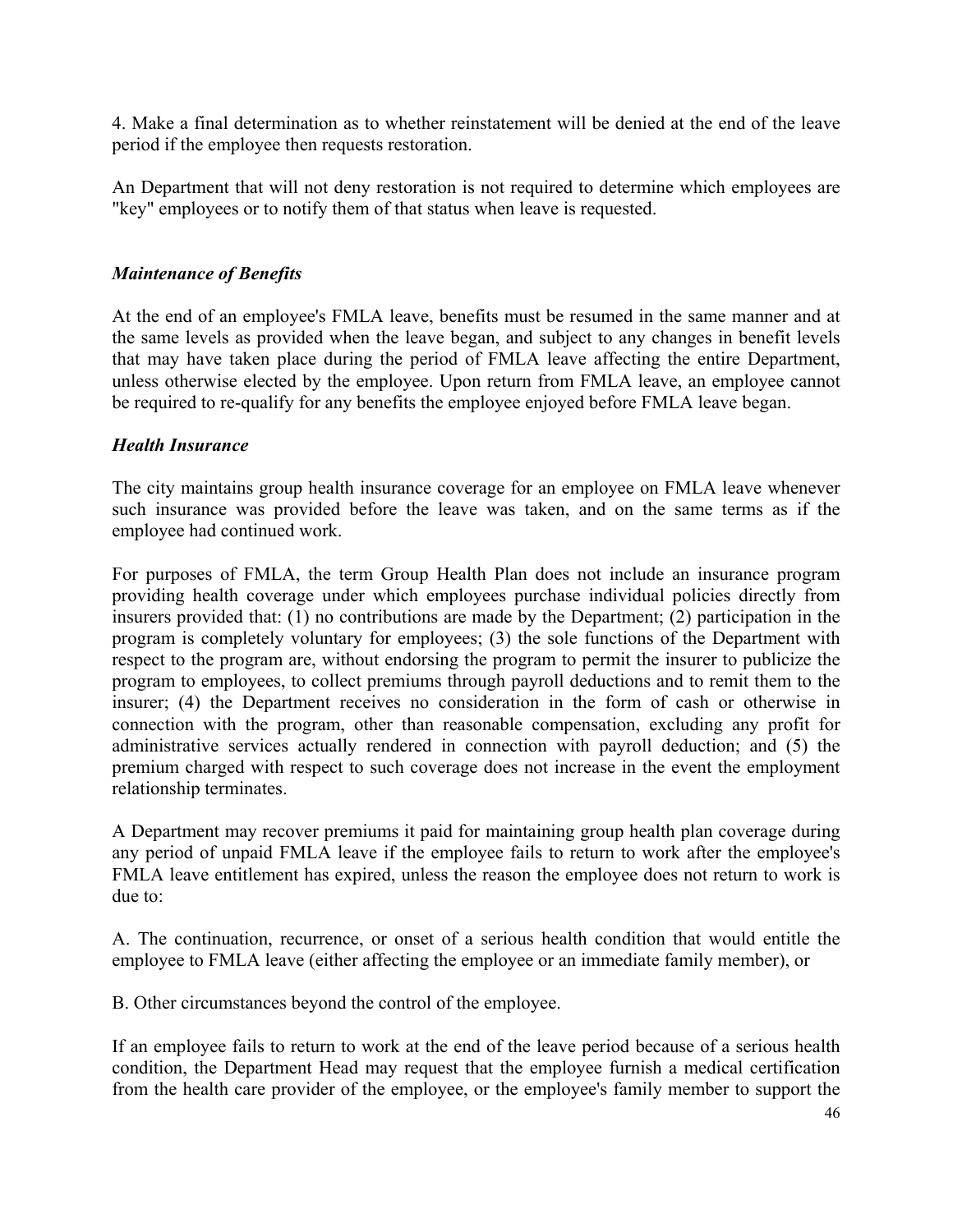employee's claim. If the employee fails to furnish the requested certification within thirty (30) days of the Department Head's request, or the reason for not returning to work does not meet the test of other circumstances beyond the employee's control, the City may recover the health insurance premiums it paid during the period of unpaid leave.

The Department Head and the employee are encouraged to work out arrangements that accommodate both administrative convenience for the Department and the financial situation of the employee who would not be receiving a paycheck during the leave period. There is a 30-day grace period after the agreed upon date for payment within which the employee may make payment of the premium without affecting health benefit coverage. If the employee does not make the payment within the 30-day grace period, the City may cease to maintain health coverage on the date the grace period ends, or the City may continue health coverage by making both the City's and employee's premium payments.

In order to drop the coverage for an employee whose premium payment is late, the City must provide written notice to the employee that the payment has not been received. Such notice must be mailed to the employee at least fifteen (15) days before coverage is to cease, advising that coverage will be dropped on a specified date at least fifteen (15) days after the date of the letter unless the payment has been received by that date.

If an employee fails to pay his or her share of health benefit premiums and the City elects to continue health coverage for the employee (in order to be able to restore the employee on return to work) by paying the employee's share, and the employee fails to return to work at the end of the FMLA leave period in circumstances where recovery is allowed, the City may recover all of the health benefit premiums it paid for the employee's share during the period of unpaid FMLA leave. An employee who does not return to work for at least thirty (30) calendar days is considered to have failed to "return" to work for this purpose, unless the employee retires during the first thirty (30) days after the FMLA leave ends. If the City chooses to continue coverage in this manner, the City is entitled to recover the additional payments made on behalf of the employee while on leave after the employee returns to work.

### *Seniority, Medical and Personal Leave*

Employees shall continue to accrue seniority during unpaid FMLA leave. Benefits accrued at the time leave began, (e.g., paid medical or personal leave to the extent not substituted for FMLA leave) must be available to an employee upon return from leave.

### *Life Insurance*

If an employee desires to continue life insurance, disability insurance, or other types of benefits for which he or she typically pays during unpaid FMLA leave, the City is required to follow established policies or practices for continuing such benefits for other instances of leave without pay. If the City has no established policy, the employee and the City are encouraged to agree upon arrangements before FMLA leave begins.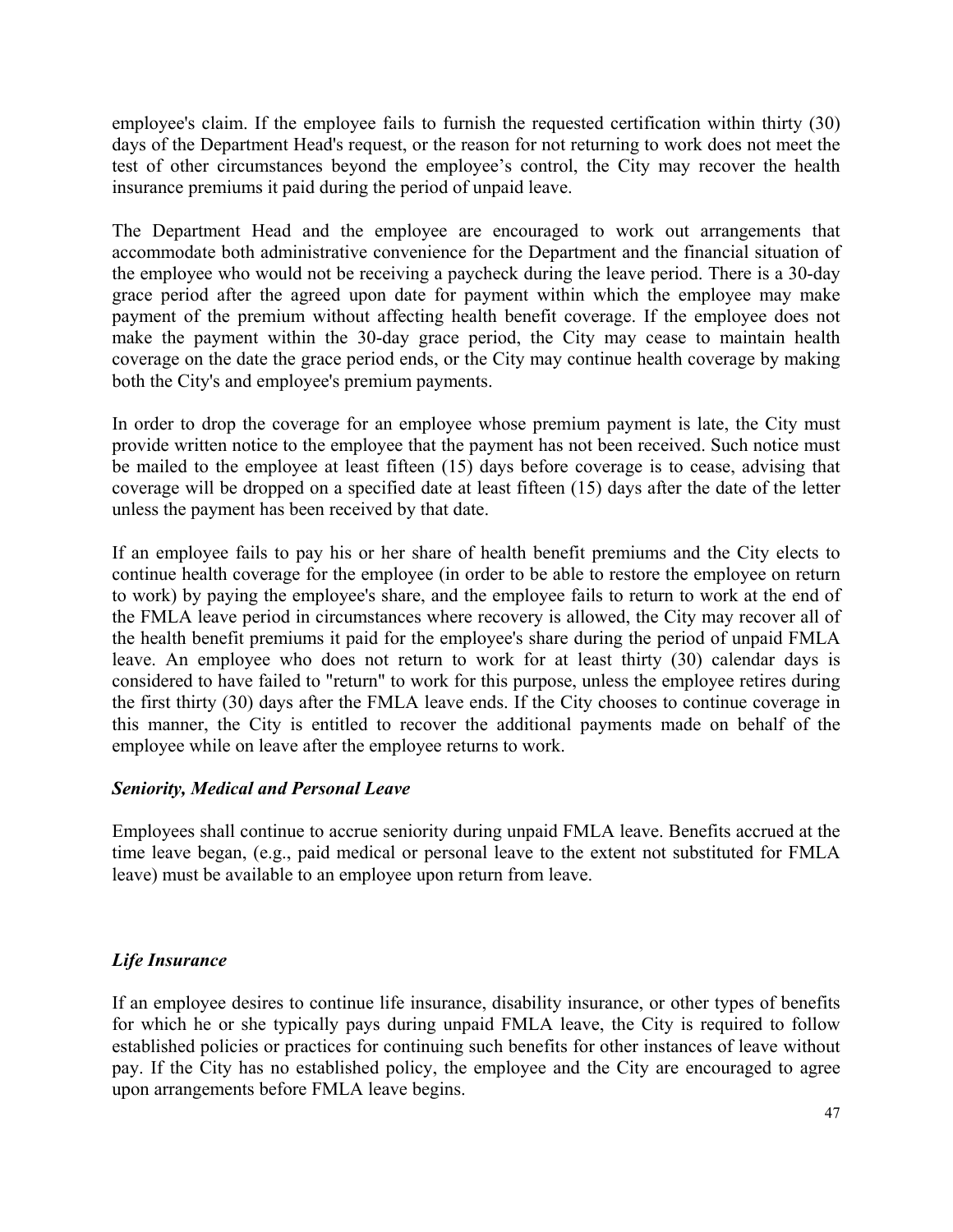### *Retirement*

With respect to pension and other retirement plans, any period of FMLA leave will be treated as continued service (i.e., no break in service) for purposes of vesting and eligibility to participate.

#### *Return to Duty from Family Leave*

As a condition to return to duty, the employee may be required to provide certification from the employee's health care provider that the employee is able to resume work. A Department requiring any fitness for duty certifications must have a uniformly applied policy that is based on the nature of the illness or duration of the absence. The Department may seek fitness-for duty certification only with regard to the particular health condition that caused the employee's need for FMLA leave. Department requirements must be job-related and consistent with business necessity.

#### **Amended January 20, 2009**

### *Military Family Leave*

An eligible employee who is the spouse, son, daughter, or parent of a member of the Armed Forces may take FMLA leave for "any qualifying exigency" if the service member is on active duty or has been notified of an impending call or order to active duty in support of a contingency operation. 29 U.S.C. § 2612(a)(1)(E).

"Qualifying exigencies" generally include:

- (1) Short-notice deployment;
- (2) Military events and related activities;
- (3) Childcare and school activities;
- (4) Financial and legal arrangements;
- (5) Counseling;
- (6) Rest and recuperation;
- (7) Post-deployment activities, and;
- (8) Additional activities agreed to by the City and eligible employees

### *Military Caregiver Leave*

An eligible employee who is the spouse, son, daughter, parent or next of kin of a covered military member who is recovering from a serious illness or injury sustained in the line of duty on active duty is entitled to up to 26 weeks of leave in a single 12-month period to care for the service member. This military caregiver leave is available during "a single 12-month period" during which an eligible employee is entitled to a combined total of 26 weeks of all types of FMLA leave.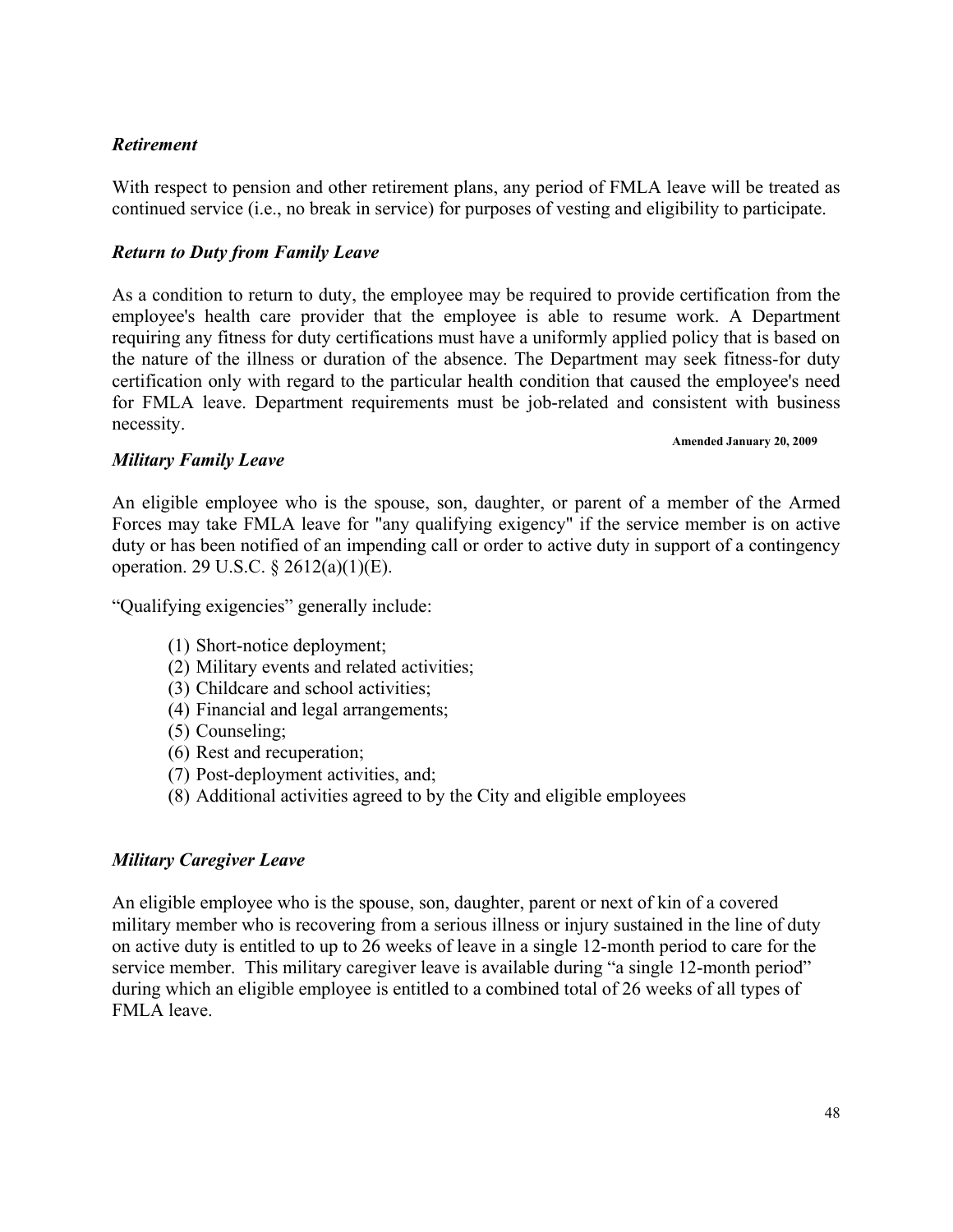For purposes of Qualifying Exigency Leave and Military Caregiver Leave a "covered military member" means the employee's spouse, son, daughter or parent on active duty or call to active duty status.

### *Enforcement*

The U.S. Department of Labor (DOL) is responsible for the enforcement of the FMLA and may investigate and resolve complaints and violations under the Act in the same manner as under the Fair Labor Standards Act (FLSA). For assistance in complying with the FMLA, department employers may contact the area office of the Wage and Hour Division of the DOL.

# **G. FUNERAL LEAVE**

An employee may use up to 24 hours per funeral of paid leave in addition to personal leave for each occurrence of death in the immediate family requiring the employee's absence from work. No qualifying time or use of personal leave will be required prior to use of leave for this purpose. The immediate family is defined as spouse, parent, step-parent, sibling, child, step-child, grandchild, grandparent, great-grandparent, son-in-law, daughter-in-law, mother-in-law, fatherin-law, grandparent-in-law, brother-in-law, or sister-in-law. Child means a biological, adopted or foster child, or a child for whom the individual stands or stood in *loco parentis*.

### **H. DONATED LEAVE**

A City employee shall be eligible to receive donated leave if the employee:

- 1. Has completed at least one year of continuous City service;
- 2. Has exhausted all accrued sick, vacation, compensatory and holiday time;
- 3. Has not, in the two-year period immediately preceding the employee's need for donated leave, been disciplined for chronic or excessive absenteeism, chronic or excessive lateness or abuse of time; and
- 4. Either:
	- a. Suffers from a catastrophic health condition or injury;
	- b. Is needed to provide care to a member of the employee's immediate family who is suffering from a catastrophic health condition or injury; or
	- c. Requires absence from work due to the donation of an organ

With respect to an employee, a "catastrophic health condition or injury" is a life-threatening condition or combination of conditions or a period of disability required by his or her mental or physical health or the health of the employee's fetus and requiring the care of a physician or licensed health care provider who provides a medical verification of the need for the employee's absence from work for 60 or more workdays.

A leave donor shall have remaining at least 480 hours of accrued major medical leave if donating major medical leave and (720 hours of accrued major medical leave for firefighters) at least 80 hours of accrued personal leave if donating personal leave. Amended October 2015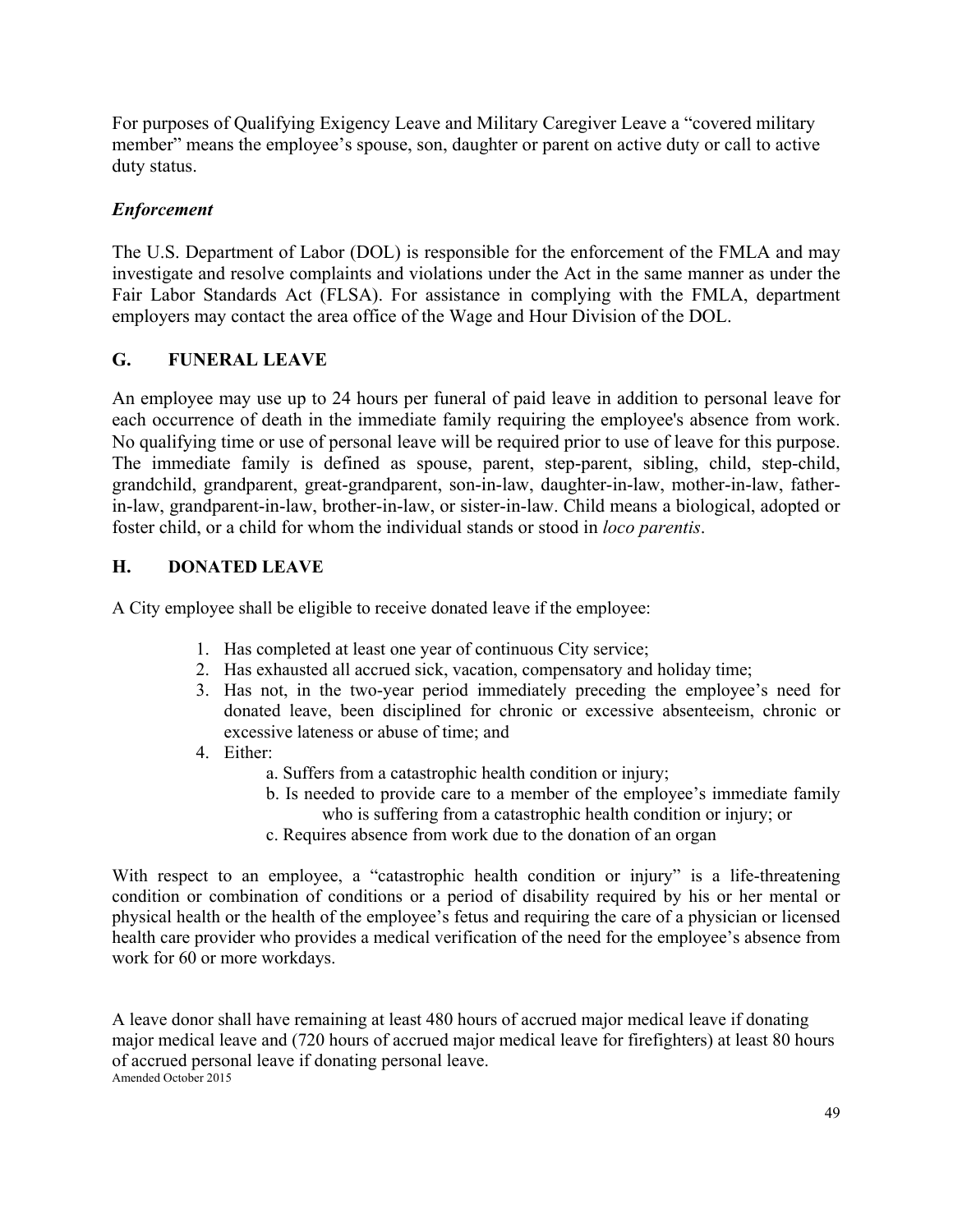The maximum amount of leave a donated leave recipient may receive and use is 40-weeks for the duration of their employment. A leave donor shall not revoke the leave donation.

If a leave donor is not in the same department as the leave recipient, appropriate arrangements shall be made between the affected departments **Amended February 2011, April 2015** 

A leave recipient must receive at least five (5) days from one or more leave donors to participate in the Donated Leave Program. A leave donor shall donate only whole days and may not donate more than ten (10) such days to any one recipient to verify donor eligibility and adjust leave records. However, the posting requirement set forth above is limited to the appointing authority.

Any unused donated leave shall be returned to the leave donors on a prorated basis upon the leave recipient's return to work, except that if the proration of leave days results in less than one day per donor to be returned, that leave time shall not be returned.

Upon retirement, the leave recipient shall not be granted supplemental compensation on retirement for any unused sick days that he or she had received through the Donated Leave Program.

While using donated leave time, the leave recipient shall accrue sick leave and vacation leave and be entitled to retain such leave upon his or her return to work.

An employee shall be prohibited from threatening or coercing or attempting to threaten or coerce another employee for the purpose of interfering with rights involving donating, receiving or using donated leave time. Such prohibited acts shall include, but not be limited to, promising to confer or conferring a benefit such as an appointment or promotion or making a threat to engage in, or engaging in, an act of retaliation against an employee.

All donations shall remain confidential and employees shall refrain from discussing who donated or the amount of time donated.

All Donations must be approved by the employees Department Head and the Mayor.

All leave will be donated/exchanged based on hourly rates.

### **I. ADMINISTRATIVE LEAVE**

City employees may be granted administrative leave with or without pay. For the purposes of this section, "administrative leave" means discretionary leave with or without pay, other than personal leave or medical leave.

The Mayor may grant administrative leave to any employee serving as a witness or juror or party litigant, as verified by the clerk of the court, in addition to any fees paid for such services, and such services or necessary appearance in any court shall not be counted as personal leave. If released from such obligation prior to noon, you must report to work within one hour after being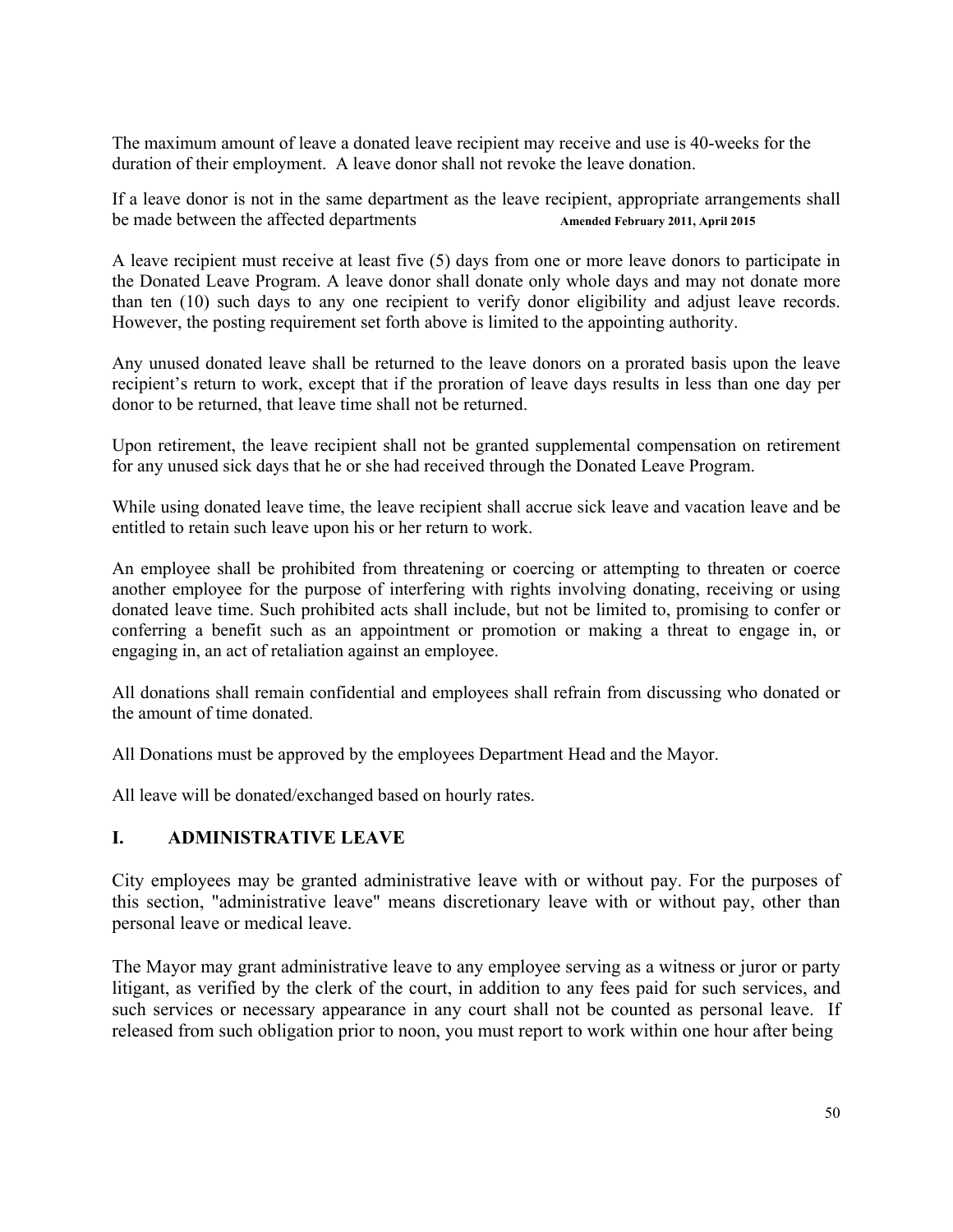released. If no verification of service as a witness, juror, or party litigant is provided, the Department may require the employee to take personal leave, compensatory leave, or leave without pay.

The Mayor may grant administrative leave with or without pay to department employees in the event of extreme weather conditions or in the event of a manmade, technological or natural disaster or emergency.

The Mayor may grant administrative leave with or without pay to any employee, who is a certified disaster service volunteer of the American Red Cross, who participates in specialized disaster relief services for the American Red Cross in this state and in states contiguous to this state when the American Red Cross requests the employee's participation. This leave shall not exceed twenty (20) days in any twelve-month period.

To be considered for administrative leave, the employee shall make the request in writing. All administrative leave must be approved by the Mayor prior to becoming effective. Administrative leave without pay may be granted by the Mayor in certain situations.

# **J. MATERNITY LEAVE**

Federal law requires that women affected by pregnancy, child-birth or related medical conditions shall be treated the same for all employment-related purposes, including receipt of benefits under fringe benefit programs, as other persons not so affected but similar in their ability or inability to work. (42 U.S. Code Section 2000e (k))

1. All types of leave shall be granted to pregnant women on the same terms as leave is granted to other disabled employees in accordance with these rules.

2. The governing authority shall not terminate the employment of any employee in the department because of pregnancy or require that such employee take a mandatory leave.

3. When certified in advance by a medical doctor, pregnant women shall be allowed to use medical leave for regularly scheduled prenatal care by a medical doctor.

### **K. MILITARY LEAVE**

Unpaid military leaves of absence will be granted to members of the uniformed services in accordance with the Uniformed Services Employment and Reemployment Rights Act of 1994 an all amendments thereto. Appropriate documentation is required to be turned in to the Department head prior to the necessary leave. Anyone who completes a military leave of absence will be reinstated to his/her previous or similar job in accordance with federal and state law. An additional 120 hours of leave shall be available for mandatory pre-deployment training pending appropriate documentation. For more information regarding status, compensation, benefits and reinstatement upon return from military leave, please contact the City Administrator/CAO.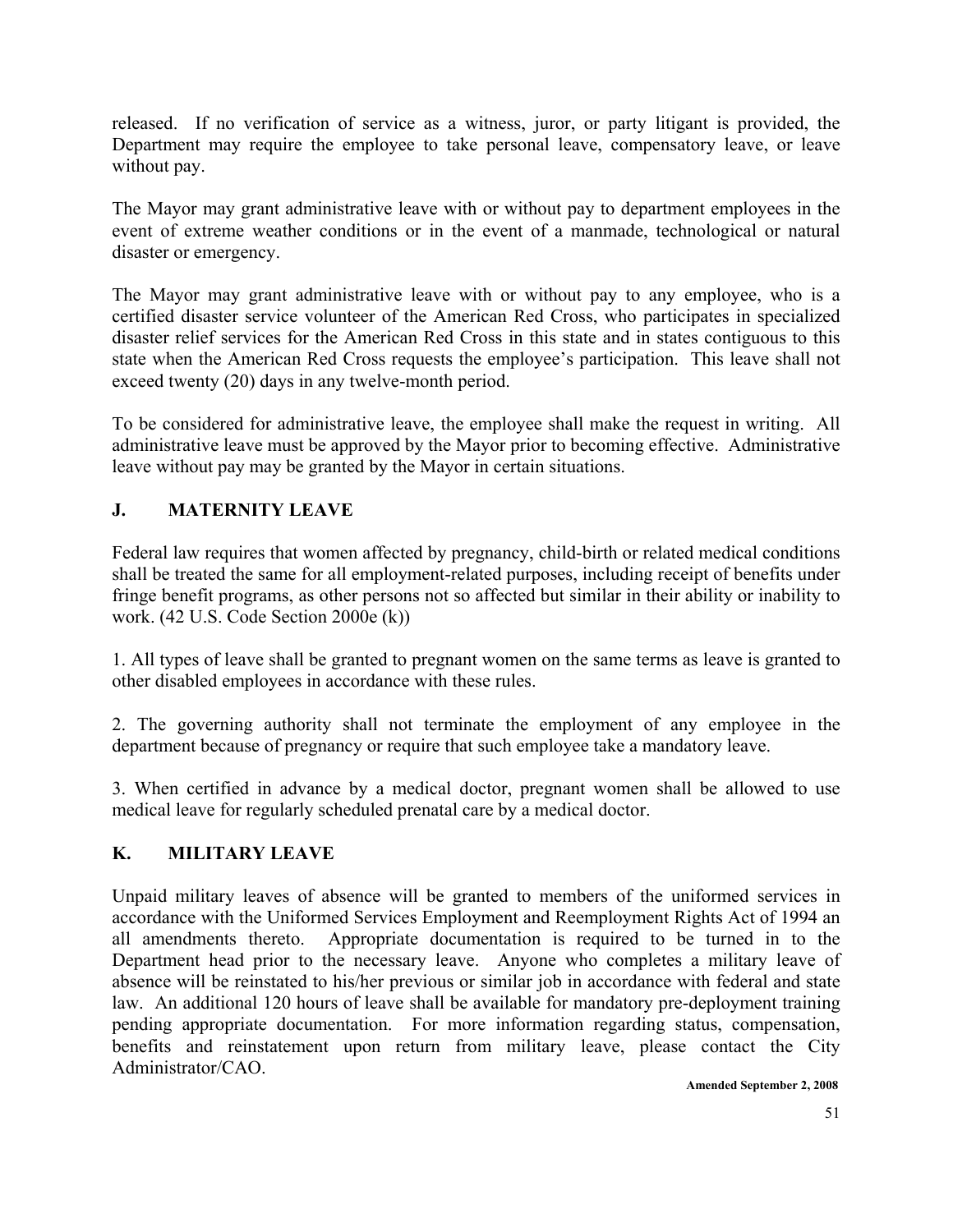## **L. ACCRUAL AND USE OF LEAVE BY PART-TIME EMPLOYEES**

Part-time employees shall not accrue leave at any time.

#### **M. UNEMPLOYMENT COMPENSATION**

If an employee becomes separated from a job with the City, for reasons beyond the employee's control, that employee may be eligible for unemployment compensation. Inquiries may be directed to the Mississippi Employment Security Commission.

### **N. DEFERRED COMPENSATION PLAN**

Deferred Compensation is a supplemental, voluntary savings plan administered by the Public Employees' Retirement System (PERS) Board of Trustees offering tax advantages to participants. Employees who choose this plan may set aside part of their salary each year. Income tax liability is postponed on that part of the salary until the year in which the employee actually receives the deferred amount. Interest and/or earnings also are tax deferred until withdrawal. Interested employees may contact their Department personnel officer or PERS.

### **O. WORKER'S COMPENSATION**

The basic purpose of Worker's Compensation is to provide fixed benefits to employees in the event an employee is injured in the course of employment. These benefits may include:

Compensation for medical expenses;

Partial compensation for income lost because of the injury or illness;

Retraining for new skills when necessary; and

Certain other related benefits.

Worker's Compensation may also provide benefits to an employee's dependents and compensation for funeral expenses in case of death due to a job-connected accident or illness.

If an employee is injured, no matter how minor the injury, the employee should report this to the supervisor immediately.

#### **P. SOCIAL SECURITY**

Every employee of the City of Southaven is required to participate in the federal Social Security program.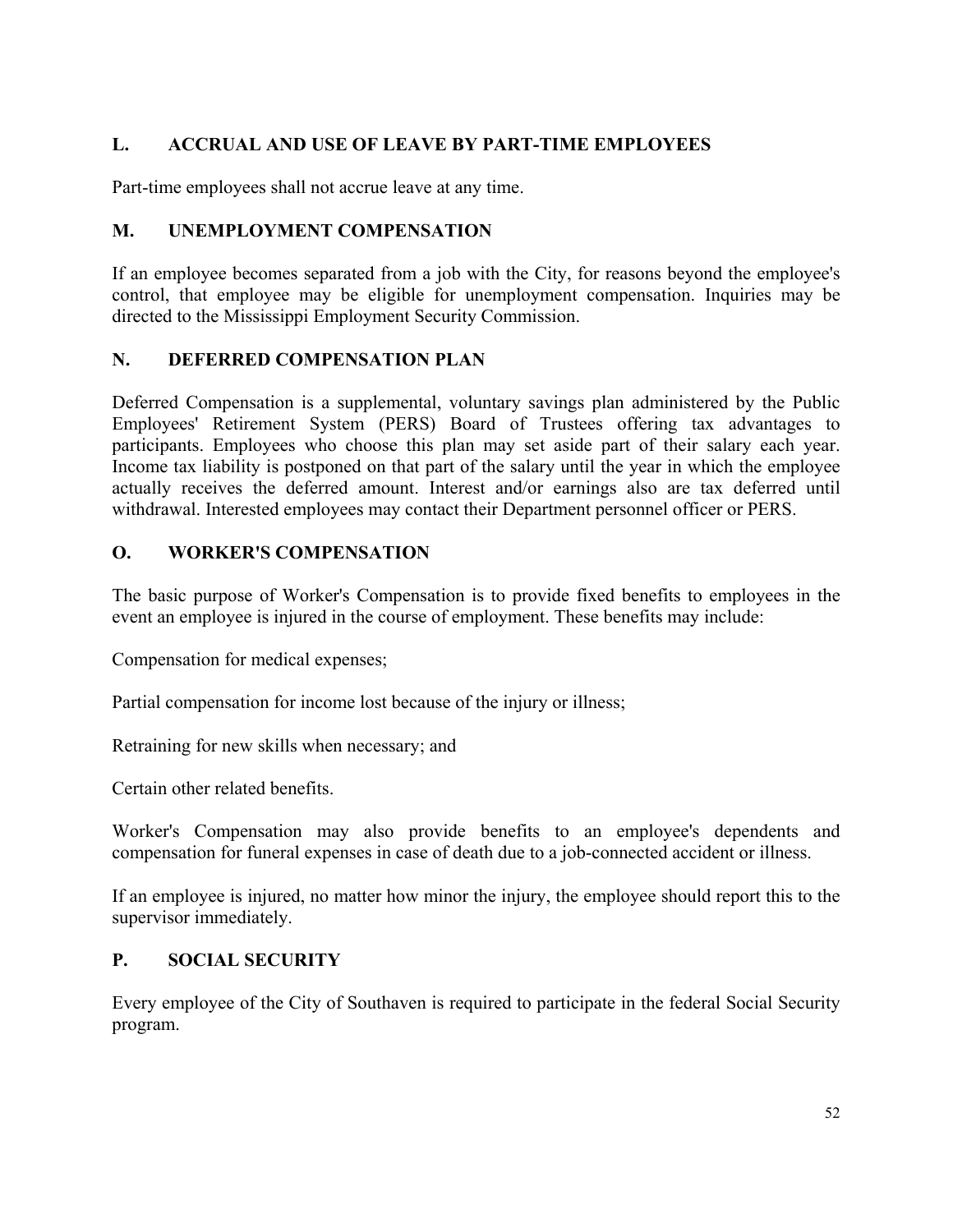# **Q. CAFETERIA PLAN**

The city offer's this tax savings mechanism that is permitted by Section 125 of the Internal Revenue Code and Sections 25-17-1 to 25-17-11, Mississippi Code of 1972, as amended. Additional information may be obtained from the Department of Finance and Administration. Any monies owed to the cafeteria plan shall be collected before issuance of a final check for an employee who has resigned or has been terminated, as allowed by law.

### **R. RETIREMENT**

Employees and officials of the City of Southaven become members of the Public Employees' Retirement System as a condition of employment. Employees may receive service credit for accumulated, uncompensated leave, if eligible, in accordance with the rules and regulations of PERS.

Retirement System participation and coverage is provided to employees in positions requiring employees to work and receive compensation for not less than 20 hours per week OR not less than 80 hours per month. Participation is restricted to employees whose wages are subject to payroll taxes and are reported on Form W-2.

When an employee is first employed, the City of Southaven will furnish that employee with a member information form to establish a membership account. The employee's social security number will serve as a membership number. A fiscal year membership statement will be sent to the employee each year containing data pertinent to contributions paid into the Public Employees' Retirement System. Additional information may be obtained by contacting the Public Employees' Retirement System (www.pers.state.ms.us).

#### **S. INSURANCE**

Full time employees are eligible to participate in the health and life insurance program offered by the city, which may be at no cost to the employee. Dependent care coverage is available to the employee for appropriate charges.

Any employee making contributions to the State of Mississippi retirement plan is eligible for hospitalization insurance as a benefit of employment. Employees may select coverage for dependents at reduced group rates under this policy. Employees on leave without pay must pay the hospitalization insurance premiums themselves in order to keep insurance coverage.

Under the Consolidated Omnibus Budget Reconciliation Act (COBRA), eligible employees may be able to temporarily continue their major medical insurance coverage after termination or other "qualifying event."

Additional information on current insurance benefits is available from the insurance or payroll clerk/Department of Finance and Administration.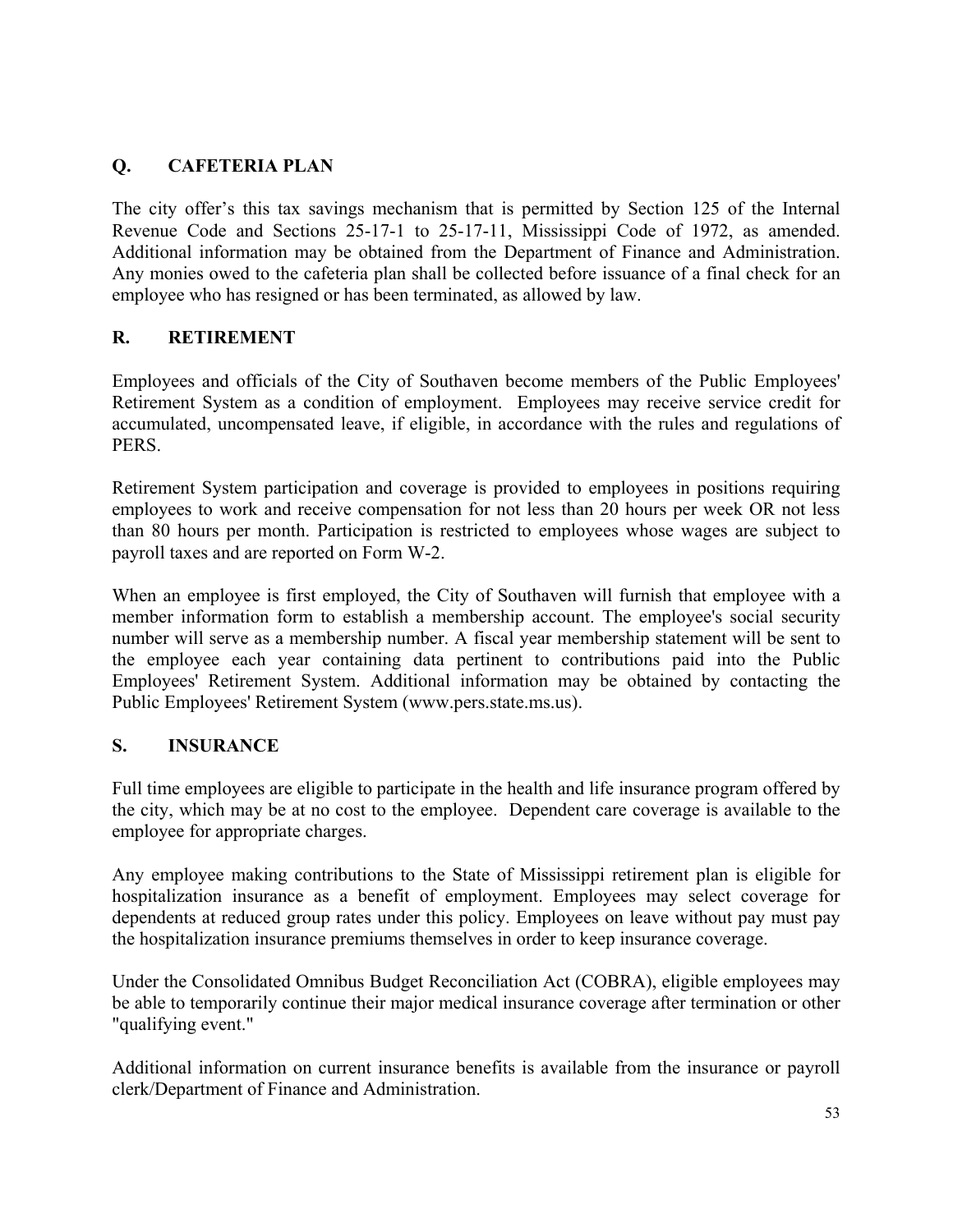## **T. JURY/WITNESS DUTY LEAVE**

Leave shall be granted to all employees when they are summoned for jury or witness service. An employee summoned for jury duty or to serve as a witness, upon receiving a summons shall, on the next day the employee is working, show the summons to the employee's immediate supervisor. When not accepted for jury duty, or not required to serve as a witness, the employee should inform his/her supervisor and return to work according to his/her work schedule.

Employees are expected to report to work on scheduled work day's that the court is not in session or if the court recesses or excuses the employee. Following the completion of the jury/witness duty, employees are required to work on their first regularly scheduled workday.

Salaried employees who perform jury/witness duty on scheduled workdays shall receive their regular pay for the week during which they perform jury/witness duty, so long as they perform any work during the week they perform jury/witness duty.

Hourly employees who perform jury/witness duty on scheduled workdays are eligible for up to 24 hours of compensated jury duty leave, per summons.

Upon returning from jury/witness duty, all employees must submit the hours served for jury/witness duty, including travel to and from jury/witness duty, to human resources/payroll before a payroll check is issued.

# **U. EMPLOYEE EDUCATIONAL REIMBURSEMENT**

The City of Southaven encourages its employees to receive as much formal education as possible. To this end, the City may provide tuition assistance for work/job related coursework only. The City shall not offer reimbursement for coursework that is not directly related to the day-to-day job duties of the employee seeking such assistance/reimbursement.

To be eligible for tuition reimbursement, an employee must earn a minimum of a 3.0 grade point average (GPA) in all coursework. The employee must attach a copy of their official grade report and a detailed explanation of the coursework taken prior to receiving any reimbursement. Such requests must be approved by the appropriate department head, the CAO and the Mayor prior to becoming effective. If approved, the City shall assist the employee for actual tuition costs only. The City shall not reimburse the employee for other costs (fines, fees, books, supplies etc) associated with their continuing education. Any and all reimbursement/assistance is contingent upon the availability of departmental budgetary funds and such reimbursement request may be denied as such. Nothing in this policy shall be deemed to constitute a continual reimbursement/assistance program. The City reserves the right to amend or otherwise revoke this policy with or without notice pending available funding. Employees receiving or are otherwise eligible to receive outside educational assistance (i.e. Pell Grants, scholarships, etc) shall not be eligible to receive City funded educational assistance.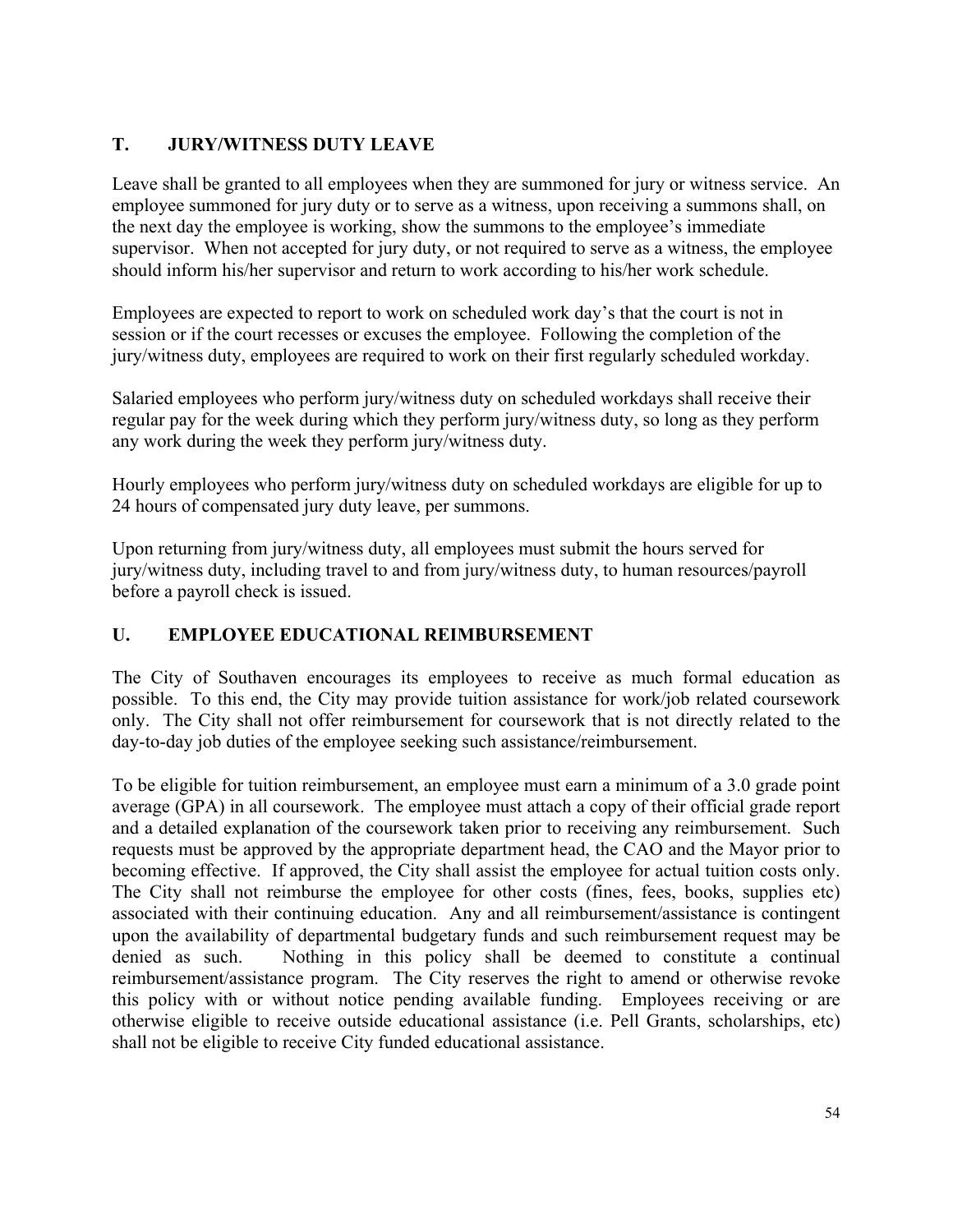## V. **LIGHT DUTY POLICY**

The purpose of this order is to establish the authority for granting temporary light-duty assignments and to establish procedures for granting temporary light duty to eligible personnel within city departments.

Temporary light-duty assignments, when available, are for officers and other eligible personnel in the department who, because of injury or illness, are temporarily unable to perform their regular assignments but are capable of performing alternative duty assignments. Use of temporary light duty can provide employees with an opportunity to remain productive while convalescing as well as provide a work option for employees who may otherwise risk their health and safety or the safety of others by remaining on duty when physically or mentally unfit for their regular assignment. Therefore, it is the policy of the City of Southaven that eligible personnel be given a reasonable opportunity to work in temporary light-duty assignments when available and consistent with this policy.

Eligible Personnel: For purposes of this policy, a sworn or civilian member, suffering from medically certified illness, injury, or condition, who is temporarily unable to perform their regular assignment but is capable of performing alternative assignments.

Family Medical Leave Act (FMLA): Federal law providing for up to twelve (12) weeks of leave for eligible workers, for their own serious health condition or other situations as outlined in the law and the City's FMLA policy.

#### GENERAL PROVISIONS

1. Temporary light-duty positions are limited in number, task, variety, and availability. Therefore:

a. personnel injured or otherwise disabled in the line of duty may be given preference in initial assignment to light duty; and

b. assignments may be changed at any time, with concurrence of the treating physician, if deemed in the best interest of the employee or the agency.

2. This policy in no way affects the privileges of employees under provisions of the Family and Medical Leave Act, Fair Labor Standards Act, Americans with Disabilities Act, or other federal or state law.

3. Assignment to temporary light duty shall not affect an employee's pay classification, pay increases, promotions, retirement benefits or other employee benefits.

4. No specific position within a department shall be established for the use as a temporary lightduty assignment, nor shall any existing position be designated or utilized exclusively for personnel on temporary light duty.

5. Light-duty assignments are strictly temporary and will not exceed six (6)-weeks.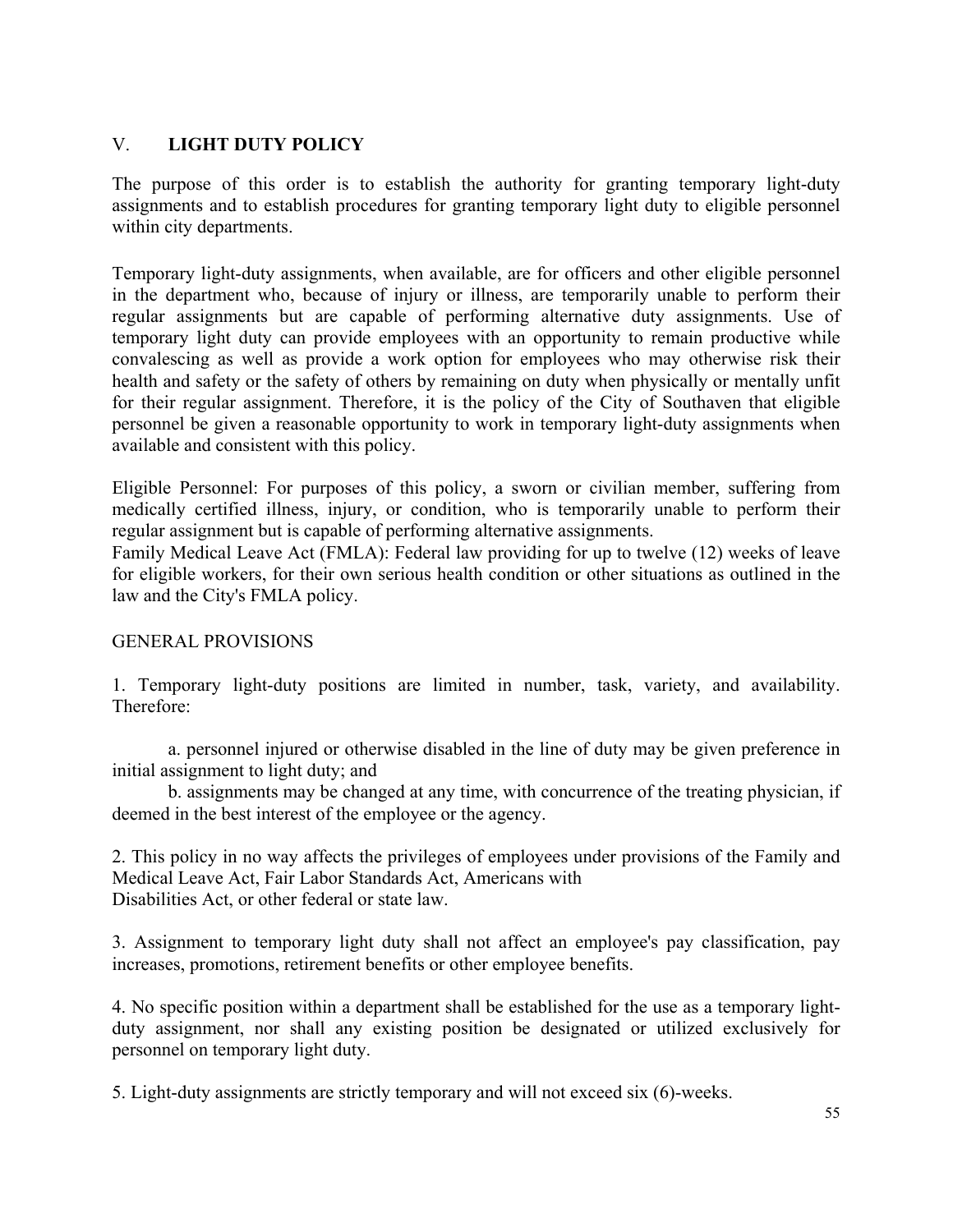(Light duty may be provided for a total  $six(6)$ -week allotment in a one year period, with a year being defined as beginning on the first light duty day and ending 12 calendar months after the first light-duty day.) After the six-week period, personnel on temporary light duty who are not capable of returning to their original duty assignment may pursue other options as provided by employment provisions under federal or state statute.

6. Officers of the Southaven Police department on temporary light duty are strictly prohibited from engaging in outside employment in which that officer may reasonably be expected to perform law enforcement functions which they have been determined physically or mentally unable to perform on behalf of the department.

7. Officers/employees who are medically prohibited from performing their regularly assigned duties may not engage in outside or "off-duty" employment until approved by the Chief of Police and/or Department Head. Officers/employees shall provide the Chief of Police documentation from their attending physician stating that the outside / off-duty employment is medically permitted.

8. Depending upon the nature and extent of the injury or illness, an employee on temporary light duty may be prohibited or restricted from wearing Southaven Police and/or Southaven Fire departmental uniform, carrying a weapon or otherwise limited in employing police powers as determined by the Chief of Police so long as such limitations are consistent with this policy.

9. Light-duty assignments shall not be made for disciplinary purposes.

10. Officers/employees who incur a duty-related injury and refuse a temporary light- duty assignment may be subject to loss of Worker's Compensation benefits. However, such officers/employees may be covered by FMLA provisions with respect to obtaining leave, whether paid or unpaid, per FMLA.

# B. TEMPORARY LIGHT-DUTY ASSIGNMENTS

1. Temporary light-duty assignments may be drawn from a range of technical and administrative areas that include but are not limited to the following:

- a. administrative functions (e.g. report review, special projects)
- b. clerical functions (e.g. filing)
- c. report taking (e.g. telephone reports)
- d. communications

2. Decisions on temporary light-duty assignments shall be made based upon the availability of an appropriate assignment given the applicant's skills, knowledge and abilities; availability of light duty assignments; and the physical limitations imposed on the officer.

a. When available, the work hours of a Light Duty assignment are subject to need and the availability of necessary equipment or work space.

3. Every effort shall be made to assign officers/employees to positions consistent with their rank and pay classification. However, where deemed appropriate, personnel may be assigned to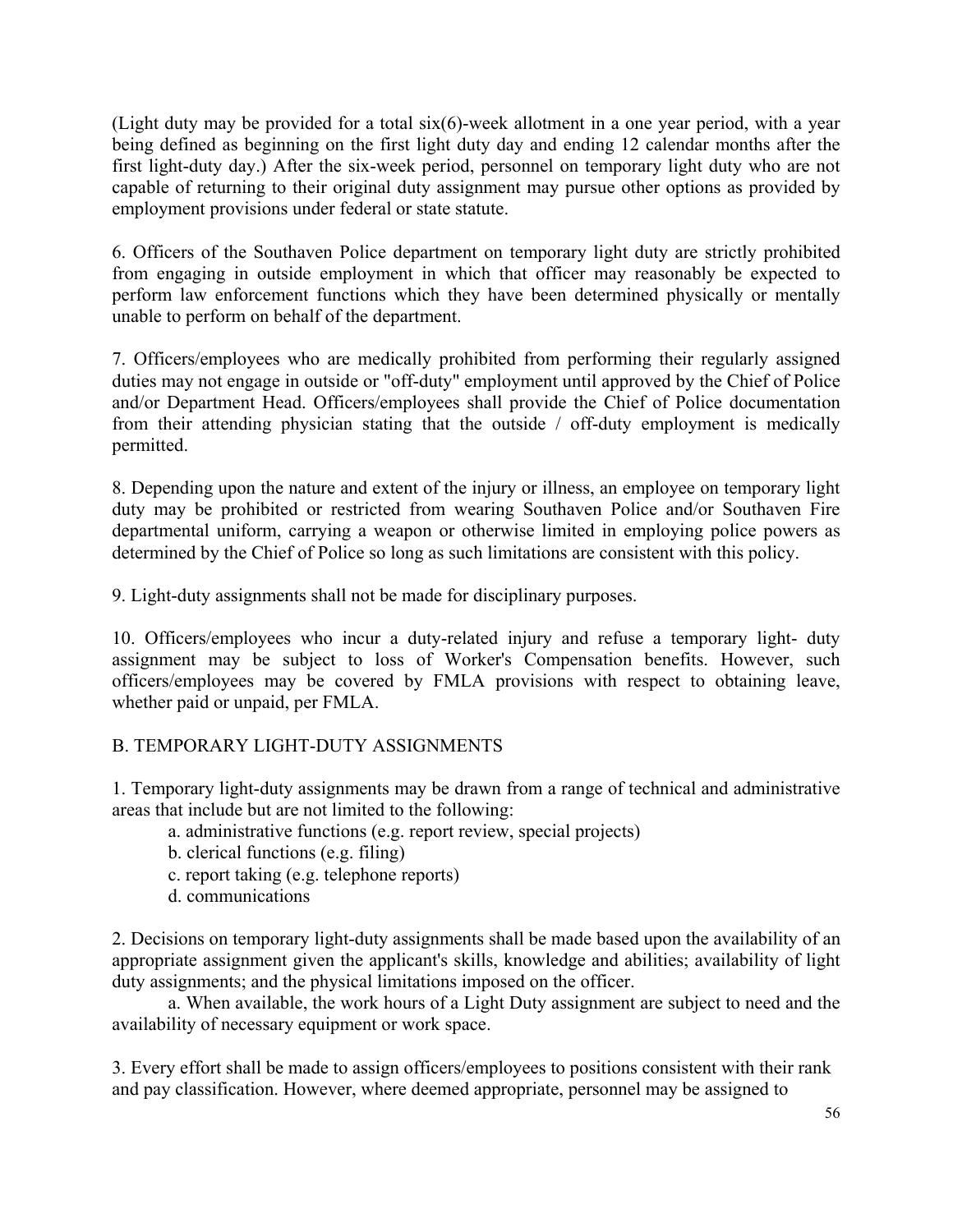positions designated for personnel of lower rank or pay classification. Officers/employees thus assigned shall:

a. Retain the privileges of their rank but shall answer to the supervisory personnel of the unit to which they are assigned with regard to work responsibilities and performance; and

b. Retain the pay classification and related benefits of the position held prior to their assignment to temporary light-duty.

### C. REQUESTS FOR AND ASSIGNMENT TO TEMPORARY LIGHT DUTY

1. Requests for temporary light-duty assignments shall be submitted to the officer's / employee's immediate supervisor. Requests shall be accompanied by a statement of medical certification to support a requested reassignment, which must be signed by the treating physician. The certificate must include an assessment of the nature and probable duration of the injury or illness, prognosis for recovery, nature of work restrictions and an acknowledgement by the health-care provider of familiarity with the light-duty assignment and a statement that the employee can physically assume the duties involved.

2. The request for temporary light duty and the physician's statement shall be forwarded to the appropriate department head. Department head or designee may consult with the City's Human Resources and/or other City Department prior to making a determination regarding the assignment to temporary light-duty.

a. The Department may require the employee to submit to an independent medical examination by a health provider of the Department's choosing.

In the event the opinion of this second health care provider differs from the foregoing health provider, the employee may request a third opinion at the employer's expense.

b. The employee and representative of the Department shall cooperate and act in good faith in selecting any third health-care provider, and both parties shall be bound by that medical decision.

3. Employees not eligible for FMLA leave, may be offered a temporary light duty assignment upon submission of a request from the officer's/employee's immediate supervisor or department head.

4. As a condition of assignment to temporary light-duty, employee's may be required to submit to monthly physical assessments of their condition. **Amended February 2011** 

# **W. Employee Assistance Program (EAP)**

The City of Southaven offers an Employee Assistance Program (EAP) benefit for employees and their dependents through Concern EAP. The EAP provides confidential assessment, referral and solution-focused counseling for employees who need or request it. If an EAP referral to a treatment provider outside the EAP is necessary, costs may be covered by the employee's medical insurance; but the cost of such outside services are the employees' responsibilities.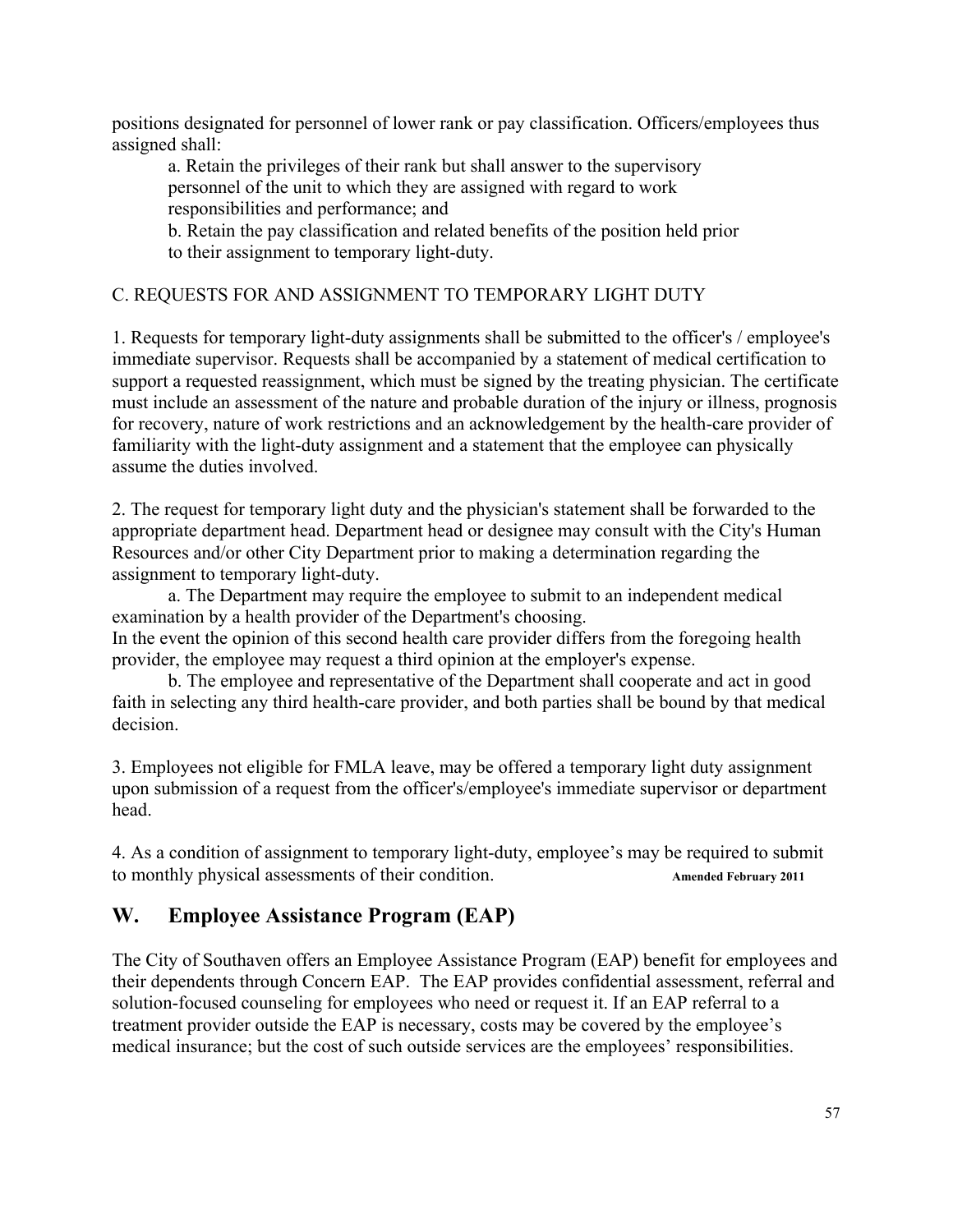Confidentiality is assured. No information regarding the nature of the personal problem will be made available to supervisors, nor will it be included in the employee's permanent personnel file.

The EAP can be accessed by an employee through self-referral or through referral by a supervisor. When the EAP referral is mandatory, this step is part of the progressive disciplinary procedure. If management and HR agree, the employee may be referred to the EAP as a remedial step to assist the employee with appropriate workplace behavior and productivity. This formal management referral (FMR) requires a written agreement between the employee and HR/management to assure that the employee understands his/her responsibilities to make and keep the EAP appointment and to follow through with any recommendations by the EAP counselor. He/she also needs to be advised that failure to do so will result in automatic termination. The FMR process is also a limited release of information when signed by the employee. This gives the counselor and the City representative the right and ability to share information about the employee's workplace behavior and for the counselor to share with the City whether the employee made and kept the appointment and whether they are willing to follow through on any treatment recommendations.

See Drug-Free Workplace Policy for additional information.

**Amended June 21, 2011** 

# **X. Telecommuting Policy**

### **Objective**

Telecommuting allows employees to work at home, on the road or in a satellite location for all or part of their workweek. The City of Southaven ("City") considers telecommuting to be a viable, flexible work option when both the employee and the essential job functions are suited to such an arrangement. Telecommuting may be appropriate for some employees and jobs but not for others. Telecommuting is not an entitlement; it is not a citywide option or benefit, and it in no way changes the terms and conditions of employment with the City as defined in the City's Employee Policies and Procedures handbook or under applicable Mississippi law.

Every employee shall be available to attend regular and/or special City Board Meetings and participate in other required office activities at the designated location as needed and/or required. Except for extraordinary circumstances, City will attempt to provide reasonable notice for any such meeting when possible.

### **Procedures**

Telecommuting can be informal, such as working from home for a short-term project or on the road during business travel, or a formal, set schedule of working away from the office as described below. Either an employee or a supervisor can suggest telecommuting as a possible work arrangement.

Any telecommuting arrangement made will be on a trial basis for a specified amount of time and may be discontinued at will and at any time at the request of either the telecommuter or the City.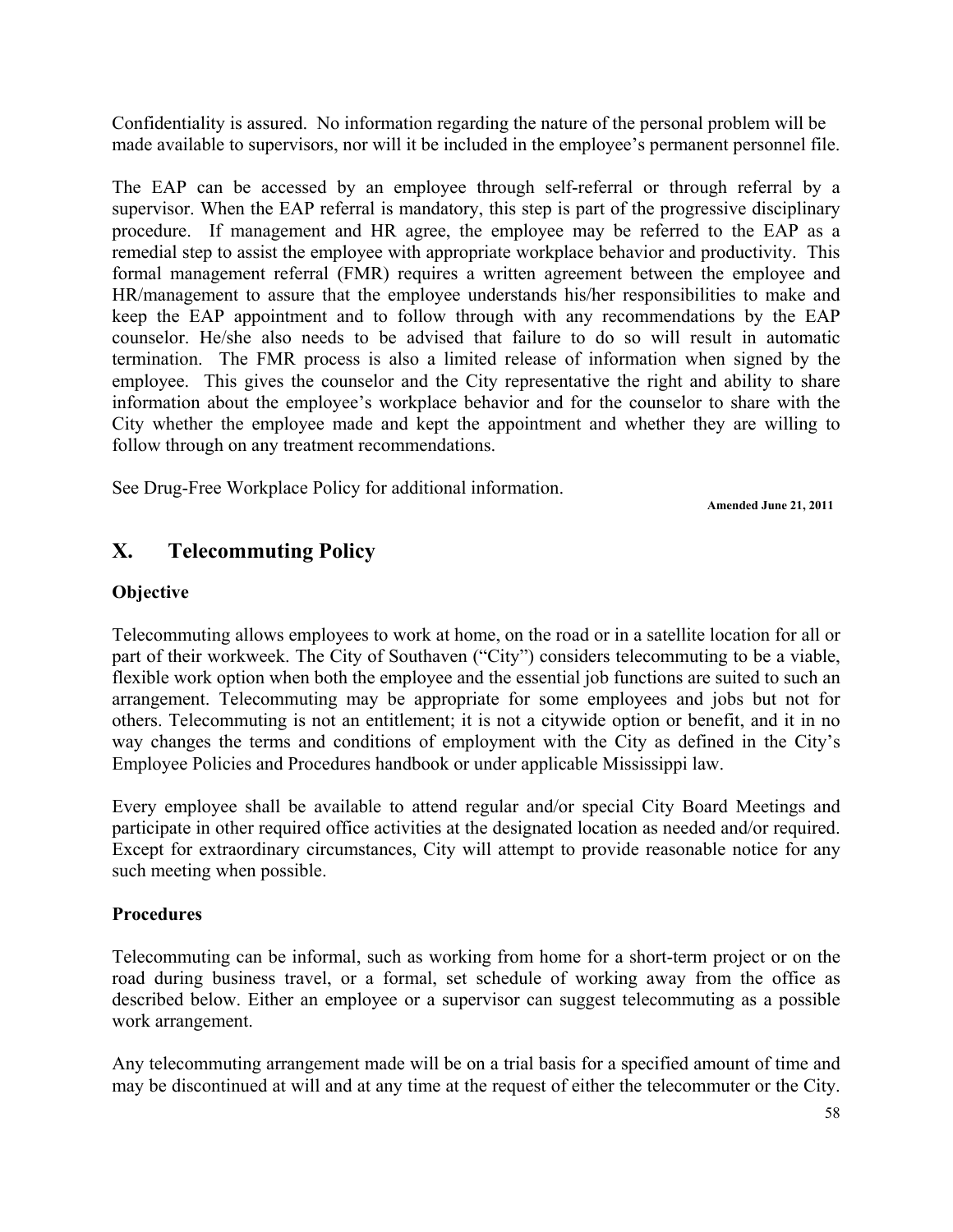Every effort will be made to provide 30 days' notice of such change to accommodate commuting, child care and other issues that may arise from the termination of a telecommuting arrangement. There may be instances, however, when no notice is possible.

# **Eligibility**

Individuals requesting formal telecommuting arrangements must be employed with the City of Southaven for a minimum of 12 months of continuous, regular employment and must have a satisfactory performance record. However, accommodations may be made for telecommuting, at the sole discretion of the City, during times of local, state or national emergency.

Before entering into any telecommuting agreement, the employee and department head, with the assistance of the CAO, will evaluate the suitability and eligibility for telecommuting, reviewing the following areas:

- Employee suitability. The employee and department head will assess the needs and work habits of the employee, compared to traits customarily recognized as appropriate for successful telecommuters.
- Job responsibilities. The employee and department head will discuss the job responsibilities and determine if the job is appropriate for a telecommuting arrangement.
- Equipment needs, workspace design considerations and scheduling issues. The employee and department head will review the physical workspace needs and the appropriate location for the telework.
- Tax and other legal implications. The employee must determine any tax or legal implications under IRS, state and local government laws, and/or restrictions of working out of a home-based office. Responsibility for fulfilling all obligations in this area rests solely with the employee.

# **Equipment**

On a case-by-case basis, the City will determine, with information supplied by the employee and the supervisor, the appropriate equipment needs (including hardware, software, modems, phone and data lines and other office equipment) for each telecommuting arrangement. The human resource and information system departments will serve as resources in this matter. Equipment supplied by the organization will be maintained by the organization and shall not be used by the employee for personal gain. Equipment supplied by the employee, if deemed appropriate by the organization, will be maintained by the employee.

The City accepts no responsibility for damage or repairs to employee-owned equipment. The City reserves the right to make determinations as to appropriate equipment, subject to change at any time. Equipment supplied by the organization is to be used for business purposes only. The telecommuter must sign an inventory of all City property received and agree to take appropriate action to protect the items from damage or theft. Upon termination of employment, all company property will be returned to the City.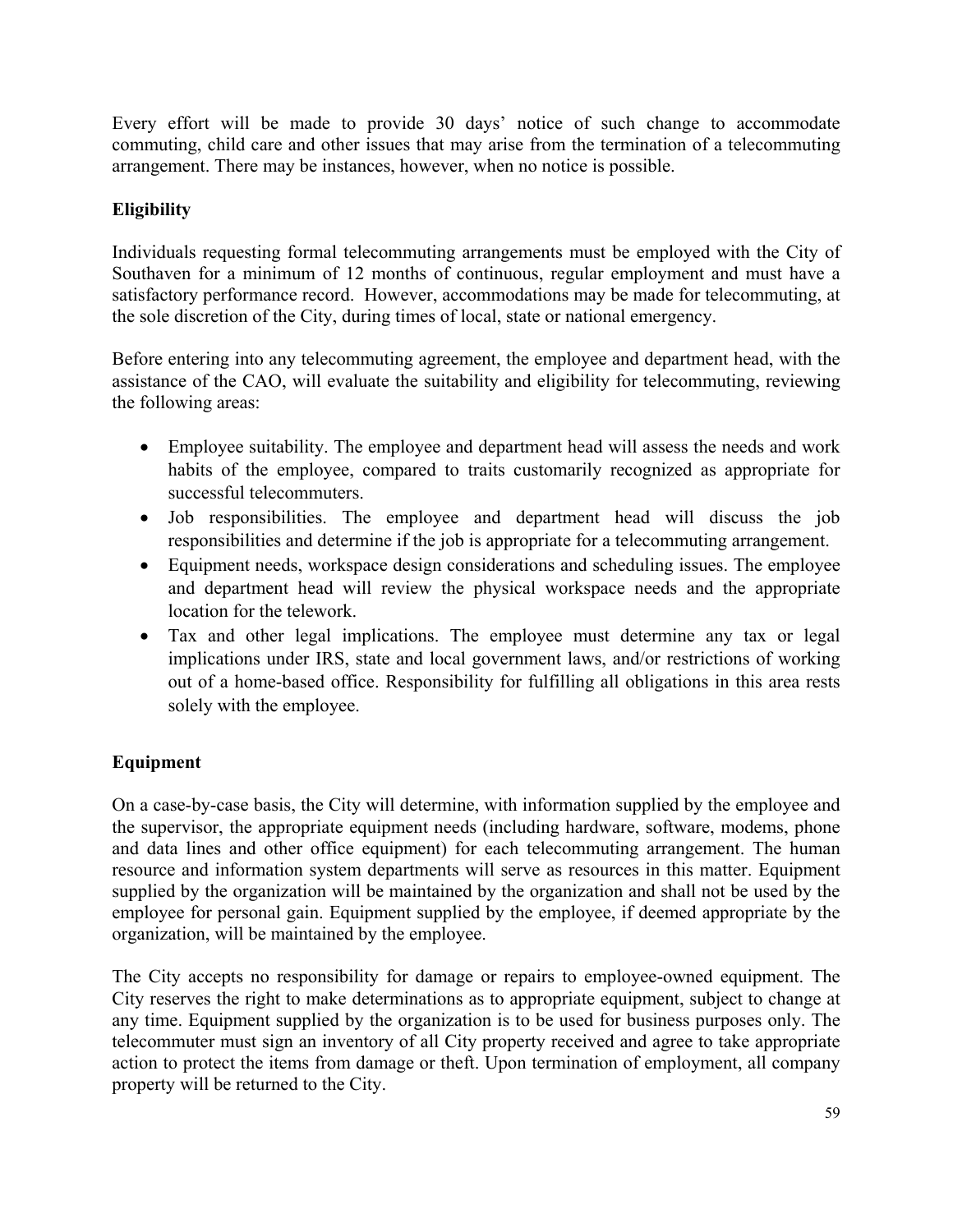The City may provide the employee with appropriate office supplies (pens, paper, etc.) as deemed necessary.

The employee will establish an appropriate work environment within his or her home for work purposes. The City will not be responsible for costs associated with the setup of the employee's home office, including, but not limited to: remodeling, furniture or lighting, nor for repairs or modifications to the home office space.

## **Security**

Consistent with the organization's expectations of information security for employees working at the office, telecommuting employees will be expected to ensure the protection of proprietary company and customer information accessible from their home office. Steps include the use of locked file cabinets and desks, regular password maintenance, and any other measures appropriate for the job and the environment.

### **Safety**

Employees are expected to maintain their home workspace in a safe manner, free from safety hazards.

Telecommuting is not designed to be a replacement for appropriate child care. Although an individual employee's schedule may be modified to accommodate child care needs, the focus of the arrangement must remain on job performance and meeting business demands. Prospective telecommuters are encouraged to discuss expectations of telecommuting with family members prior to entering a trial period.

### **Time Worked**

Telecommuting employees who are not exempt from the overtime requirements of the Fair Labor Standards Act will be required to accurately record all hours worked using the City's timekeeping system. Hours worked in excess of those scheduled per day and per workweek require the advance approval of the telecommuter's supervisor. Failure to comply with this requirement may result in the immediate termination of the telecommuting privilege.

### **Ad Hoc Arrangements**

Temporary telecommuting arrangements may be approved for circumstances such as inclement weather, special projects or business travel. These arrangements are approved on an as-needed basis only, with no expectation of ongoing continuance.

Other informal, short-term arrangements may be made for employees on family or medical leave to the extent practical for the employee and the organization and with the consent of the employee's health care provider, if appropriate.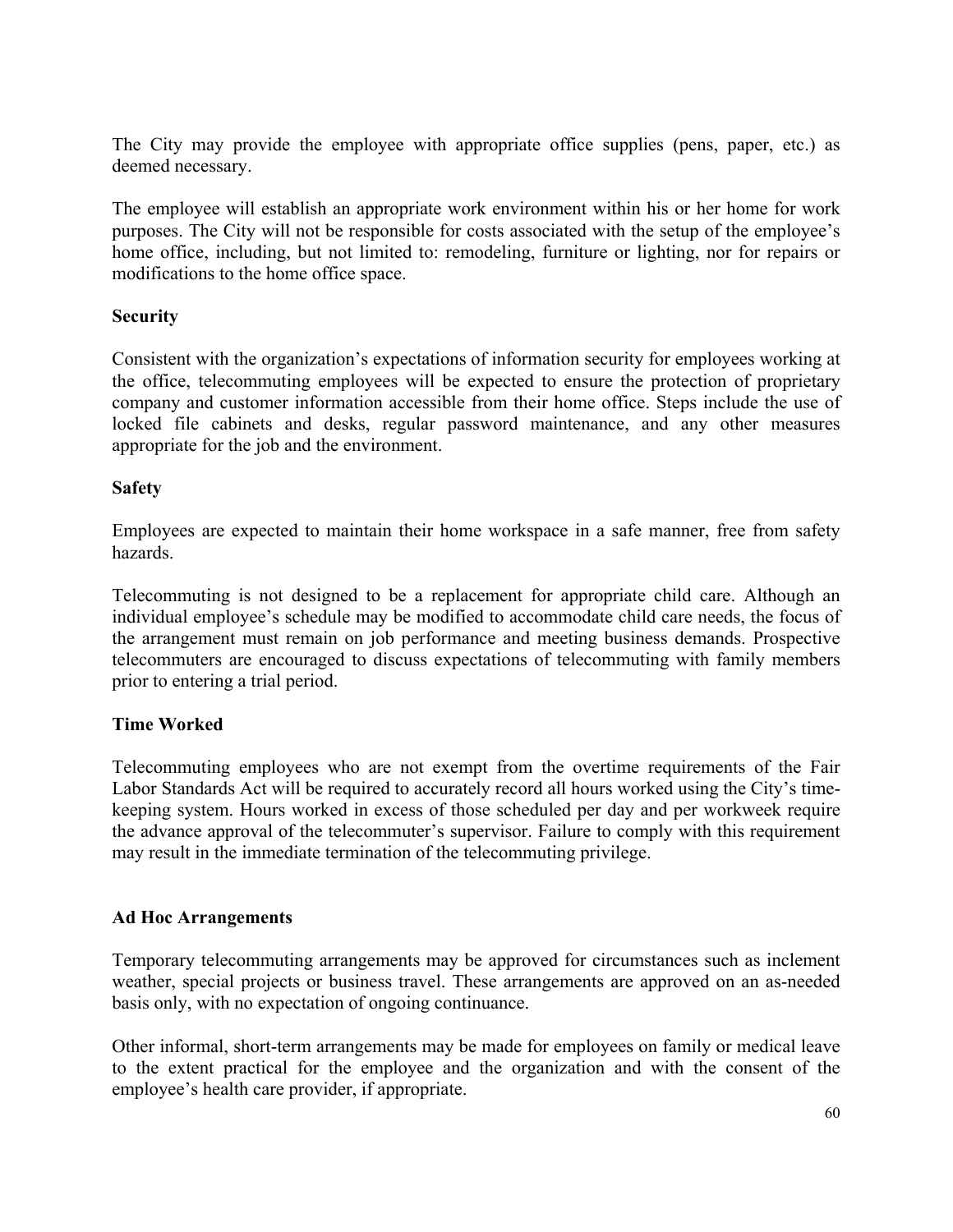All informal telecommuting arrangements are made on a case-by-case basis, focusing first on the business and operational needs of the City.

 **Amended October 1, 2019, June 2 2020** 

# **Y. Compensatory Time Leave**

It is the intent and policy of the City of Southaven to comply with the Fair Labor Standards Act (FLSA), as it applies to local governments, in its overtime and compensatory time provisions for city employees. In the event that the city's personnel policy should differ from the FLSA, the FLSA controls and supersedes City policy.

- A. Definitions:
- 1. Exempt Employees Exempt employees are exempt from the Federal Wage and Hour overtime provisions of FLSA. With few exceptions, employees are exempt if paid a guaranteed minimum amount of money that the employee can count on receiving for any workweek in which he/she performs any work. That amount currently must be at least \$23,600 per year, on a salary basis and the employee must perform exempt job duties. Employees employed in a bona fide executive, administrative, or professional role are exempt job duties. All of the essential conditions prescribed by FLSA regulations must be met before an employee may be considered exempt.
- 2. Non-exempt Employees Non-exempt employees fall under the overtime Federal Wage and Hour provisions.
- 3. Public Safety Activities Those activities covered as fire protection and law enforcement activities.
- 4. Fire Protection Activities An employee, including a firefighter, paramedic, emergency medical technician, rescue worker, ambulance personnel, or hazardous materials worker, who is trained in fire suppression, has the legal authority and responsibility to engage in fire suppression, and is employed by the fire department; and is engaged in the prevention, control, and extinguishment of fires or response to emergency situations where life, properly, or the environment is at risk. Not included in the term are the socalled "civilian employees" of the (fire department or employees who engage in such support activities as those performed by dispatchers, alarm operators, apparatus and equipment repair and maintenance workers, camp cooks, clerks, stenographers, etc.
- 5. Law Enforcement Activities Any employee who is a uniformed or plain clothed member of a body of officers and subordinates who are empowered by State statute or local ordinance to enforce laws designed to maintain public peace and order and lo protect both life and properly from accidental or willful injury, and to prevent and detect crimes, who has the power to arrest, and who is presently undergoing or has undergone or will undergo on-the-job training and/or a course of instruction and study which typically includes physical training, self-defense, firearm proficiency, criminal and civil law principles, investigative and law enforcement techniques, community relations, medical aid and ethics. Not included are the so-called "civilian employees" of law enforcement agencies who engage in such support activities as those performed by dispatcher, radio operators, apparatus and equipment maintenance and repair workers, janitors, clerks and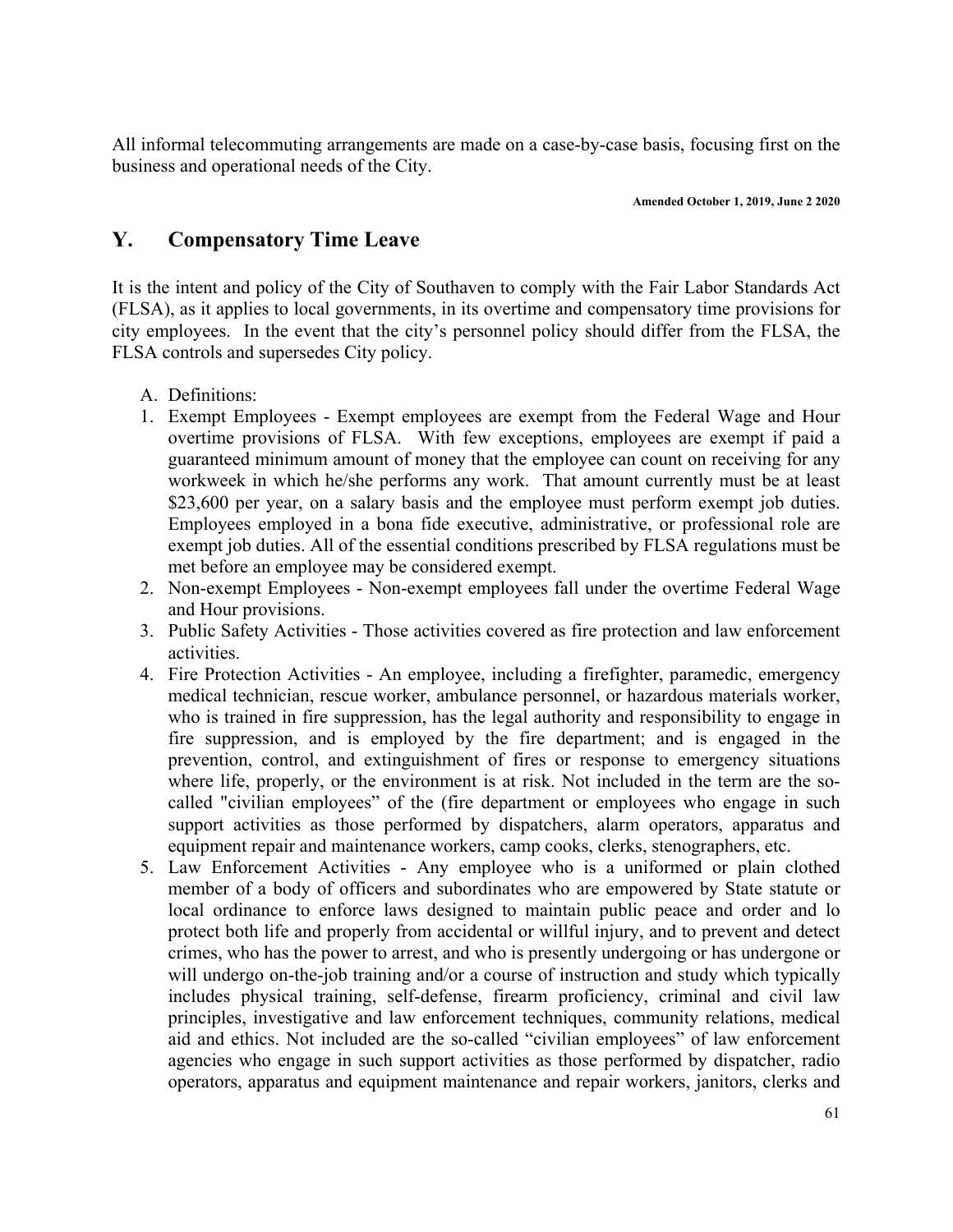stenographers.

B. Policy Specifics:

FLSA overtime requirements do not apply until a non-exempt, non-public safety employee works 40 hours in a week. Only time worked is counted and time not worked, for whatever reason, is not counted. Non-exempt employees are eligible to receive overtime pay after working 40 hours in a one-week period. Non-exempt public safety employees are eligible to receive overtime based upon their hours worked in their FLSA scheduled work period, which may exceeds 80 hours.

It shall be the city's policy to accrue compensatory time (comp time) in lieu of payment for overtime hours worked by non-exempt employees to assist employee productivity and effectiveness without extra cost to the city. All existing employees and new hires will be informed and give written notice of the policy. Comp time is defined as time off granted to non-exempt employee to offset hours worked by the employee over and above those required in the normal course of employment. Exempt employees are not eligible to accrue comp time.

### C. Overtime

All overtime work must receive the employee's supervisor's prior authorization. Overtime assignments will be distributed as equitably as practical to all employees qualified to perform the required work. Non-exempt employees will be compensated overtime pay in accordance with federal and state wage and hour restrictions at a rate of 1.5 times their regular rate. For non-exempt salaried employees, the salary must be broken down in to hourly rate for computation of overtime. Overtime pay is based on actual hours worked in an employee's regular work period. Time off for sick leave, vacation leave, meals, comp time taken, or any leave of absence will not be considered hours worked for purposes of performing overtime calculations.

D. Compensatory Time

Compensatory leave shall be authorized at 1.5 hours of leave per overtime hour worked for non-exempt employees. An employee may be granted the use of earned compensatory leave upon request at such time as designated by his/her supervisor which will least obstruct normal operations of the department. A supervisor may refuse to authorize use of compensatory leave if the absence of the employee would result in undue disruption of normal operations of the department. Compensatory leave accumulated by an employee as of the effective date of this rule shall be retained by the employee until used in accordance with the provision of these regulations.

#### E. Guidelines

The following are the guidelines for the use of compensatory time (comp time):

- 1. Non-exempt employees may receive comp time in lieu of overtime pay for hours worked in excess of the maximum set for their work period.
- 2. Except in cases of emergency, the department head must approve any hours beyond an employee's normally scheduled hours. Department heads are expected to organize their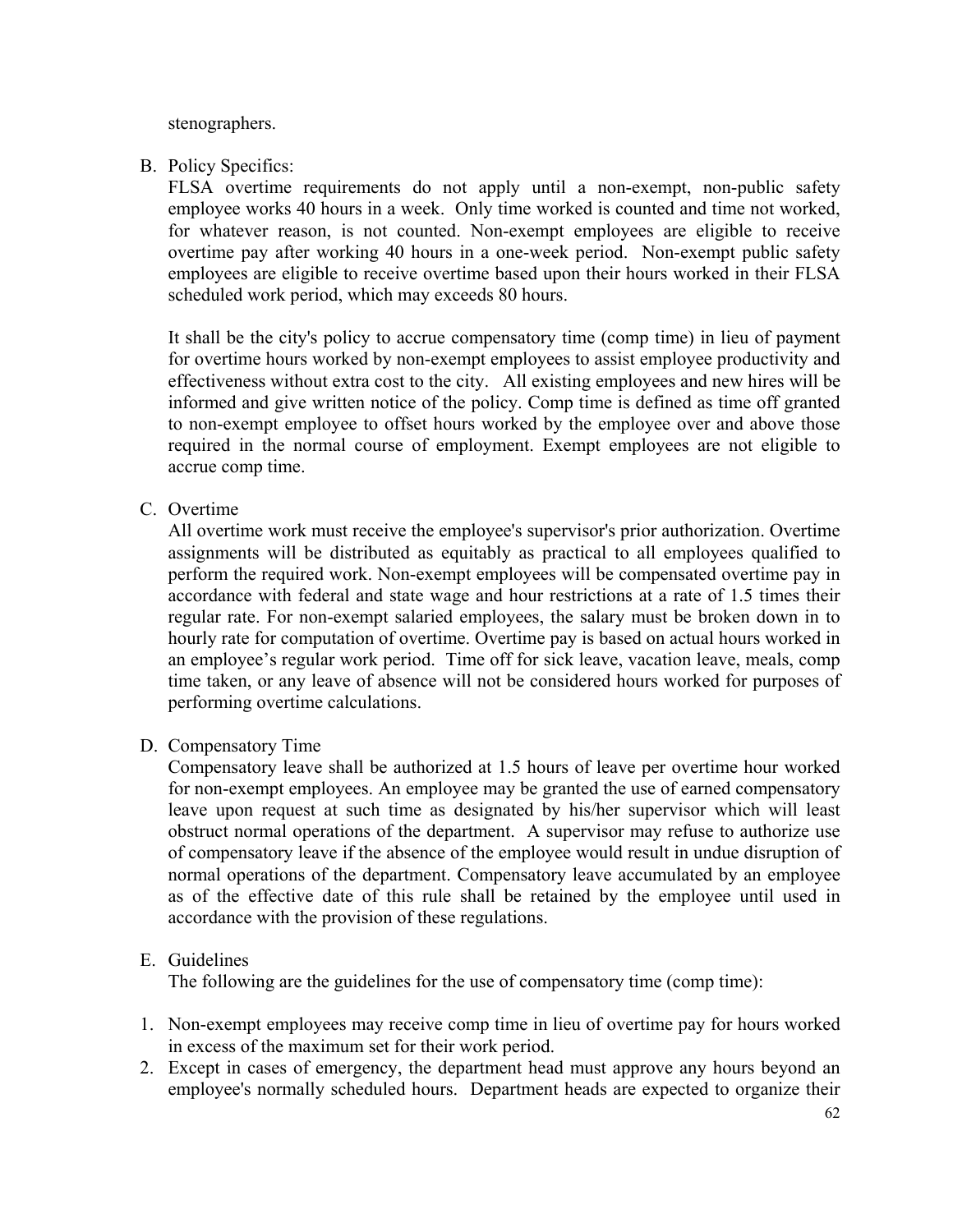projects and tasks appropriately to minimize comp time accruals for pre-approved projects or seasonal demands that are substantial in nature.

- 3. Comp time is not intended for ongoing daily work. Time reports of the employee showing overtime hours accrued as comp time must be signed by both the employee and the department head as an agreement between the two that the employee will be taking comp time in lieu of overtime pay.
- 4. A non-exempt employee may accrue a maximum of 120 hours of comp time at any given time (160 hours for employees engaged in public safety or emergency response). Any hourly employees who accrue time over the maximum will not be logged as comp time and will be paid to the employees as overtime.
- 5. An employee must be permitted to use compensatory time on the date requested unless doing so would "unduly disrupt" the operations of the agency.
- 6. Comp time accrued shall be utilized (redeemed) at a time mutually agreeable to the employee and Department Head and within the 12-month period in which comp time was earned/logged.
- 7. If an employee with accrued comp time is promoted to an exempt position, all accrued comp time will be paid out prior to the effective date of the promotion.
- 8. Employees engaged in public safety or emergency response, who transfer to positions subject to the 160-hour limit, may carry over to the new position any accrued compensatory time. The City will not be required to cash out the accrued compensatory time which is in excess of the lower limit However, the employee will be compensated in cash wages for any subsequent overtime hours worked until the number of accrued hours of compensatory time falls below the 160-hour limit.
- 9. All comp time earned by an employee must be used before the employee uses any accrued annual leave unless this will result in accrued vacation being forfeited.
- 10. If an employee takes a medical leave of absence, accrued comp time shall be added to other appropriate leave time for additional time off and utilized prior to the utilization of any other accrued leave time.
- 11. Upon employee separation, an employee shall be paid for accrued unused comp time which will count towards the stated maximum amount of hours eligible to be paid out (160 hours for non-exempt employees and 240 hours for non-exempt fire protection employees)

The official time and attendance records maintained by the city's personnel office will be the controlling records for any compensatory time purpose.

The city may pay an employee in cash, in whole or part, for accumulated compensatory time, at any time.

**Amended July 16, 2019**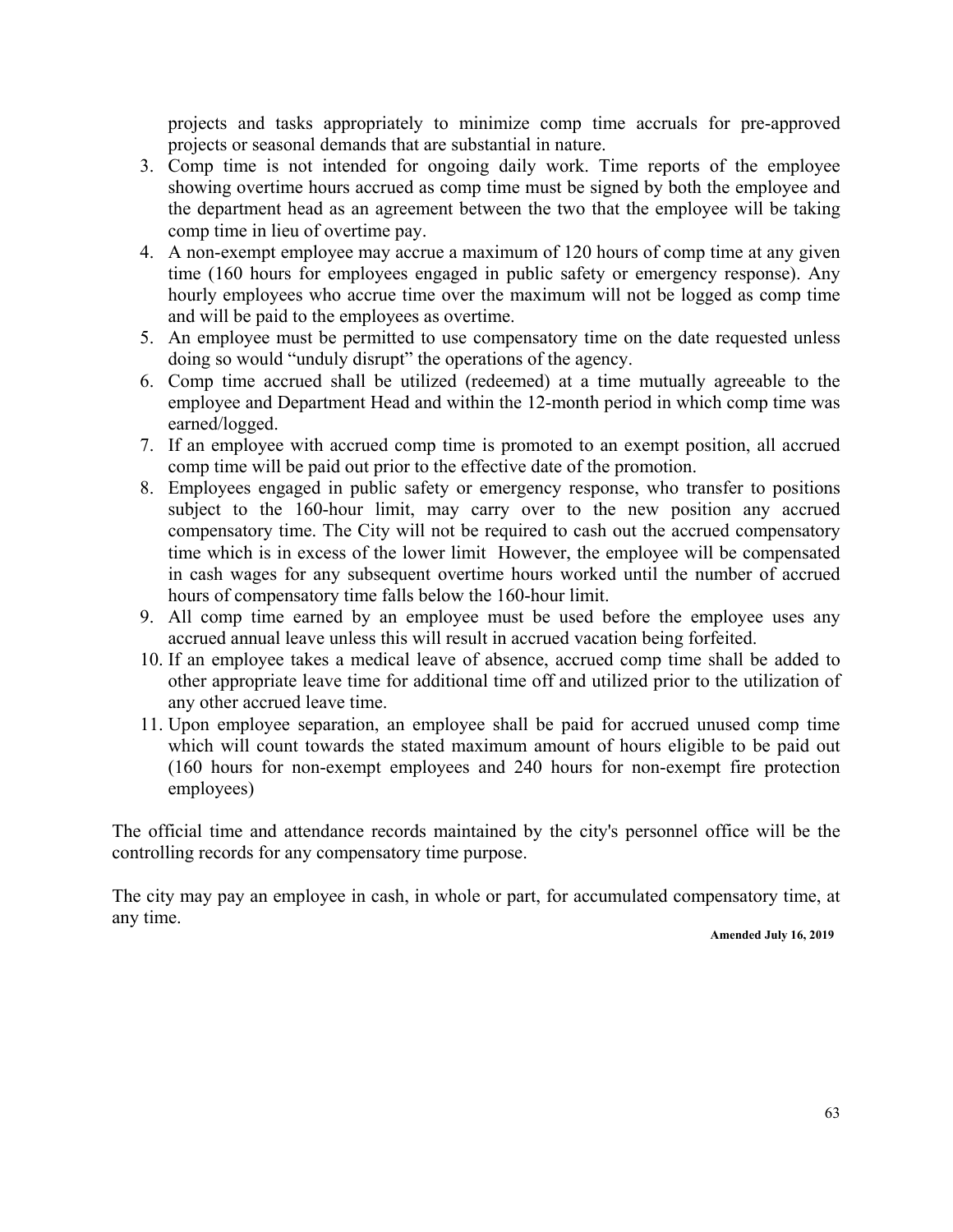# **SECTION 3 EMPLOYEE CONDUCT**

For the purposes of Section 3 Employee Conduct, "Working Day" shall mean any day the City Clerk's office is open for and conducting business or as otherwise defined by a Department Head/Governing Authority.

The following guidelines should be followed by all city employees:

### **A. ATTENDANCE**

All employees shall report to and leave work at the time designated by the City/Governing Authority.

### **B. DILIGENCE DURING WORK PERIOD**

All employees shall apply themselves to their assigned duties during the full schedule for which compensation is being received.

### **C. WORK PERFORMANCE**

All employees shall meet established performance standards. Any conditions or circumstances in the work environment that prevents an employee from performing effectively are to be reported to the supervisor.

Many departments maintain more specific rules for employees. The employee's supervisor or the Department Head may provide additional information.

### **D. DEMOTION**

A city employee may be demoted because of inadequate performance, disciplinary reasons, a reduction in force, or voluntarily. Written notice of intent to effect any demotion and the reason for such action shall be given to the employee. All actions adversely affecting compensation or employment status require that the employee be given an opportunity for a hearing with the Mayor and Board of Alderman. Such hearing must be requested by the employee within three (3) working days after such demotion. The request must be in writing, and in accordance with Section 4 of this Handbook. The decision by the Board of Alderman is final.

### **E. RESIGNATION**

An employee who desires to terminate service with the City should submit a written resignation to the governing authority.

A resignation should provide a two-week notice at the time of the notice of intent to resign. If a two-week notice is not given, absent some extraordinary justification, the employee may not be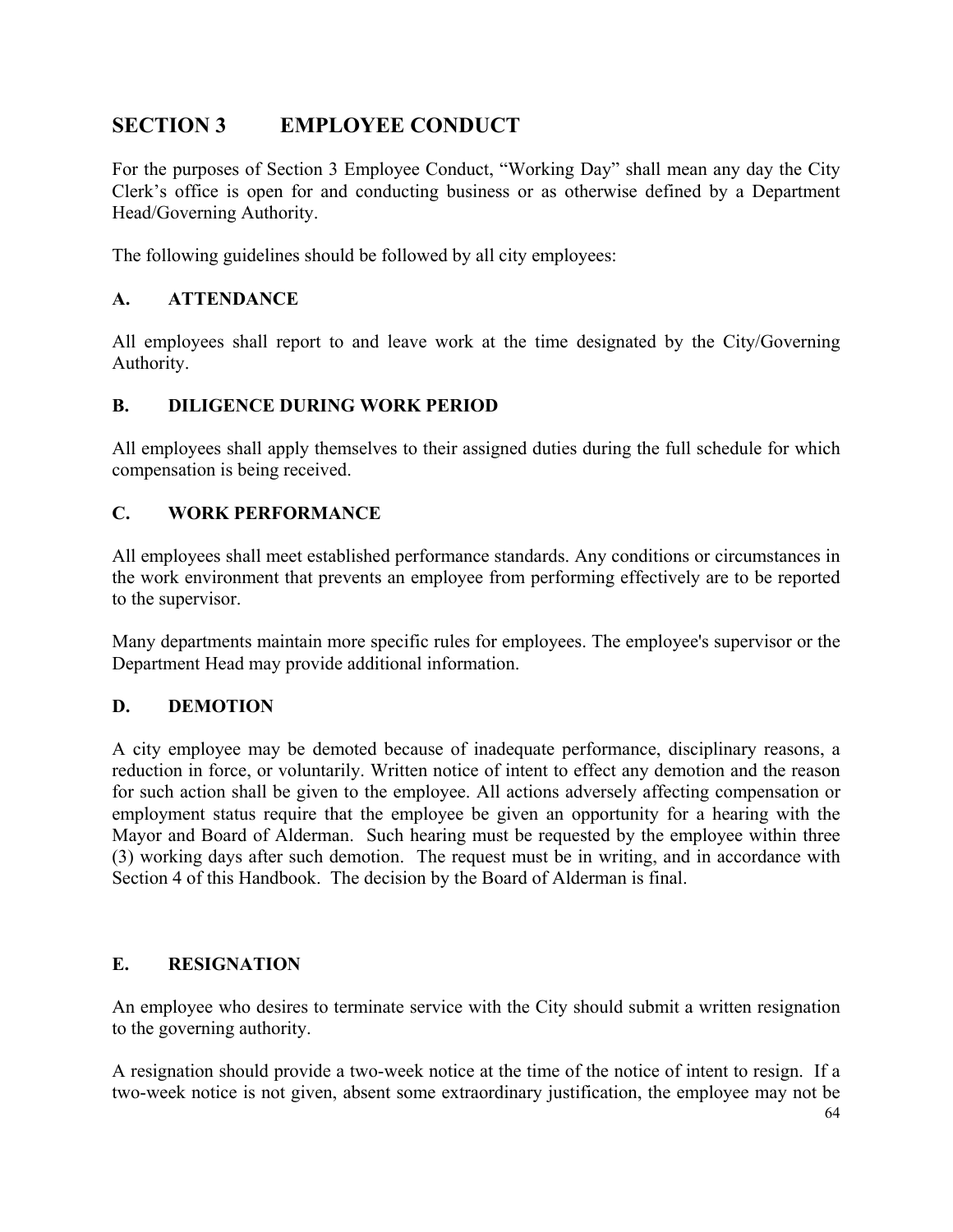eligible for rehire. All city property shall be turned over to the appropriate official prior to an employee receiving final paycheck upon termination of employment with the City.

## **F. OPEN DOOR POLICY**

The City is concerned about the wellbeing and morale of its employees and encourages all employees to voice any questions or concerns. Employees should use the proper chain of command in addressing all questions or concerns. Employees should first bring an issue or concern to the attention of their immediate supervisor. If you have addressed a matter with your supervisor and it has not been handled to your satisfaction, please bring the issue to the attention of the Department Head or the City Administrator/CAO.

## **G. SEXUAL HARASSMENT**

The City has a strict policy against sexual harassment. Each department shall provide a work place free from sexual harassment. Sexual harassment will not be tolerated, regardless of whether the harasser is an employee, visitor, customer, etc.

Sexual harassment may consist of requests for sexual favors, unwelcome sexual advances, threats, actual bodily contact, or other deliberate verbal or physical conduct of a sexual nature, when:

> 1. Submission to such conduct is made either explicitly or implicitly a term or condition of employment; or

> 2. Submission to or rejection of such conduct is used as the basis for making employment decisions; or

> 3. Such conduct has the purpose or effect of unreasonably interfering with an individual's work performance or creating a hostile, intimidating, or offensive work environment.

Sexual harassment is prohibited between all employees and is prohibited by both supervisors and employees. In all cases, the governing authority shall take appropriate corrective action. This rule applies equally to sexual harassment of men and women.

Any employee, supervisor, manager or other person who believes that he or she has been subjected to sexual harassment at work by anyone should report such harassment immediately to his or her supervisor, the Department director, the City Administrator/CAO, or the Mayor. Any employee, supervisor, manager or other person, including any department employee, probationary department employee, non-department employee in, or applicant for employment in a Department that employs department employees, may file a grievance in accordance with the Special Grievance Procedure for Sexual and Workplace Harassment contained in this handbook.

The City will handle sexual harassment complaints with as much confidentiality as possible. There will be no retaliation against anyone who reports a claim or incident of sexual harassment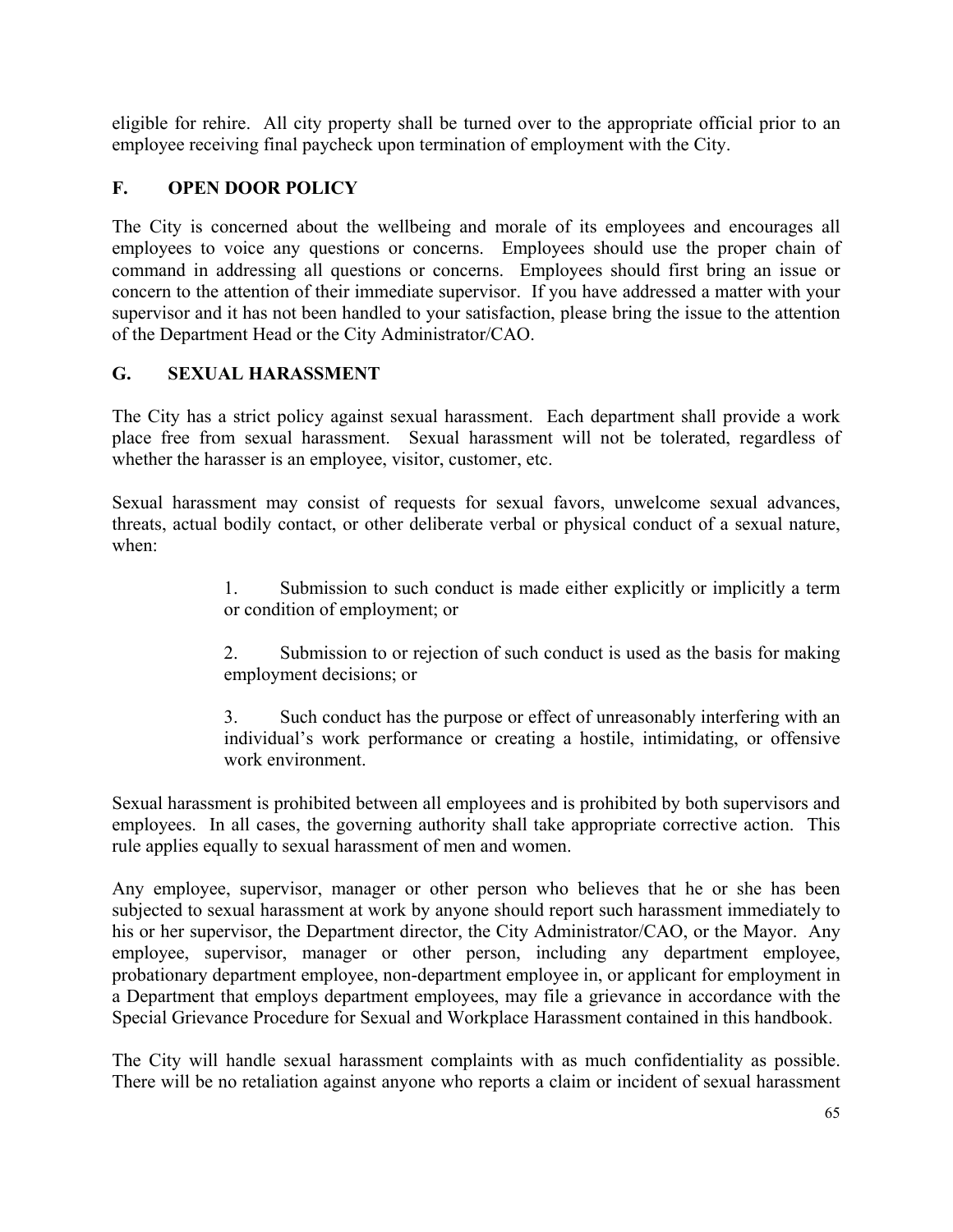in good faith or against any employee who provides information as a witness to sexual harassment. The City will conduct an immediate investigation to attempt to determine all of the facts concerning the alleged harassment. To assist the investigation, any harassment complaint should be reported immediately and should be put in writing and specifically state the details of the offending behavior.

If the City determines that sexual harassment has occurred, corrective action will be taken. Depending upon the circumstances, such action may include a reprimand, discharge, or other appropriate action. The City will also monitor any incidents in which sexual harassment has occurred to ensure the harassing behavior has stopped.

If it is determined that no sexual harassment has occurred or that there is not sufficient evidence to conclude that sexual harassment has occurred, this determination will be communicated to the person who made the complaint.

All persons on City property, at work for the City, or on City business must avoid engaging in any action or conduct that might be viewed as sexual harassment. Approval of, participation in, or supporting conduct constituting sexual harassment will be considered a violation of this policy. The City's goal is to prevent and eliminate sexual harassment completely. Each employee, supervisor, manager or other person employed in any capacity by the City is responsible for helping the City accomplish this goal.

# **H. WORKPLACE HARASSMENT**

The City has a strict policy prohibiting harassment against any individual on the basis of race, color, religion, gender, national origin, immigrant or non-immigrant status, age, disability, veteran status or uniformed service status. Each governing authority shall provide a work place free from any such workplace harassment. Workplace harassment will not be tolerated, regardless of whether the harasser is an employee, visitor, customer, etc.

Harassment is verbal or physical conduct that insults or shows hostility or aversion toward an individual because of his or her race, color, religion, gender, national origin, immigrant or nonimmigrant status, age, disability, veteran status or uniformed service and that:

> 1. contributes to or has the effect of creating an intimidating, hostile, or offensive working environment; or

- 2. unreasonably interferes with an individual's work performance; or
- 3. otherwise adversely affects an individual's employment opportunities.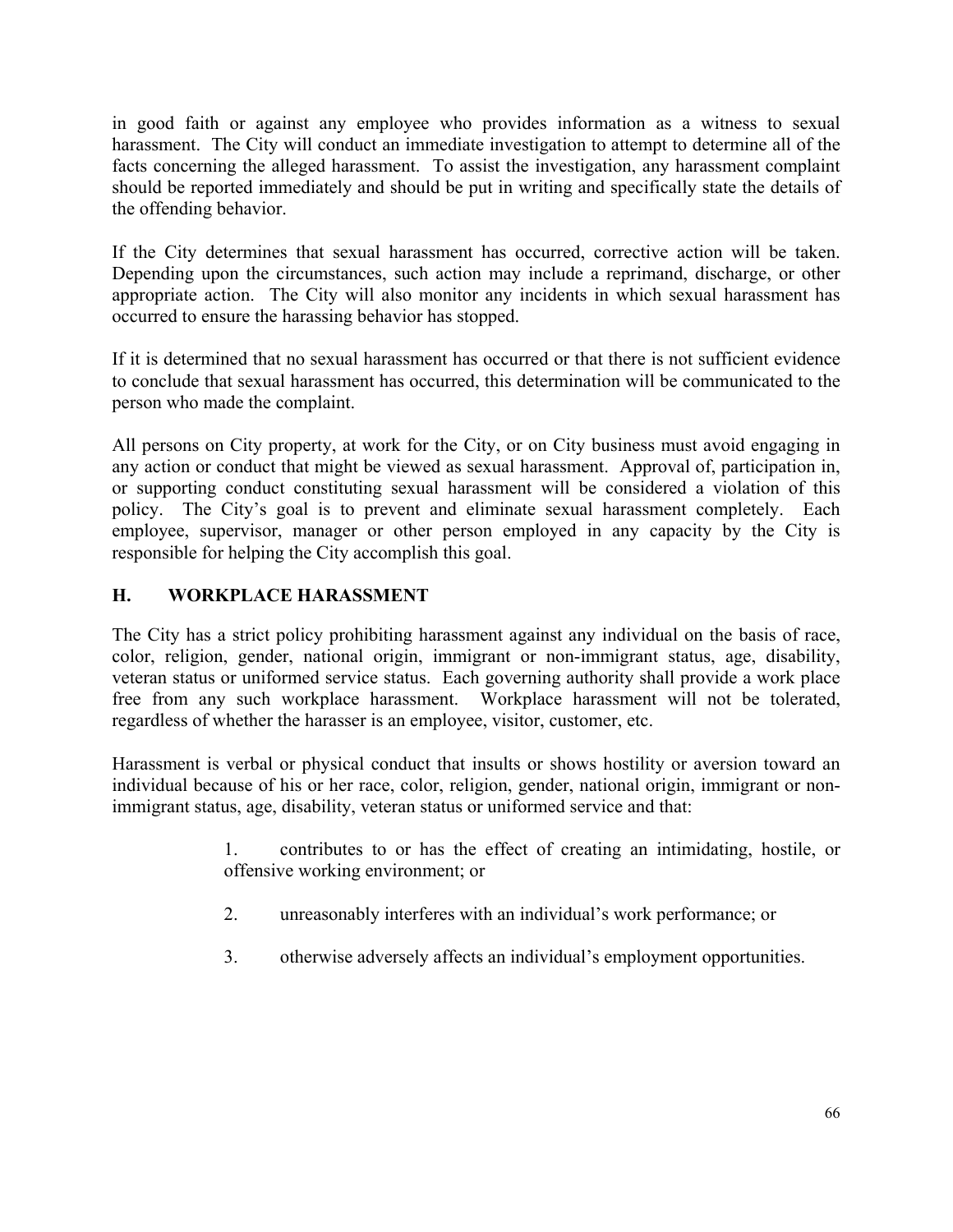Harassing conduct includes, but is not limited to, the following:

 1. The use of disparaging or abusive words or phrases, slurs, negative stereotyping, or threatening, intimidating, or hostile acts that relate to race, color, religion, gender, national origin, immigrant or non-immigrant status, age, disability, veteran status or uniformed service status.

 2. Written or graphic material that insults, stereotypes, or shows aversion or hostility toward an individual or group because of race, color, religion, gender, national origin, immigrant or non-immigrant status, age, disability, veteran status or uniformed service status and that is placed on walls, bulletin boards, e-mail, voice mail, or elsewhere on the City's premises, or is circulated in the workplace.

Any employee, supervisor, manager or other person who believes that he or she has been subjected to harassment at work as outlined above should report such harassment immediately to his or her supervisor, the Department Head, the City Administrator/CAO, or the Mayor. Any employee, supervisor, manager or other person, including any department employee, probationary department employee, non-department employee in, or applicant for employment in a Department that employs department employees, may file a grievance in accordance with the Special Grievance Procedure for Sexual and Workplace Harassment contained in this handbook.

The City will handle harassment complaints with as much confidentiality as possible. There will be no retaliation against anyone who reports a claim or incident of workplace harassment in good faith or against any employee who provides information as a witness to workplace harassment. The City will conduct an immediate investigation to attempt to determine all of the facts concerning the alleged harassment. To assist the investigation, any harassment complaint should be reported immediately and should be put in writing and specifically state the details of the offending behavior.

If the City determines that workplace harassment has occurred, corrective action will be taken. Depending upon the circumstances, such action may include a reprimand, discharge, or other appropriate action. The City will also monitor any incidents in which workplace harassment has occurred to ensure the harassing behavior has stopped.

If it is determined that no workplace harassment has occurred or that there is not sufficient evidence to conclude that workplace harassment has occurred, this determination will be communicated to the person who made the complaint.

All persons on City property, at work for the City, or on City business must avoid engaging in any action or conduct that might be viewed as workplace harassment. Approval of, participation in, or supporting conduct constituting workplace harassment will be considered a violation of this policy. The City's goal is to prevent and eliminate workplace harassment completely. Each employee, supervisor, manager or other person employed in any capacity by the City is responsible for helping the City accomplish this goal.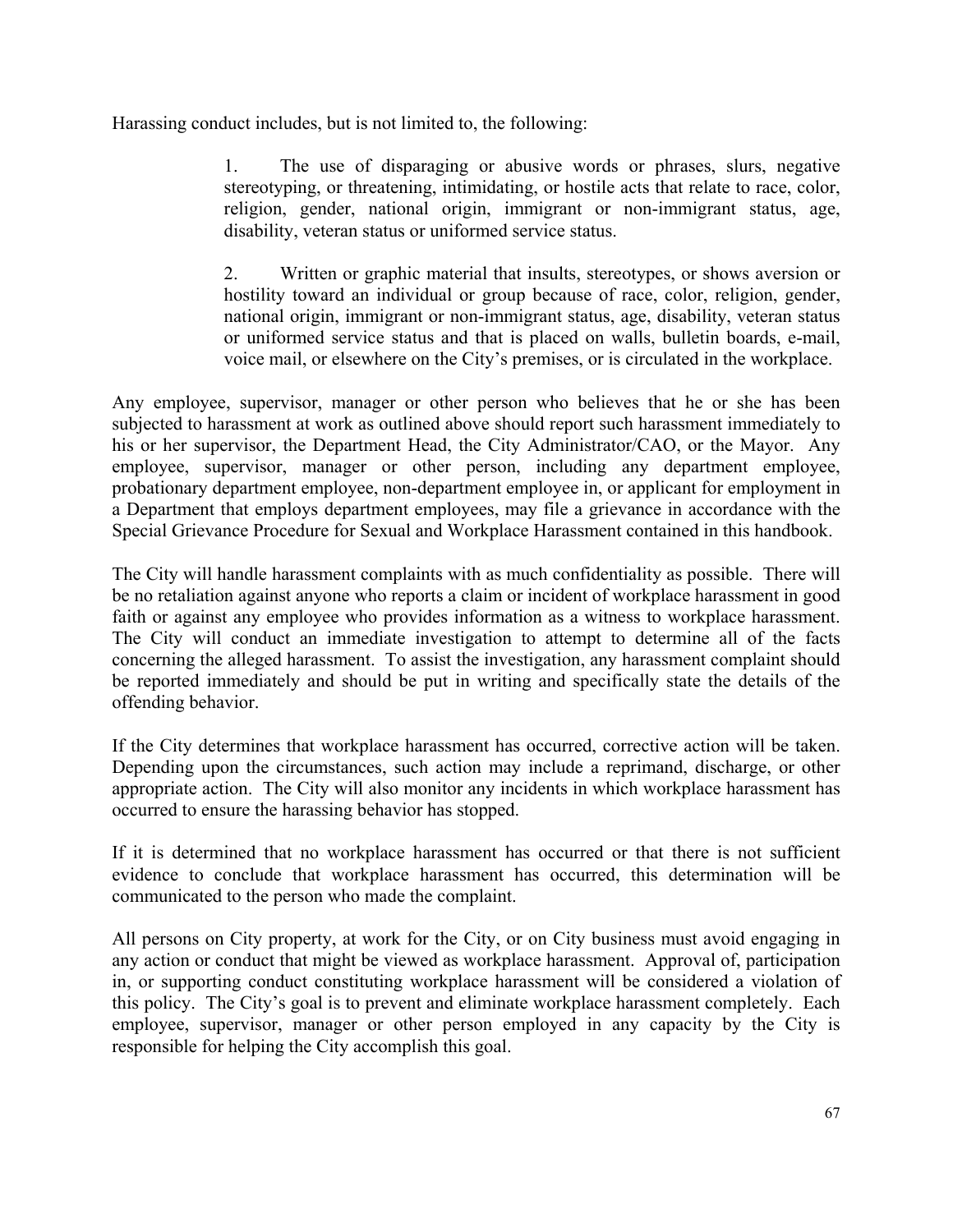### **I. CONFLICTS OF INTEREST**

City employees should be especially careful to avoid using, or appearing to use, an official position for personal gain, giving unjustified preferences, or losing sight of the need for efficient and impartial decision making in the City of Southaven's method of operation. No act should be committed which could result in questioning the integrity of City government.

Employees are not to engage in any activity in either a private or official capacity where a conflict of interest may exist. An employee's first loyalty should be to the public's interest. Associations, dealings or interests that could affect an employee's objectivity in performing the employee's job or in making the decisions required of the employee's position should be avoided. However, employees are encouraged to participate in professional and civic organizations if such participation does not adversely affect the employee's role as a public employee.

## **J. POLITICAL ACTIVITY**

It is the policy of the Mayor and Board of Alderman that personnel administration be conducted in an atmosphere free from political influence or coercion.

### *Political Contributions and Services*

No city employee shall be obliged, by reason of his or her employment, to contribute to a political fund or to render political service, and he or she may not be removed or otherwise prejudiced for refusal to do so.

#### **Use of Official Authority or Influence to Coerce Political Action**

No city employee shall use his or her official authority or influence to coerce the political action of a person or body.

### **Fair Treatment of Applicants and Employees**

The city shall assure fair treatment of applicants and employees in all aspects of personnel administration without regard to political affiliation.

#### *Freedom from Political Coercion*

The city shall assure that employees are free from coercion for partisan or political purposes.

### *Informing Employees of Political Activities Laws*

The city shall inform all employees which political activities are permitted or prohibited by law.

### *Violation of Provisions*

Any employee who violates any of the provisions of this section may be subject to appropriate disciplinary action.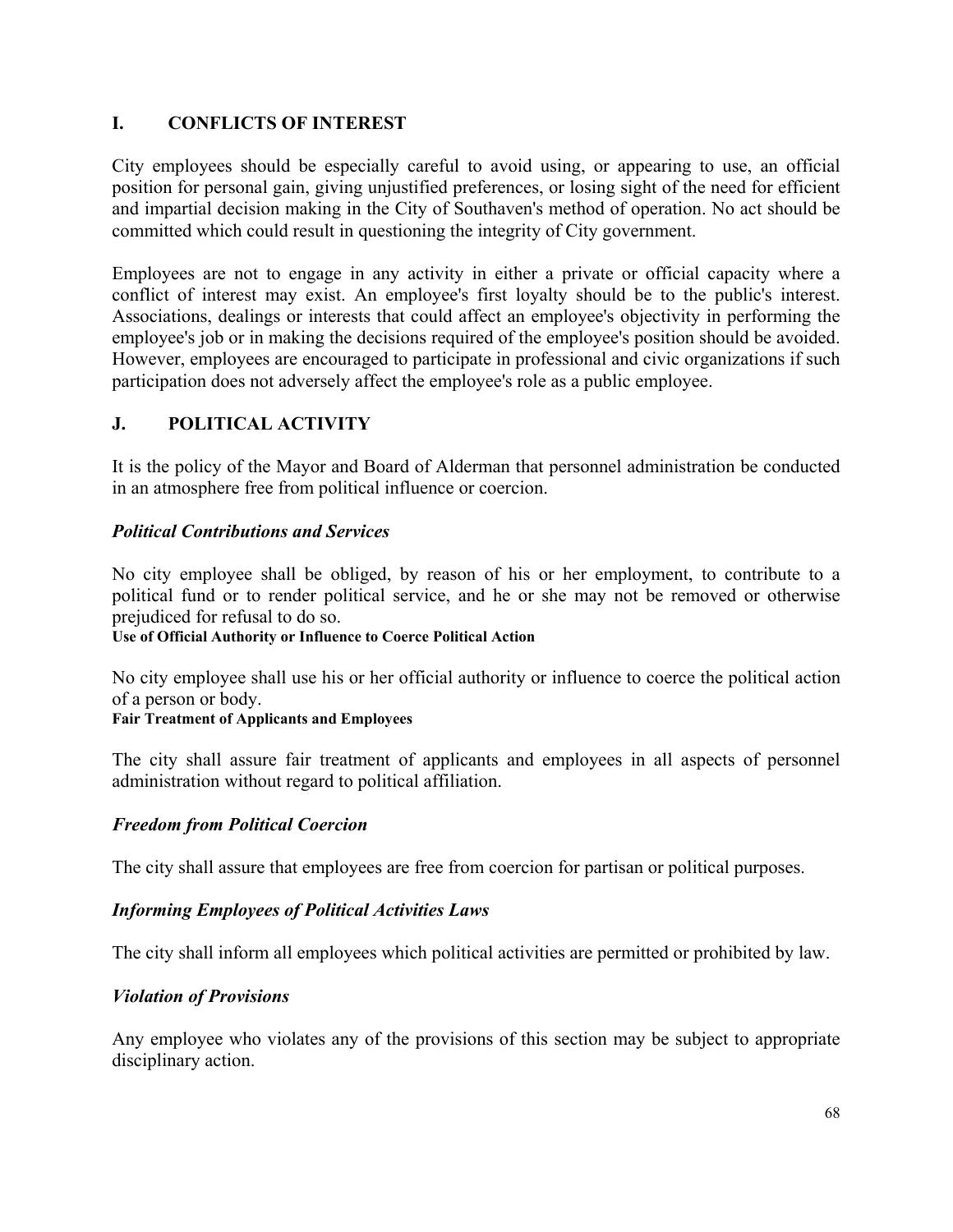### *Grievance and Appeals*

Any applicant or employee who believes he or she has been discriminated against on the basis of political affiliation or unlawful political activity affecting department employment may grieve and appeal in accordance with Section 4 of this handbook.

### *Political Activity Prohibited*

Agencies receiving federal loans or grants:

The federal "Hatch Act," 5 U.S.C. § 1501 and following, covers individuals employed by department or local agencies whose principal employment is in connection with an activity which is financed in whole or in part by loans or grants made by the United States or a federal Department, but does not include (a) an individual who exercises no function in connection with that activity; or (b) an individual employed by an educational or research institution, establishment, Department, or system which is supported in whole or in part by the State, the City or another political subdivision of the State, or by a recognized religious, philanthropic, or cultural organization.

### **K. DRUG-FREE WORK PLACE**

The Drug-Free Workplace Act of 1988, found at Title 5, Subtitle D, Anti-Drug Abuse Act of 1988, Public Law No. 100-690 (DFWA), requires grantees of federal agencies to certify that they will provide a drug-free workplace. Making the required certification is a precondition of receiving a federal grant beginning March 18, 1989.

#### **Amended May 1, 2018**

The certification statement which grantees are required to make under the DFWA includes several provisions which grantees must comply with in order to provide a drug-free workplace, including

A. publishing a statement notifying employees that the unlawful manufacture, distribution, dispensing, possession or use of a controlled substance is prohibited in the grantee's workplace and specifying the actions that will be taken against employees for violation of such prohibition; and

B. establishing a drug-free awareness program to inform employees about the dangers of drug abuse in the workplace, the grantee's policy of maintaining a drug-free workplace, any available drug counseling, rehabilitation, and employee assistance programs, and the penalties that may be imposed upon employees for drug abuse violations occurring in the workplace.

The DFWA also provides that sanctions may be imposed against grantees for non-compliance with the law. In order to comply with the DFWA, departments that are federal grantees should refer to the federal regulations governing this law. A copy of the regulations may be found in the Federal Register, Vol. 54, No. 19, Tuesday, January 31, 1989.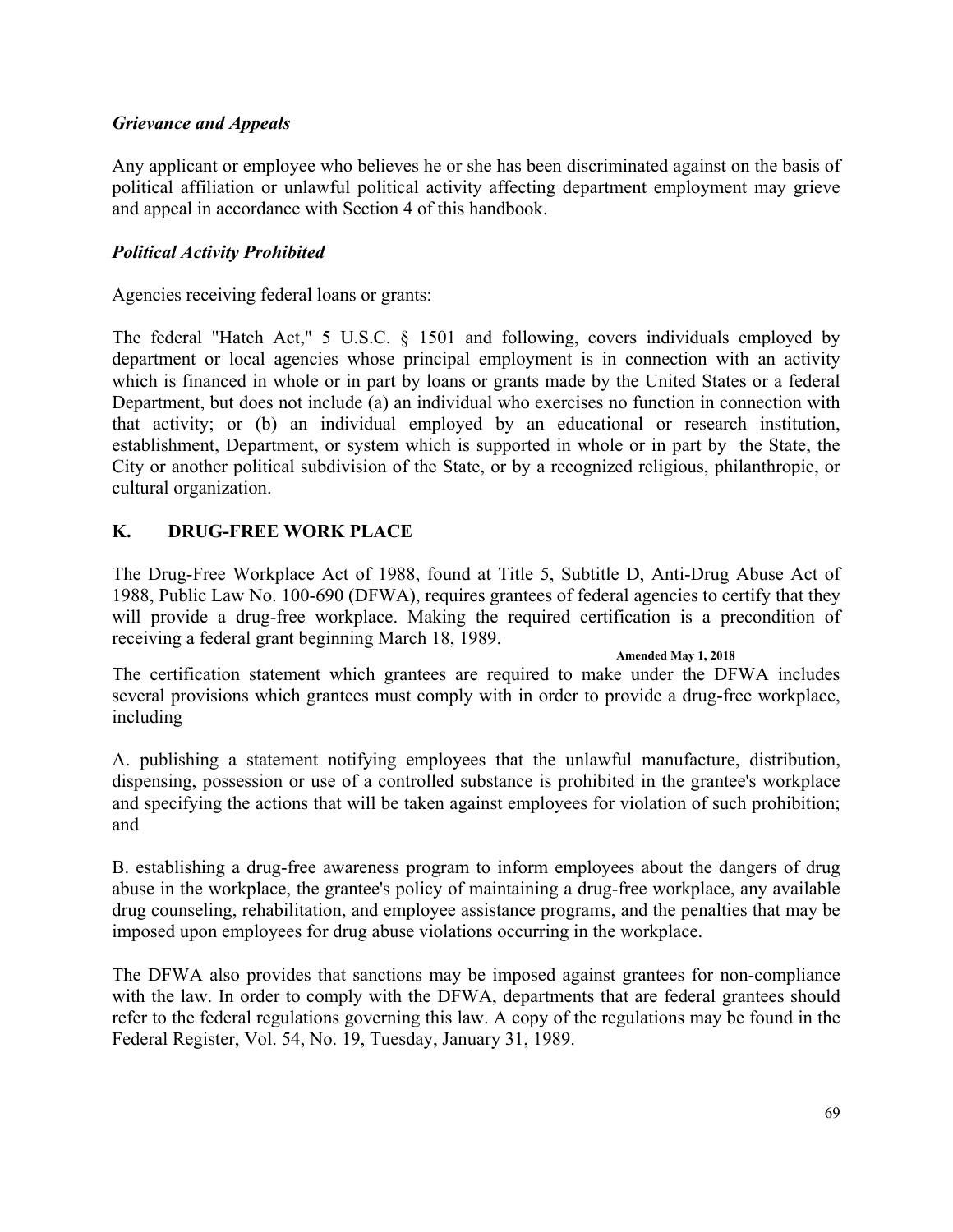Law governing drug and alcohol testing of employees and job applicants is set forth at Section 71-7-1, et. seq., Mississippi Code of 1972, as amended. This statute provides procedures and guidelines for governing authorities that wish to formulate a drug and alcohol testing policy. Except as provided by federal law, departments are not required to administer drug or alcohol tests. This statute must be complied with if such tests are given. However, the statute does not apply to agencies subject to any federal law or regulations that govern the administering of drug and alcohol tests. Departments are also required to be cognizant of the proscriptions of the Americans With Disabilities Act regarding pre-employment medical tests.

The City's drug and alcohol policy is contained in Part O of this Section.

# **L. REDUCTION IN FORCE**

Except as otherwise provided in these rules, the tenure of an employee with permanent department status shall be continued during good behavior and the satisfactory performance of assigned duties. However, an employee's employment may be terminated without regard to behavior or performance by a reduction in force. No provision of this Employee Handbook shall be read or construed to limit the City's discretion in implementing a reduction in force and in terminating an employee's employment as part of a reduction in force.

1. Reduction in force - a governing authority may reduce the number of employees in a department whenever deemed necessary for the following reasons:

a. shortage of funds or work,

b. material change in duties or organization, or

c. a merger of agencies.

d. as ordered by the Mayor and Board of Aldermen

### **M. PROHIBITION AGAINST VIOLENCE IN THE WORKPLACE**

It is the policy of the City to provide all employees with a safe, violence-free workplace. Therefore, the City prohibits all forms of workplace violence, and it prohibits all conduct that could lead to workplace violence. This applies to violence by any individual, including employees, customers, vendors, and visitors. The following conduct is strictly prohibited under this policy:

- 1. Physical Assaults. Any physical assault such as hitting, pushing, kicking, holding, or other unwelcome touching.
- 2. Threatening behavior. Any threats, including direct verbal threats, veiled threats, menacing gestures, harassing phone calls and stalking.
- 3. Possession of Weapons. Any possession of weapons (other than weapons authorized for use in law enforcement or security activities for the City), including firearms,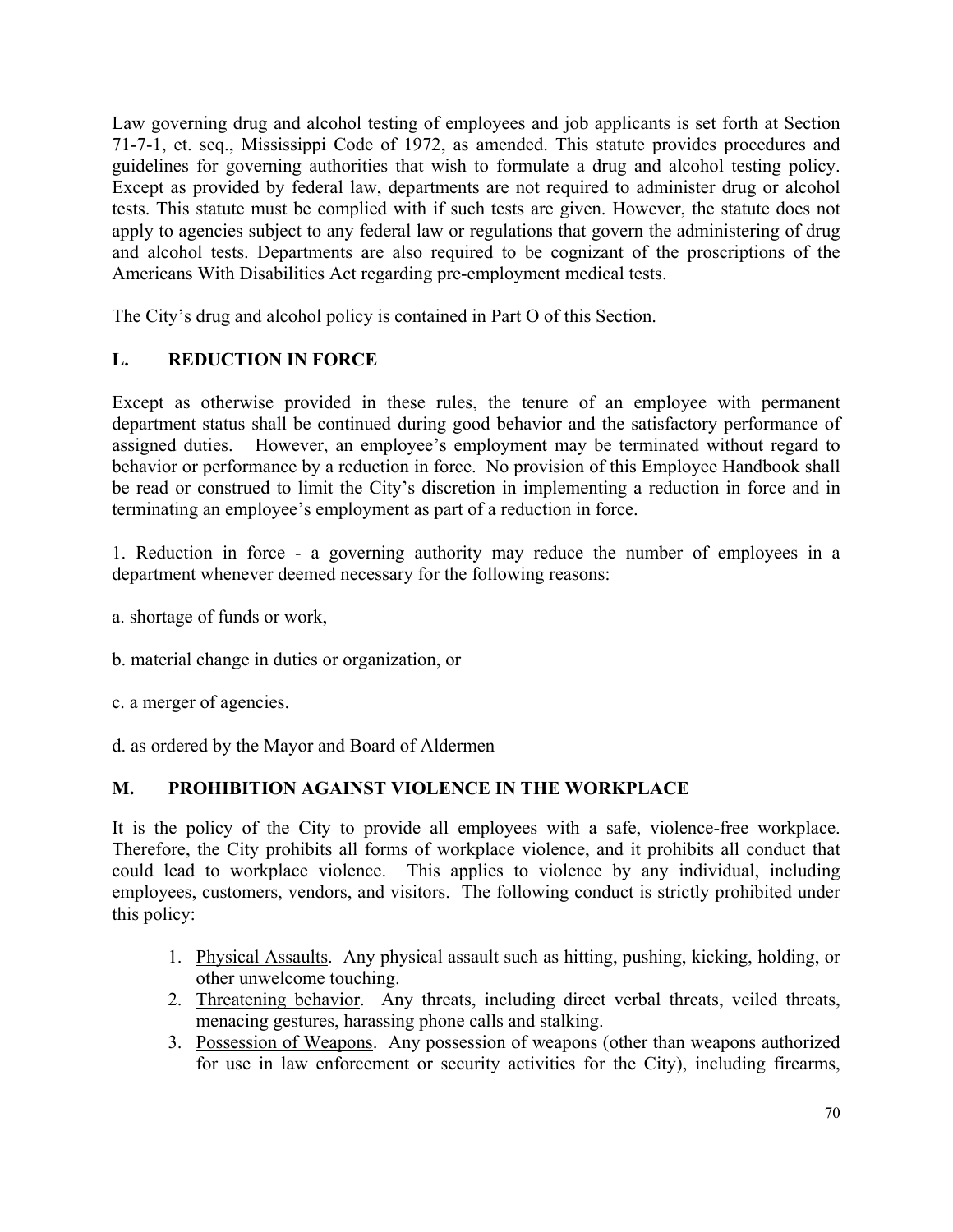knives, chains, dangerous chemicals, explosives, or other objects carried for the purpose of inuring or intimidating others.

Any employee who violates this policy shall be subject to discipline up to, and including, termination.

Employees are encouraged to report violations of this policy to a manager or call 9-1-1 for outside assistance. Employees are encouraged to err on the side of safety when determining whether to report anything that may constitute a violation of this policy. Retaliation against individuals who report violations of this policy is strictly prohibited.

# **N. SEARCHES OF CITY PROPERTY**

Employees have no expectation of privacy in any City property, including, but not limited to, City lockers and desks. Any such City property may be monitored to ensure compliance with this and other City policies, if the City has a reasonable belief some prohibited item is being kept in such City property, or if something is being kept in such City property to aid in the violation of the law or any policy of the City. Further, City property may be searched if the City has a reasonable belief that something is being maintained in City property that would adversely affect the health or safety of City employees, customers, or visitors, or adversely affect the job performance of City employees.

## **O. DRUG AND ALCOHOL FREE WORKPLACE POLICY**

### *Statement of Mississippi Law*

You are hereby advised that the City has implemented a drug and alcohol policy and conducts a testing program, pursuant to House Bill No. 84 of 1994, codified at Miss. Code Ann. § 71-7-1, et seq. (hereinafter "the Act"), and you are hereby advised of the existence of said Act.

You are hereby advised that the City has also implemented a drug and alcohol policy and conducts a testing program pursuant to the Drug-Free Workplace Workers' Compensation Premium Reduction Act, codified at Miss. Code Ann. §§71-3-201 to 71-3-225, and you are hereby advised of the existence of said law.

### *General Statement of Policy*

It is the policy of the City to provide a safe work environment and to foster the well-being and health of its members. Compliance with the City's Drug and Alcohol Free Workplace Policy is a condition of employment. The City strictly prohibits:

1. the unlawful manufacture, possession, use, abuse, sale, transfer, distribution, solicitation or possession, including possession with the intent to sell or distribute any controlled substances, including illegal drugs, alcohol, prescription drugs (used contrary to a legitimate prescription), nonprescription drugs (used in a manner contrary to the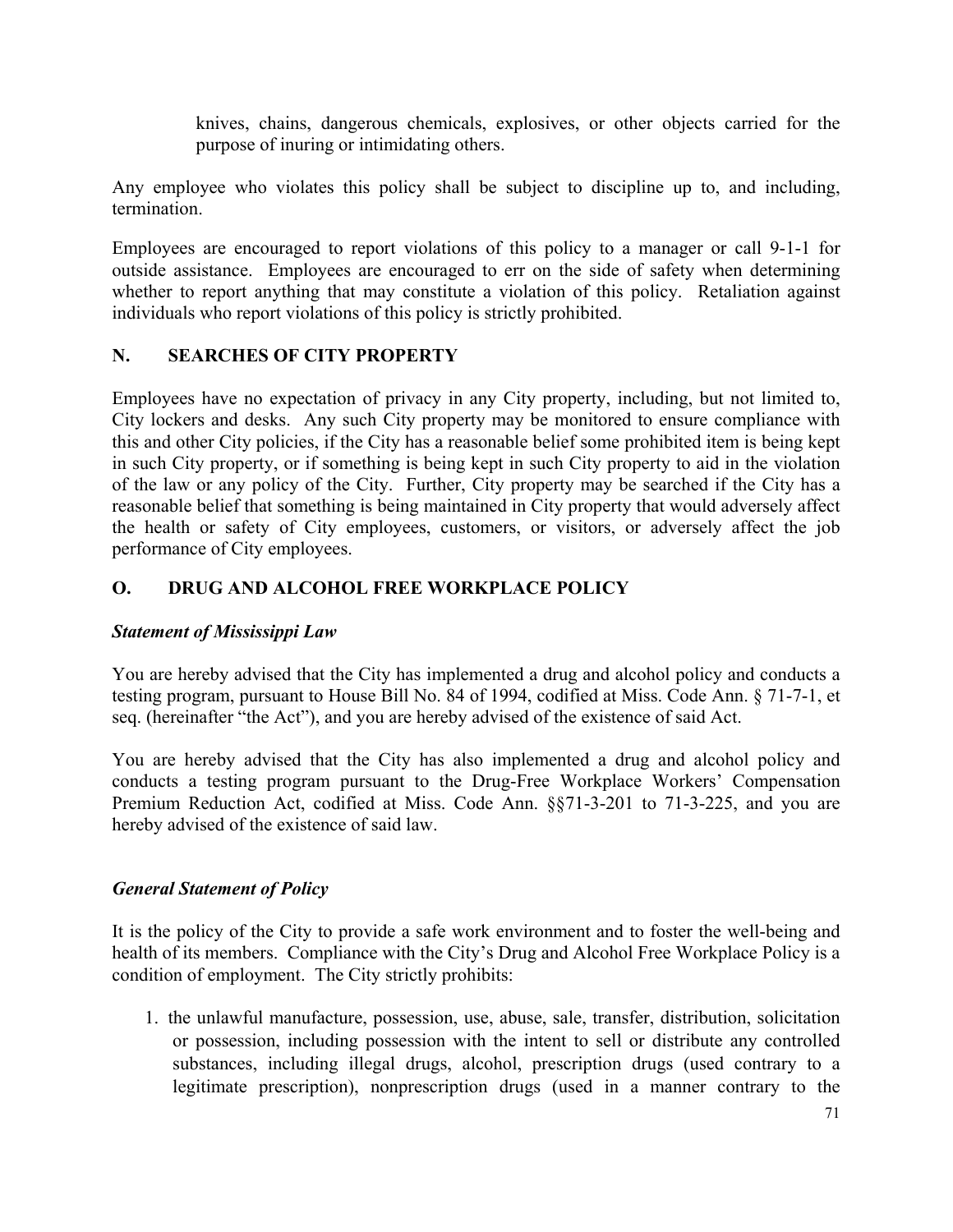directions or for a purpose other than that for which the drugs are offered by the manufacturer) or any other controlled substances or drug paraphernalia at any time, whether on City or personal time, including but not limited to any time on the City's premises, in the City's vehicles, when performing City business or when otherwise acting as an employee of the City.

2. Reporting to work under the influence of or whose performance is impaired through the use of alcohol or drugs.

An employee is permitted to use or possess prescription or non-prescription medication in the workplace. Should an employee have reason to believe, or have been informed by his/her physician or pharmacists, that the use of such drugs may affect his/her ability to perform duties, the employee shall notify his/her supervisor. The employee shall not be required to reveal to the supervisor any medical information relating to the use of such drugs. The supervisor shall assure that the confidentiality of any information and privacy of the employee as well as the safety of the employee and others are maintained. The intentional use of drugs for other than prescribed medicinal purposes or accepted Over-The Counter use that impairs an employee's ability to perform his/her duties will be considered a violation of policy.

An applicant for employment or active employee may be required to submit to a drug and alcohol test under the following conditions:

- 1. As a condition of the job applicant's employment application.
- 2. An employee may be required to submit to a drug and alcohol test as a condition of employment when the City has a reasonable suspicion that an employee is in violation of the City's Drug and Alcohol Free Workplace Policy or as part of neutral selection drug and alcohol testing of employees engaged in public health, law enforcement and/or safety sensitive positions with one or more of the following duties or responsibilities:
	- A. engage in law enforcement;
	- B. have national or state security responsibilities;
	- C. engage in drug interdiction responsibilities;
	- D. have authorization to carry firearms;
	- E. have access to sensitive information;
	- F. as a condition of employment are required to obtain a security Clearance; or
	- G. engage in activities affecting public health or safety.

### *Drug and Alcohol Violations*

The City may refuse to hire a job applicant or may discipline any employee, up to and including discharge, on the basis of a positive confirmed drug and alcohol test result, a refusal to submit to a drug or alcohol test, or any other violation of the City's Drug and Alcohol Free Workplace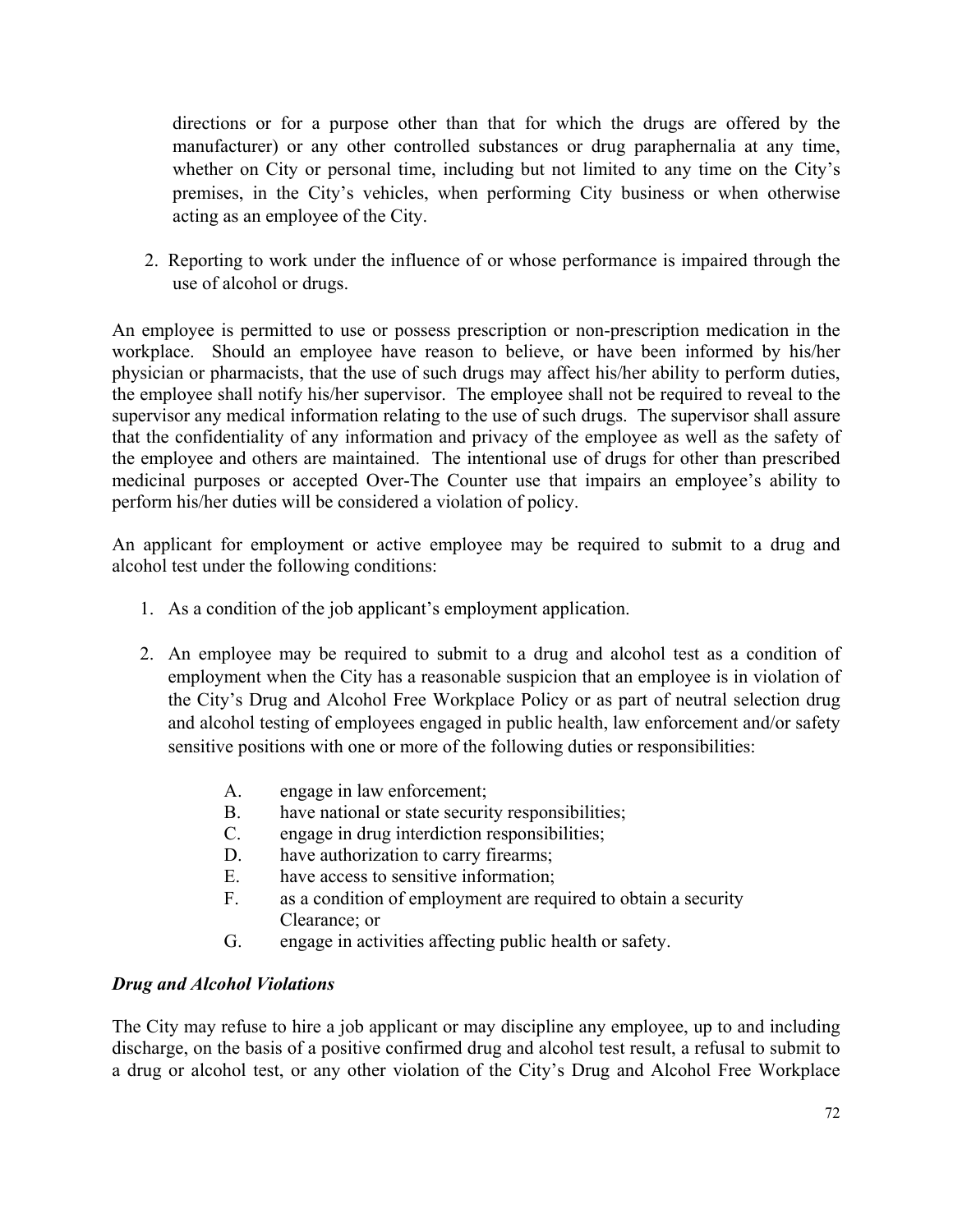Policy. Further, conviction for a drug-related offense may result in discipline up to and including discharge.

### *Confidentiality*

All information, interviews, reports, statements, memoranda and test results, written or otherwise, received by the City through its drug and alcohol testing program are confidential communications, except under certain circumstances as allowed by the Act.

### *Procedures for Confidentially Reporting Prescription or Nonprescription Medication*

An employee or job applicant shall be allowed to provide notice to the City of currently or recently used prescription or nonprescription drugs at the time of the taking of the specimen to be tested, and such information shall be placed in writing upon the City's drug and alcohol testing custody and control form prior to initial testing.

#### *When Drug and Alcohol Testing May Occur*

Drug and alcohol testing may occur under the following circumstances:

- 1. Job applicants may be required to submit to a drug and alcohol test as a condition of employment. Job applicants will not be required to submit to an alcohol test prior to a conditional offer of employment.
- 2. All employees may be required to submit to reasonable suspicion drug and alcohol testing. Reasonable suspicion means a belief that an employee is using or has used drugs in violation of the City's Drug and Alcohol Free Workplace Policy when such belief is drawn from specific objective and articulable facts and reasonable inferences drawn from those facts in light of experience. Reasonable suspicion may be based on, but is not limited to, the following: (1) observable phenomena such as direct observation of drug use and/or the physical symptoms or manifestations of being under the influence of a drug or alcohol; (2) abnormal conduct or erratic behavior while at work, absenteeism, tardiness, or deterioration in work performance; (3) a report of drug or alcohol use provided by reliable and credible sources and which has been independently corroborated; (4) evidence that an individual has tampered with a drug or alcohol test during his employment with the City; (5) information that an employee has caused or contributed to an accident while at work; or (6) evidence that an employee is involved in the use, possession, sale, solicitation or transfer of drugs while working or while on the City's premises or operating the City's vehicle, machinery or equipment.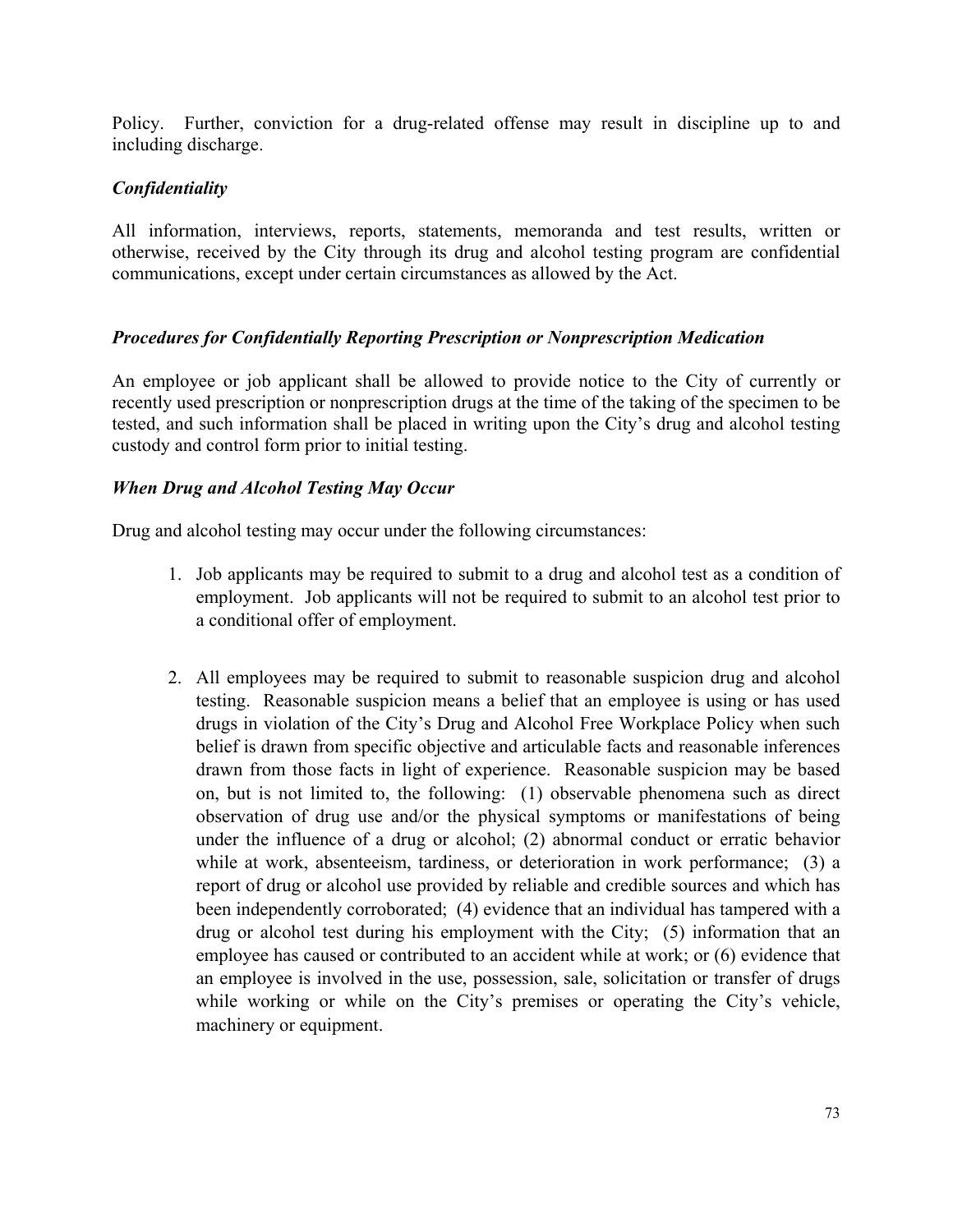- 3. Only employees engaged in law enforcement activities, in safety sensitive positions or in positions involving the public safety with duties as set out above in the General Statement of the City's Policy on Drug and Alcohol Use may be required to submit to neutral selection drug and alcohol testing.
- 4. An employee may be required to submit to a drug and alcohol test if the test is conducted as part of a routinely scheduled employee fitness for duty medical examination that is part of the City's established policy and/or which is scheduled routinely for all members of the same classification or group.
- 5. An employee may be required to submit to neutral selection or routine drug and alcohol tests if the employee in the course of his/her employment enters a drug abuse rehabilitation program, and as a follow-up to such rehabilitation program, or if previous drug and alcohol testing of the employee within a twelve-month period resulted in a positive confirmed test result.
- 6. An employee, who is participating in drug abuse rehabilitation, may be required to submit to drug and alcohol testing conducted by the rehabilitation provider as deemed appropriate by the provider.

### *Consequences of Refusing to Submit to a Drug and Alcohol Test*

The City may refuse to hire any job applicant who refuses to submit to a drug and alcohol test. The City may discipline any employee for refusing to submit to a drug and alcohol test authorized under the City's Drug and Alcohol Free Workplace Policy, and such discipline may include discharge.

# *Opportunities for Assessment and Rehabilitation*

If an employee has a positive confirmed test result and the City determines that neither discipline nor discharge is necessary or appropriate, the employee will be afforded an opportunity for assessment and rehabilitation. Information on counselors, treatment providers or other methods of assessment, assistance or rehabilitation is available from the City's benefits coordinator and the City Administrator's office. The City has also posted a summary of the resource file, including the identification and contact information for multiple employee assistance providers in the area.

### *Contesting the Accuracy of a Positive Confirmed Drug and Alcohol Test Result*

An employee who has received a positive confirmed drug and alcohol test result may contest the accuracy of that result or explain it to the City.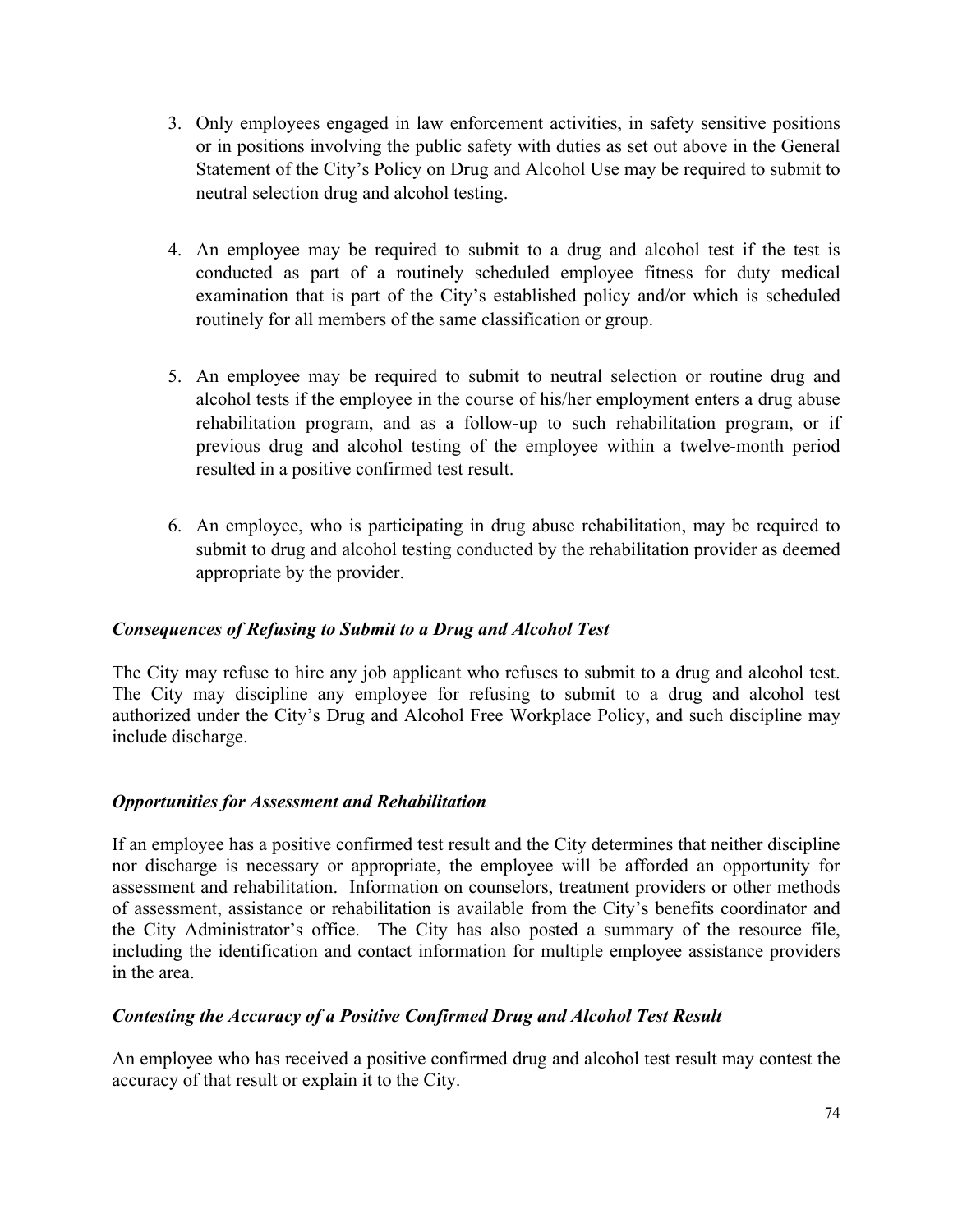## *List of Drugs for Which the City May Test*

The City may test for marijuana, cocaine, opiates, amphetamines, phencyclidine, and alcohol.

#### *No Applicable Contracts*

There are no applicable contracts or collective bargaining agreements which apply to limit this policy.

### *Exception to the City's Provisions Regarding Drug and Alcohol Testing*

The provisions of the City's Drug and Alcohol Free Workplace Policy do not apply to employees subject to drug and alcohol testing procedures pursuant to any federal law or regulations.

#### *Federal Drug-Free Workplace Notice*

The City provides a drug-free workplace under the provisions of the Federal Drug-Free Workplace Act.

The City also has established a drug-free awareness program to inform employees about the dangers of abuse in the workplace, the City's policy of maintaining a drug-free workplace, any available drug counseling, rehabilitation and employee assistance programs, and the penalties which may be imposed upon employees for drug abuse violations.

Further, the City has made it a requirement that each employee as a condition of employment will be given a copy of the City's Drug and Alcohol Free Workplace Policy, setting out the items identified above as required by the Federal Drug-Free Workplace Act.

The City has further notified each employee that as a condition of employment the employee must:

(a) abide by the terms of the City's Drug and Alcohol Free Workplace Policy and the Federal Drug Free Workplace Act, including those requirements set out above; and

(b) notify the City of any criminal drug statute conviction for a violation occurring in the workplace no later than five (5) calendar days after such conviction.

## **P. PROCEDURES FOR THE DRUG AND ALCOHOL FREE WORKPLACE POLICY**

### I**.** *Definitions for the City's Drug and Alcohol Free Workplace Policy*

1. "Drug" means an illegal drug or a prescription or non-prescription medication.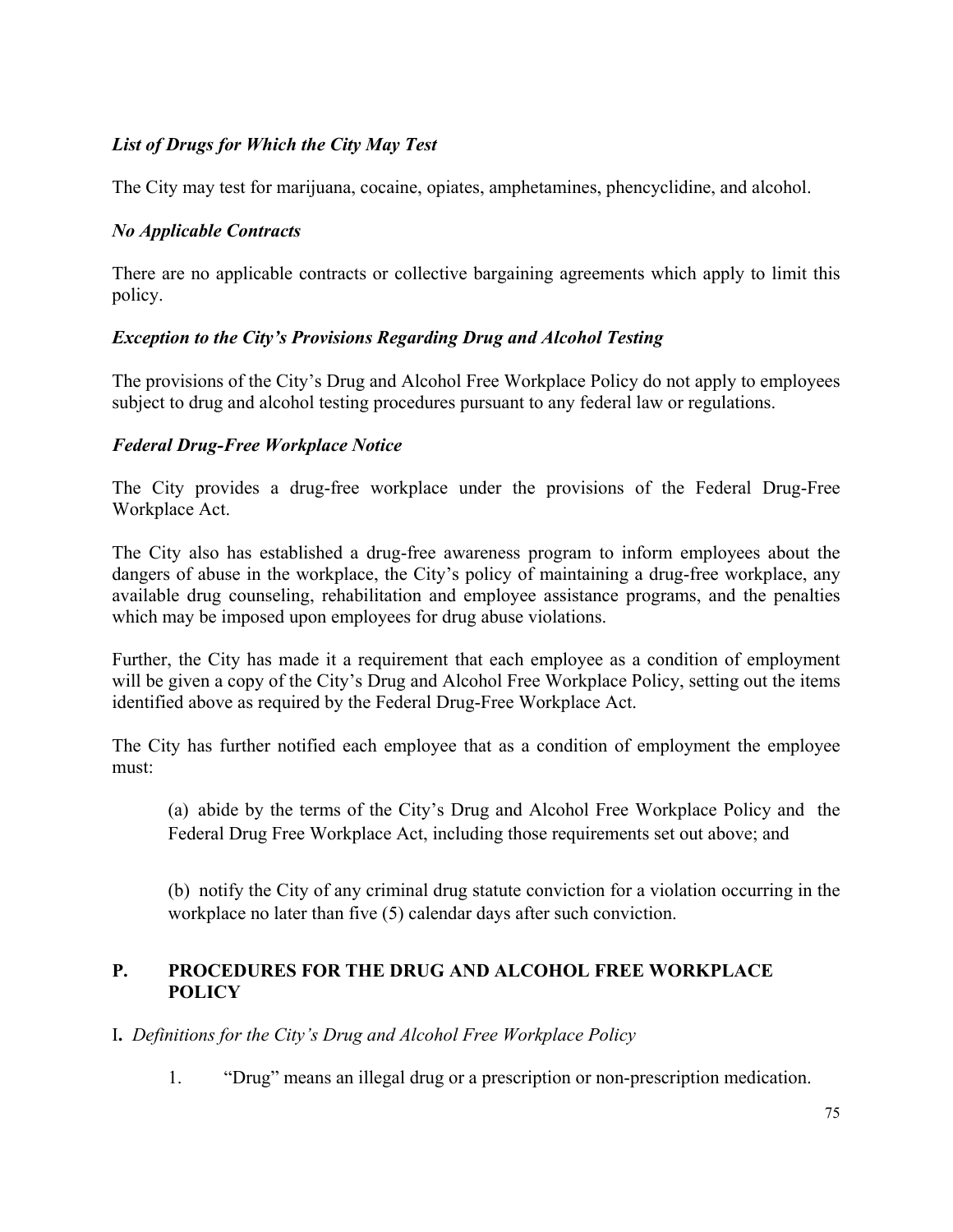- 2. "Prescription or non-prescription medication" means a drug prescribed for use by a duly licensed physician, dentist, or other medical practitioner licensed to issue prescriptions or a drug that is authorized pursuant to federal or state law for general distribution and use without a prescription in the treatment of human diseases, ailments or injuries.
- 3. "Illegal drug" means any substance, other than alcohol, having psychological or/and physiological effects on a human being and that is not a prescription or non-prescription medication, including controlled dangerous substances and controlled substance analogs or volatile substances which produce the psychological and/or physiological effects of a controlled dangerous substance through deliberate inhalation.
- 4. "Alcohol" means ethyl alcohol.
- 5. "Refuse to submit" means that an employee:
	- 1. Fails to provide adequate breath for alcohol testing as required by the policy, without a valid medical explanation, after he or she has received notice of the requirement for breath testing.
	- 2. Fails to provide an adequate urine sample for controlled substances testing as required by the policy, without a valid medical explanation of genuine inability to provide a specimen after he or she has received notice of the requirement for urine testing.
	- 3. Fails to appear for any test within a reasonable time, as determined by the City.
	- 4. Fails to remain at the testing site until the testing process is complete.
	- 5. Fails to cooperate with any part of the testing process.
	- 6. Engages in any conduct that clearly obstructs the testing process.
- 6. "Neutral Selection Basis" means a mechanism for selecting employees for drug tests that (1) results in an equal probability that any employee from a group of employees subject to the selection mechanism will be selected, and (2) does not give an employer discretion to waive the selection of any employee selected under the mechanism.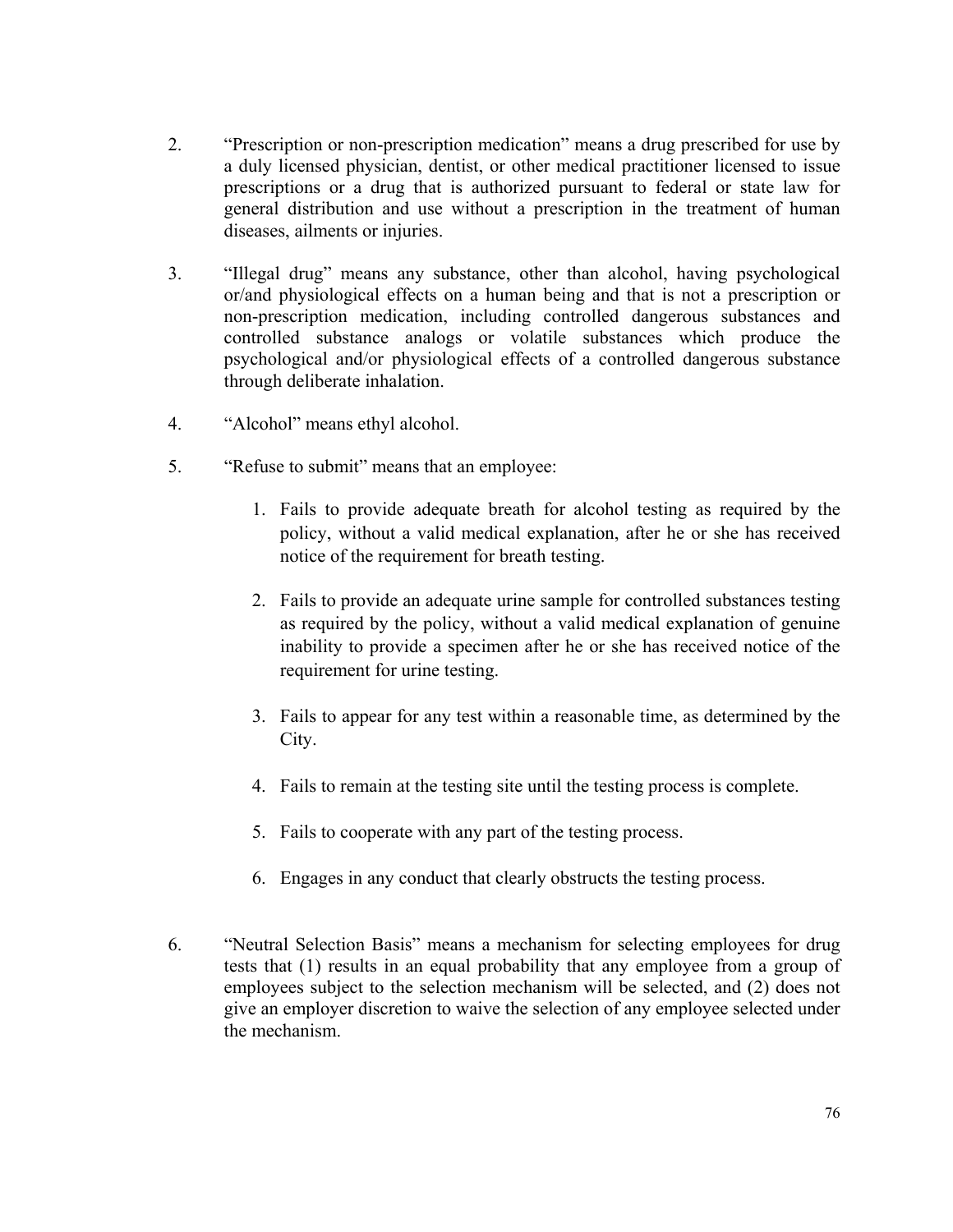- 7. "Specimen" means a tissue or product of the human body chemically capable of revealing the presence of drugs or their metabolites in the human body.
- 8. "Chain of custody" refers to procedures to account for the integrity of each urine specimen and each blood specimen by tracking its handling and storage from point of specimen collection to final disposition of the specimen.
- 9. "Drug and alcohol test" means a chemical test administered for the purpose of determining the presence or absence of a drug or metabolites in a person's body fluids.
- 10. "Initial test" means an initial drug test to determine the presence or absence of drugs or their metabolites in a specimen.
- 11. "Confirmation test" means a drug and alcohol test on a specimen to substantiate the results of a prior drug and alcohol test on the specimen. The confirmation test must use an alternative method of equal or greater sensitivity than that used in the previous drug and alcohol test.
- 12. "Medical review officer" is a licensed physician responsible for receiving laboratory results generated by the City's drug and alcohol testing program who has knowledge of substance abuse disorders and has appropriate medical training to interpret and evaluate an individual's positive test result together with his or her medical history and any other relevant bio-medical information.
- 13. "Employee assistance program" means a program provided by an employer offering assessment, short term counseling and referral services to employees, including drug, alcohol and mental health programs.

# II. *Drugs for Testing*

The City may include in its drug and alcohol testing protocols marijuana, cocaine, opiates, amphetamines, phencyclidine, and alcohol. No testing for a controlled substance other than those specifically named above will occur unless the United States Department of Health and Human Services has established an approved protocol and positive threshold for each such substance and this approved protocol has been adopted by the Mississippi State Department of Health.

### III. *Specimens*

Body specimens for drug and alcohol testing are as follows:

1. For tests for drugs, urine will be used for initial and confirmation tests.

2. For tests for alcohol, breath and/or saliva will be used for initial tests; and blood will be used for confirmation tests.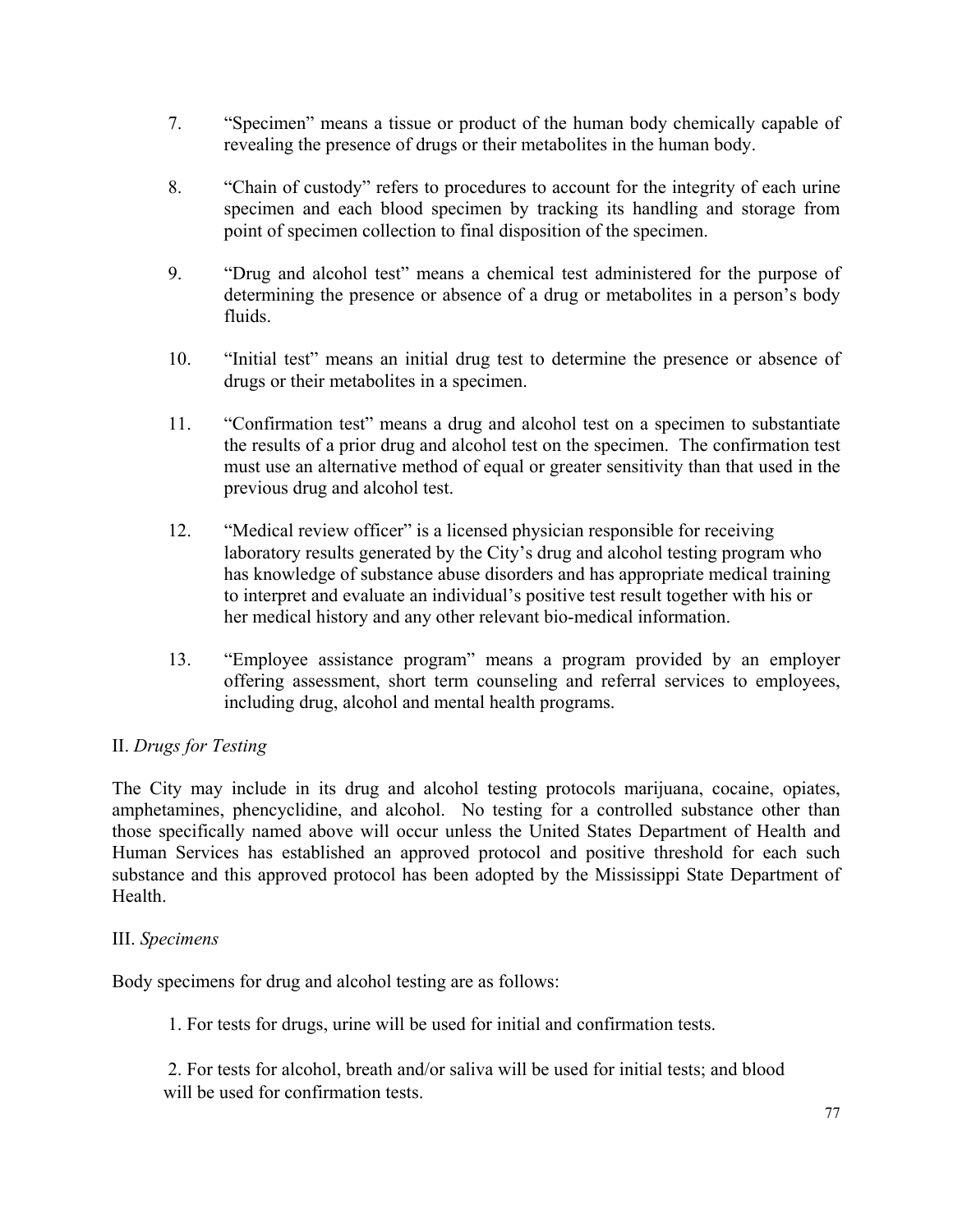#### IV. *Certified Laboratory*

- 1. No laboratory will conduct an initial or confirmation drug or alcohol test unless the director of the laboratory and the laboratory are certified by the Mississippi State Department of Health. The laboratory will warrant that its certification or license by the State of Mississippi Department of Health has not been suspended or revoked. The laboratory must also warrant that its certification or license has not been revoked by the Substance Abuse and Mental Health Services Administration or the College of American Pathologists Forensic Urine Drug Testing and that there has been no suspension or revocation of a license or certification by an agency of another state, as such suspension or revocation also operates as a suspension or revocation of certification by the Mississippi State Department of Health. The laboratory utilized will also warrant that it has not been notified of any action taken by the Mississippi State Department of Health to suspend or revoke its certification and has not been notified of any actions by any of the other above-named certifying bodies to suspend or revoke its certification.
- 2. Prior to conducting any initial or confirmation drug or alcohol tests, any laboratory contracted with the City to perform initial or confirmation drug and alcohol tests will certify that to the City as follows:
	- a. The director of the laboratory and the laboratory are certified by the Mississippi State Department of Health to conduct such tests;
	- b. The laboratory has methods of analysis and procedures to insure reliable drug and alcohol testing results, including standards for initial tests and confirmation tests;
	- c. The laboratory has chain of custody procedures to insure proper identification, labeling and handling of specimens being tested;
	- d. The laboratory has retention and storage procedures to insure reliable results on confirmation tests and results;
	- e. The laboratory demonstrates satisfactory performance in the proficiency testing program of the National Institute on Drug Abuse, the College of American Pathology or the American Association for Clinical Chemistry, or the equivalent;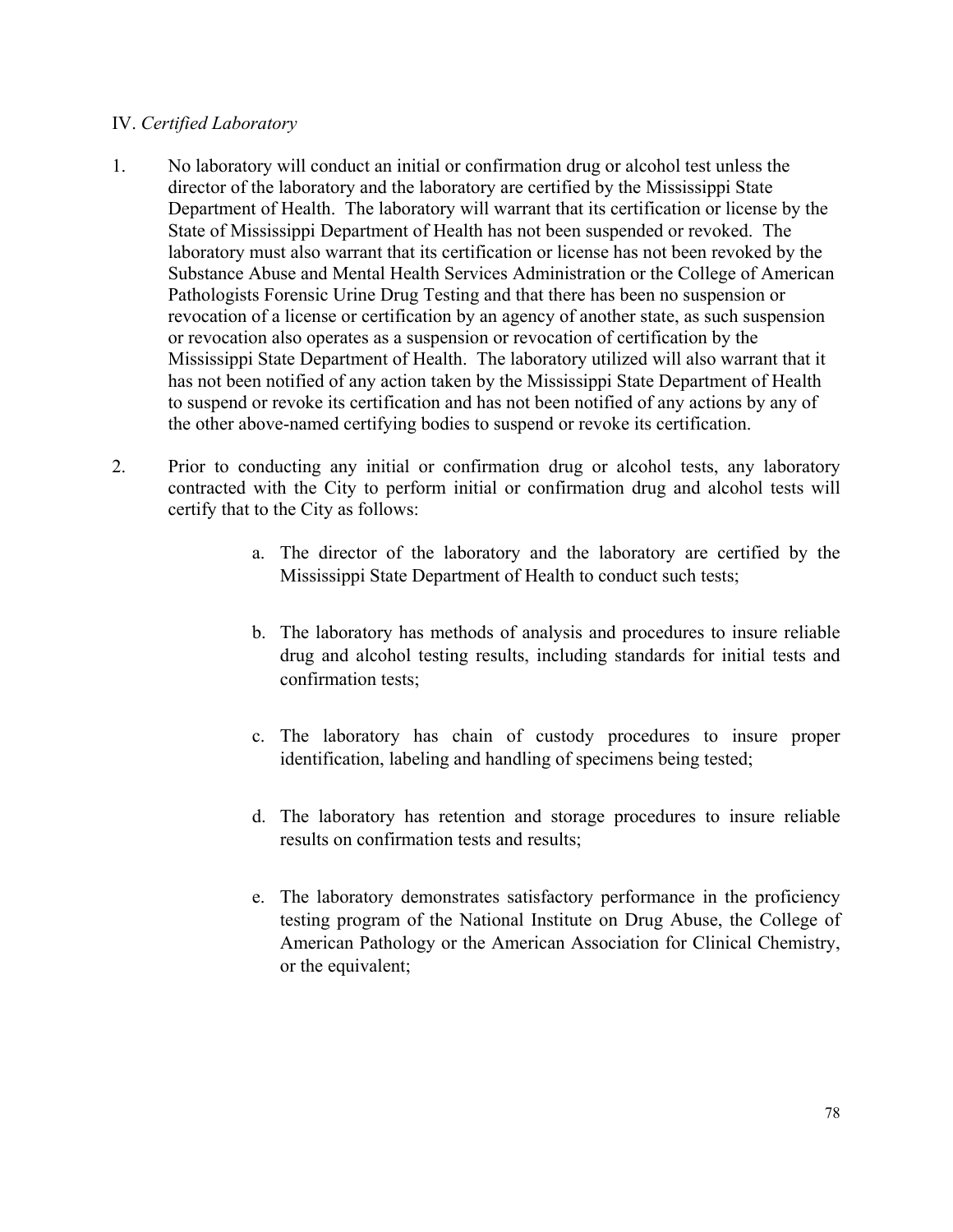- f. The laboratory follows proper quality control procedures, including but not limited to:
	- 1. The use of internal quality controls, including the use of samples of known concentrations which are used to check the performance and calibration of testing equipment, and periodic use of blind samples for overall accuracy.
	- 2. An internal review and certification process for test results conducted by a person qualified to perform that function in the testing laboratory.
	- 3. Security measures implemented by the testing laboratory to preclude adulteration of specimens and test results.
	- 4. Other necessary and proper actions are taken to insure reliable and accurate test results.
- 3. The laboratory will also certify that it will disclose to the employer a written test report result within five (5) working days after the test. The laboratory will also certify to the City that laboratory reports of a test result will at a minimum state:
	- a) The name and address of the laboratory that performed the test and the positive identification of the person tested;
	- b) Any positive confirmed drug and alcohol test results on a specimen which tested positive on an initial test or a negative drug and alcohol test result on a specimen; provided, however, that reports should not make reference to initial or confirmatory tests when reporting positive or negative results;
	- c) A list of the drugs tested for;
	- d) The type of test conducted for both initial and confirmation tests and the cut-off levels of the test; and
	- e) The report shall not disclose the presence or absence of any physical or mental condition or of any drug other than the specific drug and its metabolites that the City requested to be identified.
- 4. The lab will also certify that it meets and will abide by the rules promulgated by the Mississippi State Department of Health concerning drug and alcohol testing.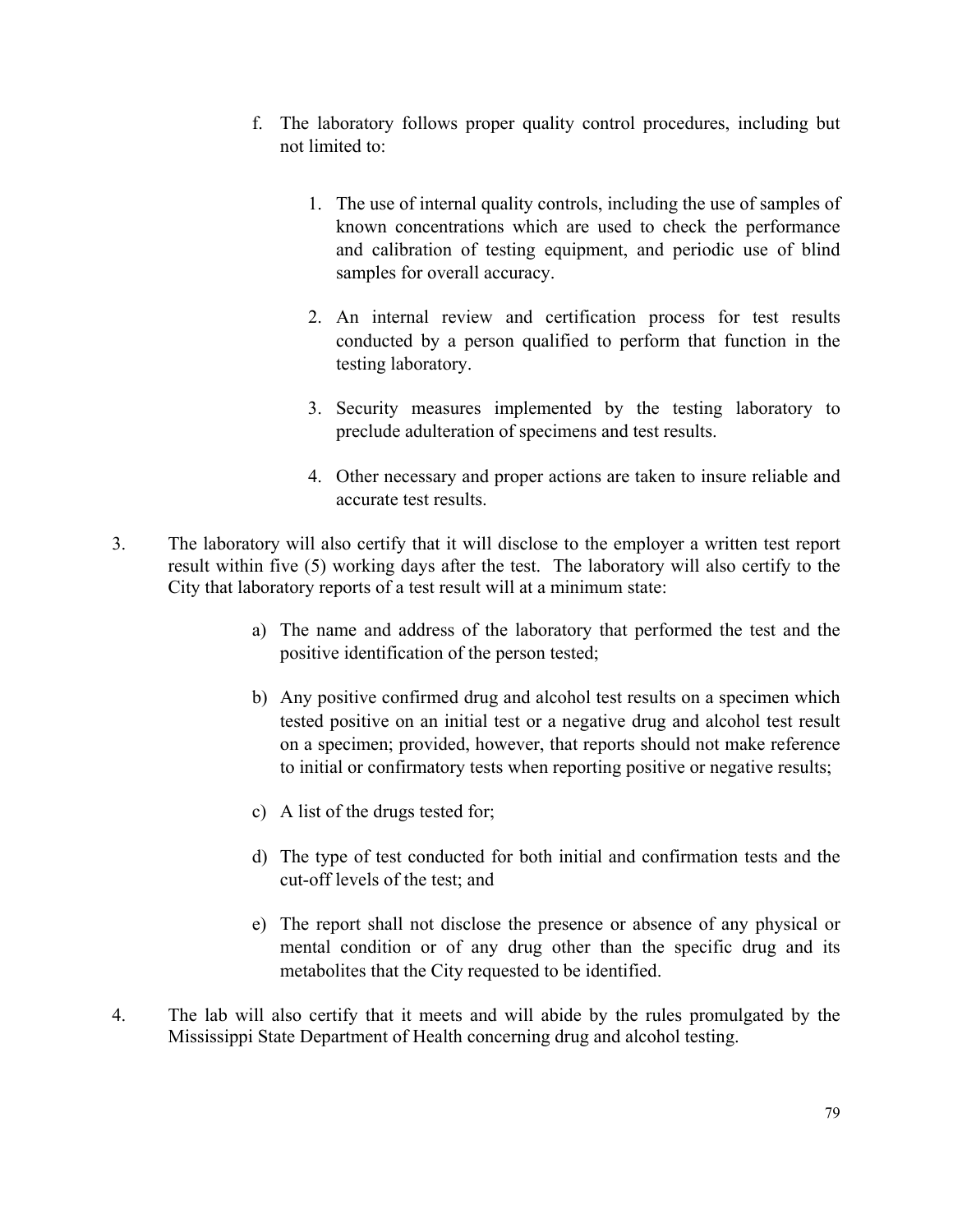#### V. *Collection and Testing*

- 1. The City will contract with manufacturers, vendors, or other providers of drug and alcohol testing devices, or with a certified laboratory, for initial, on-site drug and alcohol testing of employees to:
	- a. Train and certify City employees implementing the drug and alcohol testing program with regard to collection of specimens and administration of initial tests; or
	- b. Provide the City with certified personnel to collect specimens and administer the initial tests.
- 2. The City may designate employees for training and certification by the Mississippi State Department of Health to qualify them to collect specimens and conduct on-site drug and alcohol tests.
- 3. The following individuals may collect specimens for a drug and alcohol test:
	- a. A physician, a registered nurse or a licensed practical nurse;
	- b. A qualified person employed by a certified laboratory; or
	- c. An employee or an independent contractor of the City who has been trained and certified as indicated above.
- 4. Collection of specimens will be done in a sanitary environment and under reasonable conditions to preserve the dignity of the employee or job applicant being tested.
- 5. Specimens will be collected in a manner to prevent specimen substitution and interference with the collection or testing of the specimens.
- 6. If the City performs on-site drug and alcohol tests or specimen collection, the City will establish chain-of-custody procedures to ensure proper record keeping, handling, labeling and identification of all specimens to be tested.
- 7. If the City performs specimen collection, the City will document the specimen collection, including the following steps:
	- a. Label the specimen container clearly to prevent erroneous identification of test results; and
	- b. Allow the employee or job applicant an opportunity to provide information which he or she considers relevant to the test, including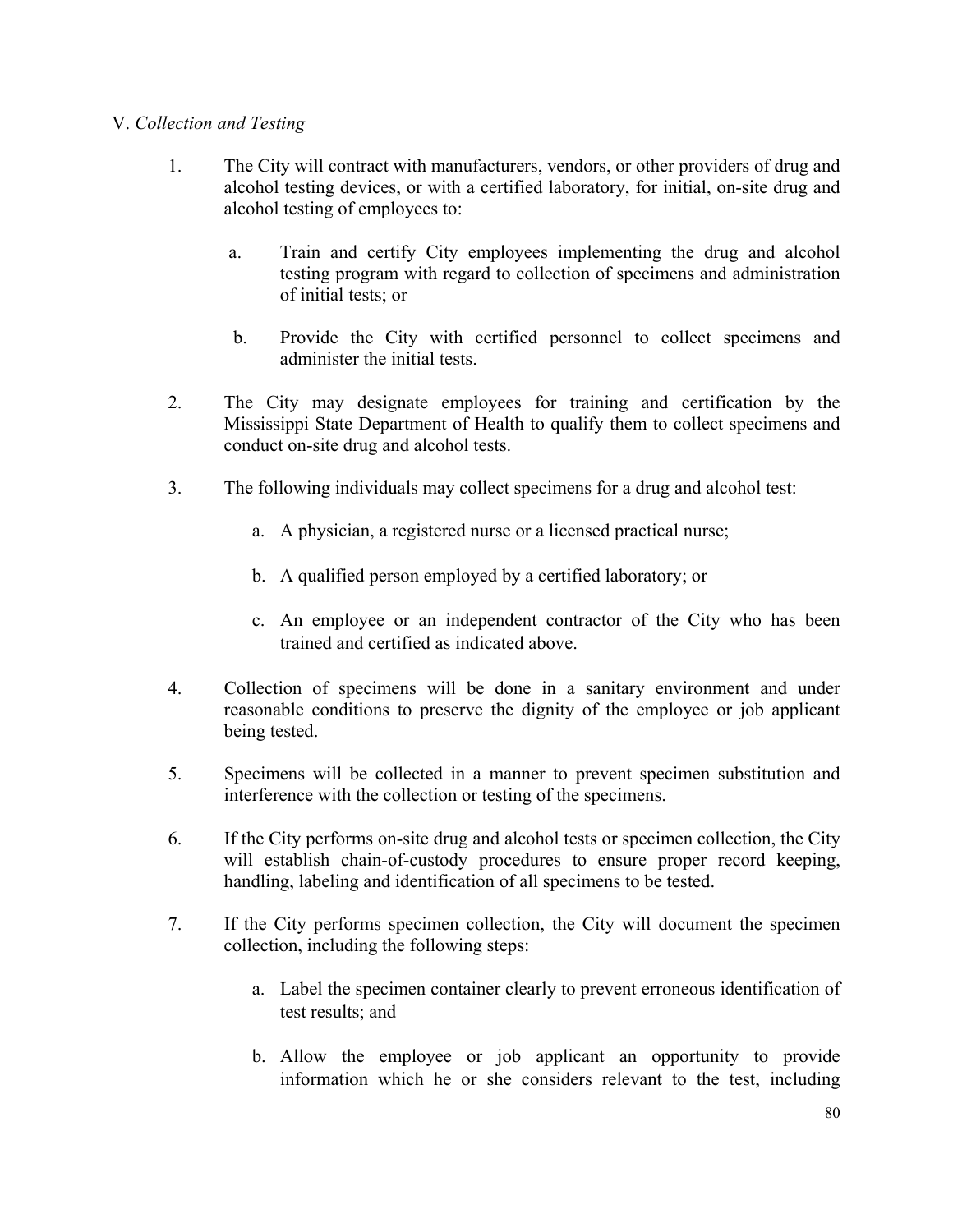identification of currently or recently used prescription or nonprescription drugs or other relevant medical information. This information will be taken into account when interpreting any positive confirmed results but will not prevent the test from being given.

- 8. Specimen collection, storage, and transportation to the testing site will be conducted to prevent contamination or adulteration.
- 9. If the City performs specimen collection, the person who collects or takes a specimen will collect enough for two (2) drug and alcohol tests.
- 10. When the City requires current employees to submit to a drug and alcohol test, the testing will occur during or immediately after the regular work period of the employees, and the time utilized will be considered work time for purposes of determining compensation and benefits for the current employees.
- 11. Specimen testing for drugs will conform to scientifically accepted analytical methods and procedures as outlined below.
- 12. Even if the City conducts on-site initial drug and alcohol tests, the City will contract with a certified laboratory to conduct confirmation tests on specimens which produce a positive result in the initial on-site test.
- 13. The City will pay for the costs of all drug and alcohol tests and accompanying results which the City requests or requires an employee or job applicant to take.

### VI. *Initial Tests*

1. Unless the Mississippi State Department of Health subsequently provides otherwise, the initial test for drugs shall use an immunoassay that meets the requirement of the United States Food and Drug Administration for commercial distribution. The following cut-off levels will be used for screening specimens to determine whether they are negative for the five (5) identified drugs or classes of drugs:

| <b>Drugs</b>               | Initial Test Cut-Off Levels (NG/ML) |
|----------------------------|-------------------------------------|
| Marijuana metabolites      | 50                                  |
| <b>Cocaine metabolites</b> | 300                                 |
| <b>Opiate metabolites</b>  | $300*$                              |
| Phencyclidine              | 25                                  |
| Amphetamine                | 1000                                |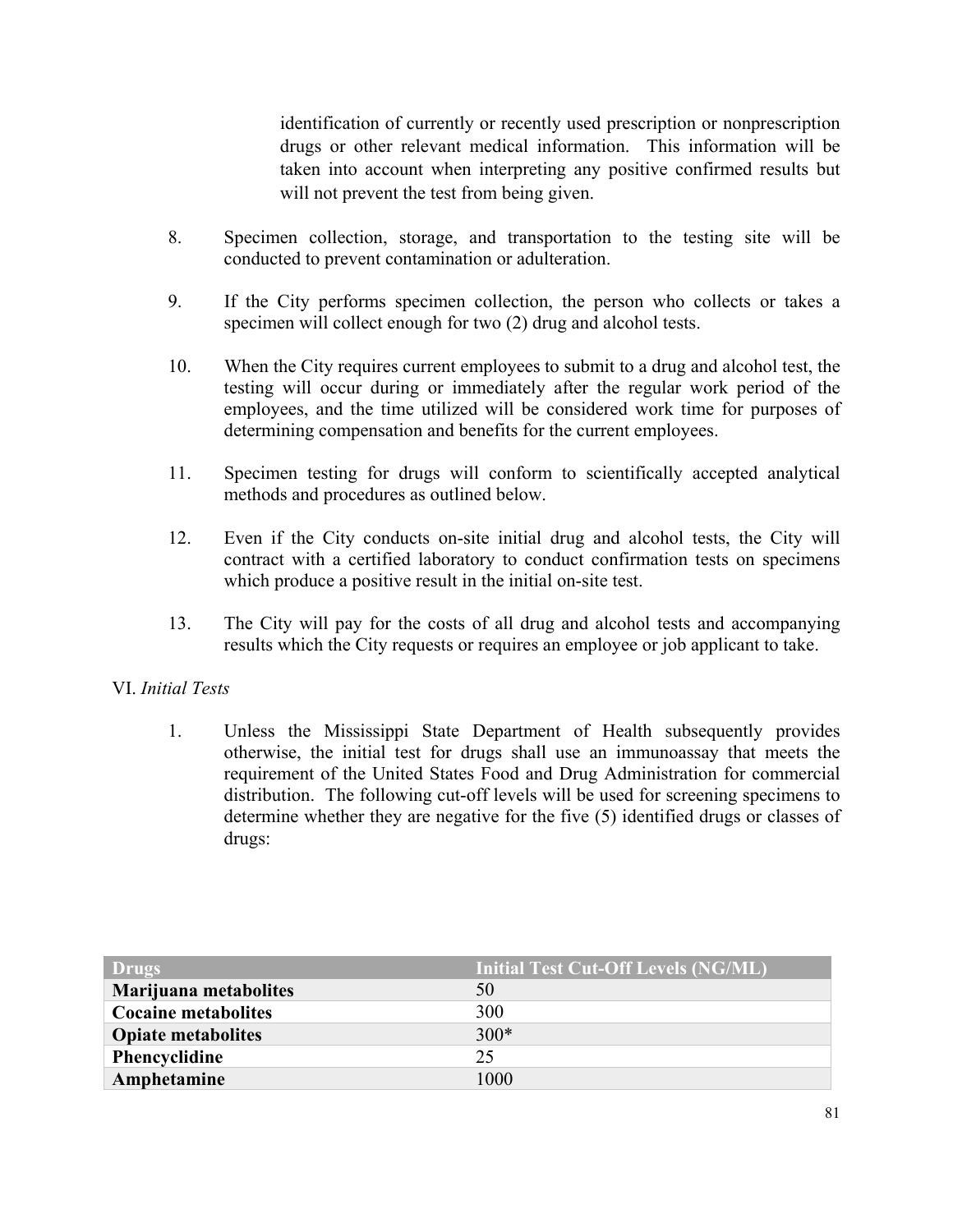- \* 25 NG/ML if amino assay specific for free morphine
	- 2. These cut-off levels for the initial drug test are subject to change by the Mississippi State Department of Health as advances in technology or other considerations warrant.

#### Initial Test - Alcohol

3. Any detectible level of alcohol found the breath or saliva specimen of an individual shall be deemed a positive result.

#### VII. *Confirmation Test*

- 1. Any initial drug or alcohol test yielding a positive result may be followed by an appropriate confirmation test. If the initial drug and alcohol test is negative, there will be no confirmation drug or alcohol test performed.
- 2. While the City may choose to utilize appropriately trained or certified personnel to conduct the initial drug and/or alcohol test on-site, the confirmation test will be performed by a certified laboratory; and the laboratory will perform confirmation tests only on specimens which produced a positive result in the initial test for drugs and/or alcohol.
- 3. All confirmation tests must use an alternative method of equal or greater sensitivity than that used on the initial drug and alcohol test. All specimens identified as positive on the initial test shall be confirmed using gas chromatography/mass spectrometry (GC/MS) techniques at the cut-off levels for each drug as listed below. All confirmations shall be by quantitative analysis. Concentrations that exceed the linear region of the standard curve will be documented in the laboratory records as "greater than highest standard curve value."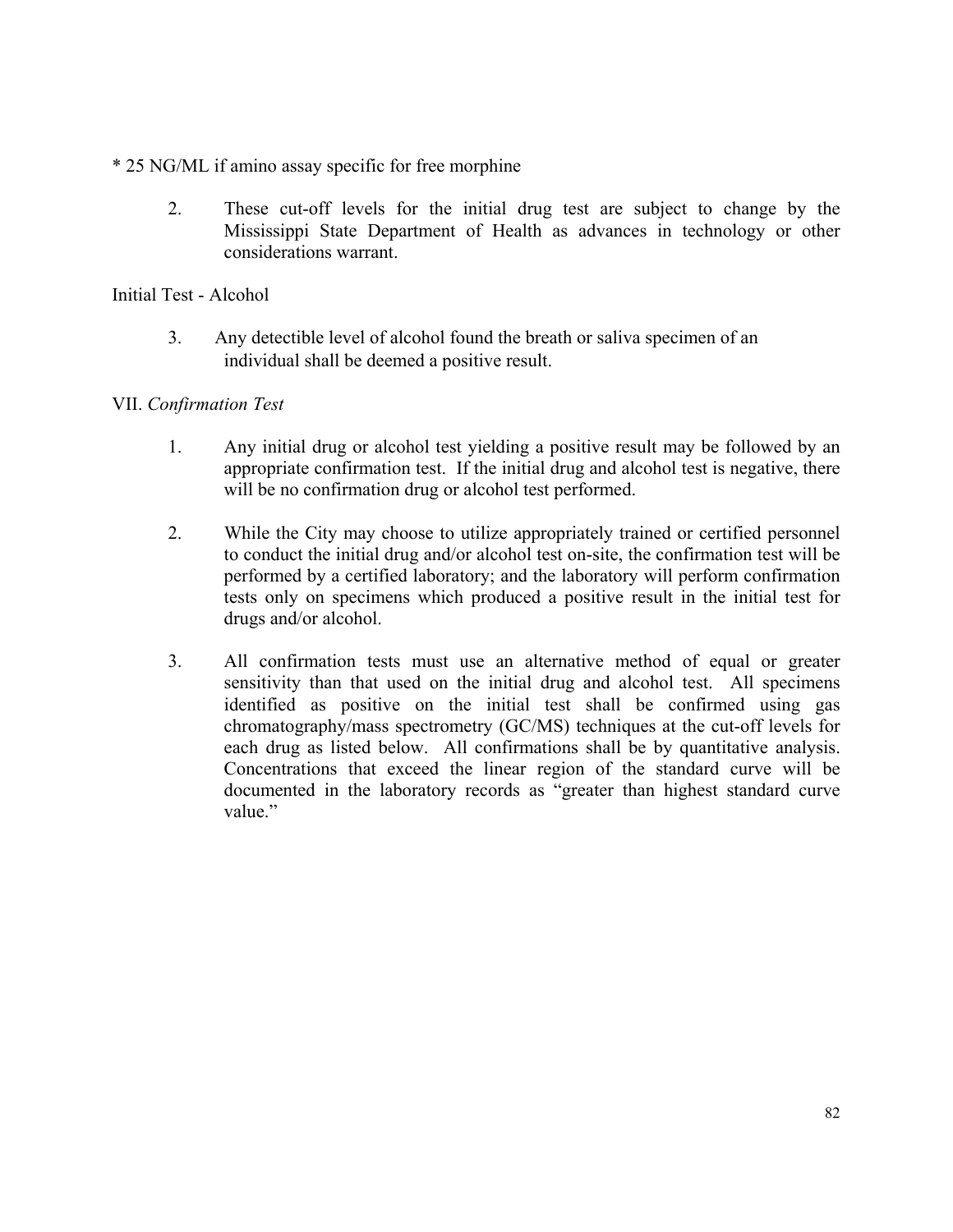| <b>Drugs</b>                          | <b>Confirmation Test Cut-Off Levels (NG/ML)</b> |
|---------------------------------------|-------------------------------------------------|
| Marijuana Metabolite <sup>1</sup>     | 15                                              |
| <b>Cocaine Metabolite<sup>2</sup></b> | 150                                             |
| <b>Opiates:</b>                       |                                                 |
| Morphine                              | 300                                             |
| Codeine                               | 300                                             |
| Phencyclidine                         | 25                                              |
| Amphetamines:                         |                                                 |
| Amphetamine                           | 500                                             |
| Methamphetamine                       | 500                                             |

4. These cut-off levels are subject to change by the Mississippi State Department of Health as advances in technology or other considerations warrant.

Confirmation Test - Alcohol

5. An ethyl alcohol level of 10mg/dl found in the blood specimen of an individual shall be deemed a positive result.

VIII. *Reporting Results of Test*

- 1. The laboratory will report as negative all specimens that are negative on the initial test or negative on the confirmation test. Only specimens confirmed positive will be reported positive for a specific drug or alcohol.
- 2. The laboratory will report confirmation test results to the Department of Human Resources within an average of five (5) working days after receipt of the specimen by the laboratory. Before a test result is reported (the results of confirmation tests or quality control data) it shall be reviewed and the test certified as an accurate report by the responsible individual. The laboratory will send only to the Department of Human Resources the drug or alcohol testing results which, in the case of a report positive for drug or alcohol use, shall be signed by the individual responsible for day-to-day management of the drug testing laboratory or the individual responsible for attesting to the validity of the test reports. The report shall identify the drugs/metabolites tested for, whether positive or negative, the specimen number assigned by the employer and the drug testing laboratory specimen identification number (accession number).

 $\overline{\phantom{a}}$ 

<sup>1</sup> Delta-9-Tetrahydrocannabinol-9-Carboxylic Acid

<sup>2</sup> Benzoylecgonine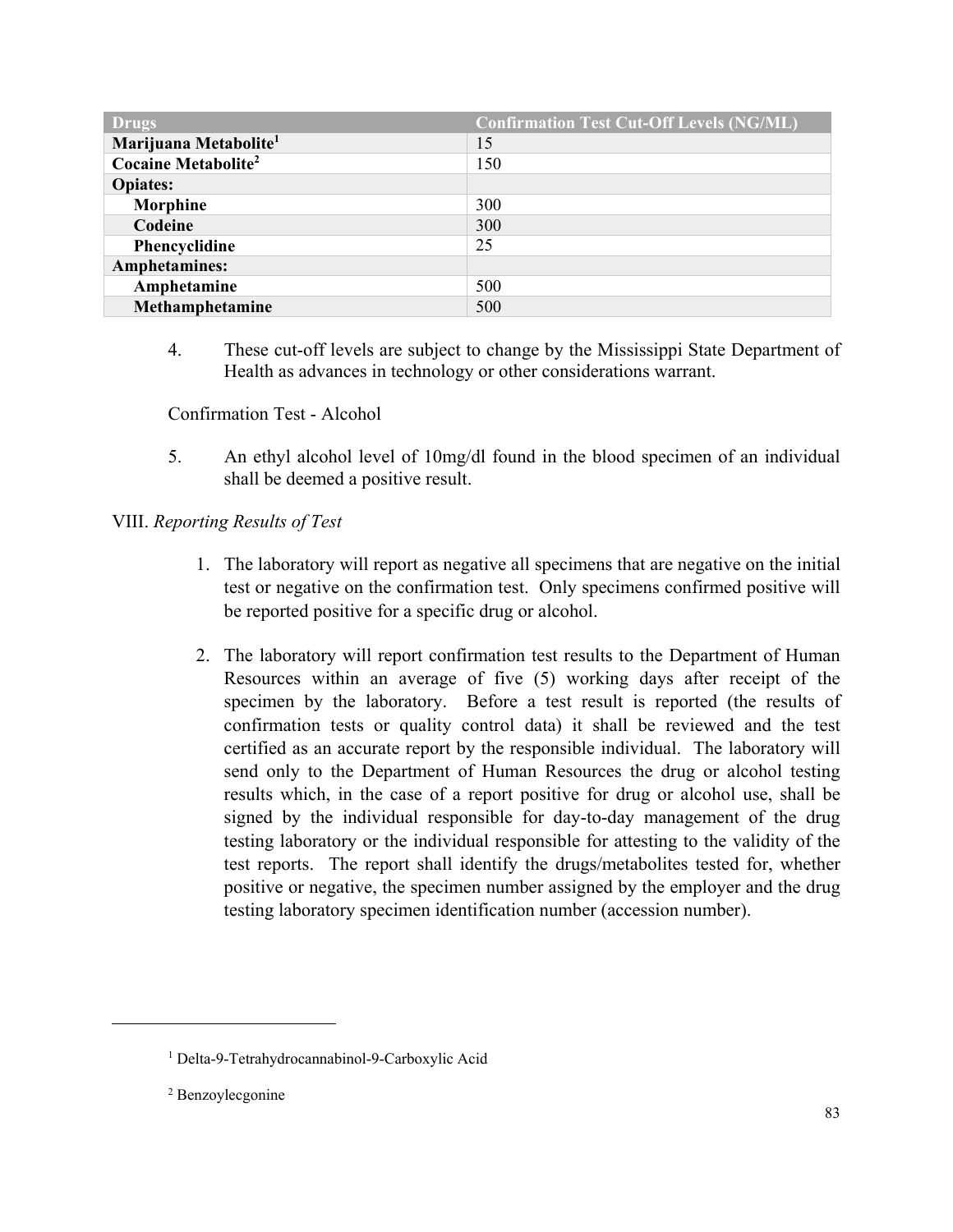#### IX. *Notification to Applicants or Employees and Objections to Positive Results*

- 1. An employee will be provided written notification of a positive confirmed test result report from the testing laboratory, the consequences of the report, and the options available to the employee within five (5) working days after the City receives the positive confirmation.
- 2. If an employee requests a copy of the test result report, the City will provide a copy.
- 3. An employee has ten (10) working days after receiving notice of a positive confirmed test result to submit information to the City explaining the test results and why the results do not violate the City's Drug and Alcohol Free Workplace Policy. If the explanation is not satisfactory, the City will place a written statement of why the explanation was unsatisfactory, along with the report of positive results, in the employee's medical and personnel records. If any information is included in or otherwise accompanies the report, such information will be placed in the employee's medical records but will not be placed in the personnel file.
- 4. During the ninety (90) day period following the date the results of the positive confirmed test are mailed or otherwise delivered to the City, the employee who submitted the specimen will be permitted to have a portion of the specimen retested, at the employee's expense, at a certified laboratory selected by the employee.
- 5. Any additional testing requested by the employee or job applicant will be paid by the employee or job applicant.

### X. *Release or Disclosure of Test Results*

- 1. Information, interviews, reports, statements, memoranda and test results, written or otherwise, received by the City through its Drug and Alcohol Free Workplace Policy are confidential communications. Any information obtained by the City pursuant to its Drug and Alcohol Free Workplace Policy is the property of the City. The confidentiality provisions contained in this Drug and Alcohol Free Workplace Policy do not apply to other information or parts of an employee's or job applicant's personnel or medical files.
- 2. Information related to drug and alcohol test results will not be released to any individual, other than the employee or job applicant, or City medical, supervisory or other personnel, as designated by the City on a need to know basis, unless:
	- a. The employee or job applicant has expressly, in writing, granted permission for the City to release such information;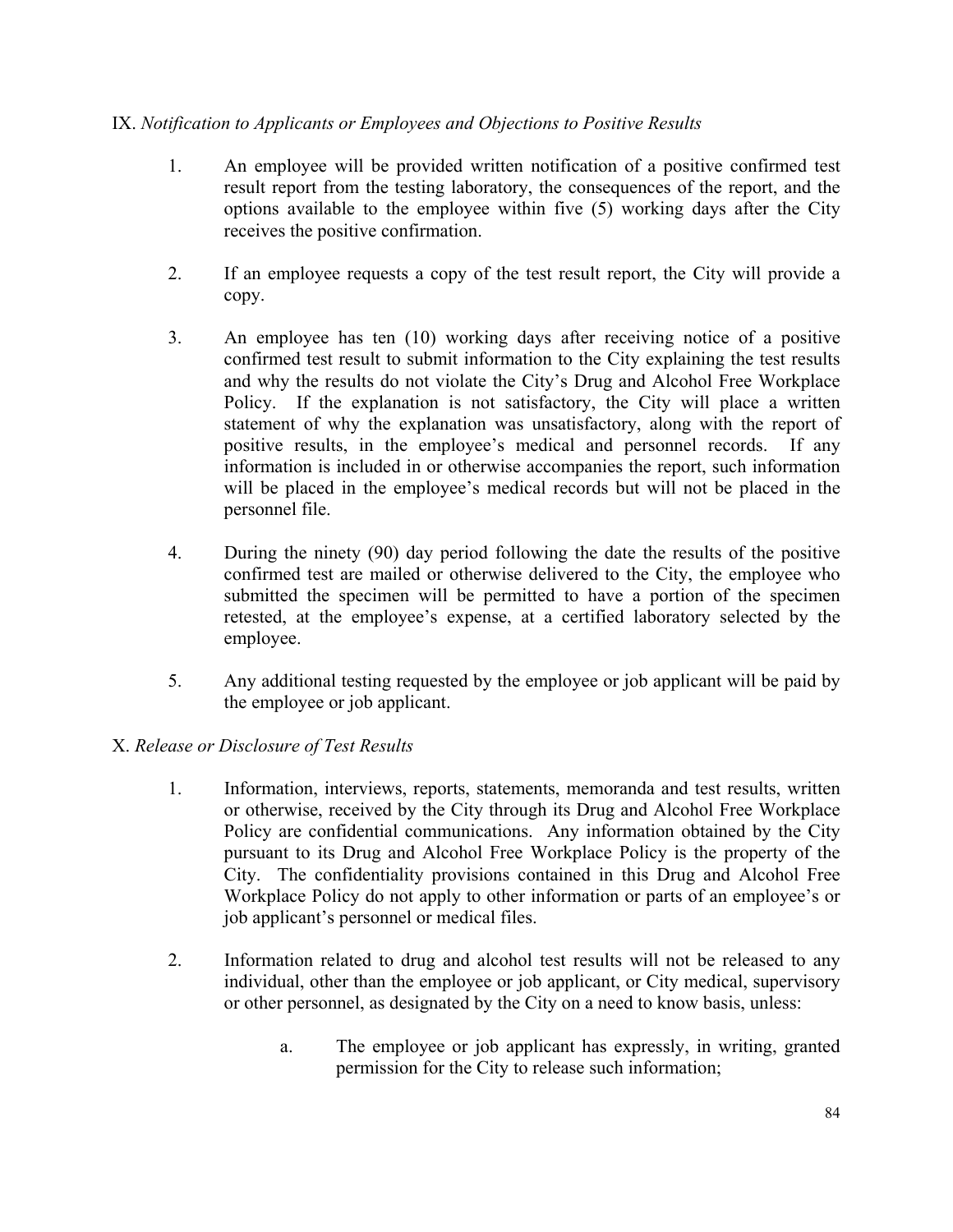- b. It is necessary to introduce a positive confirmed test result into an arbitration proceeding, provided that the information is relevant to the hearing or proceeding, or the information must be disclosed to a federal or state agency or other unit of a state or the United States government as required under law, regulation or order, or disclosed in accordance with compliance requirements of a state or federal government contract, or disclosed to a drug abuse rehabilitation program for the purpose of evaluation or treatment of an employee; or
- c. There is a risk to public health or safety that can be minimized or prevented by the release of such information; provided, however, that unless such a risk is immediate, a court order permitting the release shall be obtained prior to the release of the information.
- 3. If an employee refuses to sign a written consent form for release of information to persons as permitted under the Drug and Alcohol Free Workplace Policy or any other applicable law, the City may discipline or discharge the employee.
- XI. Specimen and Records Retention by the Laboratory and Retesting
	- 1. The laboratory will preserve positive specimens in such a manner as to insure that the specimens will be available for any necessary re-test as required by law.
	- 2. Every specimen that produces a positive confirmed result will be preserved in a frozen state by the certified laboratory that conducts the confirmation test for a period of ninety (90) days from the time the results of the positive confirmed test are mailed or otherwise delivered to the City. During this period, the employee who has provided the specimen will be permitted by the City to have a portion of the specimen retested, at the employee's expense, at a certified laboratory chosen by the employee. The certified laboratory that has performed the test for the City shall be responsible for the transfer of the portion of the specimen to be retested, and for the integrity of the chain of custody during the transfer.
	- 3. Because some analytes deteriorate or are lost during freezing and/or storage, quantitation for a retest is not subject to a specific cut-off requirement but must provide data sufficient to confirm the presence of the drug, alcohol or their metabolites.
	- 4. Unless otherwise instructed by the City in writing, all records pertaining to the given urine or blood specimen or other specimen will be retained by the drug testing laboratory for a minimum of two (2) years.
	- 5. The employee or job applicant is responsible for the payment of costs of any additional drug and alcohol tests requested by the employee or job applicant.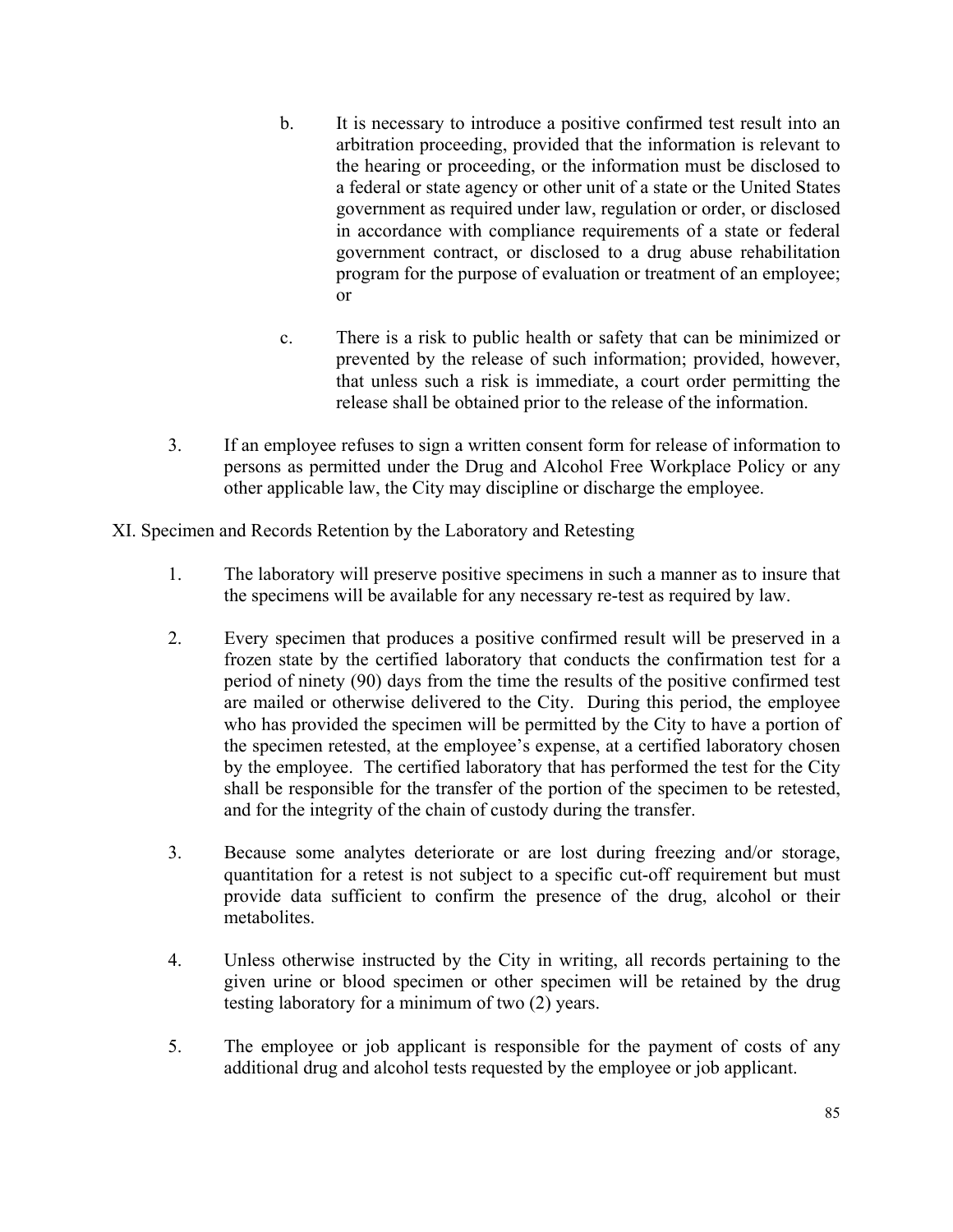#### XII. Employee Assistance

- 1. If the City maintains an employee assistance program, the City will inform employees of the benefits and services of the employee assistance program. The City will also post notice of the employee assistance program throughout its workplace and will explore other alternatives to publicize such services. The City will also provide employees with notice of the policies and procedures regarding access to and utilization of any available employee assistance program.
- 2. If at any time the City does not have an employee assistance program, the City will also maintain a resource file of employee assistance service providers, alcohol and other drug abuse programs, mental health providers and other persons, entities or organizations available to assist employees with personal or behavioral problems. The City will provide all employees information about the existence of the resource file and a summary of the information contained within the resource file. The City will post this information.
- 3. The summary may contain but is not limited to all information necessary to access the services listed in the resource file. Further, the City will also post in conspicuous places a listing of multiple employee assistance providers in the area.

### XII. *Supervisor and Employee Training*

- 1. The City will provide all employees with an education program on alcohol and other drug abuse prior to instituting its Drug and Alcohol Free Workplace Policy. Also the City will provide employees with an annual education program on alcohol and other drug abuse, in general, and its effects on the workplace, specifically. The education program will last at least one (1) hour and will include but is not limited to information on:
	- a) the explanation of the disease of addiction for alcohol and other drugs;
	- b) the effects and dangers of the commonly abused substances in the workplace;
	- c) the dangers of drug abuse in the workplace;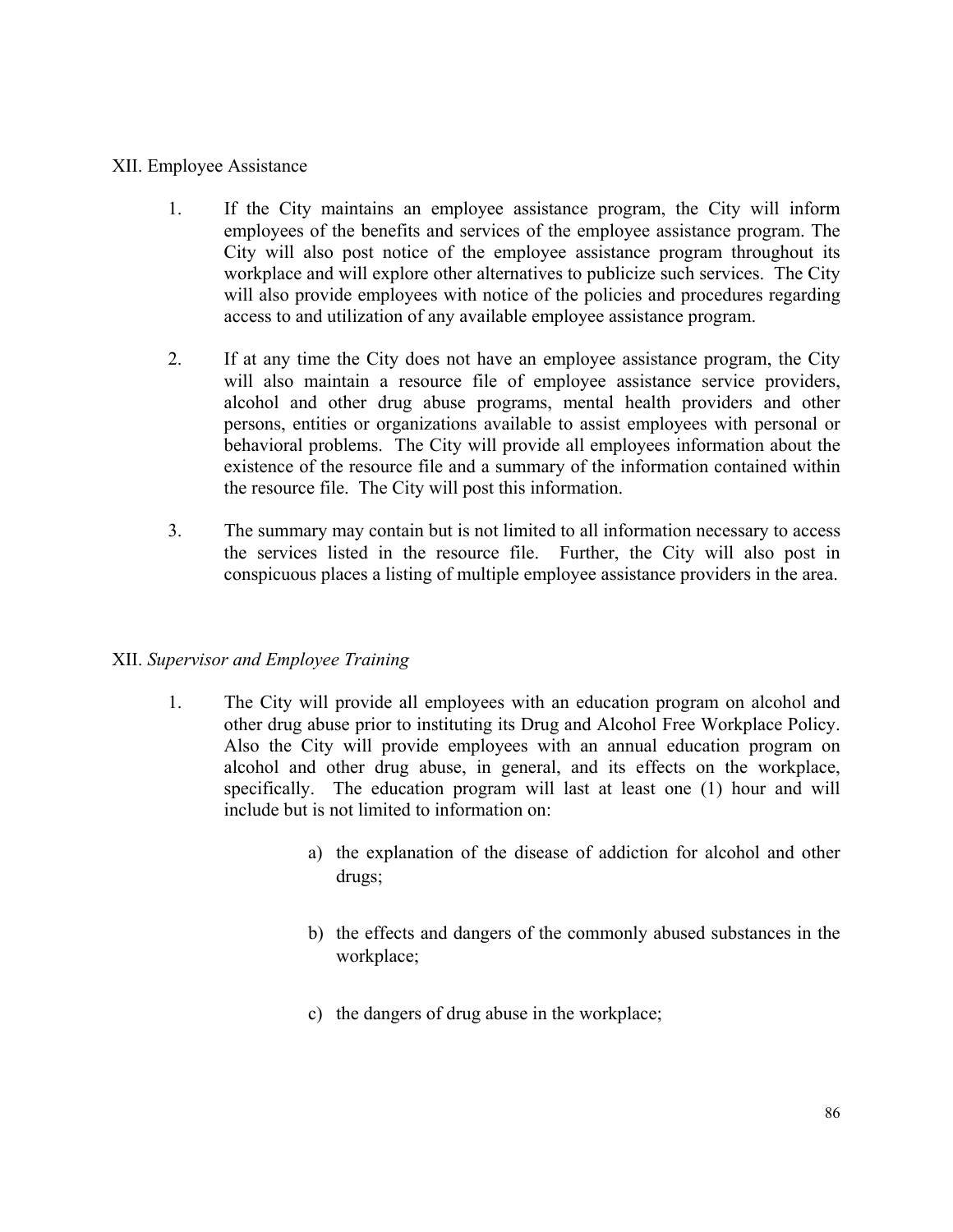- d) the City's policies and procedures regarding alcohol and other drug use or abuse in the workplace and how employees who wish to obtain substance abuse treatment can do so;
- e) the City's policy of maintaining a drug-free workplace;
- f) any available drug counseling, rehabilitation, and employee assistance programs; and
- g) the penalties that may be imposed on employees for drug abuse violations.
- 2. In addition to the educational program referenced above, the City will also provide all supervisory personnel a minimum of two (2) additional hours of training prior to the institution of its Drug and Alcohol Free Workplace Policy and each year thereafter which will include but is not limited to the following:
	- a) recognition of evidence of employee alcohol and other drug abuse;
	- b) documentation and corroboration of employee alcohol and other drug abuse;
	- c) referral of alcohol and other drug abusing employees to the proper treatment provider;
	- d) recognition of the benefits of referring alcohol and other drug abusing employees to treatment programs, in terms of employee health and safety and City savings; and
	- e) explanation of any employee health insurance or HMO coverage for drug, alcohol or other problems.

## XIV. *Action by the City Based on Positive Test Results or Refusal to Submit to Drug and Alcohol Testing*

1. The City may not discharge, discipline, or request or require rehabilitation of an employee on the basis of a positive test result that has not been verified by a confirmatory test, except the City may temporarily suspend or transfer an employee to another position after an initial positive on-site test while awaiting confirmation.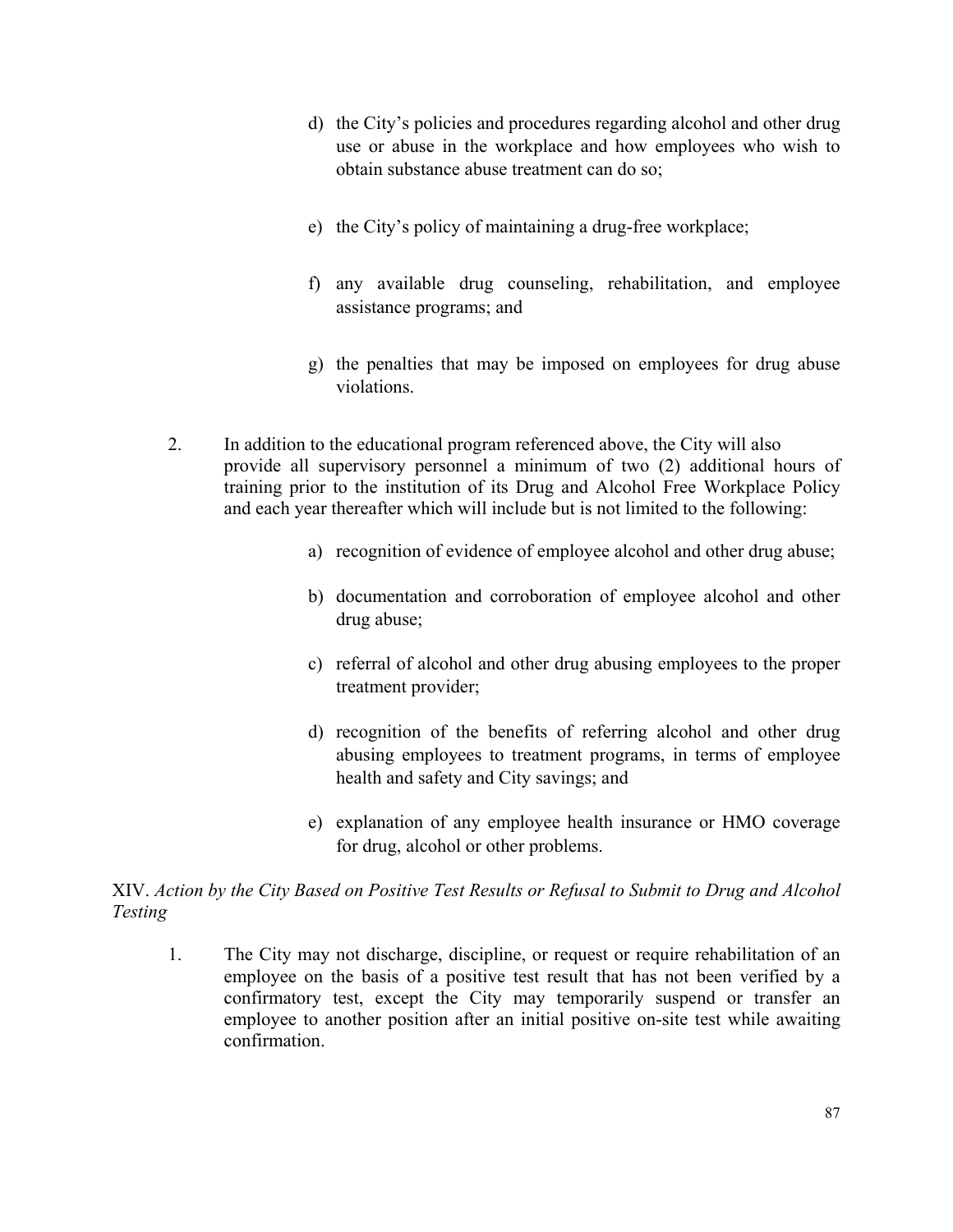- 2. The City will not discharge, discipline, discriminate against or request or require rehabilitation of an employee on the basis of any medical history information revealed to the City as a result of a drug and alcohol test, except if the employee had an affirmative obligation to provide such information before, upon, or after hire.
- 3. The City may discipline, up to and including discharge, an employee who has had a confirmed positive test result.
- 4. The City in its discretion may refer any employee who has violated the City's Drug and Alcohol Free Workplace Policy to an employee assistance program or other similar program for assessment, counseling and referral for treatment or rehabilitation as appropriate. Such treatment or rehabilitation shall be at a site certified by the Mississippi State Department of Mental Health. This option does not in any way limit the City's ability to discipline any employee for a positive confirmed test result.
- 5. If a job applicant refuses to submit to drug and alcohol testing, the City may refuse to hire the job applicant.
- 6. If an employee refuses to submit to drug and alcohol testing, the City may discipline the employee, up to and including discharge, or refer the employee to a drug abuse assessment, treatment and rehabilitation program at a site certified by the State of Mississippi Department of Mental Health.
- 7. **Nothing in this Drug and Alcohol Free Workplace Policy affects any right of the City to terminate the employment of any person for reasons not related to the Drug and Alcohol Free Workplace Policy.**

### XV. *Federal Drug Free Workplace Program*

1. The City provides a drug-free workplace under the provisions of the Federal Drug-Free Workplace Act. Accordingly, the City has implemented a policy prohibiting the unlawful manufacture, distribution, dispensation, possession or use of a controlled substance in the workplace and indicating that actions which may be taken for such violations may include discipline up to and including termination from employment.

### Awareness

2. The City also has established a drug-free awareness program to inform employees about the dangers of drug abuse in the workplace, the City's policy of maintaining a drug-free workplace, any available drug counseling, rehabilitation and employee assistance programs, and the penalties which may be imposed upon employees for drug abuse violations.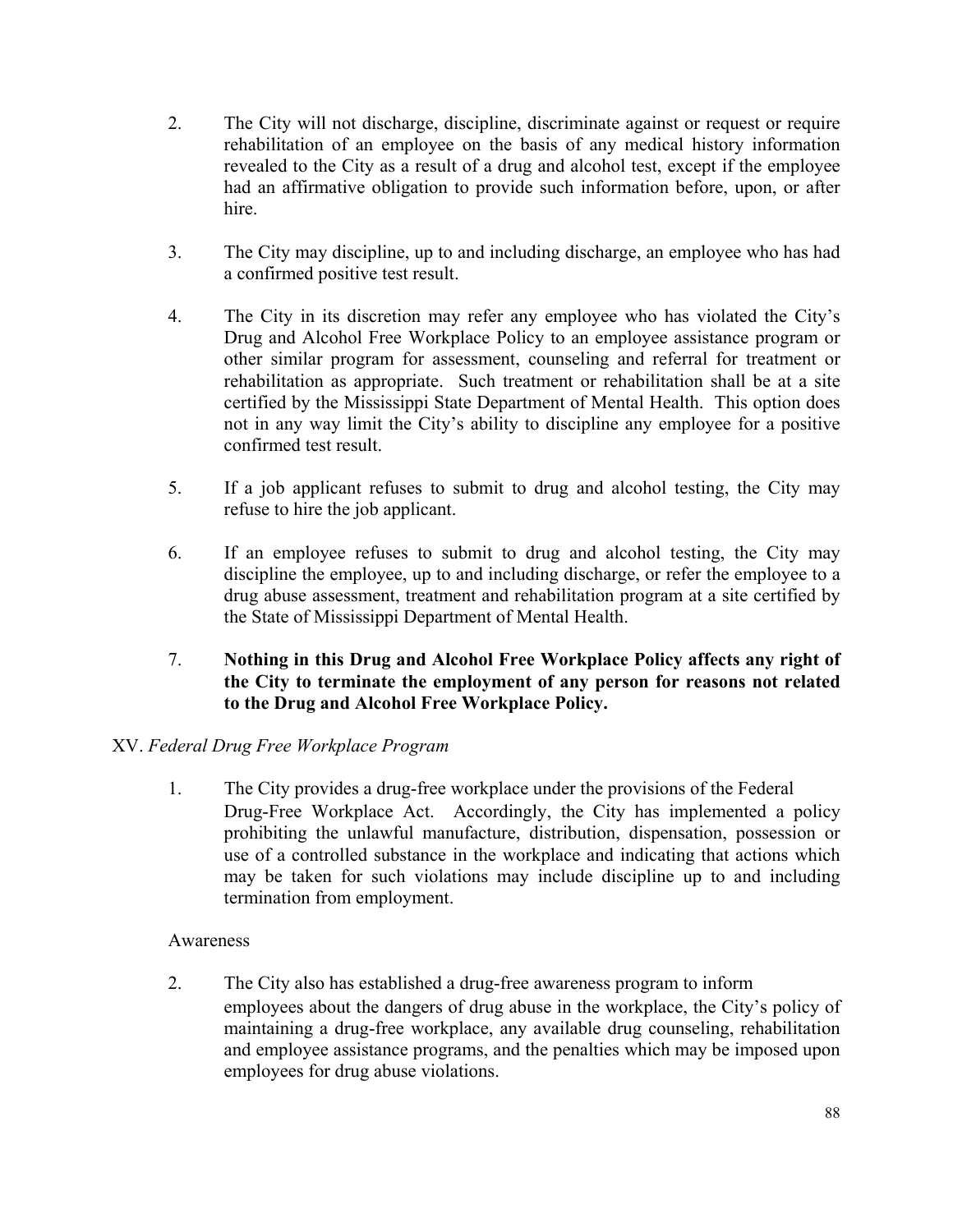### Notice to Employees

3. Further, the City has made it a requirement that each employee as a condition of employment will be given a copy of the City's Drug and Alcohol Free Workplace Policy, setting out the items identified above as required by the Federal Drug-Free Workplace Act.

## Additional Employee Obligations

- 4. The City has further notified each employee that as a condition of employment the employee must:
	- a) abide by the terms of the City's Drug and Alcohol Free Workplace Policy and the Federal Drug-Free Workplace Act provisions, including those requirements set out above; and
	- b) notify the City in writing of any criminal drug statute conviction for a violation occurring in the workplace no later than five (5) calendar days after such conviction.

# Notice to Federal Government

5. The City will provide notice, including position title, to any federal government contracting agency or federal government granting agency and to every grant officer or other designee on whose grant activity the convicted employee was working, unless the federal agency has designated a central point for the receipt of such notices, within ten (10) calendar days after receiving notice by an employee or otherwise of a criminal drug statute conviction for a violation occurring in the workplace. The notice will include the identification number(s) of each affected grant.

# Termination/Discipline/Assistance

- 6. Within thirty (30) calendar days of receiving notice of an employee's conviction for a violation of a criminal drug statute occurring in the workplace, the City will either:
	- a) take appropriate personnel action against such employee, up to and including termination, consistent with the requirements of the Rehabilitation Act of 1973, as amended; or
	- b) require such employee to participate satisfactorily in a drug abuse assistance or rehabilitation program approved for such purposes by a Federal, State, or local health, law enforcement, or other appropriate agency.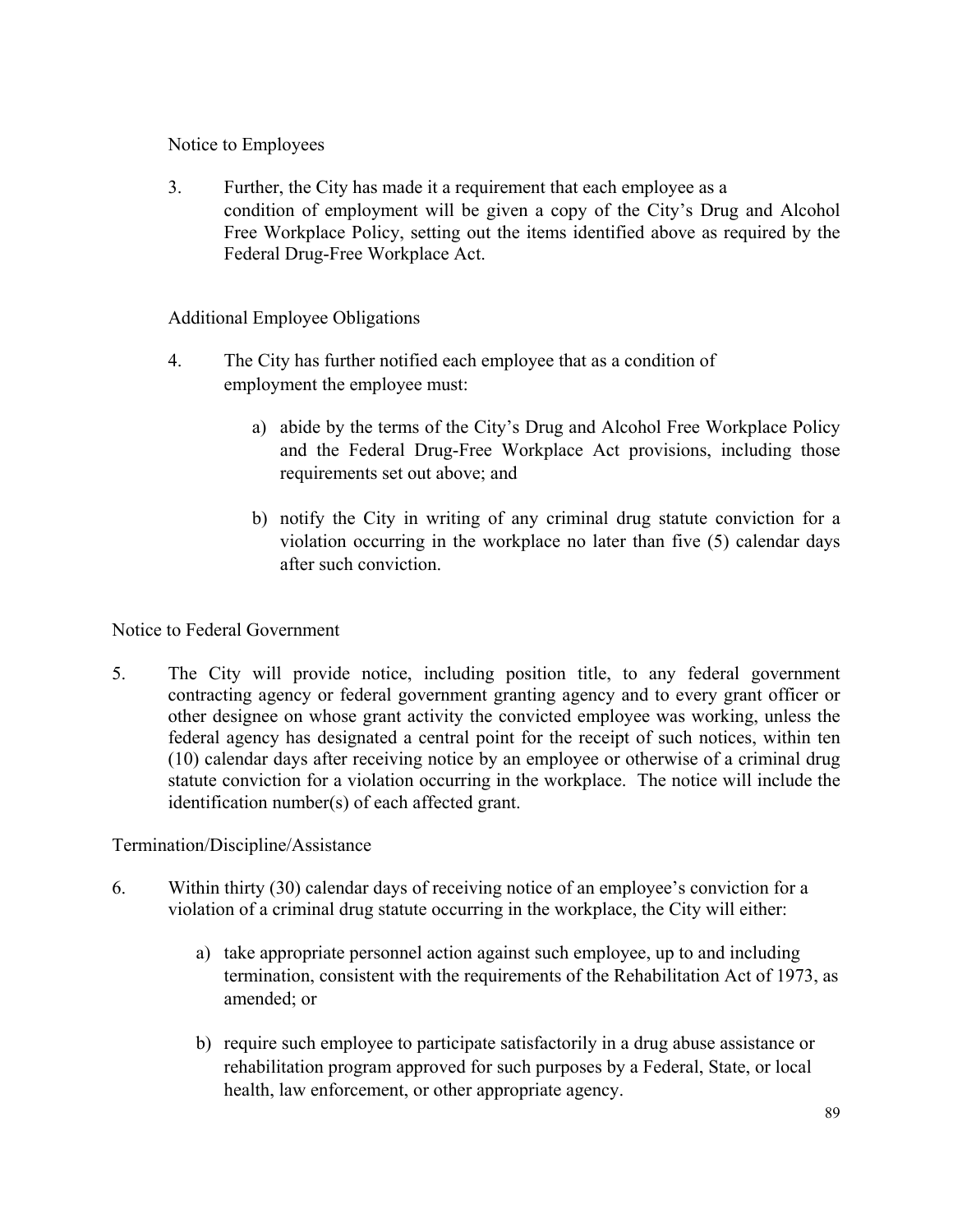- 7. If an employee is terminated for such conviction, no further participation in drug abuse assistance or rehabilitation will be required.
- 8. The City will make a good faith effort to maintain a drug-free workplace program through the implementation of the terms set forth above.

**Amended 12\_7\_2021** 

## **Q. NOTIFICATION OF ARREST AND/OR CONVICTION**

Any employee who is arrested for a misdemeanor or felony must notify his or her supervisor of such arrest no later than seventy-two (72) hours after the arrest. If an employee is convicted of a misdemeanor or felony while employed with the City of Southaven, he or she must inform a supervisor of such conviction (including pleas of guilty and nolo contendre) no later than seventy-two (72) hours after the conviction.

The arrest of an employee - whether on or off duty - may result in corrective action. Corrective action depends upon a review of all factors involved - including whether or not the employees action was work-related, the nature and severity of the act, or any resultant circumstances that adversely affect the employees attendance and/or eroding of public confidence. Such corrective actions may include termination.

If an employee is convicted of a criminal offense while employed with the City of Southaven, he or she may be terminated and, if terminated, may be ineligible for rehire. The ultimate disposition of the issue will depend upon the nature of the offense and the employee's work duties. Any corrective action taken must be supported by available information coming from witnesses, police, or court records.

Any employee who is arrested for a misdemeanor or felony shall notify his or her supervisor of such arrest no later than seventy-two (72) hours after the arrest. Any employee on a leave of absence must report any arrest (for a misdemeanor or felony) and any subsequent disposition(s) including conviction(s) - to his/her supervisor prior to returning to work.

If an employee is convicted of a misdemeanor or felony while employed with the City of Southaven, he or she must inform a supervisor of such conviction (including pleas of guilty and nolo contendre) no later than seventy-two (72) hours after the conviction. Failure to inform the supervisor within the designated time period subjects the employee to corrective actions up to and including termination.

An employee's failure to report an arrest or a conviction (for a misdemeanor or felony) within the specified time period may result in immediate termination.

**Updated August 2, 2011**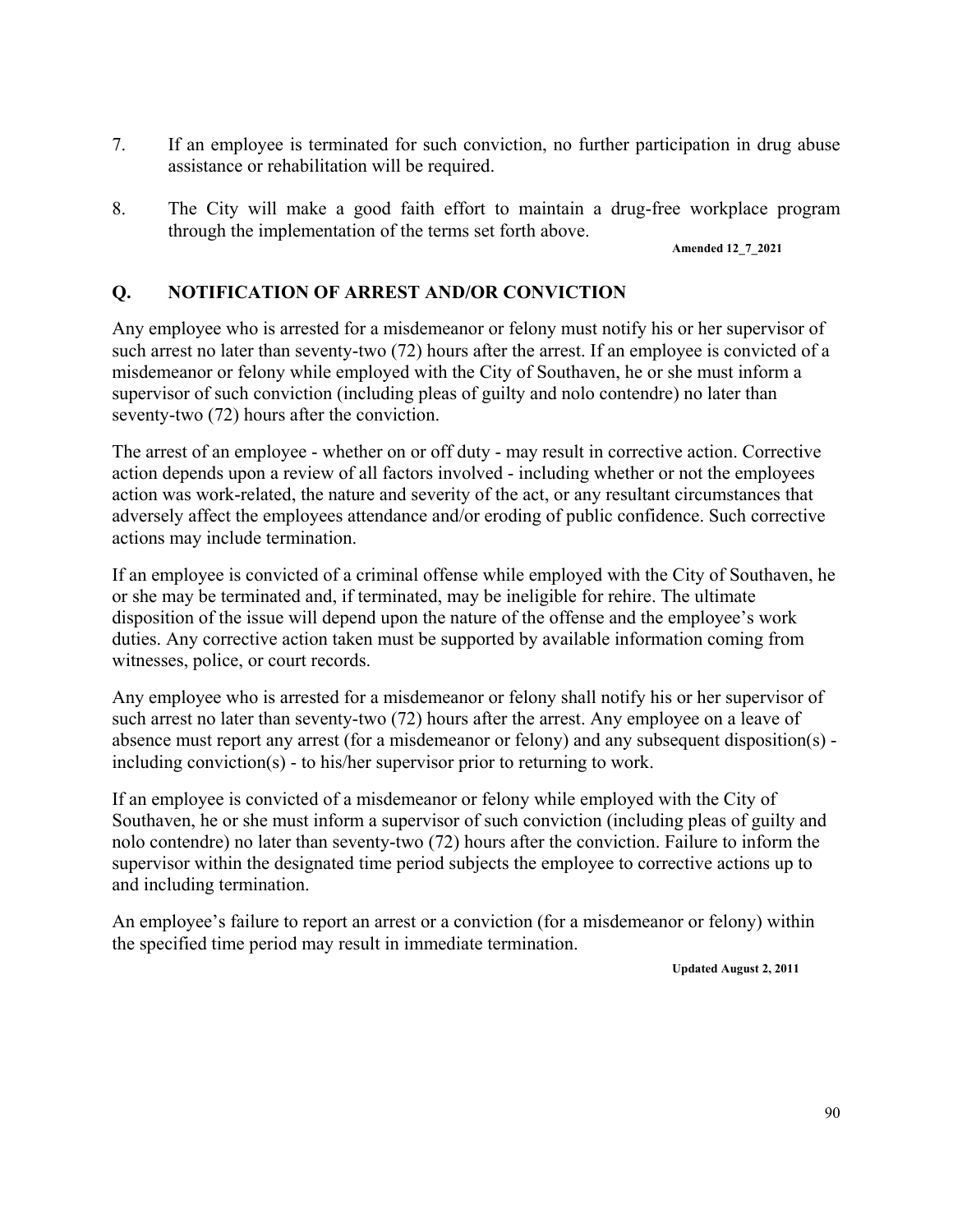# **R. ACCIDENT REPORTING PROCEDURES**

#### **Purpose**

It is the policy of City of Southaven that all accidents or incidents that result in either personal injury or illness, and or damage to City property shall be properly reported and investigated. Although accident/incident investigation is a reactive process, a comprehensive accident reporting and investigation process is a proactive measure that can effectively prevent or minimize future accidents/incidents. This operating procedure establishes a systematic process to ensure that accidents are properly reported in a timely manner, that all causes (direct and contributory) are thoroughly identified and that the appropriate corrective actions are taken.

#### **Scope**

This operating procedure applies to the reporting and investigation of all incidents that result in:

- A work-related injury and/or illness to any City employee (full-time, part-time, temporary or seasonal) or elected official;
- Personal injury and/or illness to non-City personnel while on or using City-owned property;
- Damage to City-owned property; or
- A non-injury event that had the potential to cause harm or damage.

#### **Responsibility**

#### **Department heads, managers and/or supervisors** -- are responsible for:

- a. ensuring that all accidents/incidents are properly reported and investigated in accordance with this operating procedure.
- b. ensuring that all corrective actions are promptly and completely carried out.

**Employees** -- are responsible for reporting any injury/illness work-related accident or non-injury incidents to their manager/supervisor as soon as possible. All accidents/incidents must be reported by no later than the end of the employee's regular work shift.

**The Office of Human Resources** -- shall participate in accident investigations either directly or by review of the report as deemed appropriate to the incident. The Office of Human Resources shall determine the level of participation that is warranted. The Office of Human Resources is also responsible for administering the Workers' Compensation benefits program for work-related injuries or illnesses.

#### **Definitions**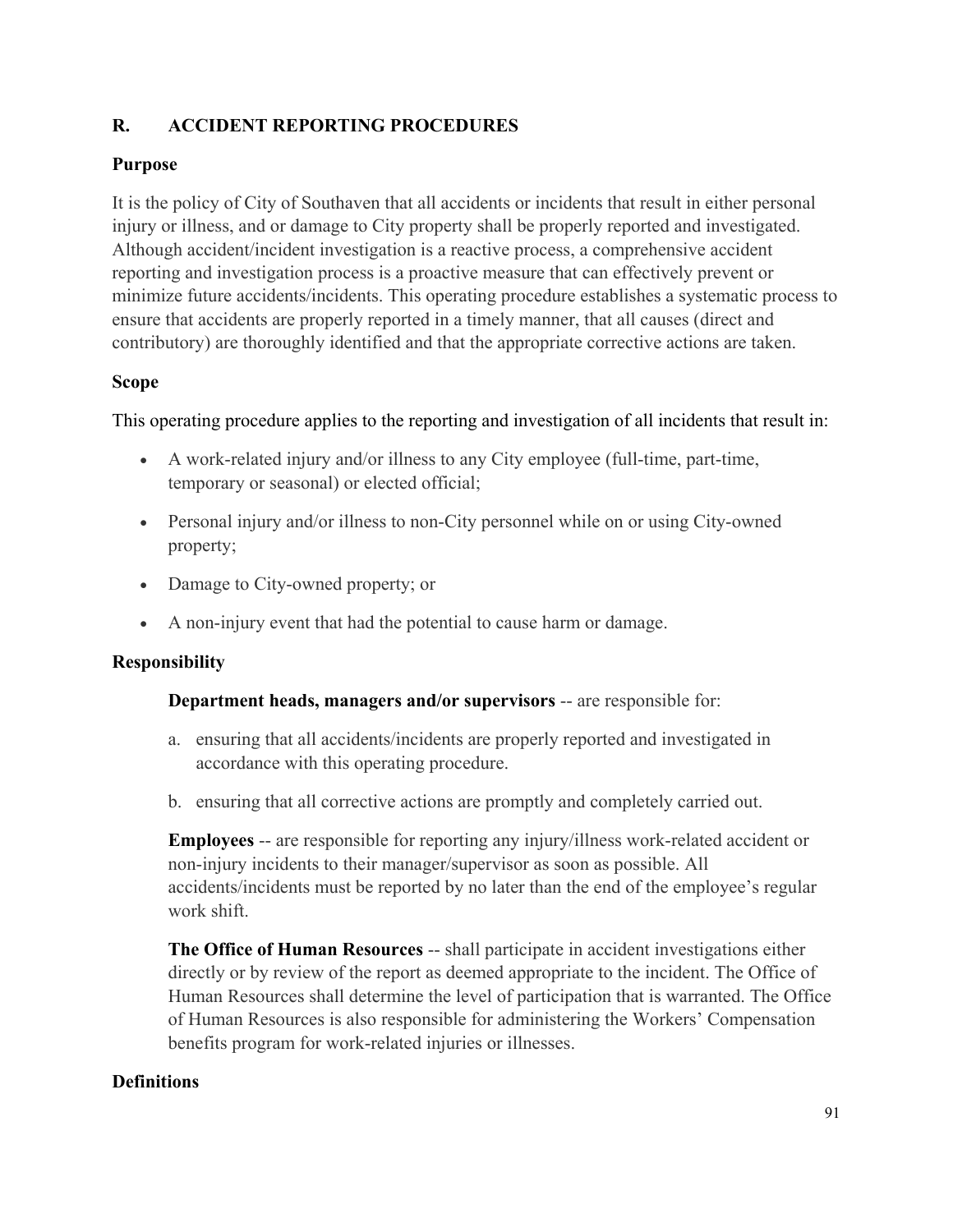**Major Accident** -- - Any injury or illness-related accident that results in:

- a. Death;
- b. Amputations involving the loss of bone tissue;
- c. Loss of consciousness due to electrical shock, lack of oxygen or chemical exposure;
- d. Possible permanent functional impairment of a body part (excluding those resulting from a back strain);
- e. Admission to a hospital (other than 24-hour observation, hernia repair or back strain).

**Multiple Injury Accident** -- (as defined by OSHA) -- Accidents or incidents that result in five (5) or more employees being admitted to a hospital or medical treatment facility.

**OSHA Recordable Incident** - Any accident/incident that results in:

- a. Medical treatment other than first-aid, (Examples: treatment of an infection, sutures, second or third degree burns, etc.) -- - a list of OSHA-defined medical treatment is provided in Appendix A;
- b. Restriction of normal work activities (reduced work activities, or reduced work days);
- c. In days away from work (lost-time);
- d. or any occupational illness.

**First-Aid Only** -- Any accident/incident which results in a minor injury that can normally be treated or cared for by the employee and/or his/her supervisor, and does not result in any of the conditions identified in Section 4.3. Note -- - first-aid can be administered by a medical professional and not result in an OSHA-recordable incident. (Examples: application of a Band-Aid or antiseptic to a minor cut or scrape).

**"Non-Injury" Incident** -- - Any incident which does not result in personal injury or illness but had the potential to do so OR any incident which results in property damage but does not result in injury or illness.

# **Notification Procedures**

**Notification During Regular Working Hours** -- - Any City employee involved in an accident/incident (as defined in Section 4.0) during regular working hours shall:

a. Report the occurrence to their department manager or supervisor as immediately as possible, but by no later than the end of the regular work shift. Failure to properly report an incident can result in disciplinary action and/or denial of benefits.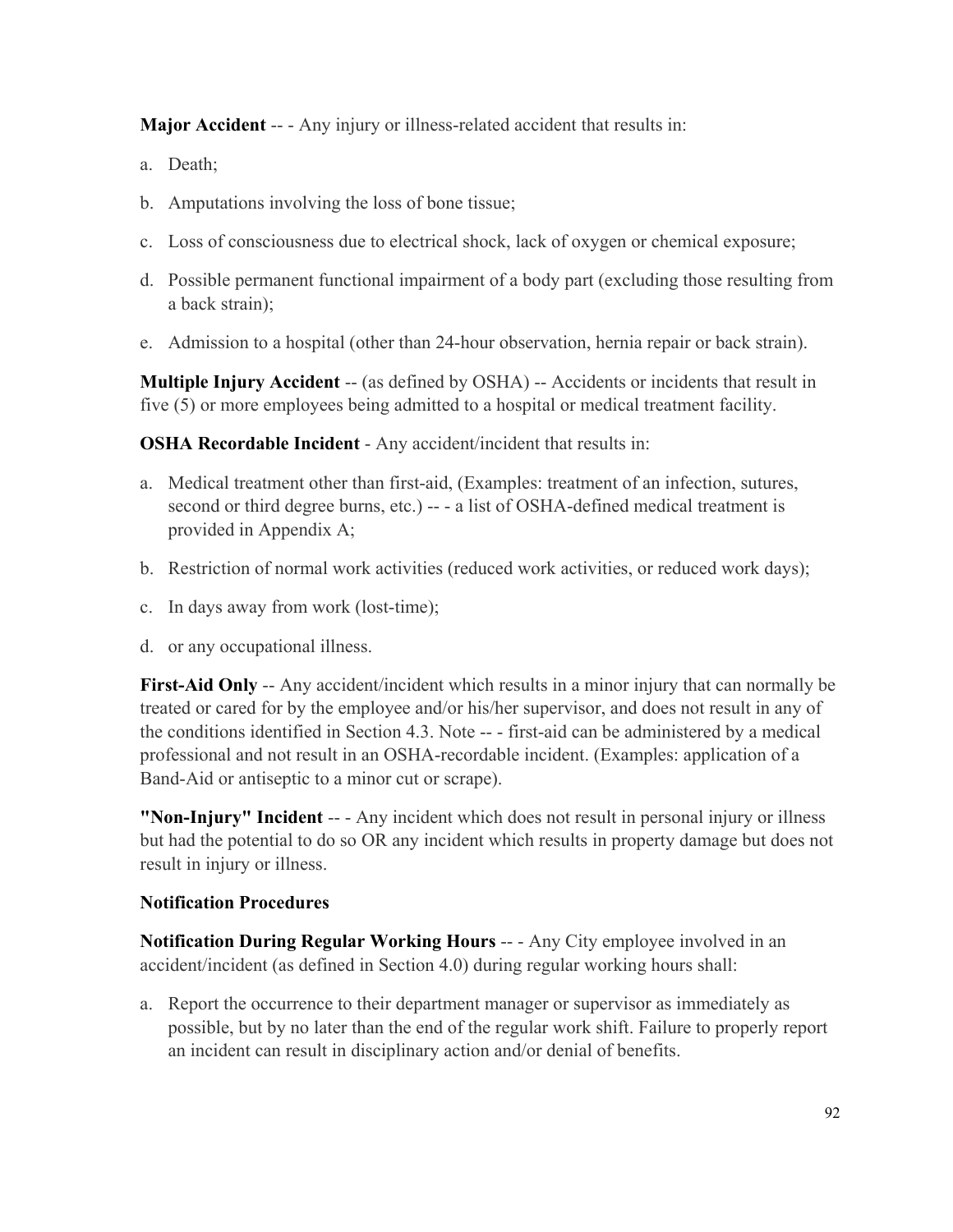- b. If the incident only involves first-aid treatment administered by either the employee or his/her manager/supervisor, or is a non-injury incident and the manager/supervisor is assured that there will be no further complications, the incident shall be documented on the DEPARTMENT INCIDENT LOG.
- c. If the work-related accident results in injury or illness requiring professional medical treatment, the employee shall be referred to Family Medical Clinic located at 3451 Goodman Road East, Suite 115, Southaven, MS 38672 or, in severe cases, taken to Baptist Memorial Hospital – Desoto located at 7601 Southcrest Parkway, Southaven, MS 38671 or other designated medical provider. If the injury or illness requires emergency medical treatment, contact the Southaven Police Department (662-393-8654) or 9-1-1 as appropriate, for proper notification of emergency medical services. *NOTE:* The employee(s) involved may be required to submit to a drug and alcohol test as described in the City's Drug Free Workplace Policy and Drug and Alcohol policy.
- d. The employee's manager/supervisor shall report the event to the Office of Human Resources by no later than the end of the work shift of the day on which the event occurred. At a minimum, the manager/supervisor must provide the employee's name, date and time of accident, nature of injury/illness, and how the accident/incident occurred.
- e. The employee's manager/supervisor is responsible for conducting the initial accident investigation and completing the MWCC – WORKERS' COMPENSATION – FIRST REPORT OF INJURY OR ILLNESS, HIPAA MEDICAL AUTHORIZATION, and PHYSICIAN OF CHOICE forms as outlined in Section 7.0.

**Notification After Regular Working Hours/Days** -- Any City employee involved in an accident, that results in a work-related injury or illness, after regular working hours/days shall:

- a. Report the occurrence to their department manager or supervisor as immediately as possible, but by no later than the end of the shift. Failure to properly report an incident can result in disciplinary action and/or denial of benefits.
- b. If the incident only involves first-aid treatment administered by either the employee or his/her manager/supervisor, or is a non-injury incident and the manager/supervisor is assured that there will be no further complications, the incident shall be documented on the DEPARTMENT INCIDENT LOG on the next regular work day.
- c. If the work-related accident results in injury or illness requiring professional medical treatment, the employee shall be referred to Family Medical Clinic located at 3451 Goodman Road East, Suite 115, Southaven, MS 38672 or, in severe cases, be taken to Baptist Memorial Hospital – Desoto located at 7601 Southcrest Parkway, Southaven, MS 38671 or other designated medical provider. If the injury or illness requires emergency medical treatment, contact the Southaven Police Department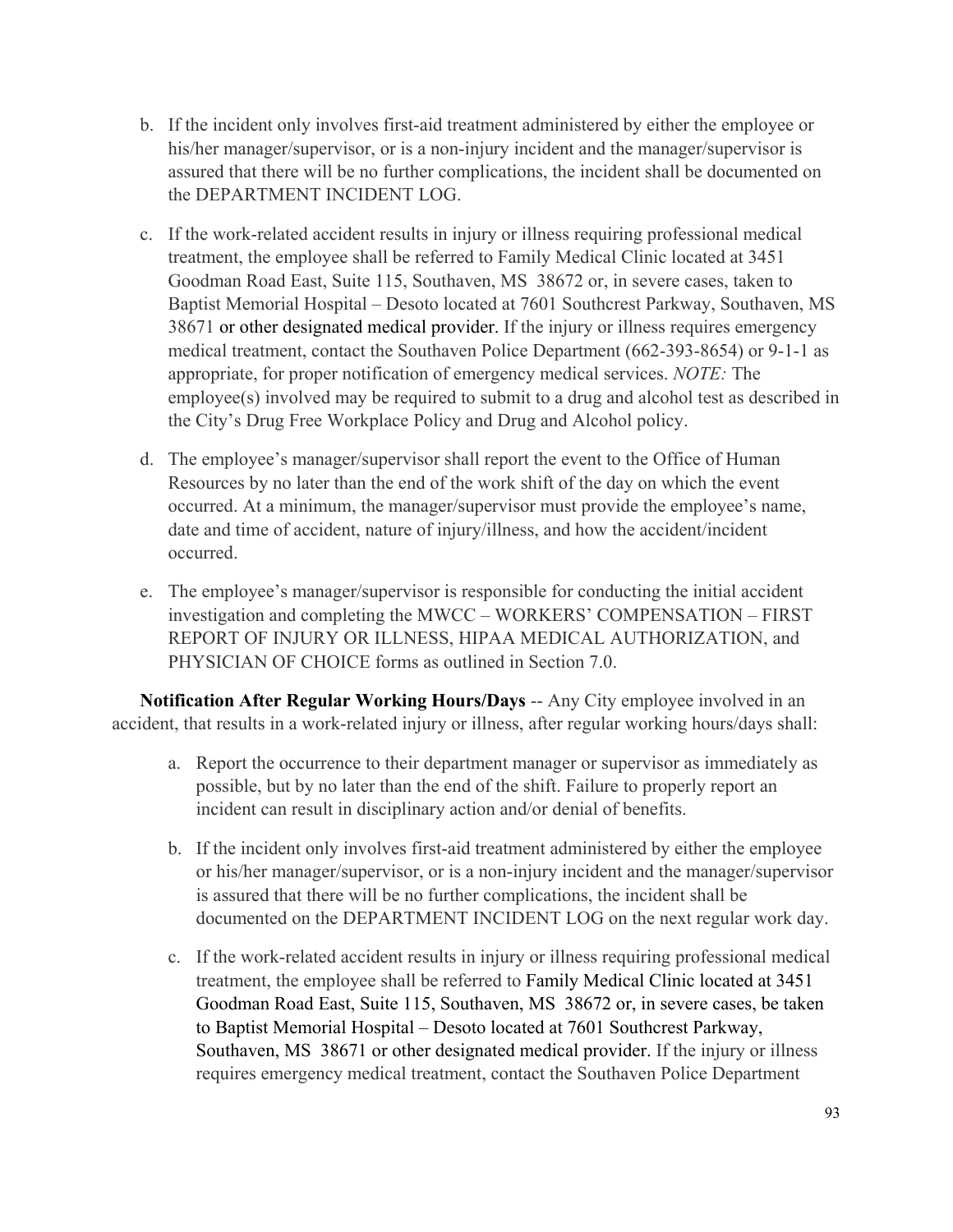(662-393-8654) or 9-1-1 as appropriate, for proper notification of emergency medical services. *NOTE:* The employee(s) involved may be required to submit to a drug and alcohol test as described in the City's Drug Free Workplace Policy and Drug and Alcohol policy.

- d. The employee's manager/supervisor shall report the event to the Office of Human Resources by no later than the end of the work shift of the next regular work day after the event occurred.
- e. The employee's manager/supervisor is responsible for conducting the initial accident investigation and completing the MWCC – WORKERS' COMPENSATION – FIRST REPORT OF INJURY OR ILLNESS, HIPAA MEDICAL AUTHORIZATION, and PHYSICIAN OF CHOICE forms as outlined in Section 7.0.

**Deaths and/or Multiple Injuries** -- - Any incident which results in death or multiple injuries shall be immediately reported to Emergency Medical Services by calling 9-1-1 from the nearest phone. After Emergency Medical Services has cleared the scene, the nearest employee shall be responsible for notifying their department manager/supervisor. The department manager/supervisor shall be responsible for notifying:

- a. The Department Head; and
- b. The Office of Human Resources (662-280-6549).
- c. The Office of Human Resources shall provide the necessary instructions to the Department Head and report the incident in accordance with City, State and Federal regulations.

**Non-Injury Incidents (Situation 1)** -- Any incident which does not result in injury or illness, but had the potential to do so, shall:

- a. be reported to the department manager or supervisor;
- b. the manager/supervisor shall document the event on the DEPARTMENT INCIDENT LOG;
- c. the manager/supervisor shall evaluate the incident and take the appropriate action to reduce or prevent recurrence. The manager/supervisor should consult with the Office of Human Resources if assistance is required in evaluating and responding to the event.

**Non-Injury Incidents (Situation 2)** -- Any incident which results in property damage but does not result in injury or illness shall:

a. be reported to the department manager or supervisor as immediately as possible, but by no later than the end of the regular work shift (Failure to properly report an incident can result in disciplinary action);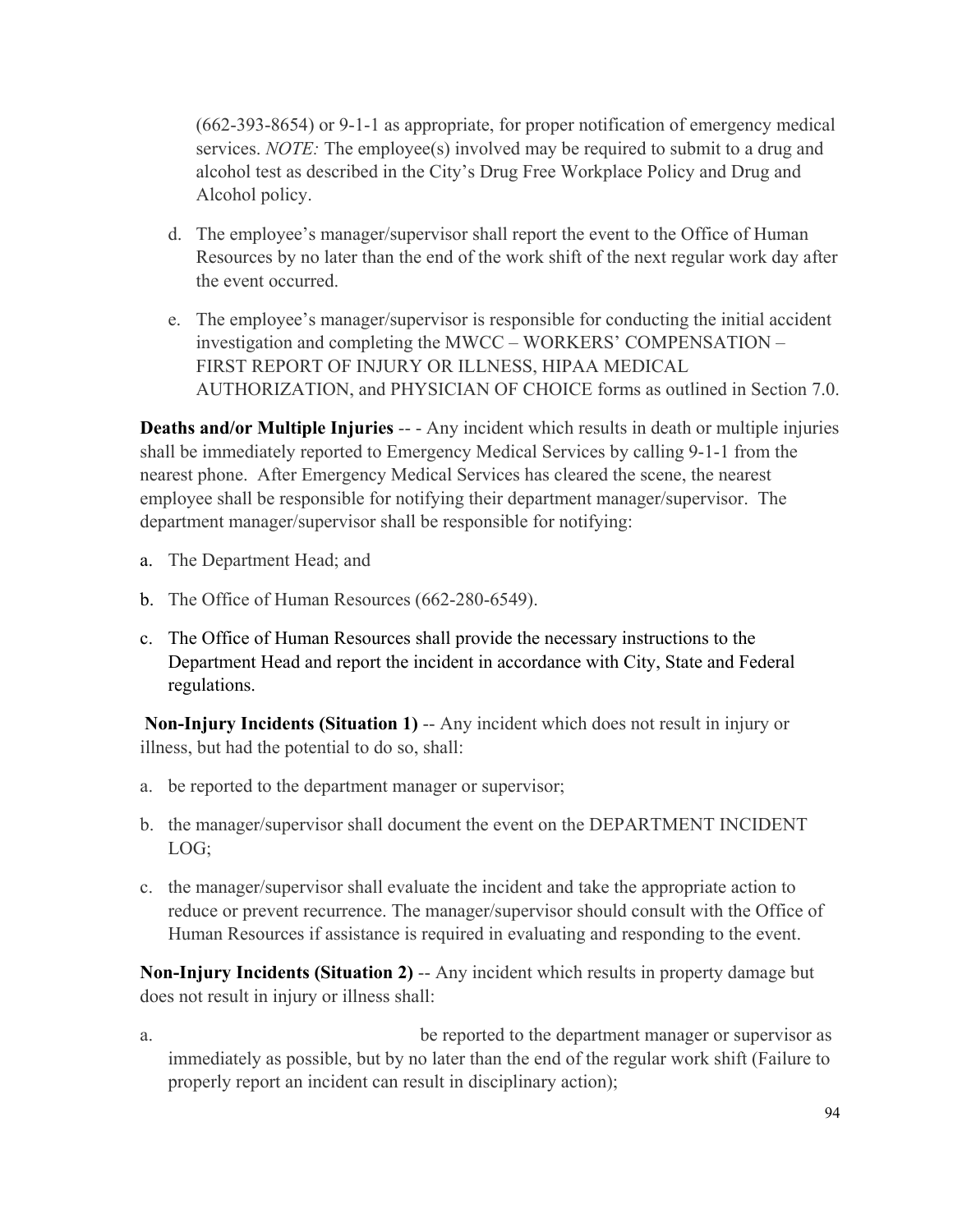- b. the manager/supervisor shall report the event to the Southaven Police Department;
- c. the manager/supervisor is responsible for reporting the incident to the Office of Human Resources by no later than the end of the regular work shift on the day on which the property damage was discovered;
- d. the manager/supervisor is responsible for completing the INCIDENT REPORT FORM as outlined in Section 7.0.

### **Investigation Guidelines**

**General Guidelines** – In the case of Major Accidents, Multiple Injury Accidents and OSHA Reportable Incidents, the Southaven Police Department shall perform typical accident investigation procedures. In First Aid Only and Non-Injury Incidents, the Department Head/Manager/Supervisor shall act as the principal investigator. In all cases, the Department Head/Manager/Supervisor or designee shall complete a PRINCIPAL INVESTIGATOR REPORT as outlined in Section 7.0. The purpose of investigation is to provide corrective action in order to prevent or reduce the recurrence of similar incidents.

**Accident Scene** -- When possible, the accident scene should be preserved and disturbance of any physical evidence should be prevented until the principal investigator(s) arrive. Unless necessary to prevent further damage or injury, clean up or repair activities should commence only after all pertinent information has been collected.

**Witnesses** -- The principal investigator(s) shall identify and record the names of all individuals who witnessed the incident. Each witness shall be requested to provide a written statement identifying their account of the accident/incident (see WITNESS STATEMENT FORM). The witnesses shall be instructed to forward their written statements to the Office of Human Resources.

**Photographs** -- When feasible, the principal investigator(s) should obtain photographs and or measured diagrams of the accident scene. All photographs and/or diagrams shall be forwarded to the Office of Human Resources for inclusion as part of the permanent record.

**Questioning Injured Employees and/or Witnesses** -- When questioning injured employees or witnesses, the investigator(s) shall stress that the purpose of the investigation is to identify facts and not to assign fault. At all times the investigator(s) shall ensure that proper medical treatment and care of any injuries is given priority over questioning of the personnel involved.

**Investigation Findings** -- The investigator(s) shall attempt to identify and record the root and contributory causes of the incident. Upon completion of the investigation, the investigator(s) will identify the appropriate corrective actions, indicate the personnel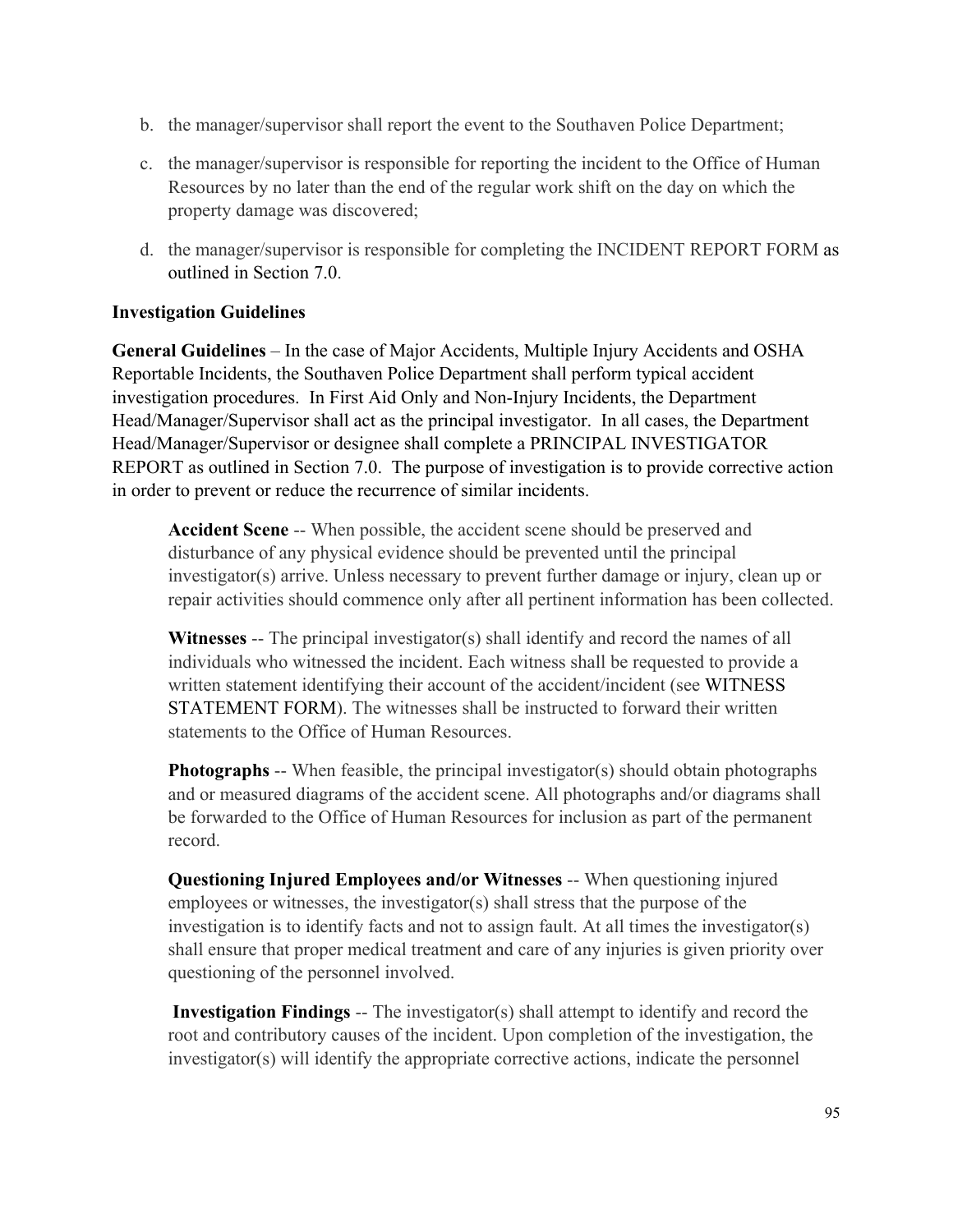responsible for implementing the actions and assign a target completion date if appropriate.

#### **Accident/Incident Report Forms**

**First Report of Injury or Illness** – Department heads, managers and/or supervisors directly responsible for the employee(s) involved in an accident/incident shall:

- a. Complete all sections of the MWCC WORKERS' COMPENSATION FIRST REPORT OF INJURY OR ILLNESS, HIPAA MEDICAL AUTHORIZATION, and PHYSICIAN OF CHOICE forms, provided by the Office of Human Resources;
- b. The responsible department head or manager should involve the injured employee and all identified witnesses in gathering the details necessary to complete the report.
- c. The completed form(s) shall be forwarded to the Office of Human Resources within 48 hours after the accident/incident has occurred. If additional time is required to complete the investigation, the manager/supervisor shall notify the Office of Human Resources.

**Principal Investigator's Report** – The Department head, manager, supervisor or designee shall:

- a. Complete all sections of the PRINCIPAL INVESTIGATOR'S REPORT, provided by the Office of Human Resources;
- b. The principal investigator should involve the injured employee and all identified witnesses in the accident investigation and corrective action processes.
- c. The completed form(s) shall be forwarded to the Office of Human Resources within 48 hours after the accident/incident has occurred. If additional time is required to complete the investigation, the principal investigator shall notify the Office of Human Resources.

**Incident Report Form** -- Department heads, managers and/or supervisors upon notice of an incident resulting in property damage from their respective employee(s) shall:

- a. Complete all sections of the INCIDENT REPORT FORM, provided by the Office of Human Resources;
- b. Request a copy of any and all Police reports be submitted to the Office of Human Resources.
- c. The completed report form shall be forwarded to the Office of Human Resources within 48 hours after the incident was discovered.

**Witness Statement Form** -- Department heads, managers and/or supervisors upon identifying potential witnesses to an accident/incident shall: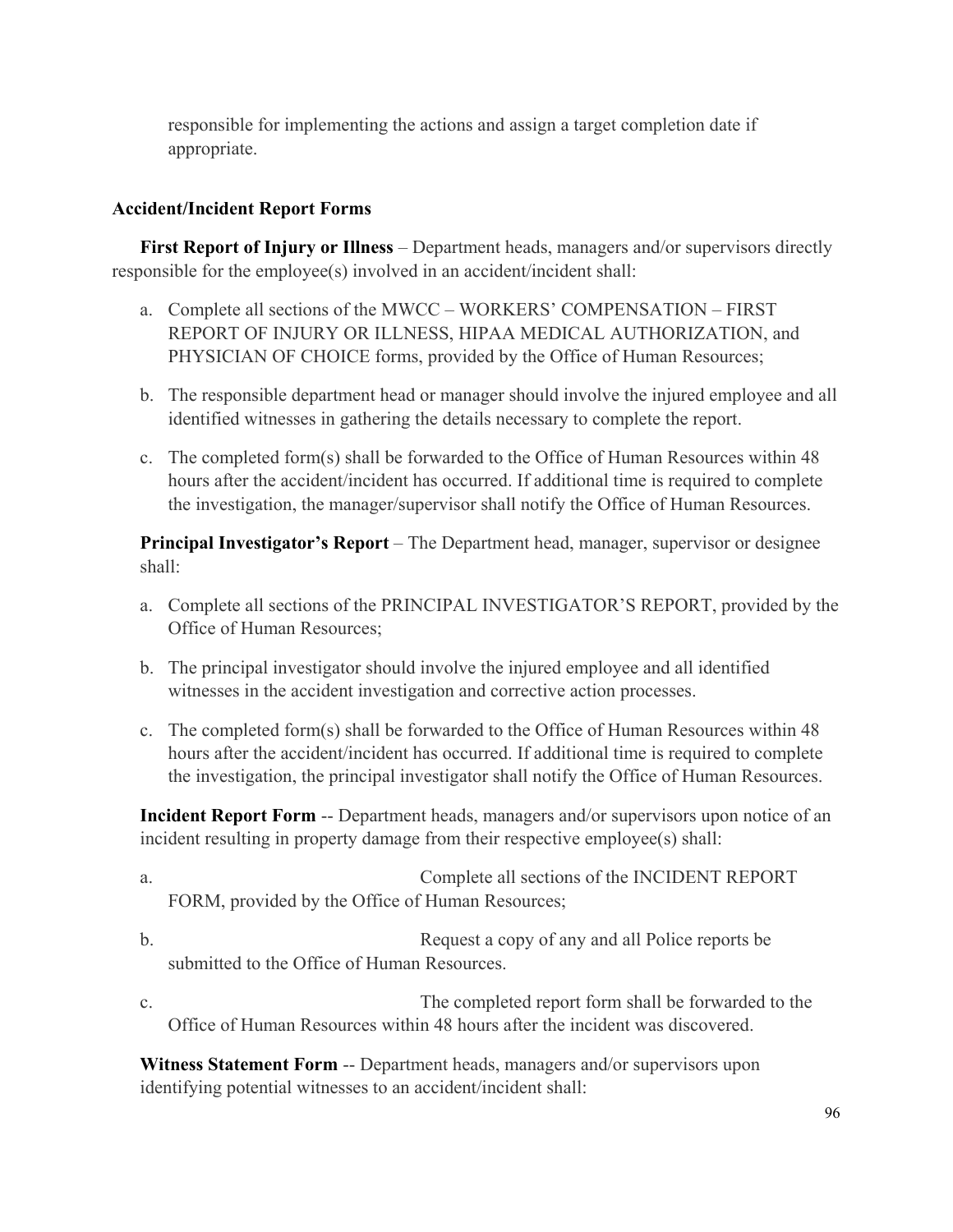- a. Record the names of each potential witness;
- b. Distribute a WITNESS STATEMENT FORM to each potential witness;
- c. Instruct the potential witness to submit the completed form to the Office of Human Resources.

**Southaven Police Department Reports** – Immediately following any accident/incident that requires the response of the Southaven Police Department, the Department Head/Manager/Supervisor shall:

- a. Complete all sections of the appropriate accident/incident form(s) if necessary;
- b. Request a copy of any and all Police reports be submitted to the Office of Human Resources;
- c. The completed report forms shall be forwarded to the Office of Human Resources within 48 hours after the accident/incident has occurred. If additional time is required to complete the investigation, the manager/supervisor shall notify the Office of Human Resources.

**Office of Human Resources** -- Upon notification of any accident/incident, Human Resources staff shall:

- a. Confirm that notification of an accident/incident has been received and collect preliminary information required to establish a workers' compensation claim with the designated carrier (if required). The manager/supervisor will be instructed to complete the appropriate accident/incident reporting forms and forward them along with any additional documents or information pertinent to the accident/incident to the Office of Human Resources. If necessary, copies of all report forms will be forwarded to the manager/supervisor.
- b. Upon receipt of the completed report forms, the Office of Human Resources shall contact the City's designated workers' compensation insurance carrier to document a valid claim (if required). The Office of Human Resources shall also classify the incident and injury types and record all pertinent medical and treatment information; and
- c. Human Resources staff shall determine the appropriate level of participation in the accident/incident investigation based on the findings of the affected department's manager/supervisor or report forms.

**Office of Human Resources Supplemental Reports** -- for all major accidents (as defined) or when requested by the Director of Human Resources, a supplemental investigation and analysis report may be required. The report will be provided to all necessary parties and will include professional analysis of the investigation findings and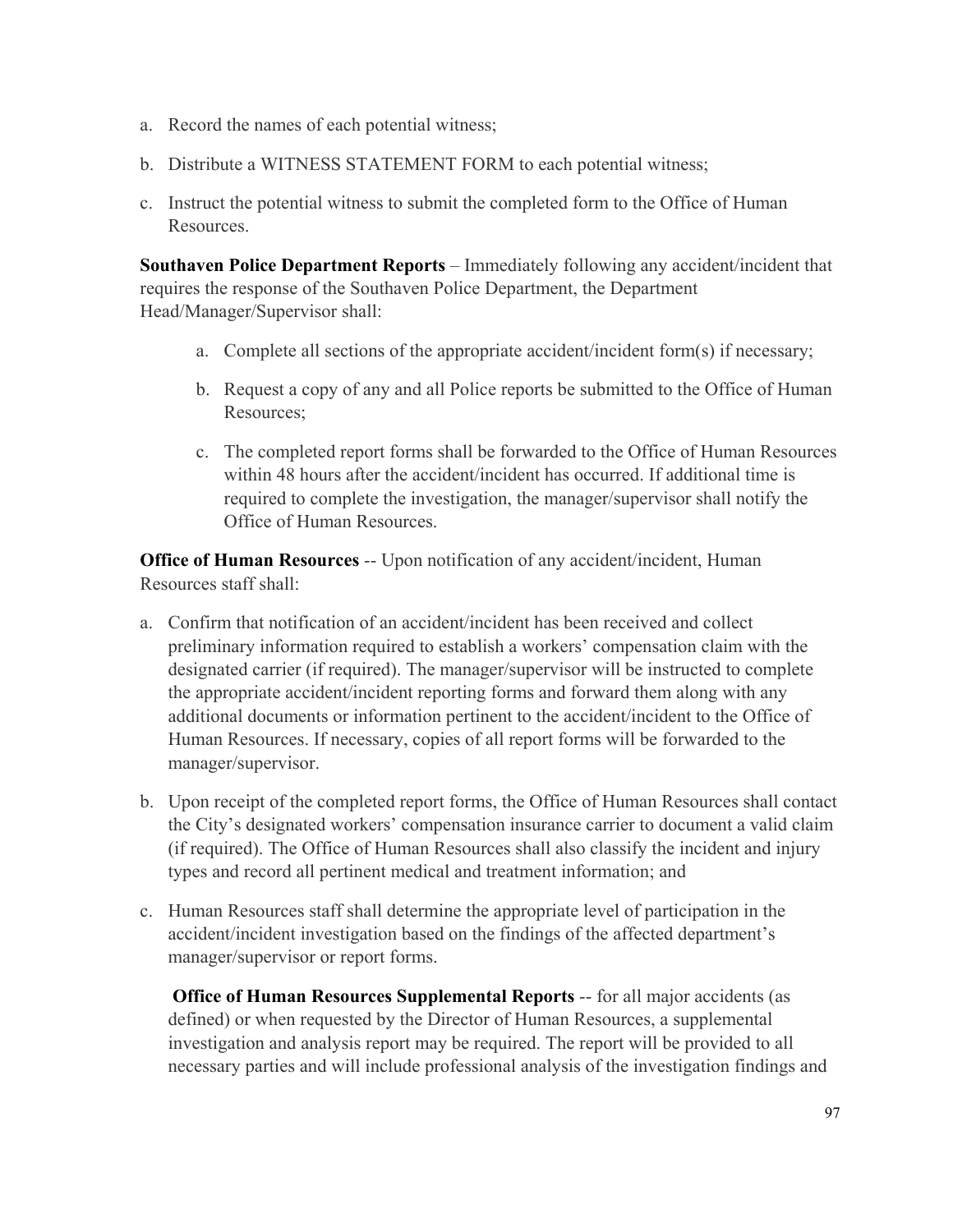recommendations of corrective actions and any photographs, documents and legal correspondence relevant to the accident.

# **Appendix A**

#### **Medical Treatment**

The following procedures are generally considered medical treatment. Injuries for which this type of treatment was provided or should have been provided are almost always classified as an OSHA-recordable if the injury is work-related:

- Treatment of infection
- Application of antiseptics during second or subsequent visit to medical personnel
- Treatment of second or third degree burn $(s)$
- Application of sutures (stitches)
- Application of butterfly adhesive dressings(s) or steri-strip(s) in lieu of sutures
- Removal of foreign bodies embedded in eye
- Removal of foreign bodies from wound; if procedure is complicated because of depth of embedment, size, or location
- Use of prescription medications (except a single dose administered on first visit for minor injury or discomfort)
- Use of hot or cold soaking therapy during second or subsequent visit to medical personnel
- Application of hot or cold compress(es) during second or subsequent visit to medical personnel
- Cutting away dead skin (surgical debridement)
- Application of heat therapy during second or subsequent visit to medical personnel
- Use of whirlpool bath therapy during second or subsequent visit to medical personnel
- Positive x-ray diagnosis (fractures, broken bones, etc.)
- Admission to a hospital or equivalent medical facility for treatment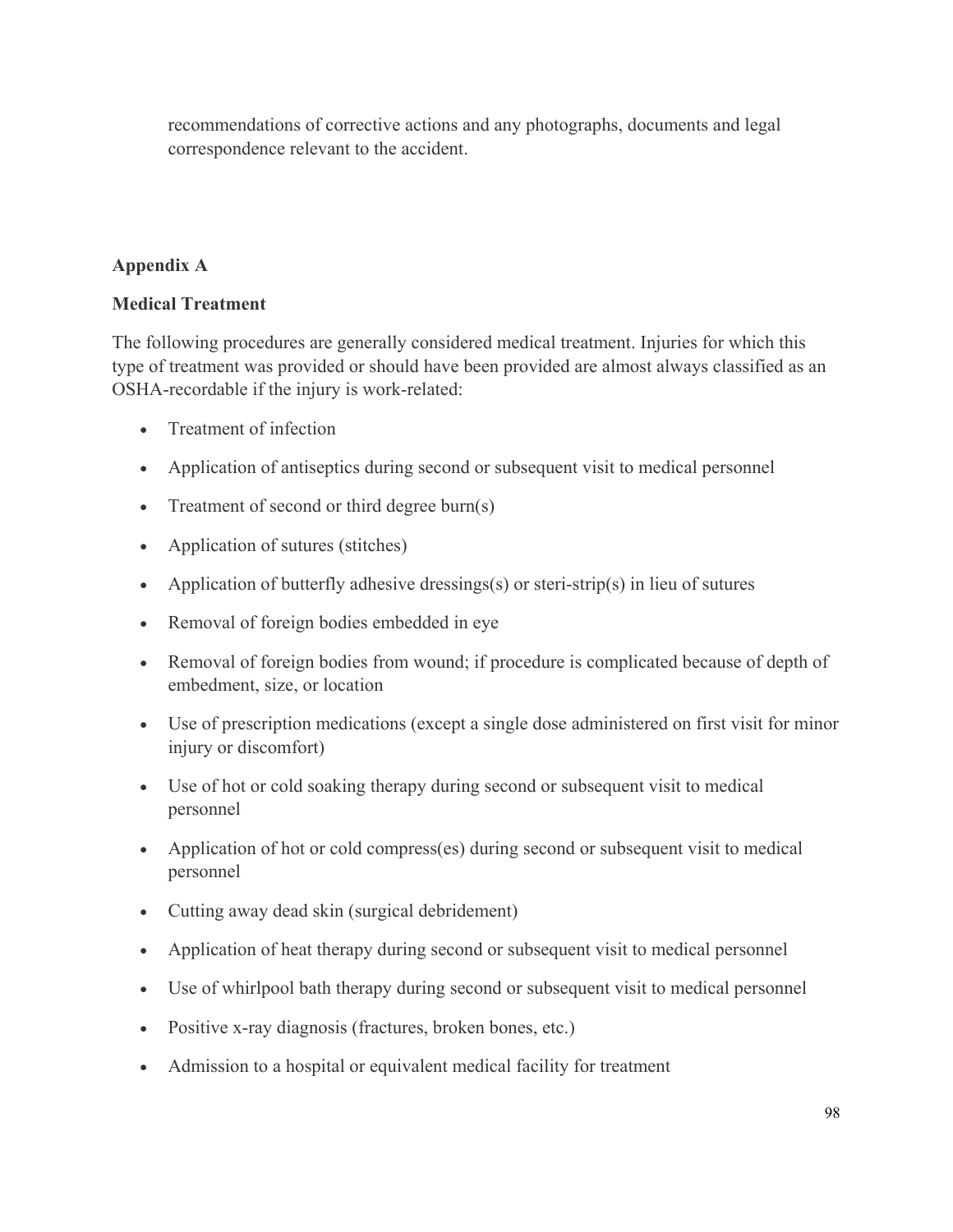### **First-Aid Treatment**

The following procedures are generally considered first-aid treatment (e.g., one-time treatment and subsequent observation of minor injuries) and should not be classified as an OSHArecordable if the work-related injury does not involve loss of consciousness, restriction of work or motion, or transfer to another job:

- Application of antiseptics during first visit to medical personnel
- Treatment of first degree burn $(s)$
- Application of bandage(s) during any visit to medical personnel
- Use of elastic bandage(s) during first visit to medical personnel
- Removal of foreign bodies not embedded in eye if only irrigation is required
- Removal of foreign bodies from wound; if procedure is uncomplicated, and is, for example by tweezers or other simple technique
- Use of nonprescription medications and administration of single dose of prescription medication on first visit for minor injury or discomfort
- Soaking therapy on initial visit to personnel or removal of bandages by soaking
- Application of hot or cold compress(es) during first visit to medical personnel
- Application of ointments to abrasions to prevent drying or cracking
- Application of heat therapy during first visit to medical personnel
- Negative x-ray diagnosis
- Observation of injury during visit to medical personnel

The following procedure, by itself, is not considered medical treatment:

• Administration of tetanus shot(s) or booster(s)

However, these shots are often given in conjunction with more serious injuries; consequently, injuries requiring these shots may be recordable for other reasons.

Source -- *Recordkeeping Guidelines for Occupational Injuries and Illnesses*, U.S. Department of Labor, Bureau of Labor Statistics, September 1986, The Occupational Safety and Health Act of 1970 and 29 CFR 1904, O.M.B No. 1220-0029, Effective April 1986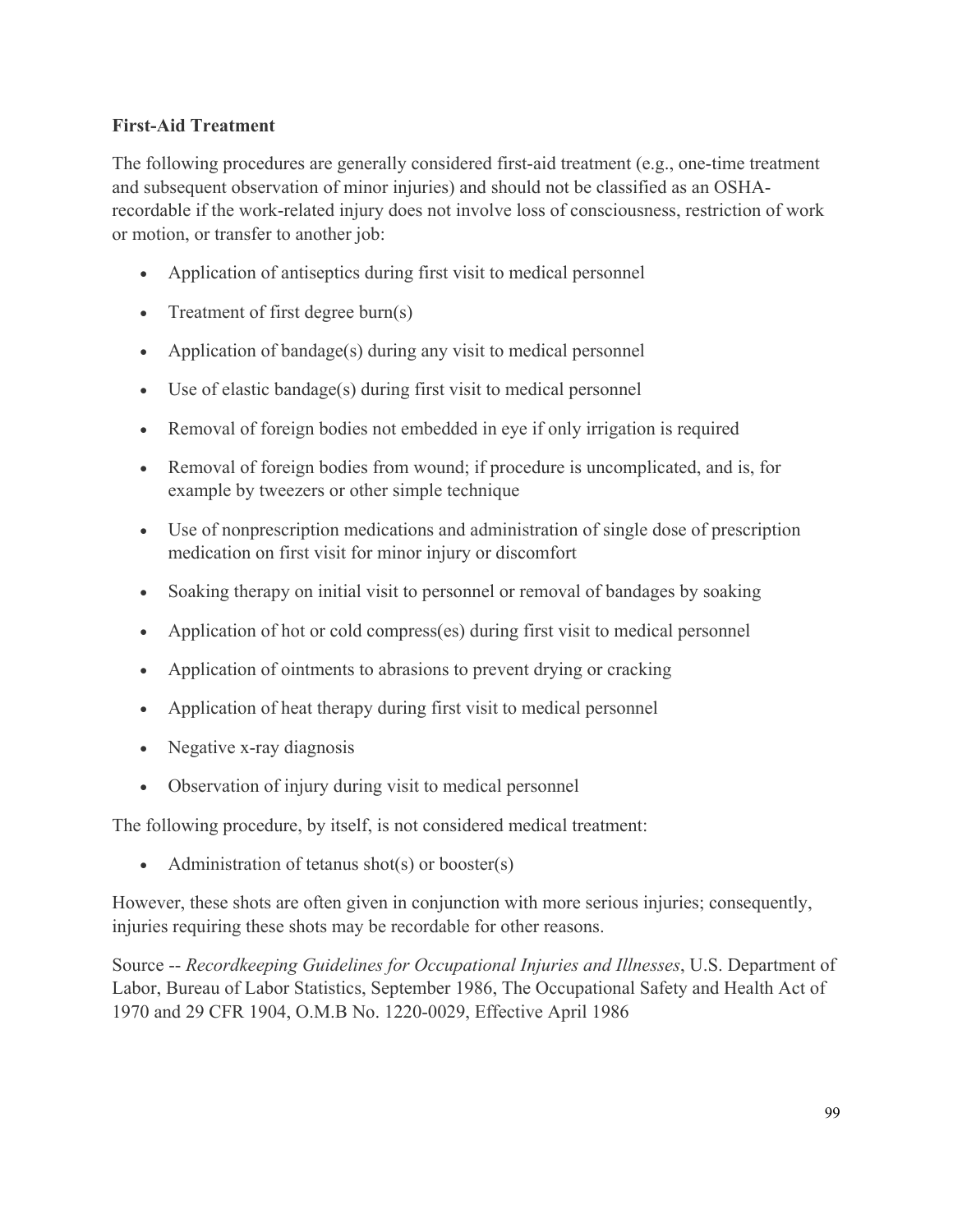#### **S. ABUSE OF LEAVE**

While on approved leave, employees may not engage in activities that are inconsistent with the purpose of or basis for the approved leave (FMLA, major medical, etc). Where an employee acts inconsistent with the representations made to the City to obtain the approved leave, the Employee's representations and inconsistent conduct may be deemed to be a misrepresentation and fraudulent conduct. In such instances, an Employee found to have engaged in activities inconsistent with the Employee's representations to obtain approved leave may be subject to discipline, and this discipline may include actions up to and including termination of employment.

#### **Amended April 2, 2013**

## **T. CITY ETHICS POLICY**

It is the policy of the City of Southaven to uphold, promote and demand the highest standards of ethics and conduct from all of its employees and officials, whether elected, appointed or hired.

All City employees and members of City boards and committees shall maintain the highest standards of personal integrity, truthfulness, honesty and fairness in discharging their public duties, and never abuse their positions or powers for improper or personal gain.

Employees are expected to use good judgment and avoid situations that create an actual or perceived conflict between their personal interests and those of the organization. The City of Southaven requires that the transactions employees participate in are ethical and within the law, both in letter and in spirit.

- 1. Public Service is a Public Trust, requiring City of Southaven employees and officials to place loyalty to the constitution of the United States and the Mississippi Constitution, federal and state laws and ethical principles above private gain for themselves or others.
- 2. Employees and officials shall not hold financial interests that conflict with their conscientious performance of public duty.
- 3. Employees shall not engage in financial transactions using non-public official information or allow the improper use of such information to further any private interest or private gain.
- 4. Employees shall not, except as otherwise permitted by ordinance or express City of Southaven policy, solicit or accept any gift, service, or favor valued over \$100 from any person or entity seeking official action from, doing business with, or conducting activities regulated by the City, or whose interests may be affected by the performance or nonperformance of the employee's or official's public duties. Procurement employees are prohibited from accepting any gifts, services, or favors regardless of value. A "procurement" employee is anyone who has the authority to approve purchases over \$1500. Gifts between employees in recognition of a special event (such as birthday, holiday, or anniversary of service, etc.) are permitted if the value of the gift is of nominal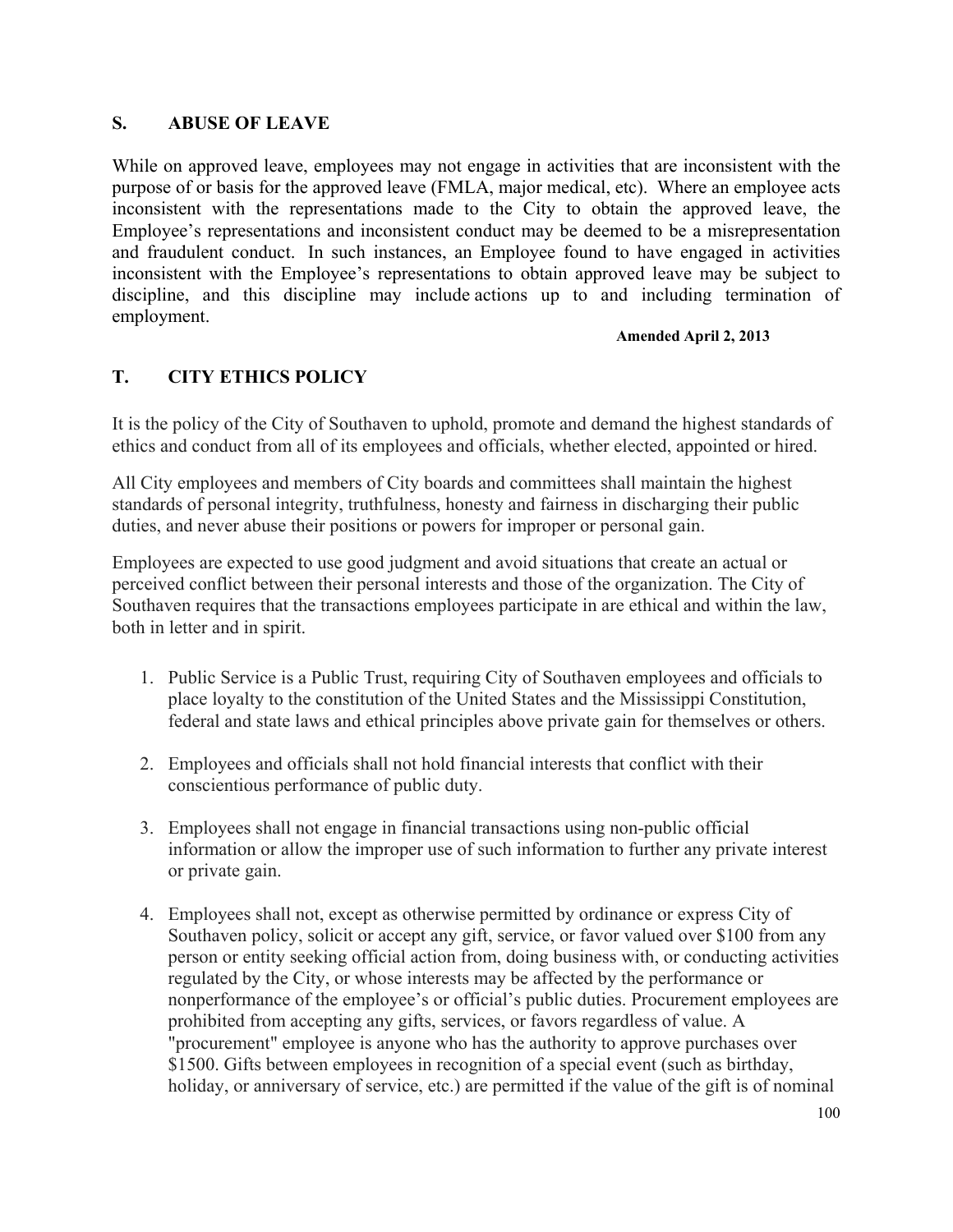and reasonable value and is unsolicited by the receiver of the gift. "Gift" is defined as compensation, objects or services of value such as a meal or a service performed for an employee such as home maintenance or lawn care.

- 5. Employees shall never discriminate unfairly by the dispensing of special favors or privileges to anyone, whether for remuneration or not; and never accept favors or benefits under circumstances which might be construed as influencing the performance of their public duties.
- 6. Employees shall put forth honest effort in the performance of their public duties, remaining impartial and responsible to the public.
- 7. Employees shall make no promises of any kind (beyond those which the City has officially authorized them to make) binding upon the duties of their office, since an employee or official has no private word which can be binding on public duty.
- 8. Employees shall protect and conserve City property and services, and shall not use them for other than authorized purposes or for personal benefit or gain.
- 9. Employees shall seek to find and employ efficient and economical ways of accomplishing their public duties, and shall disclose waste, fraud, abuse, discrimination or harassment (sexual or otherwise) and corruption to appropriate authorities.
- 10. No employee, officer, or agent may participate in the selection, award, or administration of a contract supported by a federal award if he or she has a real or apparent *Conflict of Interest*. Such a *Conflict of Interest* would arise when the employee, officer, or agent, any member of his or her immediate family, his or her partner, or an organization which employs or is about to employ any of the parties indicated herein, has a financial or other interest in or a tangible personal benefit from a firm considered for a contract. The officers, employees, and agents of the non- federal entity may neither solicit nor accept gratuities, favors, or anything of monetary value from contractors or parties to subcontracts. However, non-federal entities may set standards for situations in which the financial interest is not substantial or the gift is an unsolicited item of nominal value. The standards of conduct must provide for disciplinary actions to be applied for violations of such standards by officers, employees, or agents of the non-federal entity.

Employees are encouraged to seek assistance from their managers with any legal or ethical concerns. However, this may not always be possible. As a result, employees may contact the Human Resources Dept. or the City Attorney's Office to report anything that they cannot discuss with their manager. Employees found in violation of this policy may be subject to disciplinary actions up to and including termination of employment.

**Amended October 1, 2019, November 5 2019**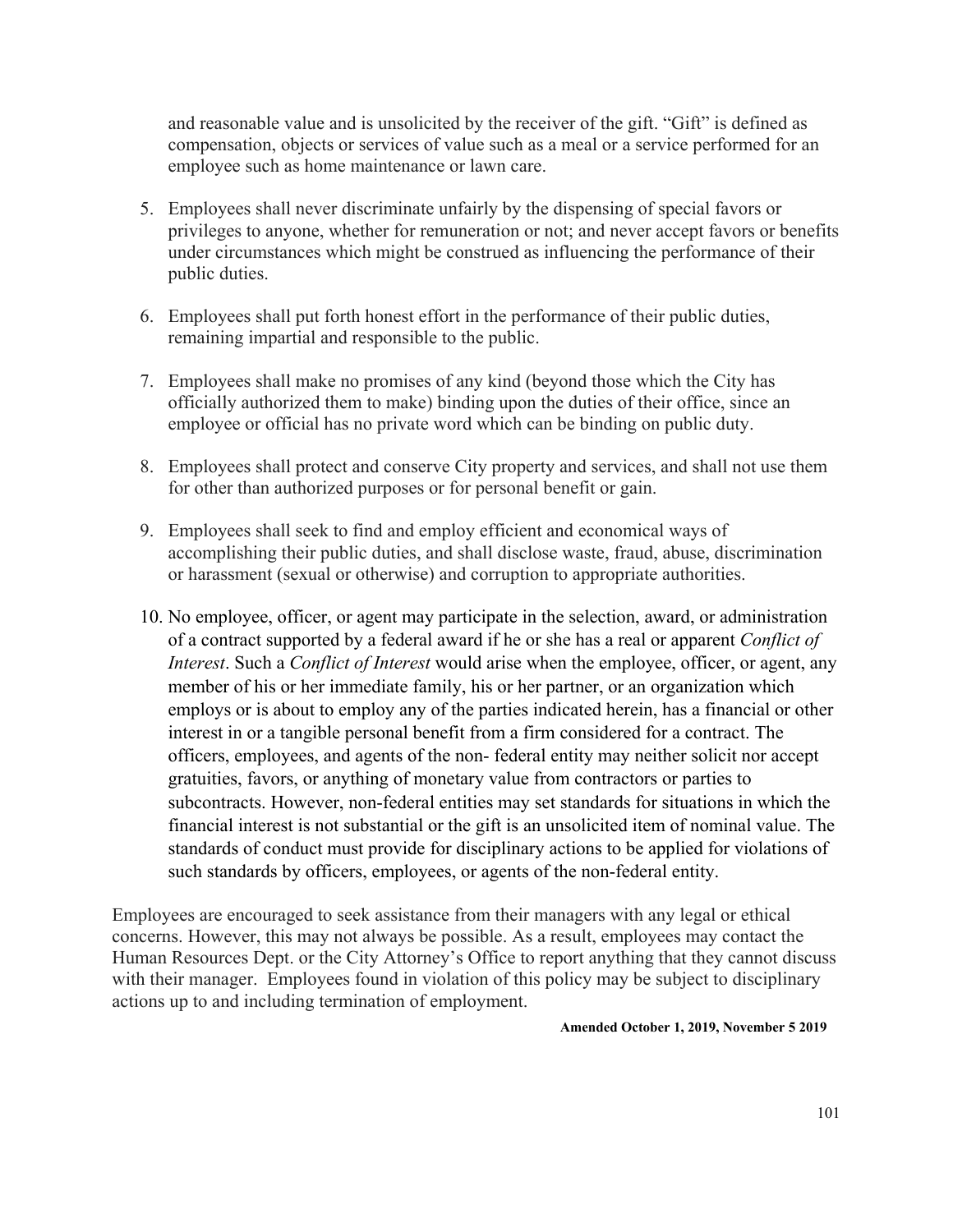# **SECTION 4 DISCIPLINARY ACTION**

The Mayor and Board of Alderman require that all forms of discipline and corrective action adhere with due process. Supervisory employees and/or Department Heads shall exercise corrective action when an employee violates established rules of appropriate conduct or is in violation of this handbook. Such corrective action shall be in accordance with the policies and procedures established herein. Distinguishes may be made by supervisory personnel and/or Department head employees between more serious and less serious actions of misconduct and provide corrective action accordingly.

**Nothing in this handbook should be construed as a guarantee of continued employment. Your employment may be terminated at any time, for any reason, with or without cause, with no advance prior notice. Likewise, you may terminate your employment at any time for any reason without prior notice.** 

### **A. DISCIPLINARY ACTION**

The Department head or designated representative shall take action to formally discipline an employee who is guilty of an offense. The Mayor and City Administrator/CAO may also issue disciplinary actions and/or take other corrective measures as necessary without prior action by the department head or designee.

In extraordinary circumstances, the employee may be placed on immediate suspension with pay pending a hearing on the matter. Any employee placed on suspension without pay may be eligible for restitution pending the outcome of said hearing.

The Department head, or supervisory employee, shall maintain a written record of the disciplinary action he or she takes. Such written documentation shall be turned into the Department of Finance and Administration prior to corrective action being enforced.

The governing authority or a designated representative may attempt to correct unacceptable behavior by issuing a verbal warning and/or counseling and/or other appropriate informal means, whenever practical, prior to taking formal action against an employee. The governing authority or a designated employee shall maintain a written record of such verbal warning or other informal action taken.

### **B. BOARD OF ALDERMAN ACTION**

Pursuant to the relevant laws of the State of Mississippi, the Southaven Board of Alderman shall be responsible for all terminations of employment of City employees. Department heads may provide recommendations of an employee's termination to the Board of Aldermen; however, it is the singular responsibility of the Board of Alderman to enact a termination of employment. Personnel decisions made by the Board of Alderman are final. Any appeal of an action taken by the Board of Aldermen would be made via the filing of a bill of exceptions, pursuant to Mississippi Code Annotated Section 11-51-75.

**Amended January 3 2013**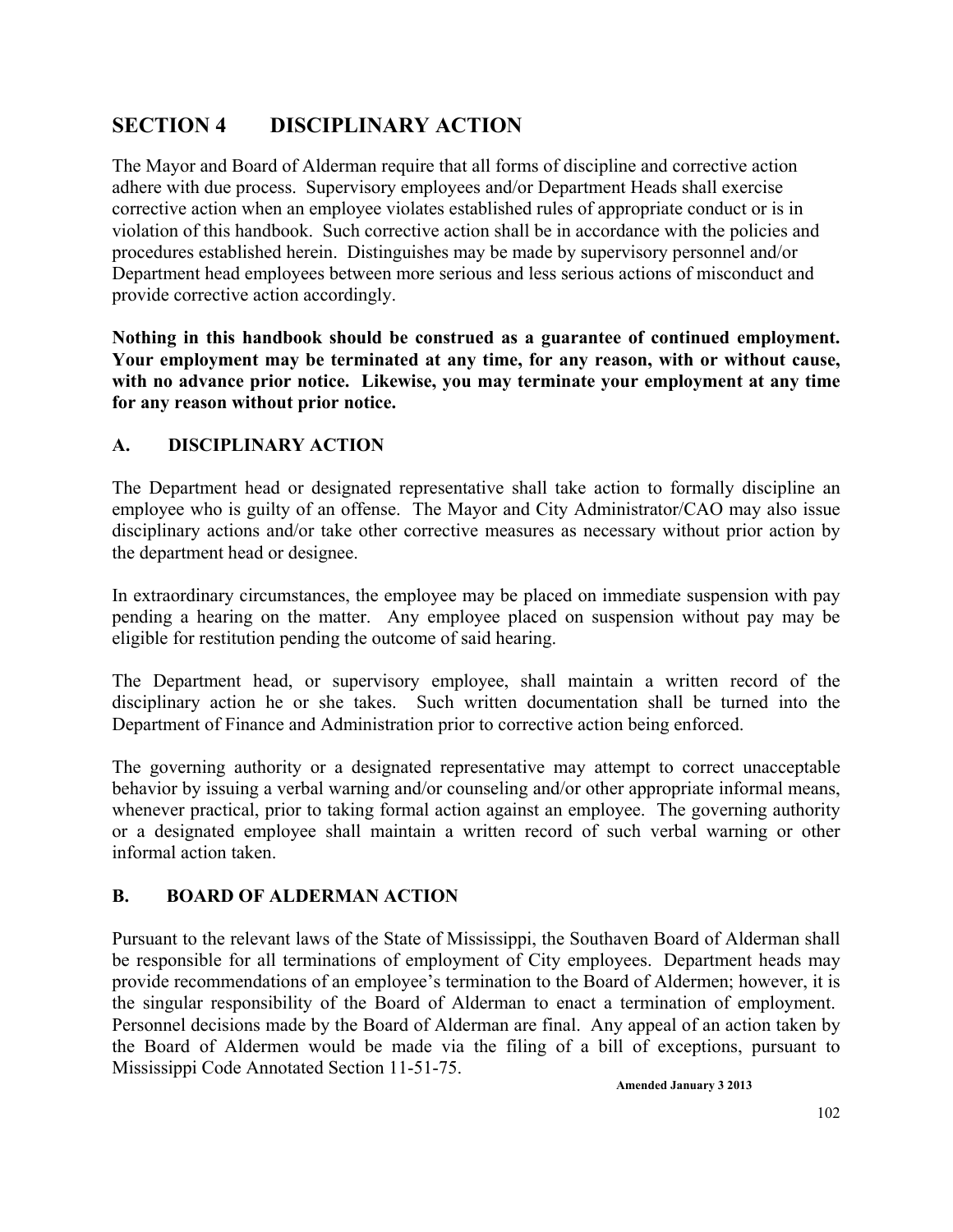### **C. GRIEVABLE ISSUES**

The following issues are grievable under the department grievance procedure:

1. acts of reprisal against an employee for using the grievance procedure;

2. complaints of discrimination or harassment on the basis of race, color, sex, creed, religion, national origin, immigrant or non-immigrant status, age, disability, uniformed military service status, veteran status or political affiliation;

3. performance appraisal ratings to the extent they affect an employee's employment status or compensation;

4. permanent relocation of employees as a disciplinary measure, for political reasons and/or where the employee can present substantive evidence that the management decision to relocate the employee was arbitrary or capricious.

### **D. NON-GRIEVABLE ISSUES**

The following are non-grievable issues under the department grievance procedure:

1. issues that are pending or have been concluded by direct appeal through administrative or judicial procedures;

2. temporary work assignments that do not exceed ninety (90) calendar days;

3. budget and organizational structure, including the number or assignment of employees or positions in any organizational unit;

4. performance standards and performance elements established as criteria for performance appraisal;

5. the selection of an individual by the governing authority, department head, or designee to fill a position through promotion, transfer, demotion, or appointment unless it is alleged that selection is in violation of a written Department policy or of a Mayor and Board of Alderman rule on filling vacancies;

6. internal security practices established by the city, department head, or designee;

7. termination, layoff or transfer from duties because of shortage of funds or work, material change in duties or organization, or a merger of agencies or order of the Mayor and Board of Alderman;

8. any matter which is not within the jurisdiction or control of the city;

9. the content of published Department policy;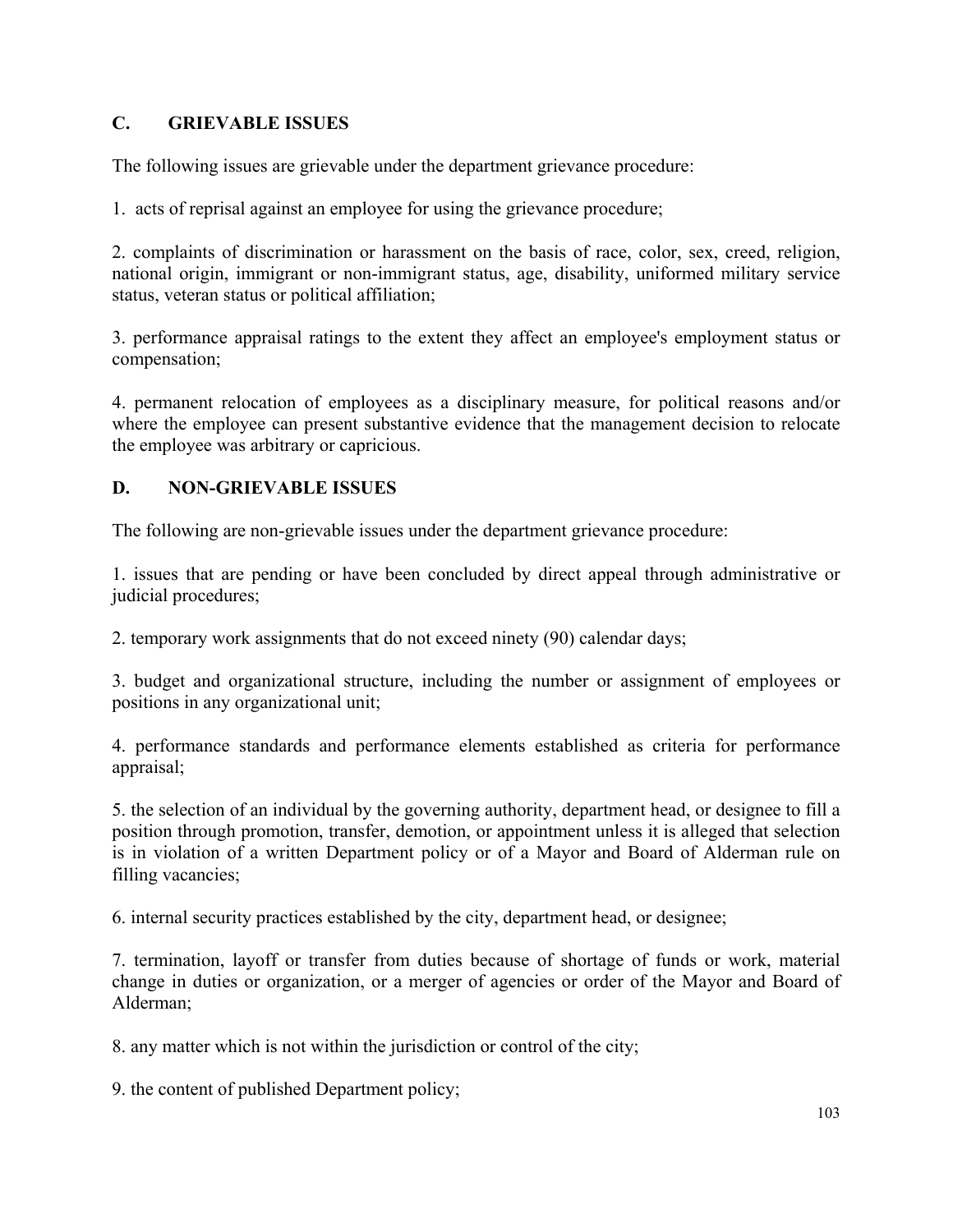10. an action by an Department pursuant to federal law or directives from the Governor's office or court order;

11. establishment and revision of the compensation plan, and the policies, procedures, rules and regulations pertaining thereto;

- 12. position classifications;
- 13. employee benefits
- 14. application of personnel policies, procedures, rules, regulations;
- 15. any matter of concern or dissatisfaction to an employee if the matter is subject to the control of Department management, except those listed in the preceding section as grievable
- 16. termination of employment by the Board of Alderman

## **E. GENERAL INFORMATION**

If the employee does not present the grievance within the specified time frame, it is considered waived.

If the employee does not advance the grievance to the next step within the specified time frame, the last management decision stands.

If management does not react within the specified time frame, the employee may advance the grievance to the next level unless an extension of time is granted to management to respond by written mutual agreement.

All time limits may be extended by mutual written agreement.

It is the responsibility of the aggrieved employee's supervisor and/or Department Head to make certain that all grievances are handled as quickly as possible and without prejudice.

# **F. GRIEVANCE PROCEDURAL STEPS**

### *Step I*

A. An employee who has a grievable complaint arising from an action or inaction subject to the control of management must identify the grievance in writing with his or her department head within three (3) working days of becoming aware of the cause of the complaint. The written statement of the grievance should contain the name, address, and telephone number of the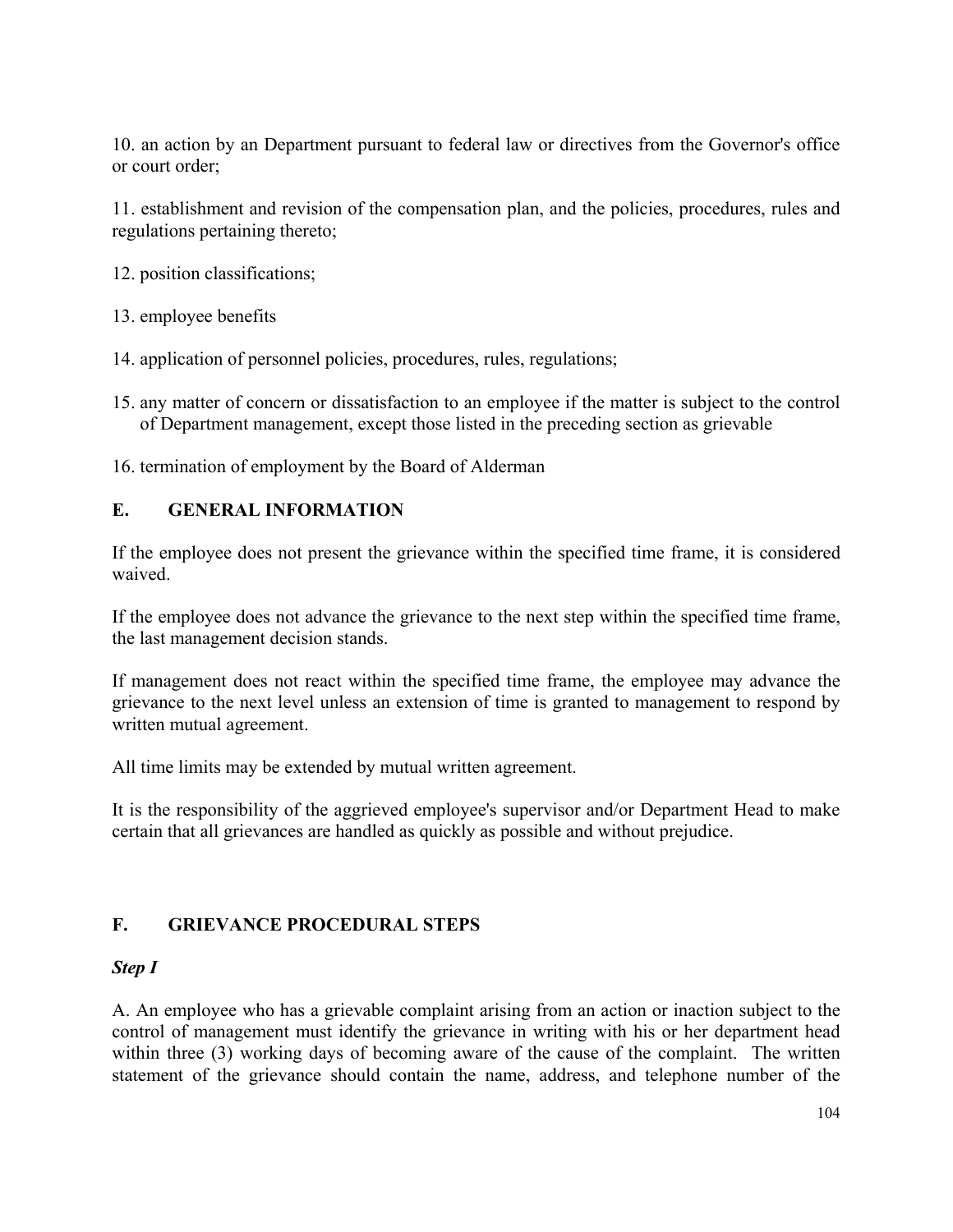individual or authorized representative filing the grievance; the name of the employee, identity of the Department; the date; a brief and specific description of the situation, incident, or condition being grieved and reasons therefore; identity of witnesses, if any; the remedy or relief the individual is seeking and the signature of the individual filing the grievance and properly dated by this individual.

B. The department head will have three (3) working days from the date of receiving the grievance statement to inform the employee, in writing, of his or her answer. The department head shall write a memorandum for record and have the aggrieved employee sign it.

# *Step II*

A. If not satisfied with the Step I written decision, the employee may indicate the desire to have the grievance advanced to the next step. The grievance must be submitted to the City Administrator/CAO within three (3) working days following receipt of the Step I department head's response.

B. The City Administrator/CAO or his designee and or the Human Resource staff is required to conduct an investigation of the grievance and may meet with the aggrieved employee within three (3) working days after receipt of the grievance form. The meeting, if necessary, will be informal.

C. City Administrator/CAO or his designee is required to give the employee a written response within three (3) working days after this informal interview detailing his decision.

### *Step III*

A. If the second step written response is not acceptable to the employee, the employee may specify in writing the desire to advance the grievance to the third step. To do so the employee must forward the grievance to the Office of the Mayor within three (3) working days after receipt of the City Administrator/CAO response in Step II.

B. The Mayor and Board of Alderman may conduct a hearing into the grievance and shall make a decision as to such cause. No alternative disciplinary actions shall be considered upon the convening of the hearing of the Mayor and Board of Alderman. The Board's decision shall be final.

Certain steps may be waived at the Mayors discretion in order to proceed to Step III of the grievance procedure.

## **G. SPECIAL GRIEVANCE PROCEDURE FOR SEXUAL HARASSMENT AND WORKPLACE HARASSMENT**

Any applicant, probationary department employee, permanent department employee, or nondepartment employee alleging sexual workplace harassment, including harassment based upon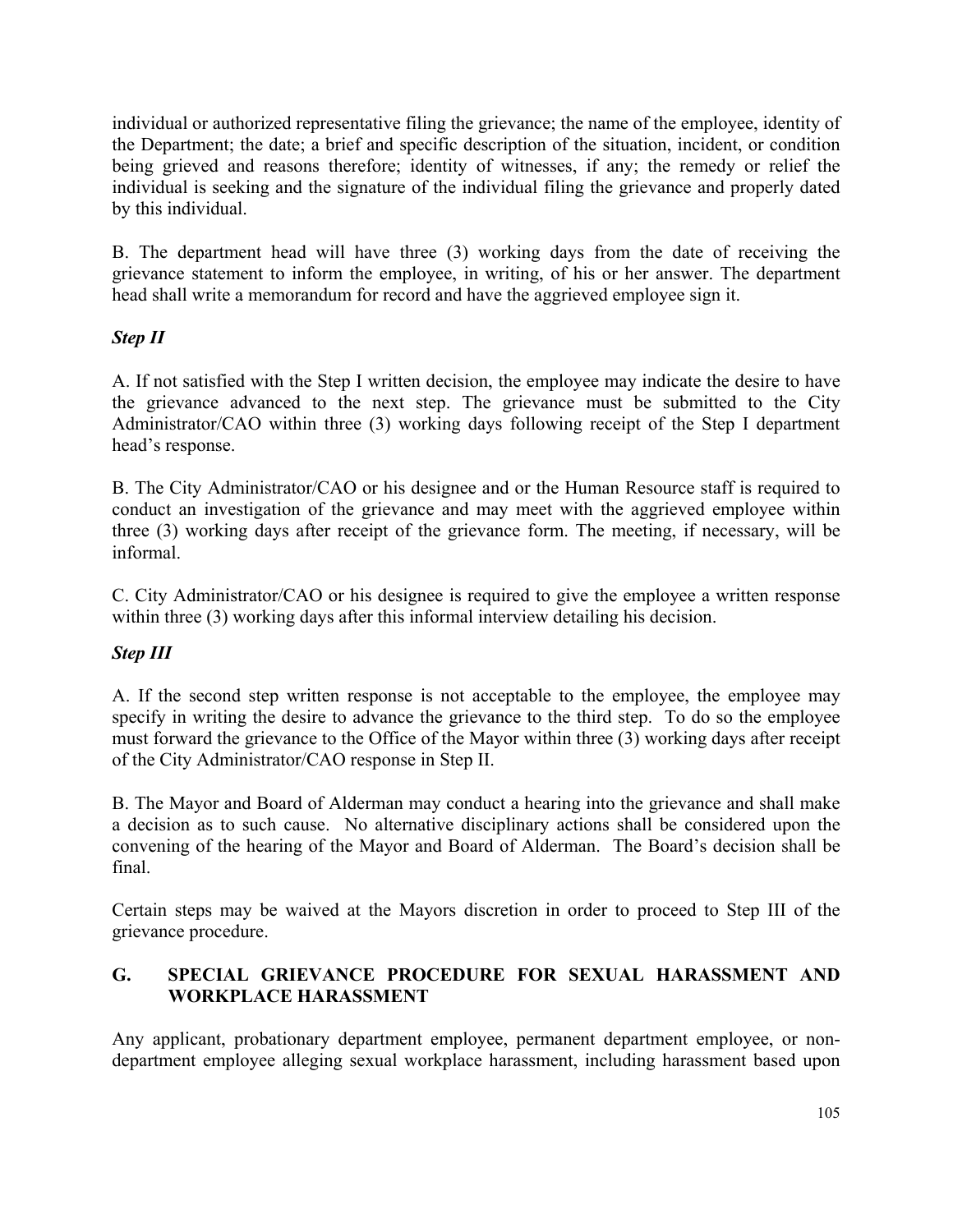sex, color, creed, religion, national origin, immigrant or non-immigrant status, age, disability, uniformed service status or veteran status, may:

1. File a grievance with their supervisor in accordance with the standard Grievance Procedural Steps.

2. If the source of the harassment is the employee's supervisor, the employee may skip a level of management by proceeding to Step Two and filing the grievance directly with the City Administrator/CAO; OR

3. File the grievance with the Mayor and Board of Alderman.

Regardless of outcome, all grievances alleging sexual harassment shall be forwarded to the governing authority. There will be no retaliation for filing a grievance for workplace harassment. Any grievance will be investigated. While the City will attempt to maintain the confidentiality of the grievant to the extent possible, some disclosure will have to be made as part of the investigation. If any sexual or workplace harassment is determined to have occurred, prompt remedial action will be taken to remedy such conduct.

### **H. SPECIAL AMERICANS WITH DISABILITIES ACT (ADA) GRIEVANCE PROCEDURE**

1. Any applicant for an employment position or employee who has reason to believe that they have been unlawfully discriminated against by a Department on the basis of disability may file a grievance in accordance with this Grievance Procedure. Implementation of this Grievance Procedure is not intended to prohibit an applicant or Department employee from utilizing the existing grievance procedures. Grievants are not required to exhaust this Special ADA Grievance Procedure prior to filing a complaint with an applicable federal Department.

2. The Grievance Procedure begins with the individual who is filing the grievance, by preparing and submitting a written statement. The statement should contain the name, address, and telephone number of the individual or authorized representative filing the complaint; a brief and specific description of the situation, incident, or condition being grieved and reasons therefore; identity of the grievant; identity of witnesses, if any; the remedy the individual is seeking; and the signature of the individual filing the grievance properly dated by this individual.

3. The grievance should be submitted to the City Administrator/CAO within seven (7) workdays after the alleged violation occurred.

4. The City Administrator/CAO will have three (3) workdays to provide to the grievant a written acknowledgement of the grievance.

5. The City Administrator/CAO will promptly conduct a review of the issues involved in the grievance to ascertain whether or not an informal resolution of the grievance can be achieved. If an informal resolution is possible and mutually agreeable by the parties involved, the City Administrator/CAO will facilitate arrangement of the resolution and make a record of this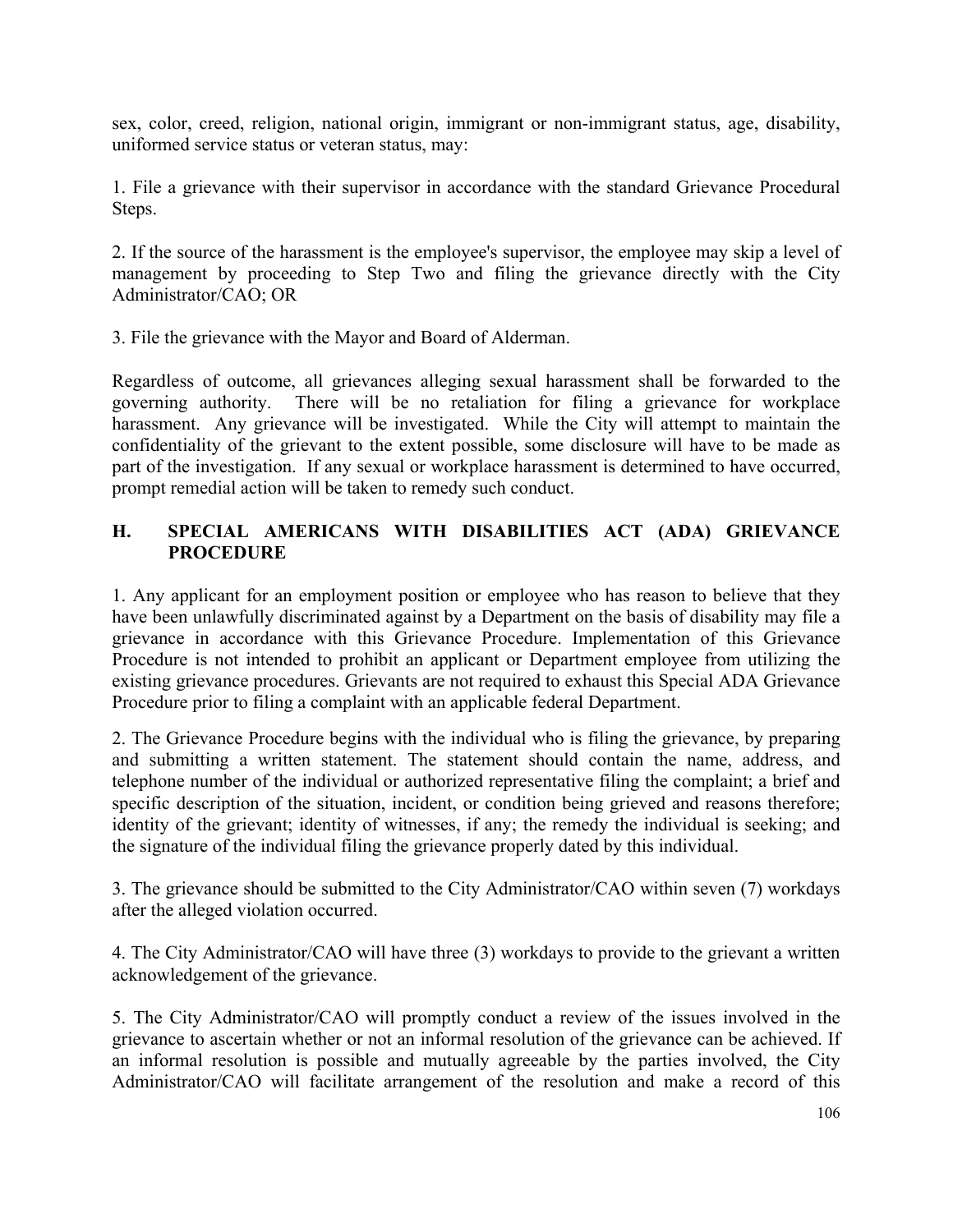agreement. If no informal resolution is possible, the City Administrator/CAO will conduct an investigation of the grievance and provide a written response to the grievant outlining possible accommodations, if any, for resolution of the grievance. This response shall be approved by the Mayor and must be completed no later than fifteen (15) workdays from the Department's receipt of the grievance.

6. If a grievance is not presented within the time lines as set forth hereinabove, it will be considered waived absent an extension by written mutual consent. If the City Administrator/CAO does not answer or acknowledge receipt of the grievance within the specified time lines, the grievant may elect to treat the grievance as denied at that point and immediately appeal the grievance to the Board of Alderman unless an extension of time is granted to the City Administrator/CAO to respond by written mutual agreement.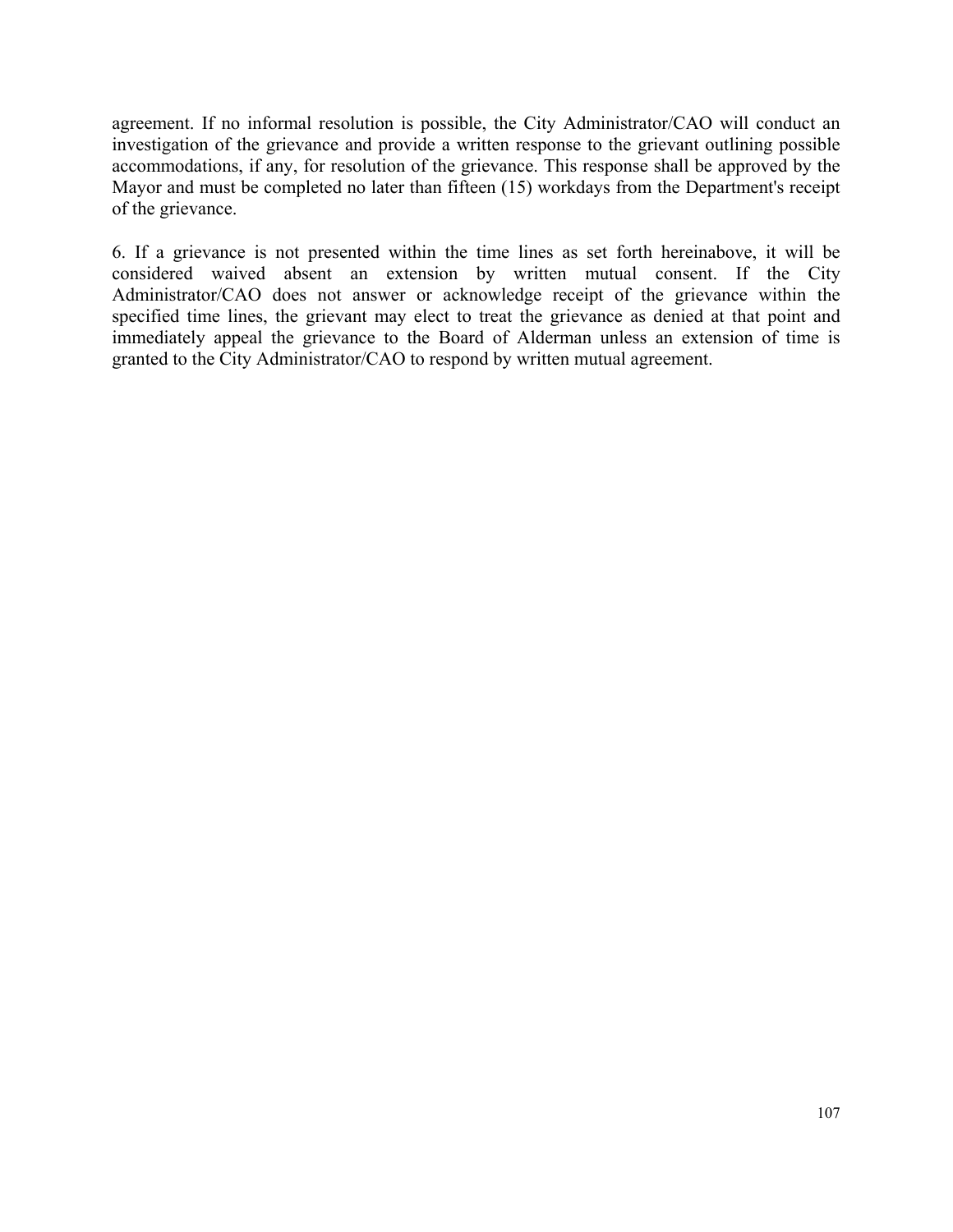#### **GRIEVANCE FORM**

This Form is to be used by the grievant if grievant is not satisfied with the oral decision of his or her department head. If grievance is settled orally with the immediate supervisor, this form shall not be necessary. This form shall also be used for additional steps (i.e. submittal to the City Administrator/CAO, to the Board of Alderman).

| Date:                                                    |                                       |  |
|----------------------------------------------------------|---------------------------------------|--|
| Name of Grievant:                                        | Signature of Grievant:                |  |
|                                                          | Mailing Address: Mailing Address:     |  |
|                                                          | Telephone Number:                     |  |
|                                                          | Submitted to: Signature of Recievant: |  |
| Grievance Statement (use additional pages if necessary): |                                       |  |
|                                                          |                                       |  |
|                                                          |                                       |  |
|                                                          |                                       |  |
|                                                          |                                       |  |
|                                                          |                                       |  |
|                                                          |                                       |  |
|                                                          |                                       |  |
|                                                          |                                       |  |
|                                                          |                                       |  |
|                                                          |                                       |  |
|                                                          |                                       |  |
|                                                          |                                       |  |
|                                                          |                                       |  |
|                                                          |                                       |  |
| Relief Sought (use additional pages if necessary):       |                                       |  |
|                                                          |                                       |  |
|                                                          |                                       |  |
|                                                          |                                       |  |
|                                                          |                                       |  |
|                                                          |                                       |  |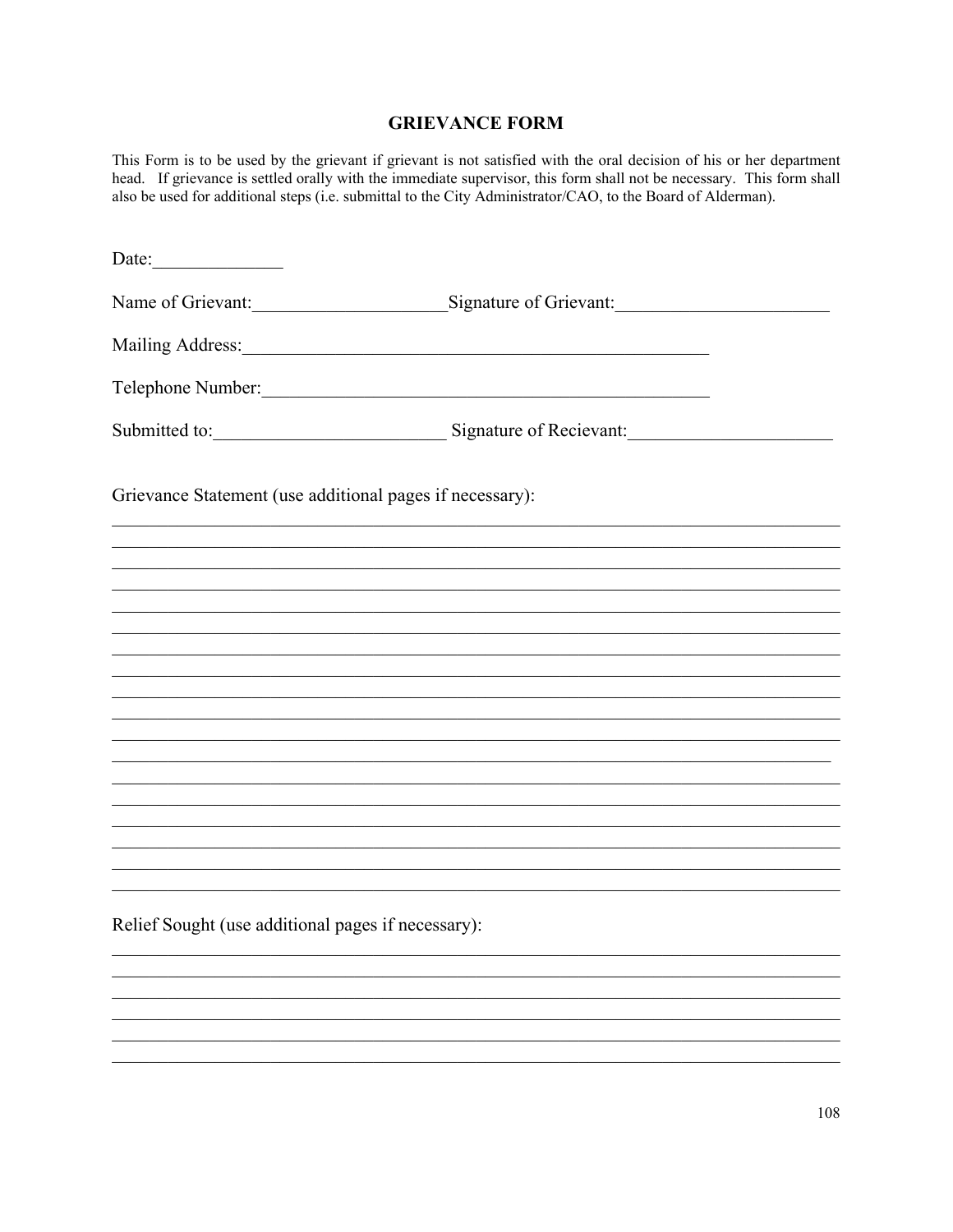## **GRIEVANCE DECISION**

This form is to be used by the Department Head and/or City Administrator/CAO

| Date:                                                                  |                         |
|------------------------------------------------------------------------|-------------------------|
|                                                                        | Signature of Dept Head: |
| Dept Location:                                                         |                         |
| Telephone Number:                                                      |                         |
| Management Statement and Decision (use additional pages if necessary): |                         |
|                                                                        |                         |
|                                                                        |                         |
|                                                                        |                         |
|                                                                        |                         |
|                                                                        |                         |
|                                                                        |                         |
|                                                                        |                         |
|                                                                        |                         |
|                                                                        |                         |
|                                                                        |                         |
|                                                                        |                         |
|                                                                        |                         |
|                                                                        |                         |
|                                                                        |                         |
|                                                                        |                         |
| Submitted to:                                                          | Signature of Recievant: |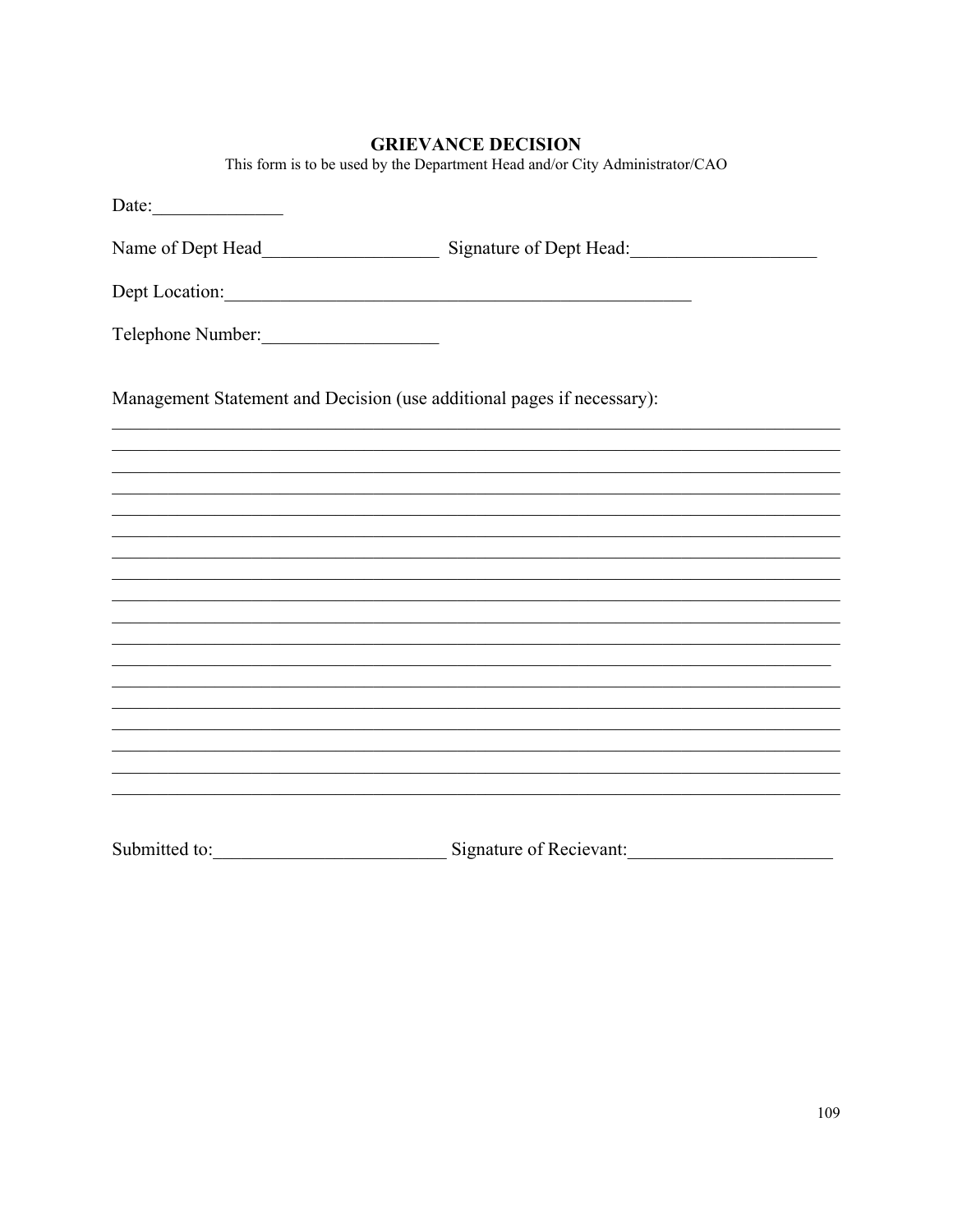## **CITY OF SOUTHAVEN**

This form is to be used by all supervisory employees conducting disciplinary actions

<u> 1989 - Johann Stoff, deutscher Stoff, der Stoff, der Stoff, der Stoff, der Stoff, der Stoff, der Stoff, der S</u>

<u> 1989 - Johann John Stone, markin sanadi ya kutoka mwaka wa 1989 - Amerika mwaka wa 1989 - Amerika mwaka wa 19</u>

## RECORD OF CONVERSATION

DATE: REASON FOR CONFERENCE: () Attendance () Report of Conference () Work Performance

() First Written Notice

() Final Written Notice

() Termination

() Other

EMPLOYEE:

FACTS LEADING UP TO THE CONFERENCE:

EMPLOYEE COMMENTS: (Use back or attach additional pages if necessary)

**ACTION TAKEN:** 

Employee's Signature (This signature simply acknowledges the employee has seen this document)

Supervisor's Signature

Any future disciplinary actions may lead up to and include termination.

CC: Human Resources Department